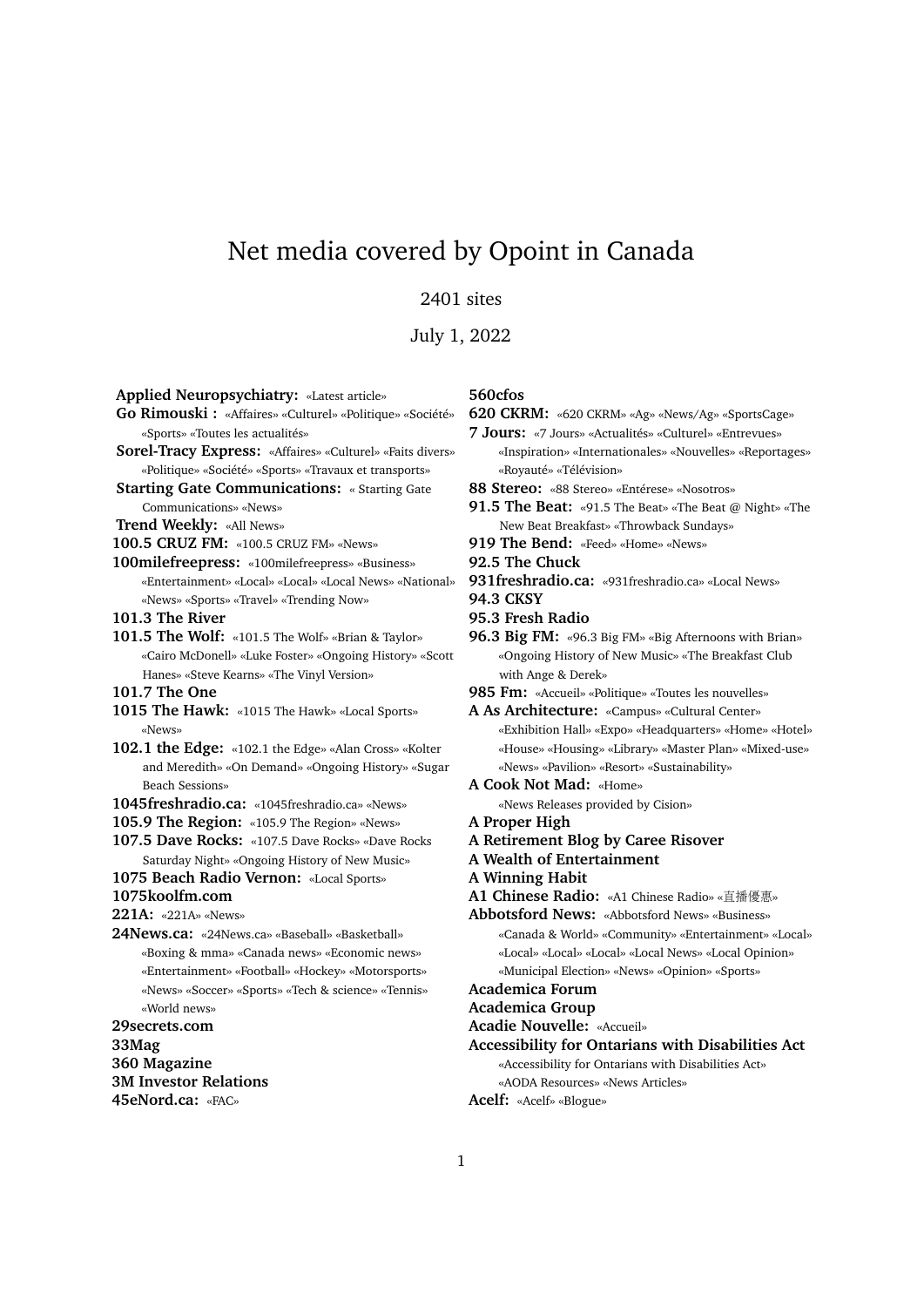**Aci Lac:** «Aci Lac» «Media Room»

**Actualitealimentaire:** «Actualitealimentaire» «Affaires et Finance» «Communication et Marketing» «Investissements et acquisitions» «Nominations» «Recherche et développement» «Sujets d'actualité» «Tendances et Consommation»

#### **Adbusters**

**Adobe Stock:** «Adobe Stock» «Nyheter»

**Adrenalinmag.ca:** «Adrenalinmag.ca» «Articles» «News» **Adriboschmagazine:** «Adriboschmagazine»

- «Animales y Mascotas» «Animales y Mascotas» «Buenos Aires» «Cocina y algo mas. . . .» «Cultura» «Deporte» «Derechos Humanos» «Estilos y Tendencias» «Historias» «Literatura» «Lugares en el mundo» «Mis Notas.» «Musica» «Rincon Cubano»
- **AdStasher:** «ART & DESIGN» «CELEBRITY FEATURED» «FASHION» «FOOD & DRINK» «FROM THE TECH WORLD» «Home» «THE WORLD OF SPORT» «TRENDING»
	- «WORLD OF AUTO»
- **Advisor:** «Advisor» «Alternative Investments» «Economic» «ETFs» «Industry News» «Investments» «Market Insights» «News»
- **Advisoranalyst.com:** «Advisoranalyst.com» «Insight» «Interest-rates-economy» «markets» «Technical-analysis»
- **Aerostorie:** «Aerostorie» «Stories »
- **af11.wordpress.com**
- **Affaires de Gars:** «Affaires de Gars» «Auto» «Célébrités» «Couples» «Divertissement» «Societe» «Sports» «Techno» «Vivre»
- **Affaires Universitaires:** «Affaires Universitaires» «Actualités» «Articles» «Articles de fond» «Conseils Carrière»

#### **Afghan Post**

**Africa Energy:** «Africa Energy» «News»

**African Portal**

**AG Canada:** «AG Canada» «Crops» «Daily news» «Livestock» «Machinery» «Markets»

- **Agassiz-Harrison Observer:** «Business» «Buzz» «Community» «Entertainment» «Home» «Life» «News» «Opinion» «Sports»
- **AgFax:** «AgFax» «Corn Belt» «Cotton» «Far West» «Grain» «Inputs» «Peanuts» «Policy» «Rice» «South» «Southwest» «Soybeans» «Tree and Vine»
- **AgFunder News:** «AgFunder News» «Accelerators & startups» «AgTech» «Company Profiles» «Conferences» «Editorial» «Exits and M&A» «Farmland» «Guest Commentary» «Industry» «Investment News» «Opinion» «People» «Private Equity» «Research & Data» «Seed» «Series A» «Series B» «Series C» «Series D+»
- **Agora Cosmopolitan:** «Agora Cosmopolitan» «Arts» «Business» «Careers» «Cars» «Eco\_technology» «Editorial» «Education» «Entertainment» «Fashion» «Foodies» «Health» «Homes» «Lifestyles» «Media spin» «Music» «Nature» «News» «Relationships» «Religion» «Retro» «Review» «Sexuality» «Sports» «Transgender» «Travel» «Ufo\_extraterrestrials»
- **Agoracom:** «Agoracom» «Blog»
- **Ahewar:** «Ahewar» «**¤AT bAº mr**» «**¤AT bAº** «للمعلا عليذأ ةللكو» «ةينلملعلا عليذأ ةللكو» «را*سي*لا «**¤AT bAº qw ³sA** » «**bAC AT**» «**bAC AT** رابخأ» «4 ةماع رابخأ» «3 ةماع رابخأ» «2 ةماع رابخأ» «10 **AT** 5» «**bAC AT** 6» «**bAC AT** 7» «**bAC AT** 8» «داصتقلاا رابخا» «نفذاو ب1لأا رابخا» «9 ةماع رابخأ» «مولعلاو سطلا رايخا» «**قضاير ل**ا رايخا»
- Ainfos.ca: «Ainfos.ca» «Archive» «Français» «Index»
- **Airdrie Echo:** «Baseball» «Basketball» «Canada» «Entertainment» «Football» «Globe newswire» «Health» «Hockey» «Home» «Life» «Local News» «Money» «News» «Opinion» «Provincial» «Soccer» «Sports» «Travel» «World»
- **Airdrie Local News:** «Airdrie Local News» «2021 Hot Summer Guide» «Airdrie City View E-Edition» «Airdrie House and Home» «Alberta Business» «Alberta News» «Alberta Sports» «Beyond Local» «Car Care» «Community News» «Contests» «Entertainment News» «Letter to the Editor» «Local Features» «Local News» «Local Sports» «National News» «National Sports» «Obituaries» «Opinion» «Our View» «Pet of the week» «Rocky View News» «Story behind the image»
- **Alaska Highway News:** «Charlie Lake» «Fort Nelson» «Fort St. John» «Home» «Old Fort Landslide» «Opinion» «Regional News» «Taylor»
- **Alberni Valley Times:** «Business» «Buzz» «Canada & World» «Columnists» «Community» «Editorials» «Entertainment» «Home» «Impress» «Letters» «Life» «Local» «Local News» «News» «Obituaries» «Opinion» «Real Estate» «Sports»
- **Albert Politics:** «Albert Politics» «Alberta Politics» «All News» «Canadian Politics» «Geopolitics» «Media» «News Satire» «St. Albert»

# **Alberta**

- **Alberta Farmer Express:** «Alberta Farmer Express» «Beef Cattle» «Crops» «Equipment» «Feed» «Global» «Heartland» «Livestock» «Machinery and Shop» «Markets» «News» «Opinion» «Pulse» «Weather»
- **Alberta Jewish News:** «Alberta Jewish News» «Arts & Culture» «Columns» «Dance» «Film» «International» «Literature» «Local» «Music» «National» «News» «Recipes» «Sports»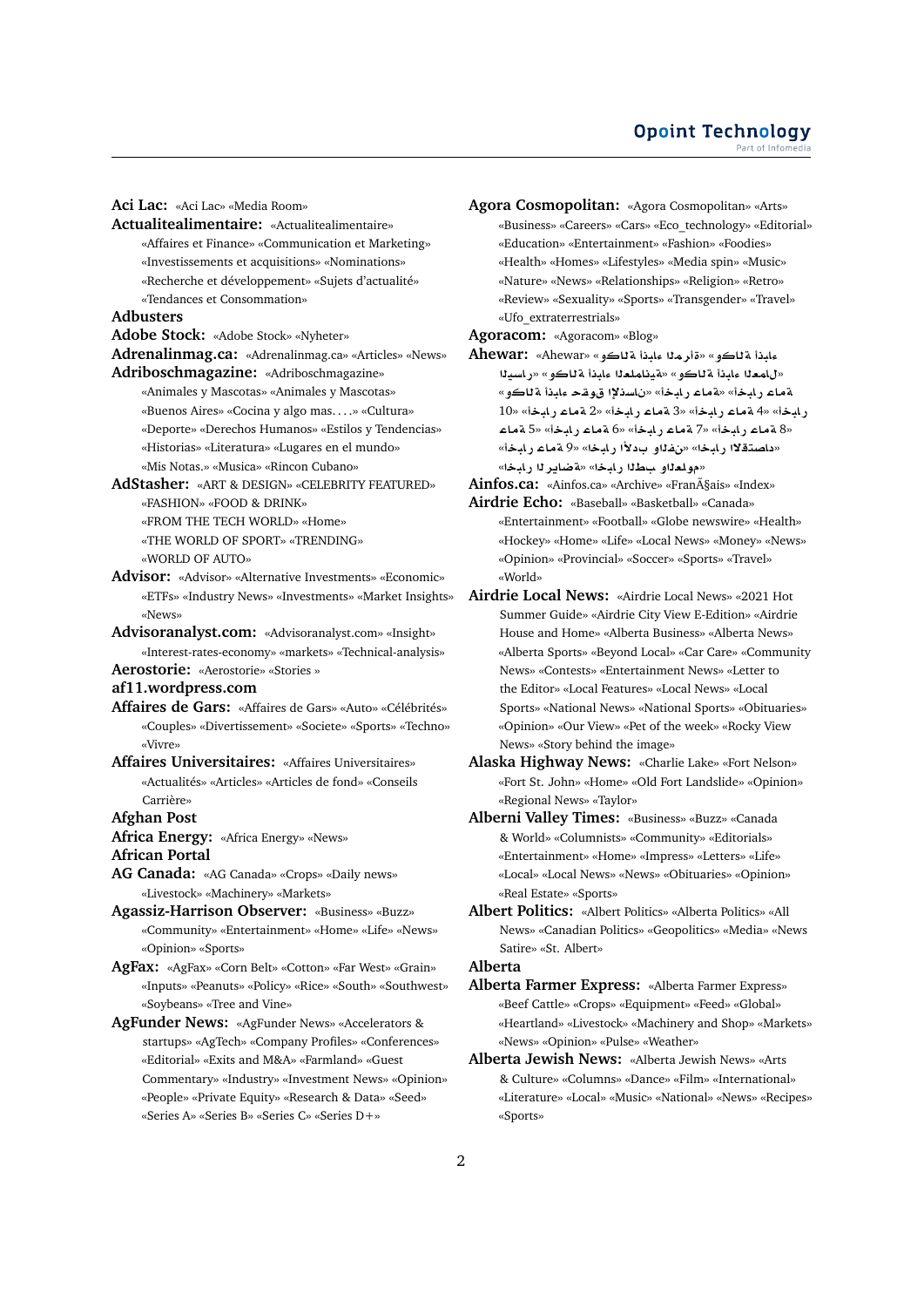- **Alberta Views:** «Alberta Views» «Book Reviews» «Cities» «Culture» «Dialogue» «Education» «Energy / Economy» «Environment» «Fiction» «Healthcare» «Indigenous Issues» «Justice» «Labour» «Police» «Politics» «Prisons» «Social Issues»
- **Albumism:** «Albumism» «Features» «Interviews» «Lists» «New Music» «News» «Playlists» «Polls» «Reviews»
- **Aldergrove Star:** «Buzz» «Canada & world» «Community» «Entertainment» «Home» «Lifestyles» «Local news» «Marketplace» «News» «Obituaries» «Opinion» «Sports»
- **Algonquin Times:** «Algonquintimes.com»
- **All About the Child:** «Home»
- **All Work:** «Articles» «Home»
- **All-Terrain Vehicle Magazine:** «All-Terrain Vehicle Magazine» «News»

**Allergic Living**

**Alpha Beta Stock:** «Alpha Beta Stock» «Eddie a new» «Healthcare» «Page2» «Page3» «Page4» «Page5» «Page6» «Robert» «Services» «Stocks to Watch» «Technology» «Thomas» «US Markets» «Wiggins»

#### **Alsglobal**

- **altafulles.cat:** «altafulles.cat» «Actualitat» «Agenda» «Cultura» «El CLub» «Entitats» «Entrevistes» «Esports» «Fotos» «Notícies» «Opinió» «Reportatges» «Societat» «Vídeos»
- **Alternatives:** «Alternatives» «Actualites»
- **Alternatives journal:** «Home»
- **Amber Mac :** «Amber Mac » «Articles & Reviews» «Press & **Arcus Global:** «Arcus Global» «Arquitectura» «Ingeniería» Print» «Projects & Partnerships» «Rss»

#### **AMEQ en ligne Réseau Info Éducation:** «Welcome»

- 
- **Americanoticias:** «Americanoticias» «Actualidad» «Home example 4» «hungría» «militares» «Mundo» «otan» «Rusia» «Ucrania»
- **Amnistie:** «Amnistie» «Communiqués» «S'informer»
- **Among Men:** «Entertainment» «Health & Fitness» «Style & Grooming» «Tech & Cars» «Women & Relationships»

**Amy and Katherine Write**

**Android Coliseum:** «Android Coliseum» «Reviews»

**Anglican Journal:** «Anglican Journal» «Around the dioceses» «Arts and Culture» «Everyday Saints» «Features» «International News» «Letters to the Editor» «Multimedia» «National News» «Opinion» «People» «Regional News»

**Anglo Pacific:** «News»

**Animal Wellness Magazine :** «Cats» «Dogs»

- **Anime Trending:** «Anime Trending» «News»
- **Anishinabek News:** «Anishinabek News» «Anishinabek» «Arts & Culture» «Education» «Health» «News» «NEWS-2»

«NEWS-3» «News-4» «Opinion»

# **Annahar Canada**

# **Anndouglas**

**Anokhi Life:** «Anokhi Uncensored» «Beauty» «Culture & Lifestyle» «Fashion» «Open Chest» «Showbiz» «What Pisses Me Off!» «Work Life»

**Antifraudcentre**

**APOTEX :** «APOTEX»

- **APTN News:** «APTN News» «2SLGBTQ» «'60s Scoop» «Child Welfare» «Climate Crisis» «COVID-19» «Featured» «MeToo» «MMIWG» «Parliament Hill» «Wet'suwet'en Conflict»
- **Aquaculture North America:** «Aquaculture North America» «Events» «Features» «Finfish» «Fish» «Floaters & Sinkers» «Fresh Water Fish» «Fresh Water Fish» «News» «Nutrition» «Research» «Salt Water Fish» «Shellfish» «Showcase»
- **Aquilon:** «Accueil» «Autochtones» «Économie» «Éducation» «Culture» «Divers» «Environnement» «Francophonie» «Politique» «Santé» «Sciences» «Société»
- **Arab News24- Canada**
- **Arabian Reseller:** «Arabian Reseller» «Africa Focus» «Case Studies» «Data Centers» «Distributor Watch» «Events» «Expert Speak» «Featured» «GISEC 2018» «Infographics» «Interviews» «News» «Reseller Watch» «Reviews» «SI Watch» «Smartphones» «Telecom» «Vendor Watch» «Whitepapers» «Women in Technology»
- «Innovación & Tecnología» «México» «Soluciones Constructivas» «Sustentabilidad» «Tendencias del Mercado»
- **Area Corse:** «Area Corse» «CROSS COUNTRY» «RALLY» «STORICHE»
- **ArquiEmpresas**
- **Arrow Lakes News:** «Arrow Lakes News» «Business» «Entertainment» «Local» «Local News» «Local Travel» «Municipal Election» «News» «Newsletters» «Sports»
- **Article:** «Article» «Entertaining» «How To» «Inspiration» «Life at Article» «Uncategorised»

**Articleff:** «Articleff» «Computer Certification» «Data Recovery» «Gaming» «Hardware» «Networking» «Programming» «Software»

**ArtMarket News:** «ArtMarket News» «Art» «Art Market» «Videos»

**Ashcroft Cache Creek Journal:** «Home»

«Marketplace» «News»

**Asia Rising TV**

- **Asia-Pacific Research**
- **Asian Pacific Post:** «Asian Pacific Post» «Editorial» «Feature» «News» «Top news»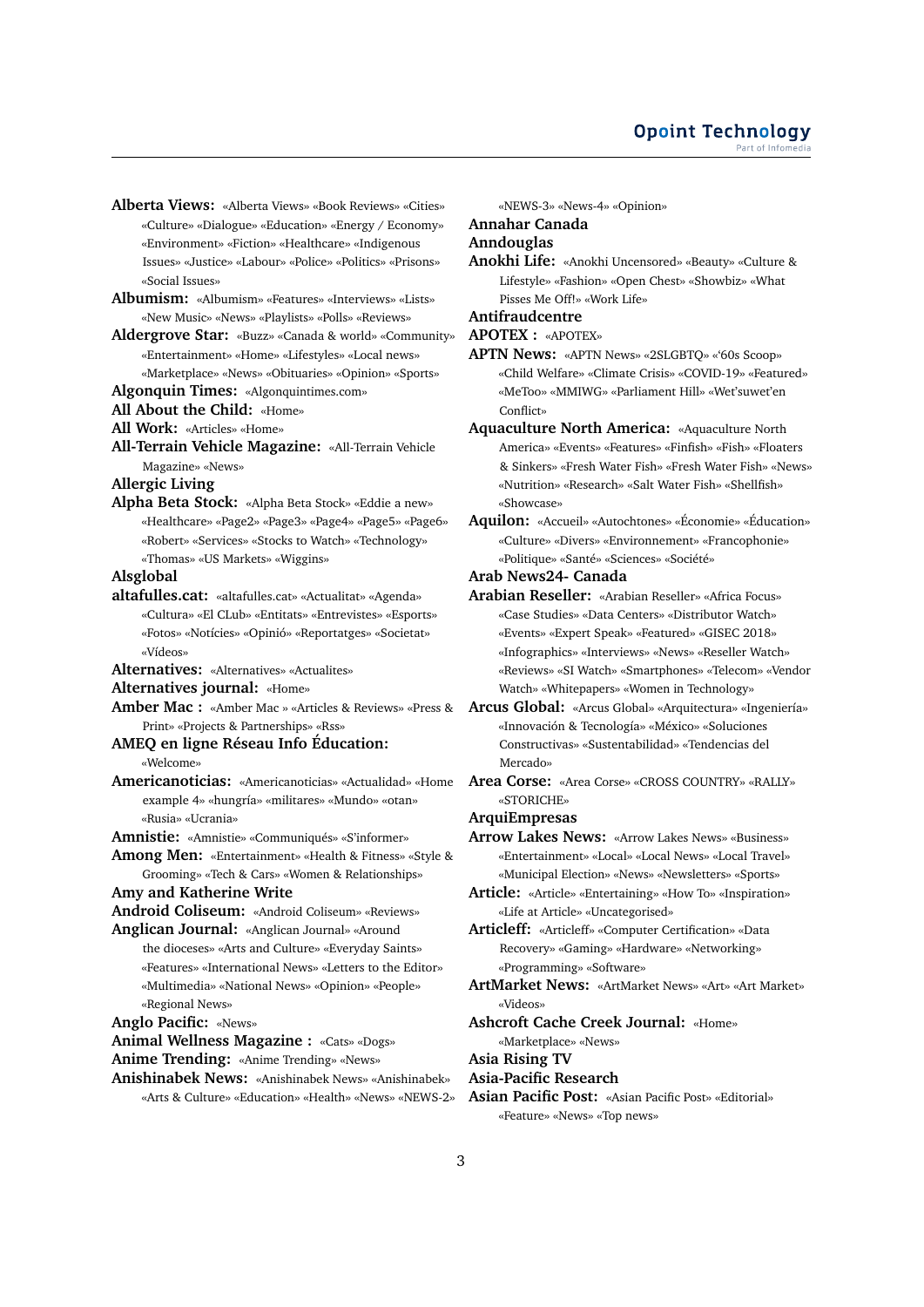- **Asian Tribune:** «Asian Tribune» «Asian Star» «Culture Curry» «Desi Tadka» «Editorial» «English News» «Epaper» «Health» «Hindi News» «Mary Thomas» «Punjabi News» «Tech» «World»
- **asianjournal.ca:** «asianjournal.ca» «Auto» «BC News» «Interviews» «Op-Ed» «Sports» «World News»
- **Ask.Audio:** «Ask.Audio» «Interviews» «News» «Reviews» «Tutorials»

**Asmarino:** «Asmarino» «News»

**Asphalt :** «Asphalt»

**Assa Abloy:** «Press and News» «Stories»

**Assemblee nationale du Quebec:** «Accueil» «Conférences et Points de Presse» «Nouvelles»

**Atinitonews:** «Home»

**Atlantic Beef Products: Home:** «Atlantic Beef Products: Home» «Accolades» «Cattle Producers» «Our Cuts» «Recipes» «What's Happening» «Where To Buy»

**Atlantic Boating News**

# **Atlantic Farm Focus.ca**

#### **Atlanticbusinessmagazine:**

«Atlanticbusinessmagazine» «Latest Issue» «Past Issues»

#### **Auc**

#### **Audio Bacon**

- **Aurore boréale:** «Aurore boréale» «Actualités» «Arts et culture» «Éditorial» «Éducation» «Chroniques» «Communautaire» «Courrier» «Faits divers» «Immigration» «Santé» «Scène locale» «Société» «Spiritualité» «Sports et loisirs» «Technologie»
- **Austin:** «Austin» «ATX Eats & Drinks» «Central Austin» «East Austin» «Family» «Film & TV» «Free Fun In Austin» «Mueller» «Music & Shows» «Neighborhoods» «North Austin» «South Austin» «Texas Travel» «Things To Do» «Wild & Weird»

#### **Autism Daily Newscast:** «Home»

**Auto 123:** «Actualités automobile» «Auto Shows» «Auto: FR» «Blogues» «Canadian Series» «Chevrolet» «Chroniques vertes» «Concept Cars» «Course automobile» «Dévoilements» «Essais routiers» «European Series» «F1» «Ford» «Green Wheels» «Guides d'achat automobile» «Home» «Honda» «Hyundai» «Industry» «IndyCar» «Jeep» «Kia» «L'industrie» «Mazda» «NASCAR» «News» «Nissan» «North American Series» «Opinions» «Photos & vidéos de véhicules» «Pièces & entretien» «Preview» «Prototypes» «Racing» «Racing News: Karting» «Rally» «Ram» «Salons Autos» «Top 10» «Top 10s» «Toyota» «Véhicules neufs» «Véhicules usagés»

**Auto Breaking News:** «Auto Breaking News» «Car News» «Featured» «FEED» «Opinion» «Sports»

```
Auto Expert: «Actualites»
```
- **Auto Opinion.ca News:** «Auto Opinion.ca News» «News powered by CISION»
- **Auto Service World.com:** «Auto Service World.com» «Carsmagazine» «Features» «Knowledge Centre» «News» «Products»
- **Auto Verdict:** «Auto Verdict» «> Other» «Acura» «Alfa Romeo» «Aston Martin» «Audi» «Bentley» «Blogs» «BMW» «Brand News» «Brand News» «Bugatti» «Buick» «Cadillac» «Chevrolet» «Chrysler» «Citroën» «Dodge» «DS Automobiles» «Ferrari» «Fiat» «Ford» «Genesis» «GM» «GMC» «Holden» «Honda» «Hyundai» «In the Garage» «Industry News» «Infiniti» «Jaguar» «Jeep» «Kia» «Lamborghini» «Land Rover» «Lexus» «Lincoln» «Lotus» «Maserati» «Mazda» «Mercedes Benz» «Mini» «Mitsubishi» «News» «Nissan» «Opel» «Peugeot» «Porsche» «RAM» «Renault» «Reviews» «Rolls-Royce» «Saab» «Sales» «Say What?!» «Scion» «Site News» «Smart» «Subaru» «Suzuki» «Technology» «Tesla» «Toyota» «Vauxhall» «Volkswagen» «Volvo»

#### **Autoguide**

- **Automaao Industrial:** «Automaao Industrial» «Controle de Processos» «HART» «Indústria 4.0» «Instrumentação» «Notícias» «PROFIBUS» «Redes Industriais» «WirelessHART»
- **Automated Buildings:** «Releases»
- **Automobile Journalists Association of . . . :** «Automobile Journalists Association of Canada (AJAC)» «More news»
- **Automotive News Canada:** «Acura» «Alfa Romeo» «Aston Martin» «Audi» «Bentley» «Bugatti» «Buick» «Cadillac» «Chevrolet» «Chrysler» «Dodge» «Ferrari» «Fiat» «GMC» «Home» «Infiniti» «Jaguar» «Jeep» «Kia» «Lamborghini» «Lancia» «Land Rover» «Lexus» «Lincoln» «Maserati» «Mazda» «Mercedes Benz» «Mini» «Mitsubishi» «Porsche» «Ram» «Rolls Royce» «Smart» «Subaru» «Tesla» «Volvo»
- **Autosphere:** «Collision» «Dealerships» «Fleet» «Home» «Mechanical» «Tires»
- **Auxiliary Magazine:** «Auxiliary Magazine» «Beauty» «Fashion» «Lifestyle» «Music» «News»
- **Avantages:** «Avantages» «Accumulation de capital» «Actualités» «Législation/Gouvernance» «Médicaments» «Mieux-être» «Nominations» «Nouvelles» «Placements» «PME» «Prestations déterminées» «Retraite» «Santé» «Santé mentale»

**AVÉQ:** «AVÉQ» «Actualiteacutes»

- **Avenue:** «Avenue» «Comprendre» «Découvrir» «Investir» «Partir» «Vibrer»
- **Avenue Magazine:** «Best Dressed» «City & Life» «Detours» «Fashion» «Features» «Home» «People»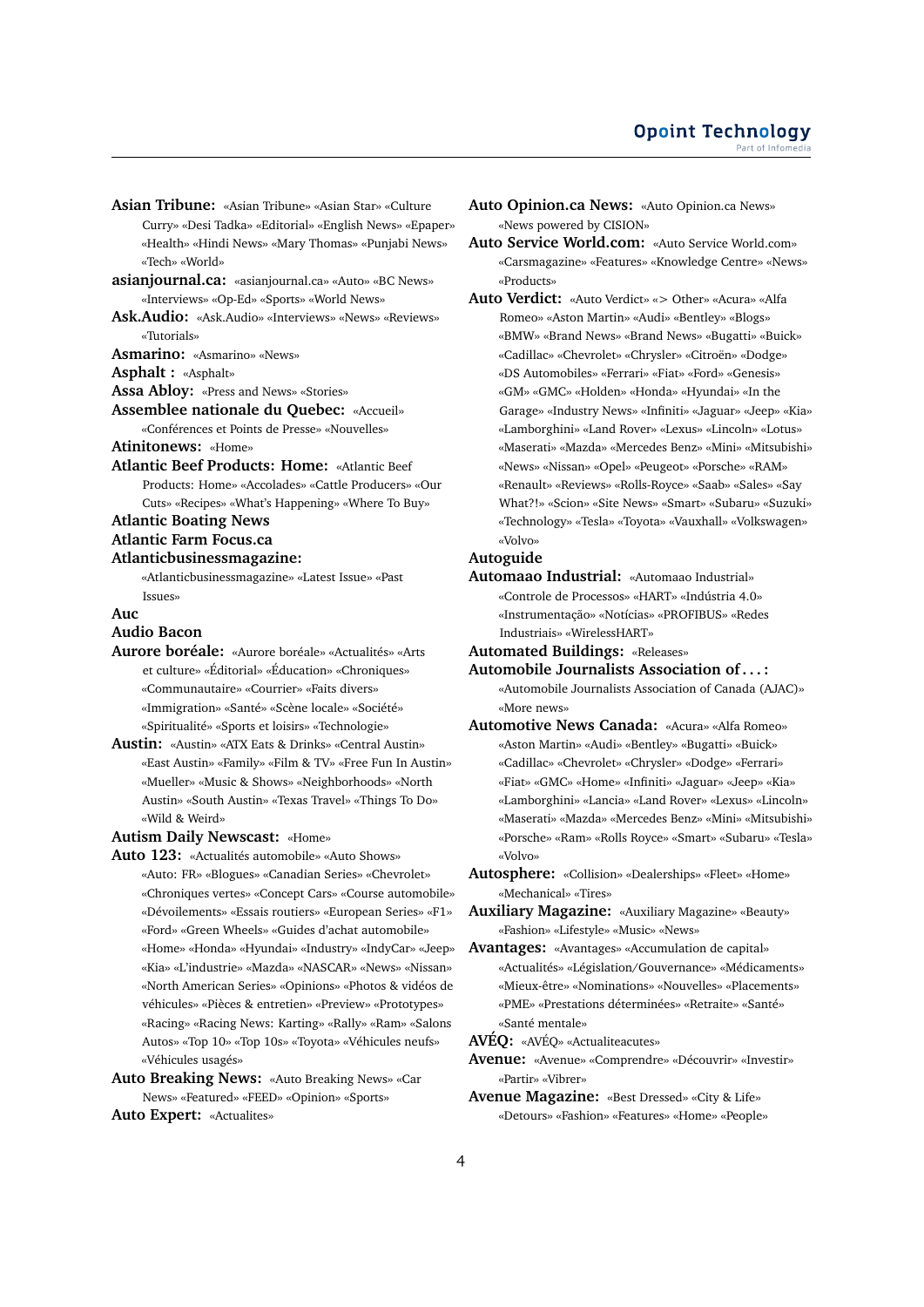«Tastemakers» «Top40»

**Aviões e Músicas:** «Aviões e Músicas» «Blog»

- **Avitrader:** «Avitrader» «Aircraft & Engines» «Financial» «Military & Defense» «MRO & Production» «Other» «People» «Top Stories»
- **Avontuura.com:** «Avontuura.com» «ARCHITECTURE» «COLUMNS» «Designer Hotels» «Inspiration» «LIFESTYLE» «MUST-SEE: CITY GUIDES» «News» «Photography» «TRAVEL»
- **Awate:** «Al-Nahda» «AlMaseer» «Articles» «Awate Team» « » «Belly Of The Beast» «Branna» «Columns» «Eritrea Digest» «Flipside» «Gedab News» «Harmony» «Home» «Insight» «Negarit» «Pencil» «Perspective» «Pointblank» «Reflections» «Spotlight» «Tebeges» «U-Turn» «Verbatim» «Videos» «**r¨**»

# **Ayoye**

**Ayr News**

- **Azure Magazine:** «Azure Magazine» «Architecture» «Curiosity» «Design» «Interiors»
- **Équiterre:** «www.equiterre.org»
- **BabyCenter:** «BabyCenter» «Baby» «For you» «Getting pregnant» «Pregnancy» «Preschooler» «Québec»
- **Babygaga.com:** «Babygaga.com» «News»

#### **Backpacking Travel Blog**

**Bacon Is Magic**

- **Bakers Journal:** «Home»
- **Balita:** «Balita» «COMMUNITY CORNER» «Front Row» «Guest Writer» «PerryScope» «This and That» «Throwback»
- **Balita USA:** «Balita USA» «Chito Parazo» «Columnists »» «Community» «Daniel Chaleff» «Elena Johnson» «Entertainment» «Headlines» «Jannelle So» «Leah Dudgeon» «Lifestyle News» «Myrna Aquitania» «News» «Rey Andres» «Rhony Laigo» «Sports»
- **Ballard:** «Ballard» «News»
- **Bancroft This Week:** «Bancroft This Week» «General News» «Headline News» «News» «Sports»
- **Bank of Canada:** «Bank of Canada» «Financial System Hub» «Market Notices» «Markets» «Monetary Policy Report» «Press» «Publications» «The Economy, Plain and Simple»
- **Barca Universal:** «Barca Universal» «Analysis» «BU Shorts» «Matches» «News» «Opinions»
- **Barrett Sports Media:** «Barrett Sports Media» «Barrett Blogs» «Brady Farkas» «Derek Futterman» «Eduardo Razo» «Jim Cryns» «Jordan Bondurant» «Karl Schoening» «Media Noise Podcast» «News Print Digital» «News Television» «Peter Schwartz» «Print Digital News» «Ricky Keeler» «Ryan Hedrick» «Sports Radio News» «Sports

Television News» «Tyler Mccomas»

**Barrick Gold Corporation:** «News»

- **Barriere Star Journal:** «Barriere Star Journal» «Business» «Canada & World» «Canada & World» «Community» «Entertainment» «Life» «Local» «Local» «Local» «Local News» «News» «Opinion» «Sip & Savour» «Sports» «Travel» «Trending Now»
- **Barrietoday:** «Barrietoday» «Beyond Local» «Canada» «Horoscopes» «Local Entertainment» «Local News» «Local Sports» «More Local» «National Business» «National Sports» «News» «News Map» «Police Beat» «Pursuit» «Rooted» «Spotlight» «Video» «Weather» «What's Up Wednesday» «World»
- **Bashaw Star:** «Bashaw Star» «Community» «Entertainment» «https:Trending-now» «Life» «Marketplace» «Newsletters» «Obituaries» «Video»
- **Battlefords Now:** «Battlefords Now» «Battlefords» «Canada» «Community News» «COVID-19» «News» «North Stars Now» «Riders» «Saskatchewan» «Sports» «World»
- **Bay Street Bull**
- **Bay Today.ca:** «Bay Today.ca» «Announcements» «Canada» «City Police Beat» «Columns» «Local» «Local Sports» «More Local» «National» «National Business» «National Sports» «Northern Ontario» «Ontario» «OPP Beat» «Video» «World»
- **Baycrest:** «Baycrest» «Baycrest Health Sciences» «Cabhi» «Clinical Programs & Nursing» «Education» «Finance» «Foundation» «Human Resources & Corporate Services» «Medical Services» «Research»
- **Bayshore Broadcasting**
- **Baystreet.ca:** «Baystreet.ca» «RSS» «Us News»
- **Bc Business**
- **BC Lions:** «BC Lions» «News»
- **BC Oil and Gas Commission**
- **BC Technology:** «BC Technology» «Local BC Tech News»
- **Bcliving:** «Bcliving» «Entertainment» «Events» «Food & Drink» «Health & Fitness» «Home» «Shopping & Style» «Travel»
- **Be One:** «Music» «News» «News» «Sports» «Technology & Science»

**Bea Broda:** «Home»

- **Beach Metro Community News:** «Beach Metro Community News» «Arts & Entertainment» «Beach Memories» «Columns» «Deja Views» «Environment Views» «Eye on Business» «Features» «Garden Views» «In My Opinion» «News» «On The Wild Side» «Open Doors» «Reel Beach» «Sports» «The Main Menu»
- **Beauce Média:** «Beauce Média» «Actualités» «Agriculture» «Automobile» «Économie» «Élections 2018» «Chronique»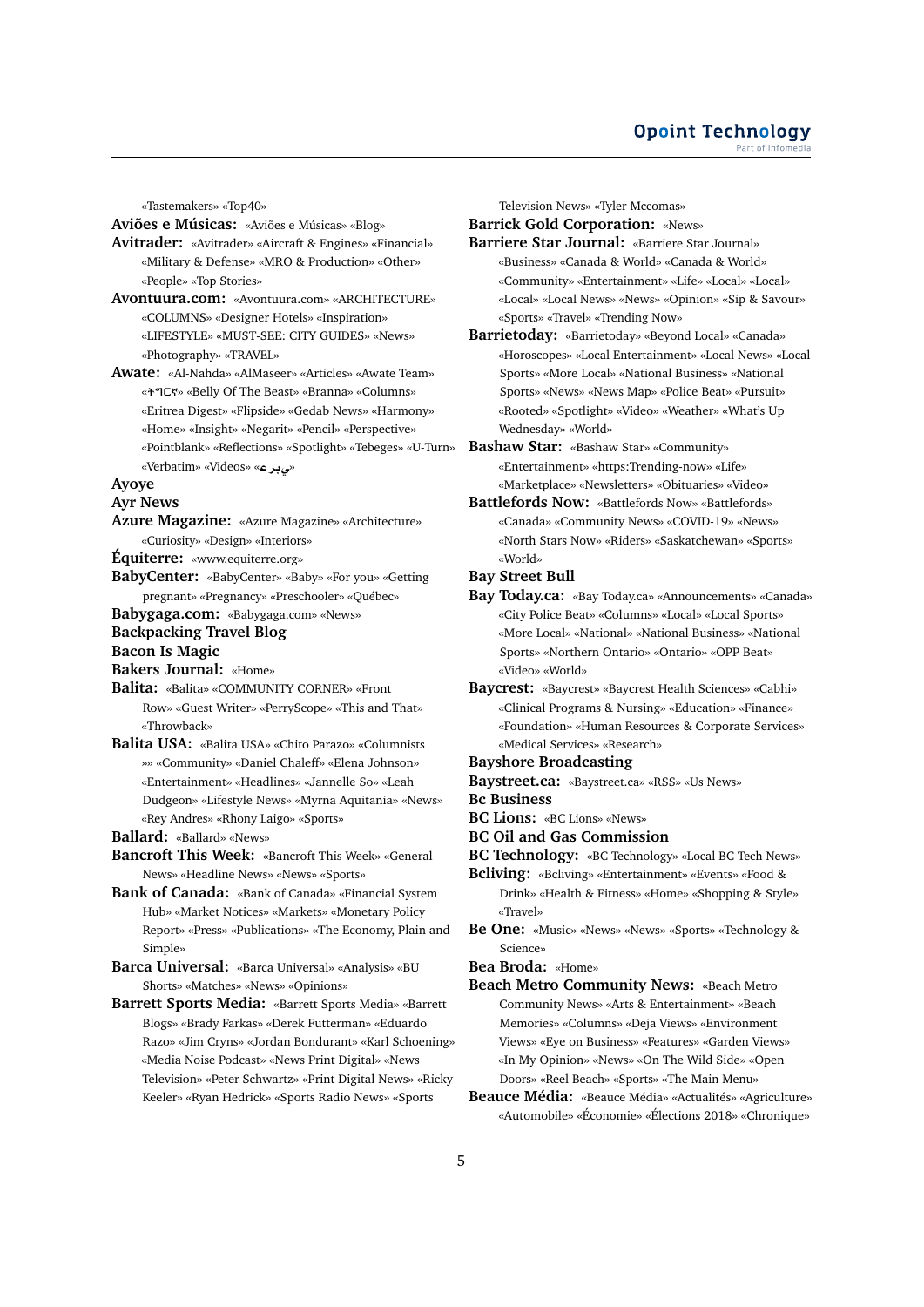«Communauté» «Communiqués» «Culture» «Faits divers» «Festivals et événements» «Municipalités» «Opinion» «Politique» «Publireportage» «Santé» «Sports» «Tourisme»

#### **Beauty Crazed**

**Beauty Desk:** «Home»

**Beauty Independent:** «Beauty Independent» «All Investors» «Beauty Tech» «Beneath the Surface» «Brands» «Core Concepts» «Deal Flow» «Expert Dialogue» «Full Disclosure» «Full Disclosure» «Investors» «Knowledge» «No Stupid Questions» «Retailers» «Social Beauty» «Trends»

### **Beauty Parler**

**Beautygeeks:** «Beautygeeks» «Celebrity» «Fragrance» «Hair» «Lifestyle» «Makeup» «Nails» «News» «Skin»

# **Becbc:** «Becbc» «News»

**Becgreen:** «Becgreen» «Architecture and Design» «Green Architects» «Guide» «Insulation» «Water Efficiency» «Windows and Doors»

### **Beckerman Blog**

**Beer Me British Columbia:** «Beer Me British Columbia» «Announcements» «BC Craft Beer Reviews» «Beer In The News» «Beer Reviews» «Original Stories»

**Behind The Gloves:** «Behind The Gloves» «News»

### **Belize Adventure**

**Bell Media:** «Bell Media» «Press»

**Bell.ca:** «Blog» «Business»

# **Belle de Jour Power Planner**

**Ben-evans:** «Essays»

- **Benefits and Pensions Monitor:** «Benefits and Pensions Monitor» «Articles» «Articles» «Events» «News»
- **Benefits Canada:** «Benefits Canada» «Asset Classes» «Benefits» «Benefits: Other» «CAP» «DB» «Disability Management» «Governance/Law» «Health Benefits» «Health/Wellness» «Investments» «Investments: Other» «News» «Pensions» «Pensions: Other»

### **BenzInsider**

- **Best Buy Blog:** «Best Buy Blog» «Announcements» «Appliances» «Computers, Laptops & Tablets» «Features» «Fitness, Luggage & Fashion» «Home, Furniture & Kitchen» «How To» «Musical Instruments» «Photography» «Reviews» «Smart Home» «Smartphones & Accessories» «Toys & Drones» «TV & Audio» «Video Games» «Wearable Technology»
- **Best Health:** «Allergies» «Beauty» «Beauty» «Best Health Challenge» «Blood Pressure» «Cholesterol» «Cold and Flu» «Cooking» «Diabetes» «Diet» «Eat Well» «Fitness» «Get Healthy» «Hair» «Hair» «Health» «Healthy Eating» «Heart Health» «Home and Family» «Home Remedies» «Life and Work» «Look Great» «Makeup» «Makeup» «Mental Health» «Nails» «Nutrition» «Oral Health» «Pet Health»

«Prevention» «Relationships» «Skin» «Skin» «Sleep» «Style» «Swap and Drop» «Weight Loss» «Wellness»

#### **Best Startup Canada**

**Besthike:** «Besthike -» «Alpine» «Arctic» «Blogs» «Books and magazines» «Coastal» «Cost» «Culture» «Cycling» «Desert» «Ethics» «Fauna» «Flora» «Food» «Gear» «Guided hikes» «Health & safety» «Humour» «Lists» «Long hikes» «Navigation» «People» «Philosophy» «Photos» «Product endorsements» «Scrambles» «Snow and ice» «Uncategorized»

#### **Bestoftoronto.net**

#### **Beta Canada**

**Betakit:** «Betakit» «Acquisitions» «Canadian Startup News» «Changes» «Feature» «Funding» «Growth» «Innovation» «Launches» «Partnerships» «Tech Innovation» «Trends»

# **Bevboy's Blog**

#### **BEXSONN**

#### **Beyond Fashion Magazine**

**Beyond.ca:** «Beyond.ca» «2013» «Alberta» «» Full Auto News Archive» «» Full Auto Show Coverage» «» Full Blog Archive» «» More Featured Stories» «Camaro» «Canada» «Chevy» «concept» «Detroit Auto Show» «Dodge» «emission» «Frankfurt Motor Show» «Jaguar» «Lotus» «Nissan» «SEMA» «Skyline» «trucks» «Volkswagen»

# **Bhavna's Kitchen**

# **Big 101.1**

# **Bigcricket**

- **BigFooty:** «Analysis» «Home» «Opinion» «Tipping»
- **Bigfuntrip:** «Bigfuntrip» «火熱優惠» «酒店優惠» «酒店推介» «韓國» «FUN遊大世界» «南美» «套票優惠» «尼泊爾» «新<sup>加</sup> <sup>坡</sup>» «旅遊用品» «旅遊MeMe» «日本» «東京» «清邁» «信用 卡著數»

# **Biggar Independent:** «photo\_gallery» **Bigmedicine**

**Biofuelscentral:** «Biofuelscentral» «Biodiesel»

«Bioethanol» «Biofuel» «Biogas» «Biorefinery» «Business Development» «Home» «Innovation» «Joint Project» «Management» «Mergers & Acquisitions» «Mobility» «New Entrants» «Price» «Regulations» «Sustainable Aviation Fuel»

# **BiogasWorld**

**Biometric Update:** «Biometric Update» «Access Control» «Behavioral» «Biometric News» «Biometric R&D» «Biometric Research» «Biometric Update Bloggers» «Blog» «Border Security» «Brand Focus» «Civil ID» «Commercial Applications» «Companies» «Consumer Devices» «Editorials» «Elections» «Explainers» «Facial Recognition» «Financial Services» «Fingerprint Recognition» «Government Purchasing» «Healthcare Biometrics» «Interviews» «Iris / Eye» «Law Enforcement»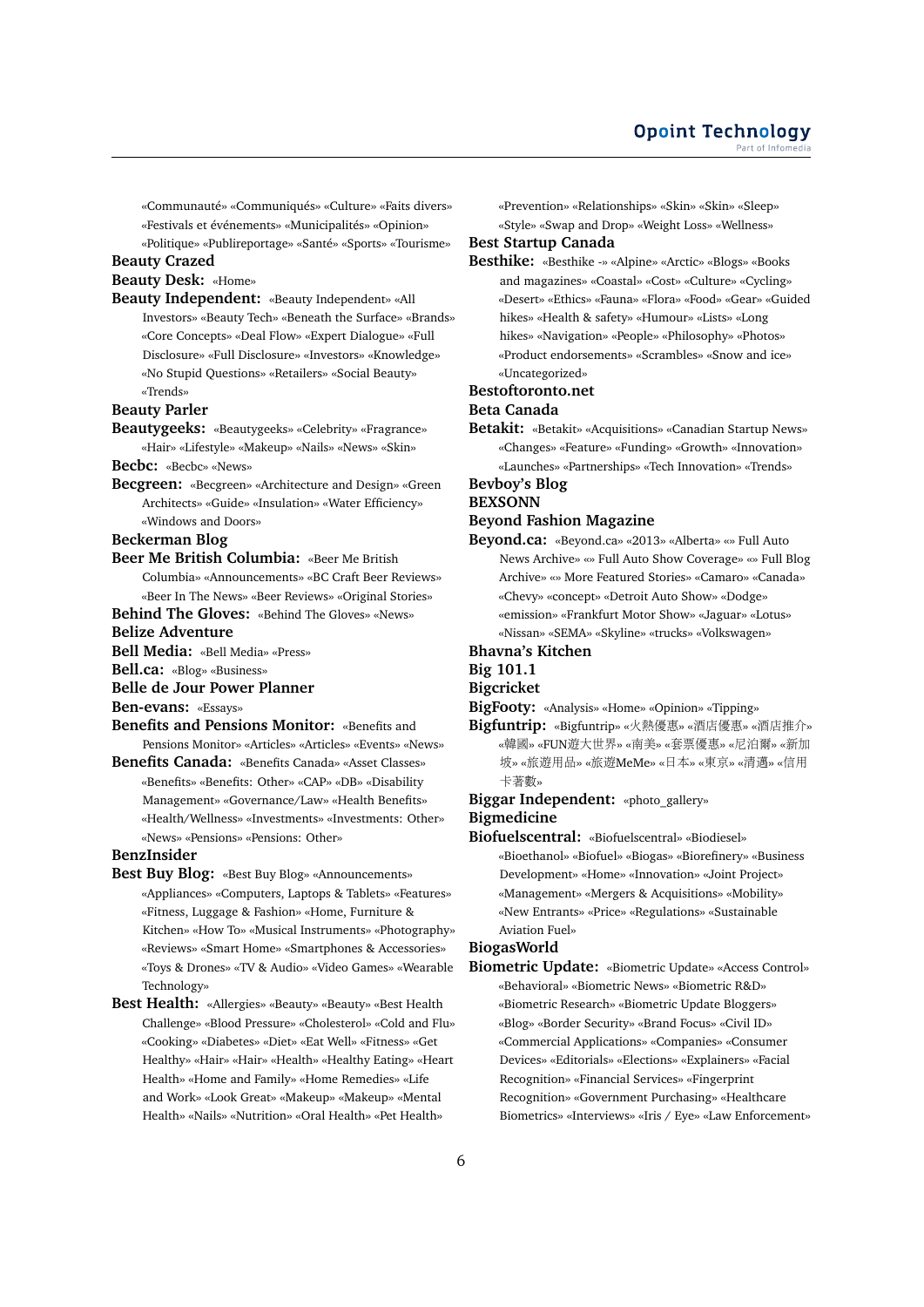### **Opoint Technology** Part of Infomed

«Military Applications» «Mobile Biometrics» «Reports» «Research» «Schools» «Surveillance» «Trade Notes» «Voice Biometrics» «Wearables» «White Papers» «Workforce Management»

**BIOTECanada:** «Biotech Industry News» «Press Releases Archive»

# **Biotech Blog:** «Biotech Blog»

«Biotechnology-Industry-News-2 »

- «Biotechnology-Industry-News-2»
- «Biotechnology-industry-news-2»
- «Biotechnology-Industry-News-3
- » «Biotechnology-Industry-News-4
- » «Biotechnology-Industry-News-5 »
- «Biotechnology-Industry-News-6 » «Rss»

# **Biotechnology Focus**

- **Birkenhead News :** «Birkenhead News » «All Announcements» «Arts & Entertainment» «Birth Announcements» «Business» «Community» «Death Announcements & In Memoriam» «Emergency Services» «Environment» «Exam Results, Degrees & Graduations» «Local Democracy» «Local Interest» «Picture Stories» «Sport» «Wedding Anniversaries»
- **Bite Beauty:** «Bite Beauty» «Amuse Bouche» «Everyday Agave» «Lip Lab» «Lip Pencil» «Liquified Lipstick» «The Multistick»

# **Biz Reflections**

**Bizxmagazine:** «Bizxmagazine» «Alan Halberstadt» «Back Issues» «Biz X Was There» «Community» «Cooking with Hope» «COVID-19 FACTS» «Cup of Joe by Joe McParland» «Deborah Jones» «Joe McParland» «Lifestyle» «Mental Health Matters by Danny Gautama» «News» «Newsflash» «Publisher» «Take the Lead with Sherrilynn Colley-Vegh» «Windsor Essex Community» «Windsor Essex Real Estate» «X-Pert Advice»

# **Blackburn News**

**Blackchristiannews:** «Blackchristiannews» «Black» «Books» «Business» «Christian» «Education» «Entertainment» «Eye on Africa» «Finances» «God & Family» «God & Food» «God & Sex» «Health» «Lifestyle» «Media» «National» «Politics» «Second Coming Watch» «Sports» «Technology» «The Youth Department» «World»

# **Blacklocks**

**BlackToe Running Inc.**

### **Blazing Cat Fur:** «Home»

- **Bless This Stuff:** «Culture» «Home» «Living» «Sports» «Technology» «VEHICLES» «Vehicles» «Wear»
- **Blog de Pascal Jacob:** «Blog de Pascal Jacob -» **Blog Motorcycle**

# **Blog.coinkite.com**

**blueline.ca:** «blueline.ca» «back-of-the-book»

«behavioural-sciences» «case-law» «corrections-corner» «editors-commentary» «features» «health-wellness» «holding-the-line» «holding-the-line»

- «interviewing-investigations» «news» «off-the-shelf» «opinion» «podcast» «products» «technology» «videos»
- **Blushing Black:** «Blushing Black» «Beauty» «Beauty» «Food» «Health» «Home & Décor» «Hustle, Honey!» «Motherhood» «Motherhood» «My Style» «Pep Talks» «Photos & Events» «Reviews» «Tips & Trends» «Travel»

#### **BNN Bloomberg Canada:** «ARTIFICIAL

- INTELLIGENCE» «Bitcoin» «Bloomberg News Wire» «Commodities» «Company News» «COVID-19» «Economics» «Executive» «Executive» «International» «Investing» «Live TV» «Marijuana News» «Market Call» «Market Call Tonight» «Markets» «News» «News» «News» «News Wire» «Opinion» «Personal Finance» «Politics» «Power Shift» «Pursuits» «Show» «Sitemap\_videos» «Technology» «The Disruptors» «Vancouver» «Video» «Video» «Video» «Video» «Video» «Video» «Home»
- **BOAT.com:** «BOAT.com» «How To» «Insurance» «News»  $\alpha$ Reviews»

**Boating Ontario:** «Boating Ontario» «News» **Bobbys Log**

**BOE Report:** «Globe Newswire» «Home»

**BollyInside:** «BollyInside» «Bog» «Bollywood» «Celebs Gossips» «Fashion & Lifestyle» «India-news» «News» «Reviews» «Sports News» «Technology» «Tollywood News» «TV Shows»

**Bombardier:** «Aerospace» «Home» «News»

### **bonjourontario.ca**

- **Boom 101.9**
- **Boom 99.7:** «Dave Nelson» «Dylan Black» «Events» «Gonzo» «Home» «Music» «On The Record» «Program Schedule» «Wendy»
- **Boomer and Echo**
- **Booooooom:** «Home»
- **Borndigital:** «Borndigital» «Enterprise Intrapreneurship»
- **Bougna.net:** «Bougna.net» «Aéro» «Actu» «Auto»
	- «Auto-Stop» «Essais» «Non classé» «Ports» «Routes»
- **Boulevard Chinese Magazine:** «Boulevard Chinese Magazine» «Arts Entertainment» «Cars» «Fashion» «Spotlight» «Travel»
- **Boundary Creek Times:** «Boundary Creek Times» «Business» «Entertainment» «Local» «Local» «Local» «Local News» «Municipal Election» «National» «News» «Obituaries» «Opinion» «Sports» «Trending Now»

**Bow Island Commentator**

**Bowen Island Undercurrent.com:** «Bowen Island Undercurrent.com» «Arts» «Business» «Community» «News» «Opinion» «Special Features» «Sports»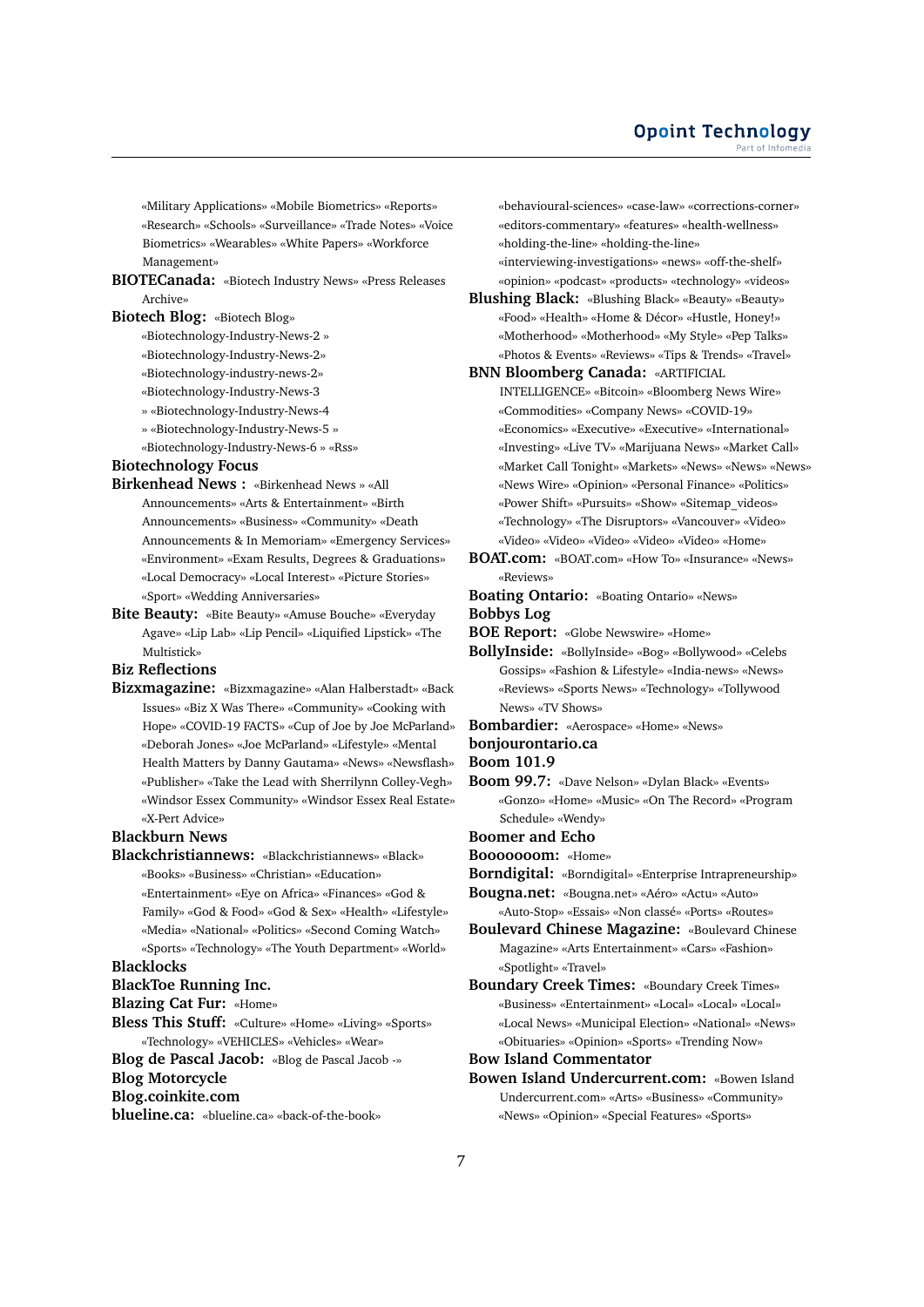### **Opoint Technology** Part of Infomed

«World-news»

# **Box Office Buz**

**Boxing News:** «home» «Latest News»

- **Bradford Today:** «Bradford Today» «Adopt Me» «All Classifieds» «Beyond Local» «Bradford's Insurance Hotline» «Canada» «Classifieds» «Comics» «Dear Abby» «Events» «Financial Services» «Flyers» «Food» «Funeral and Estate Planning» «Games (like Crosswords)» «Garage Sales» «Gas Prices» «Health and Wellness» «Helpers» «Horoscopes» «Items for Sale» «Jobs» «Local Business Directory» «Local News» «Local Sports» «National Business» «National Sports» «New In Town» «News» «News Map» «Obituaries» «Police Beat» «Post a Free Ad» «Professional Services» «Recreation» «Shopping and Specialty Stores» «Spotlight» «The Front Line» «Town of BWG Information» «Weather» «What's Up Wednesday» «World News»
- **Brandon Sun:** «Brandon Sun» «Agriculture» «Baseball» «Basketball» «breaking» «Business» «Columnists» «Community News» «Curling» «Entertainment» «Football» «Golf» «Hockey» «Letters to the Editor» «LifeStyle Break» «Lifestyles» «Local News» «Local Sports» «National News» «Opinion» «Soccer» «Sports» «Tennis» «Wheat Kings» «World News»

**Brandon University:** «Brandon University» «News»

- **Brantfordexpositor.ca:** « GLOBENEWSWIRE» «Food» «Home» «News»
- **Bravewords:** «Bravewords» «Black Death» «Classic Rock» «Hard Rock» «Heavy Metal» «Latest News» «Rarities» «Riff Notes»
- **Breakfast Television Toronto:** «Blogs» «Home»
- **Breathe Dream Go:** «Bhutan» «Britain» «Canada» «Costa rica» «Destinations» «Home» «India» «Ireland» «Japan» «Nepal» «Sri lanka» «Thailand» «Travel tips» «United states» «Yoga/spirituality»
- **Brewers Journal Canada:** «Brewers Journal Canada» «News»
- **Brioux.tv:** «Brioux.tv» «Late Night» «Ratings» «Reviews» «TV History»
- **Broadcast Dialogue:** «Broadcast Dialogue» «Breaking» «CRTC News» «General News» «Latest News» «Online» «Radio / Audio» «Revolving Door» «Sign Offs» «Supply Lines» «The Podcast» «TV / Film / Video» «Weekly Briefing Archive»
- **Brock Press:** «Brock Press» «Arts & Culture» «Baseball» «Basketball» «Beginner's Guide» «Beginner's Guide» «Brockoli» «Brocktopus» «BUSU Elections» «Campus» «Campus» «Campus News» «Completely useless reviews» «Editorial» «Extra Extra» «Feature» «Health» «Hockey» «Holiday Guide» «Horror-scopes» «International News»

«Lacrosse» «Letter to the Editor» «Local News» «Love & Lust» «More Sports» «National» «News» «Opinion» «Opinions» «Podcasts» «Professional Sports» «Reviews» «Soccer» «Special Issues» «Sports» «Sports & Health» «Student Blogs» «That's what he or she said» «The Brockoli» «The Brocktopus» «Volleyball»

**Brock University:** «Brock University» «Briefs» «Community» «News» «Research» «The Brock News»

- **Brooks Bulletin:** «Brooks Bulletin» «Columns» «Editorials» «Letters» «Lifestyles» «Local News» «News» «Sports»
- **Build With Rise:** «Decking» «Stories»

**building.ca:** «building.ca» «A+Dwire» «Architecture» «Construction» «design» «Energy & the Environment» «Features» «Real Estate» «Site visits» «Sustainability» «Urban Planning»

**Bulkowski's Blog**

**Bulletinaylmer:** «Bulletinaylmer» «Business News» «Columns» «Editorials» «French» «Healthy Living» «National News» «News» «Opinion» «Sports»

**Burcon NutraScience:** «Burcon NutraScience» «Press Releases»

**Burnaby Now:** «Burnaby Now» «Business» «Community» «Entertainment» «News» «Opinion» «Real Estate» «Sports» «Standout»

**Burns Lake Lakes District News:** «Burns Lake Lakes District News» «Business» «Canada & World» «Canada & World» «Columnists» «Community» «Coronavirus News» «Editorials» «Entertainment» «Letters» «Life» «Local» «Local» «Local» «Local» «Local» «Local News» «Local Opinion» «Local Travel» «News» «News» «Opinion» «Sip & Savour» «Social Matters» «Travel» «Trending Now»

# **Bursa Chat**

- **Business In Edmonton**
- **Business in Vancouver:** «Asia pacific» «BIV Magazine» «Commentary» «Economy, law & politics» «Entertainment, media & sports» «Environment» «Front page» «Hospitality, marketing & tourism» «Human resources & education» «News» «Real estate» «Resources & agriculture» «Retail & manufacturing» «Rss» «Technology» «The biv interview» «Transportation» «Video» «温村商讯»
- **Businesselitecanada:** «Businesselitecanada» «Associations» «Cannabis» «Construction» «Energy & Resources» «Food & Beverage» «Healthcare» «Hospitality & Leisure» «Infrastructure» «Manufacturing» «Municipalities» «Renewable» «Services» «Technology» «Transportation»
- **Businessexaminer:** «Businessexaminer» «Peace Cariboo Skeena» «Thompson Okanagan» «Vancouver Island»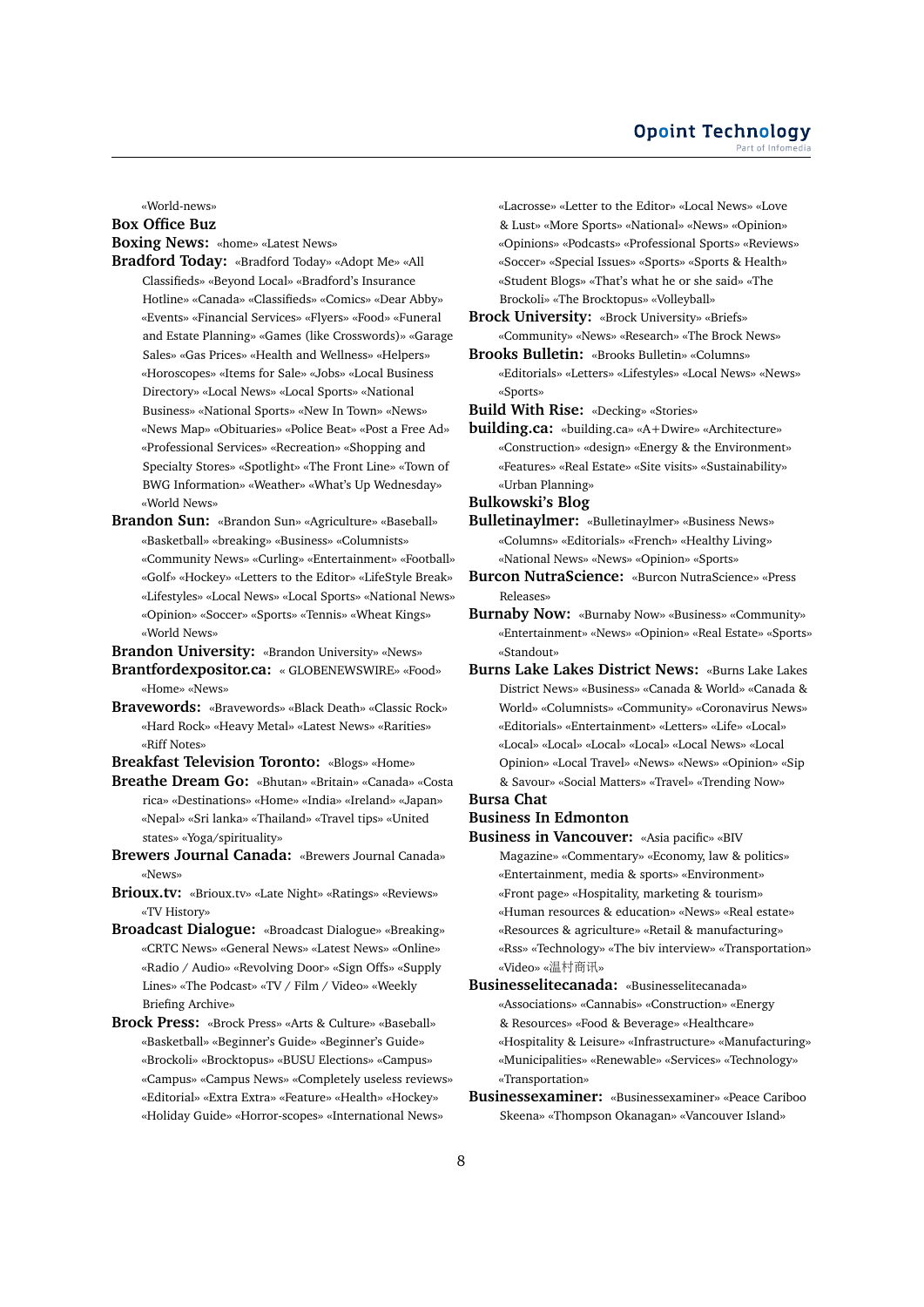#### **Opoint Technology** Part of Infomed

«Vancouver Island» «Victoria»

**Businessincalgary:** «Businessincalgary» «Banking1» «December 201915» «January 202013» «November 201916» «October 201917»

**C Magazine**

- **C2 Montréal:** «News»
- **CA Canada IT:** «CA Canada IT»
- **CA Droit-inc:** «Home» «Rss»
- **CA News Ottawa:** «CA News Ottawa» «Economy» «entertainment» «science» «sport» «Tech» «Top News» «World»

#### **Ca.advfn**

- **Caaa:** «Français» «News and Events»
- **Caaquebec:** «Caaquebec -» «Communiques-de-presse» «En» «Magazine-caa-quebec» «Nouvelles»
- **cacnews.ca:** «cacnews.ca» «Canada» «China» «Covid19» «Entertainment» «Finance» «Overseas Chinese» «US» «Vancouver»

#### **CAE**

**Cageside Press:** «Cageside Press» «Bellator» «Bellator Events» «Bellator MMA» «Combate Americas» «Interviews» «Invicta Events» «Invicta FC» «KSW» «LFA» «LFA» «ONE» «ONE Championship» «ONE Championship» «Opinion» «Other» «Previews» «Professional Fighters League» «Results & Recaps» «Rizin FF» «RIZIN Fighting Federation» «UFC» «UFC»

**Caisse de dépôt et placement du Québec:** «Accueil» «Médias»

- **Cal Poly Athletics:** «Cal Poly Athletics» «Baseball» «cross» «football» «General News» «Mbball» «mgolf» «msoc» «mten» «softball» «swim» «track» «wbball» «wbvball» «wgolf» «wrestling» «wsoc» «wten» «wvball»
- **Caledon Enterprise:** «Caledon Enterprise» «Community» «News» «Sports»
- **Caledonia Courier:** «Caledonia Courier» «Business» «Canada & World» «Canada & World» «Community» «Entertainment» «Local» «Local» «Local» «Local» «Local News» «Local Travel» «Miss BC» «News» «Sip & Savour» «Social Matters» «Sports» «Travel» «Trending Now»

**Calgary Economic Development**

- **Calgary Herald:** « GLOBENEWSWIRE» «Arts» «Business» «Crime» «Energy» «Entertainment» «Food» «Health» «Home» «Life» «Local Business» «Local News» «Music» «National» «News» «Opinion» «Politics» «Real Estate» «Recipes» «Ski & Snowboard» «Sports» «Technology» «Tennis» «Trades Alberta» «Travel» «World»
- **Calgary's Business:** «Calgary's Business -» «Business» «Careers/HR» «Entrepreneurs» «Financial» «News» «News Releases» «YYC Community»

**California Travel Association:** «California Travel

Association» «National pr newswire1» «National pr newswire10» «National pr newswire11» «National pr newswire12» «National pr newswire13» «National pr newswire14» «National pr newswire15» «National pr newswire16» «National pr newswire17» «National pr newswire18» «National pr newswire19» «National pr newswire2» «National pr newswire20» «National pr newswire21» «National pr newswire22» «National pr newswire23» «National pr newswire24» «National pr newswire3» «National pr newswire4» «National pr newswire5» «National pr newswire6» «National pr newswire7» «National pr newswire8» «National pr newswire9» «News1» «News10» «News11» «News12» «News13» «News14» «News15» «News16» «News17» «News18» «News19» «News2» «News20» «News21» «News22» «News23» «News24» «News3» «News4» «News5» «News6» «News7» «News8» «News9»

# **Camara Oscura**

- **Cambridge Times:** «Baseball» «Basketball» «Business» «Canada» «Community» «Football» «Hockey» «Home» «News» «Ontario» «Opinion» «Provincial Election» «Soccer» «Sports» «What's On» «World»
- **Campbell River Mirror:** «Business» «Buzz» «Canada & World» «Canada & World» «Community» «Entertainment» «Home» «Life» «Local» «Local News» «MARKETPLACE» «NEWS» «OBITUARIES» «Opinion» «SPORTS» «Videos»
- **Camrose Voice:** «Camrose Voice» «A&E» «Alberta's Business» «Books» «Business» «Careers/HR» «Crime» «Education» «Entrepreneurs» «Environment» «Health» «Lifestyle» «Politics/Law» «Science» «Small business» «Sports» «Technology» «Travel» «Viewpoint» «World» «Your Money»

# **Canada**

- **Canada U.S.Blog:** «U.S.Blog Home»
- **Canada Action:** «Canada Action»
- **Canada China News:** «Canada China News» «生活» «<sup>社</sup> <sup>区</sup>» «美食» «美术» «音乐» «健康» «友谊» «娱乐» «情感» «文化» «旅游» «体育»
- **Canada Express News:** «Canada Express News» «2» «3» «Auto» «Betting Prediction» «Blog» «Business» «Canada» «Cricket» «Cricket Prediction» «Cryptocurrency» «Education» «Entertainment» «Fantasy Prediction» «Games» «Insurance» «Lifestyle» «Markets» «Politics» «Sports» «Tech» «Travel» «World»
- **Canada Free Pres:** «America» «American Politics» «Autos» «Canada» «Cars & Reviews» «Cartoons» «Cover Stories» «Cover Stories, News» «Crime & Terror» «Environment» «Front Page News» «Headlines» «Health» «Home» «Life, Pets» «Lifestyles» «Most Recent Stories» «News and Videos» «Science & Tech» «Travel» «Travel»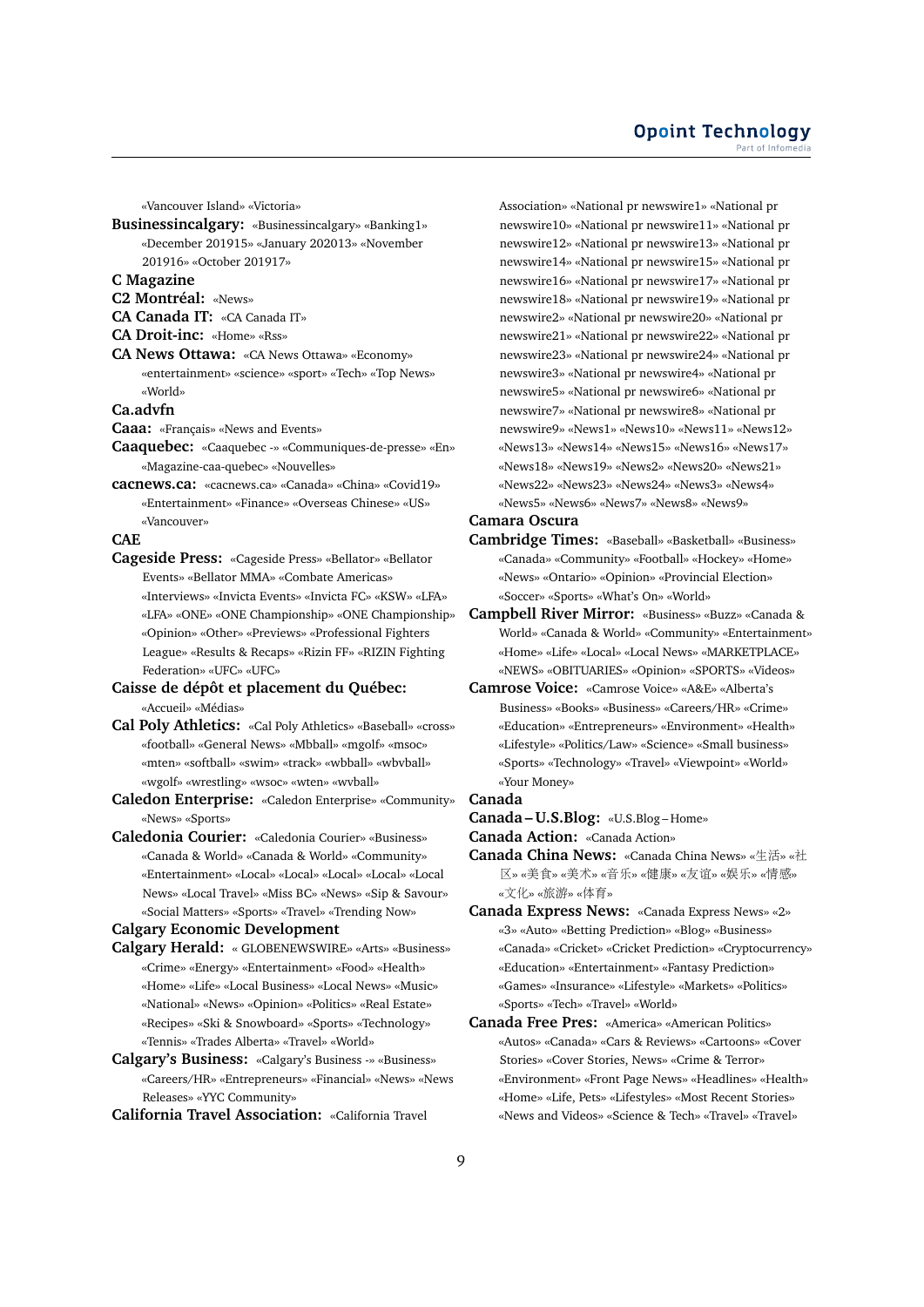«World»

**Canada Land:** «Home» «News»

**Canada News Centre:** «2» «3» «4»

- «departmentofindustry» «fisheriesoceans» «Health canada» «health-canada» «Home» «News» «Publichealth»
- **Canada Newswire:** «Énergie» «Divertissement et médias» «Environnement» «Financials» «Home» «Industries lourdes et manufacturières» «News Releases» «Politique et intérêt public» «Produits de consommation et vente au détail» «RSS: Finance» «Santé» «Secteur de l'automobile et du transport» «Société» «Sports» «Télécommunications» «Technologies des affaires» «Tourisme et Voyages» «Tous les communiqués avec photos» «Tous les communiqués avec vidéos et multimédia» «Tous les communiqués de presse» «Tous les communiqués de sociétés publiques»
- **Canada Standard:** «Canada News» «Feed» «Home» «International News» «News wire» «North America News» «Sports News»
- **Canada's Foodservice Magazine:** «Canada's Foodservice Magazine» «Back of House» «Behind the Bar» «COVID19» «Features» «Front of House» «Industry Events» «Industry Profiles» «Online Exclusive» «Recipes» «Your Stories»
- **CanadaBound Immigrant:** «CanadaBound Immigrant» «Canadian Experience» «Diversity» «Education» «Focus» «Help for Newcomers» «Success Snapshots» «Success Strategies» «Top Stories»
- **Canadalifenews.com:** «Canadalifenews.com» «生活故<sup>事</sup> » «电子周刊» «留学移民» «社区活动» «财经科技» «健康<sup>美</sup> <sup>食</sup>» «地产投资» «娱乐体育» «新闻热点» «主页»

**CanadaOne:** «Business Articles»

**Canadian Architect:** «Canadian Architect» «A+Dwire» «Awards» «Events» «Features» «Ideas» «Magazine» «News» «Projects»

### **Canadian Army Today**

- **Canadian Audiology**
- **Canadian Auto World:** «Canadian Auto World» «Aftermarket» «CAWDEC Award» «Dealer News» «Finance & Insurance» «Fixed Operations» «Industry News» «Market News» «Marketing & E-Commerce» «Remarketing News»
- **Canadian Beauty:** «Front Page» «Hair» «Make-Up» «More Than Beauty» «Perfumes» «Skin Care»
- **Canadian Biomass:** «Canadian Biomass» «Bio-Products» «Biofuels» «Education» «Equipment» «Features» «Harvesting» «News» «Webinars» «Wood Pellets»

**Canadian Budget Binder**

**Canadian Business:** «Design» «Frontpage» «Ideas» «People»

**Canadian Business Franchise Magazine Canadian Cancer Society:** «En news» «Media releases» «News» **Canadian Cattlemen Canadian Consulting Engineer:** «Canadian Consulting Engineer» «Features» «News» **Canadian Content:** «Commtr» **Canadian Couch Potato:** «Canadian Couch Potato» «Blog» **Canadian Defence Review:** «Home» **Canadian Family Offices:** «Canadian Family Offices» «Commentary» «Estate Planning» «Family Business» «Fundamentals» «Life & Family» «Member Content» «Philanthropy» «Wealth» **Canadian Fashionista Canadian Federation of Independent Business** «Canadian Federation of Independent Business» «Tools & Resources» **Canadian Food Inspection Agency Canadian Fraud News:** «Canadian Fraud News» «Information Wanted» **Canadian Gaming Business Canadian Geographic:** «Canadian Geographic» «The North» «Travel & Places» **Canadian Geographic Travel:** «Canadian Geographic Travel» «Bucket Listed» «Cities & Sights» «Escapes & Adventures» «Food & Drink» «Gear & Tech» «Stays & Ways» **Canadian Gift Guide Canadian Government Executive:** «CGE Blog» «Home» **Canadian Hard of Hearing Association:** «Home» «News» **Canadian Healthcare Network:** «Blogs» «Front Page» «News» «Physician finance» **Canadian Higher Education:** «Canadian Higher Education» «Adventures in Academe» «Articles» «Articles» «Features» «From the Admin Chair» «In My Opinion» «Legally Speaking» «Margin Notes» «Media Scan» «News» «Opinion» «People on the Move» «Policy & Practice» «Speculative Diction» «Student Voices» «The Black Hole» **Canadian Hockey League:** «Canadian Hockey League» «News» **Canadian Hog Journal:** «Canadian Hog Journal» «Articles» **Canadian HR Reporter:** «Home» «NEWS» **Canadian Insider:** «Canadian Insider» «Blogs» «CNW News Releases» «Globenewswire-news-releases» «prn-news-releases»

**Canadian Interiors:** «Canadian Interiors» «News»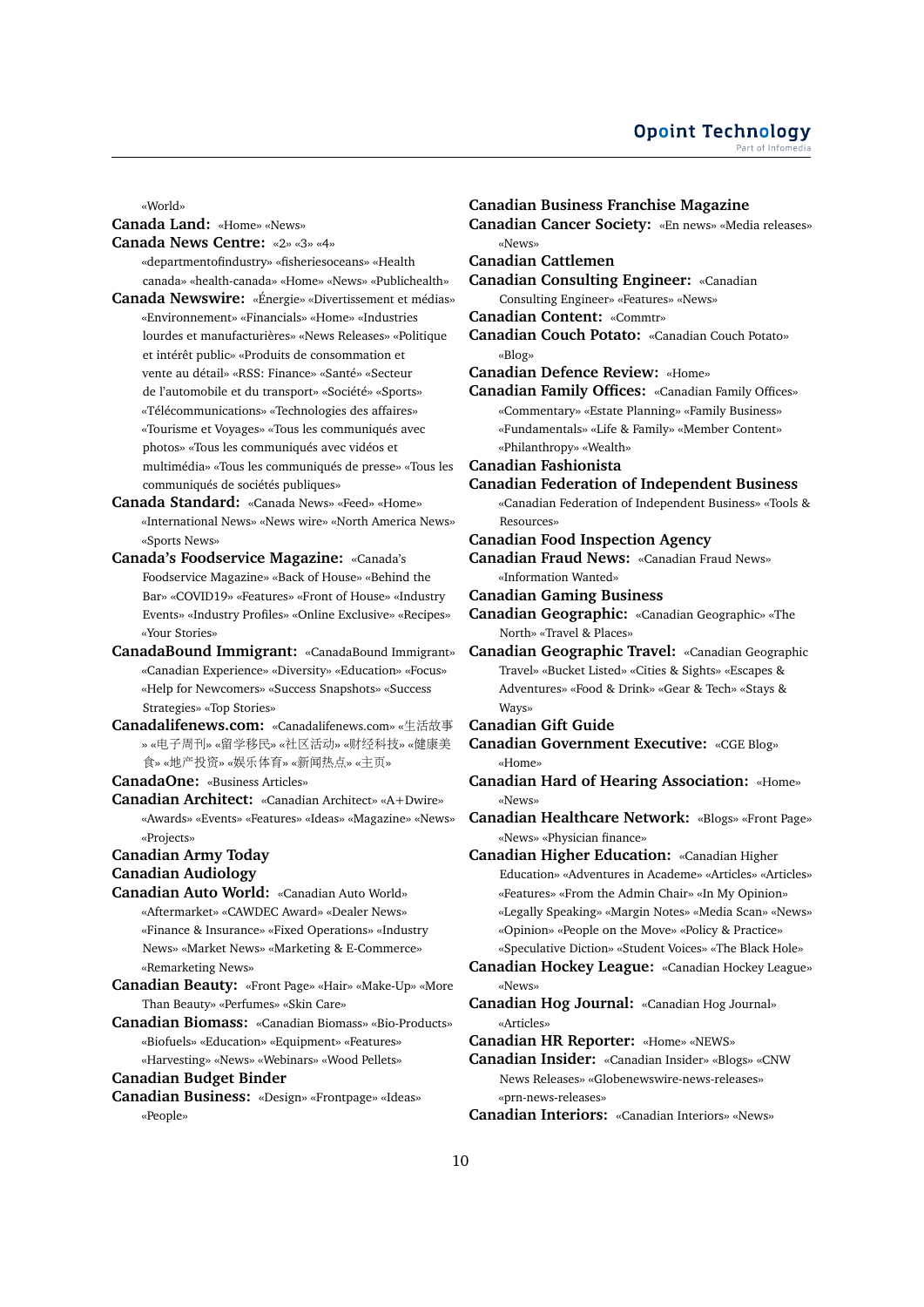«Products» «Projects» «Scene»

**Canadian International Development Platform** «Opinions»

**Canadian Jeweller Magazine:** «Home» «News» **Canadian Journalism Forum**

**Canadian Law of Work Forum:** «Migrant Workers» **Canadian Living:** «Canadian Living» «Baking & Desserts»

- «Beauty» «Community & Current Events» «Culture & Entertainment» «Decor and Renovation» «Diy & Crafts» «Family Connections» «Fashion» «Fitness» «Gardening» «Home & Garden» «Knitting & Crochet» «Life & Relationships» «Menus & Entertaining» «Mind & Spirit» «Money & Career» «Nutrition» «Organization & Cleaning» «Pets» «Prevention & Recovery» «Relationships» «Sleep» «Style» «Travel» «Weight Loss»
- **Canadian Manufacturing Online:** «Canadian Manufacturing Online» «Aerospace» «Automotive» «Cleantech» «Cleantech Canada» «Energy» «Environment» «Exporting & Importing» «Financing» «Food & Beverage» «Human Resources» «Infrastructure» «Manufacturing» «Mining & Resources» «News» «Oil & Gas» «Operations» «Operations» «Procurement» «Public Sector» «R & D» «Regulation» «Risk & Compliance» «Supply Chain» «Supply Chain» «Sustainability» «Technology» «Technology» «Transportation»

**Canadian Meat Business:** «Canadian Meat Business» «Industry» «Politics & Science»

# **Canadian Medical Association Journal:**

«Aboriginal Health» «Adverse Drug Reactions» «Allergy» «Arrhythmias» «Breast Cancer» «Canadian Guidelines for Immigrant Health» «Clinical Images» «Dementia» «Dentistry & Oral Medicine» «Dermatology» «Diabetes» «Drug Misuse» «Drugs» «Drugs: Cardiovascular System» «Drugs: Endocrine system» «Drugs: Gastrointestinal System» «Drugs: immunological products and vaccines» «Drugs: infections» «Ear, Nose & Throat» «Environmental Issues» «Epilepsy» «Exercise, physical activity» «Gastroenterological Cancer» «Genetics» «Guidelines» «Gynecological Cancer» «Health Services research» «Heart Failure» «HIV infection, AIDS» «Home» «Hypertension» «Injury» «Ischemic Heart disease» «Issues» «Liver» «Maternal-fetal medicine» «Medicine in Developing Countries» «Multiple sclerosis» «Nephrology» «Obesity» «Occupational Health» «Ophthalmology» «Other Anesthesia & analgesia» «Other cancers» «Other cardiovascular medicine» «Other Emergency medicine» «Other endocrinology» «Other Family Medicine» «Other Gastroenterology» «Other geriatric medicine» «Other immunology» «Other neurology» «Other nutrition & metabolism» «Other obstetrics & gynecology» «Pain»

«Pharmacology & toxicology» «Polypharmacy» «Radiation Oncology» «Regulation» «Sexually transmitted infections» «Sleep disorders» «Stroke» «Venous thromboembolism»

**CANADIAN MEETINGS + EVENTS EXPO:** «CANADIAN MEETINGS + EVENTS EXPO» «Don Appetit!» «News» «Opinions» «Videos»

**Canadian Metalworking:** «Canadian Metalworking» «Blogs» «Features» «News» «Products News»

**Canadian Mining Journal:** «Canadian Mining Journal» «Events» «Features» «News»

**Canadian MoneySaver:** «Blog»

**Canadian Music Blog**

**Canadian News:** «Canadian News» « ×

«تاباختذإ» «داصتقإ» «تاعونه» «المنك» «المنك «**طاسو لأا+ق رشذا» «المنكبي في قامحذا» «ريضيذا+و +قريجهذا»** «**WqH**» «**`A**» «**qAT**+**¤**+**nw** » «**w** » «**C§ART**» «ايجو لونكتو +مولم» «ءانغ+و +ةحصه

**Canadian news press:** «Home»

- **Canadian Oil Stocks:** «Canadian Oil Stocks» «Drilling & Services» «Editorials» «Globenewswire» «Headlines» «Heavy Oil» «Oil and Gas ETFs» «Oil Sands» «Oil Stocks» «Pipelines & Midstream»
- **Canadian Packaging:** «Canadian Packaging» «Features» «Opinions» «PackPress»
- **Canadian Pizza Magazine:** «Canadian Pizza Magazine» «COVID-19 UPDATES:» «Features» «Finance» «Health & Safety» «News» «Products»
- **Canadian Plastics:** «Daily News» «Economy» «Environment» «Feature Headlines» «Home» «Materials» «Moldmaking» «Podcasts» «Research development» «Suppliers people»
- **Canadian Poultry Magazine:** «Canadian Poultry Magazine» «Ask the Vet» «Biosecurity» «Bird Management» «Blog» «Breeders» «Broilers» «Business & Policy» «Companies» «Company News» «Consumer» «Consumer Issues» «Disease watch» «Eggs – Breeders» «Eggs – Layers» «Emerging Trends» «Environment» «Farm Business» «Farmer Health/Safety» «Genetics» «Health» «Health» «Housing» «Layers» «Manure Management» «Marketing Boards» «Meat – Broilers» «Meat – Turkeys» «New Technology» «News» «Nutrition and Feed» «Processing» «Producers» «Production» «Profiles» «Research» «Researchers» «Trade» «Turkeys» «Welfare»
- **Canadian Premier League:** «Canadian Premier League» «CANADIAN CHAMPIONSHIP» «CAVALRY FC» «CPL» «DISCIPLINE & SUSPENSIONS» «PLAYER STATS» «ROSTERS» «Schedule» «The Collective» «THE ISLAND GAMES»
- **Canadian Real Estate News:** «Canadian Real Estate News» «Condominiums» «Developer» «Houses for sale»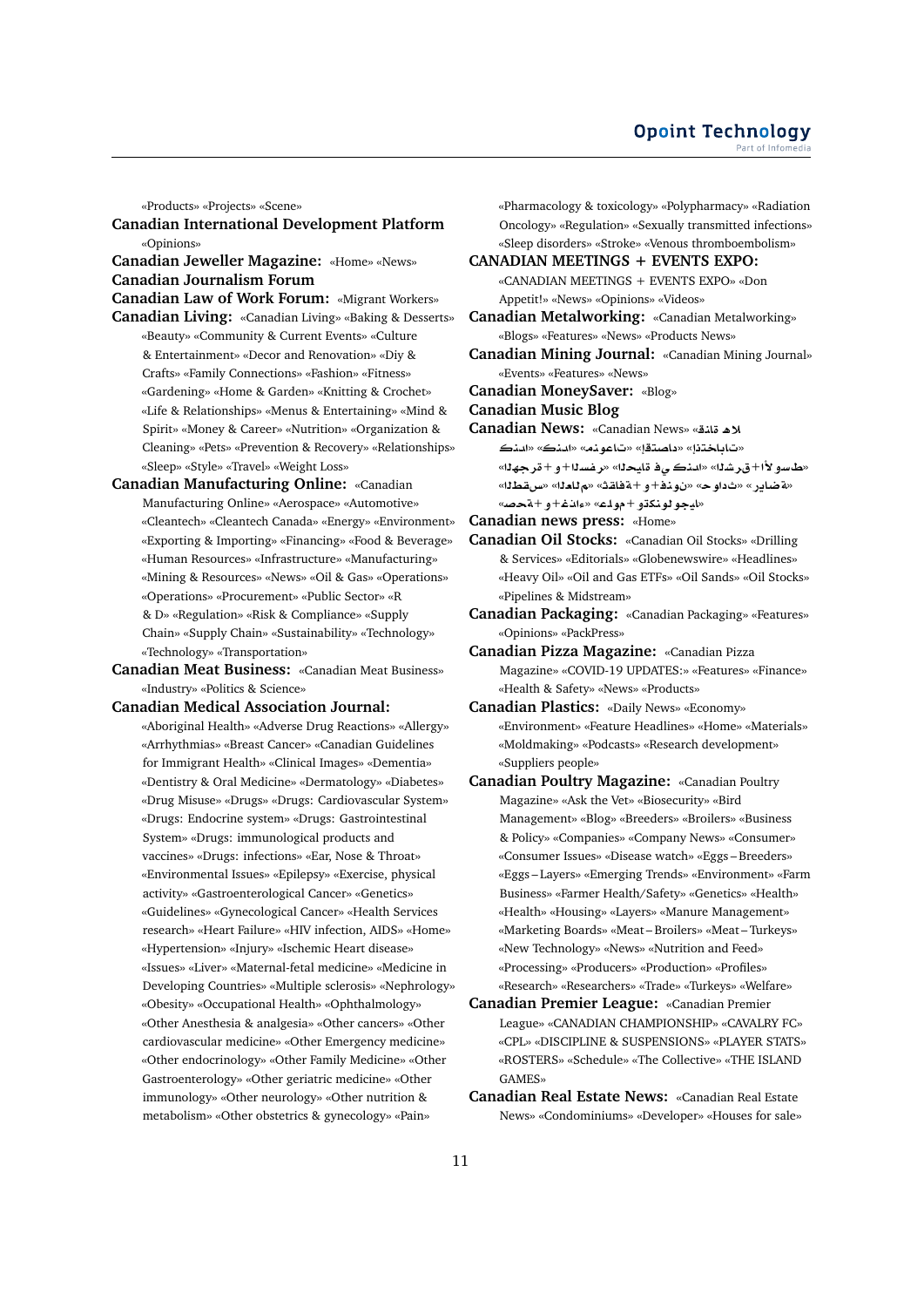«Market trends» «Mortgage» «Real Estate» «Realtor»

# **Canadian Renewable Energy Association**

**Canadian Running Magazine:** «Canadian Running Magazine» «Features» «Health & Nutrition» «Podcast» «Running Gear» «Runs & Races» «Trail» «Training» «YBRS» «Your Better Running Self»

### **Canadian Sailings:** «Home»

- **Canadian Security Magazine:** «Features» «Home» «News» «Products»
- **Canadian Sme:** «Canadian Sme» «Digital Marketing» «Economy» «Entrepreneurship» «Featured» «Finance» «Innovation» «Interviews» «Latest News» «latestnews» «Leadership» «Resources» «Small Business» «Startup» «Technology» «Women Entrepreneurship»
- **Canadian Sport:** «Canadian Sport» «Amateur Summer Sports News» «Analysis» «Professional Sports News» «Uncategorized» «Winter Amateur Sports News»
- **Canadian Sporting Goods Association:** «Canadian Sporting Goods Association» «News»

### **Canadian Transportation Agency**

- **Canadian Underwriter:** «Canadian Underwriter» «News»
- **Canadian veterinarians:** «Canadian veterinarians» «MORE NEWS & EVENTS»

### **Canadian Welding Association Journal**

- **Canadian woodworking:** «Canadian woodworking» «Contests/Promotions» «News» «Reviews» «ShopNEWS»
- **Canadian Yachting:** «Canadian Yachting» «Archived» «Boat Reviews» «Boat Shows and Museums» «Boat Yards» «CPS-ECP News» «Current» «Destinations» «DIY & How To» «Electrical» «Electronics» «Events» «Finance» «Local Events» «Maintenance» «Race Week» «Regattas» «Safety» «Seamanship» «Upgrades»

#### **Canadianequipmentfinance**

- **Canadianfamily:** «Canadianfamily» «Beauty»
	- «CANADIAN FAMILY» «Family» «Food» «Health» «Home» «Home» «Home Business» «Living» «Pets» «Recipes» «Reviews & Gift Guides» «Tech» «TOP ARTICLES» «View All»

# **canadianfranchisejournal.ca**

**Canadiangrocer:** «Canadiangrocer» «Events & Awards» «Marketing» «People» «Star Women Winners» «Tech» «Webinars» «Worth Reading»

**Canadianindustryonline:** «NEWS» «PUBLICATION»

**Canadianinvestor:** «Canadianinvestor» «Agriculture» «Biotech» «Cannabis» «Economics» «Education» «Energy» «Energy» «Entertainment» «Financial» «Food-Beverage» «Industry» «Investment» «Investment» «Mining» «Mining» «Oil-gas» «Opinion» «Pharmaceutical» «Real Estate» «Retail-ecommerce» «Stocks to Watch» «Technology»

«Transportation-logistics»

### **Canadianrealestatemagazine:**

«Canadianrealestatemagazine» «CREW Talk» «CREW TV» «Expert Advice» «Features» «Industry news» «InFocus» «Invest in US» «Investor Resources» «Market update» «News» «Strategy» «White Papers»

# **CanBiotech:** «Blog»

**CanIndia News:** «CanIndia News -» «Art/culture/books» «Art/culture/books» «Athletics» «Athletics» «Badminton» «Badminton» «Bollywood» «Books» «BUSINESS» «BUSINESS/ECONOMY» «Careers» «Community» «Community news» «Cricket» «Cricket» «Diaspora» «Entertainment» «Entertainment» «Fashion» «Fashion» «Film reviews» «Food» «Football» «Football» «Golf» «Golf» «Guest column» «Health» «Hockey» «Hockey» «Hollywood» «India» «India» «India» «Living» «Living» «Mona singh» «Motorsports» «Motorsports» «Movies» «Music» «Op-ed» «Opinion/commentary» «Pradip rodrigues» «Pradip rodrigues» «Sabrina almeida» «Sabrina almeida» «Sci-tech» «South asia» «South asia» «Sports» «Television» «Tennis» «Tennis» «Travel» «Web series» «World»

#### **Cannabis Health Radio**

**Canoe Cnews:** «Advice» «All Life» «All News» «Baseball» «Basketball» «Calgary Flames» «Canada» «CanoeTech Blog» «Celebrity» «Crime» «Edmonton Oilers» «Entertainment» «Fashion & Beauty» «Fashion & Beauty» «Fighting» «Food & Drinks» «Food & Drinks» «Football» «Gaming» «Good News» «Hockey» «Living» «Money» «Montreal Canadiens» «Movies» «Music» «Newswire» «Ottawa Senators» «Science & Tech» «Sex Files» «Sex Files» «Soccer» «Sports» «Television» «Toronto FC» «Toronto Maple Leafs» «Travel» «Travel Canada» «Travel International» «Vancouver Canucks» «Vancouver Whitecaps» «Weird» «Winnipeg Jets» «World»

**Canpotex:** «Canpotex» «News»

- **Cantech Letter:** «Cantech Letter» «Cannabis» «Cleantech» «Drones» «Fintech» «Gaming» «Hardware» «Interviews» «Life Sciences» «Opinion» «Science» «Security» «Software»
- **Capilano Courier:** «Capilano Courier» «Campus Life» «Columns» «Culture» «Features» «News» «Opinions» «Sports»

#### **Capital Daily**

**Capitalcurrent:** «Agriculture» «Architecture» «Arts & Culture» «Books» «Business» «Canada» «Canada Votes 2019» «Cannabis» «Community» «Crime» «Diet & Fitness» «Education» «Environment» «Faces of Change» «Health» «Indigenous» «LGBTQ2S+» «Money & Investing» «Movies» «Music» «News» «Ontario» «Ottawa» «Ottawa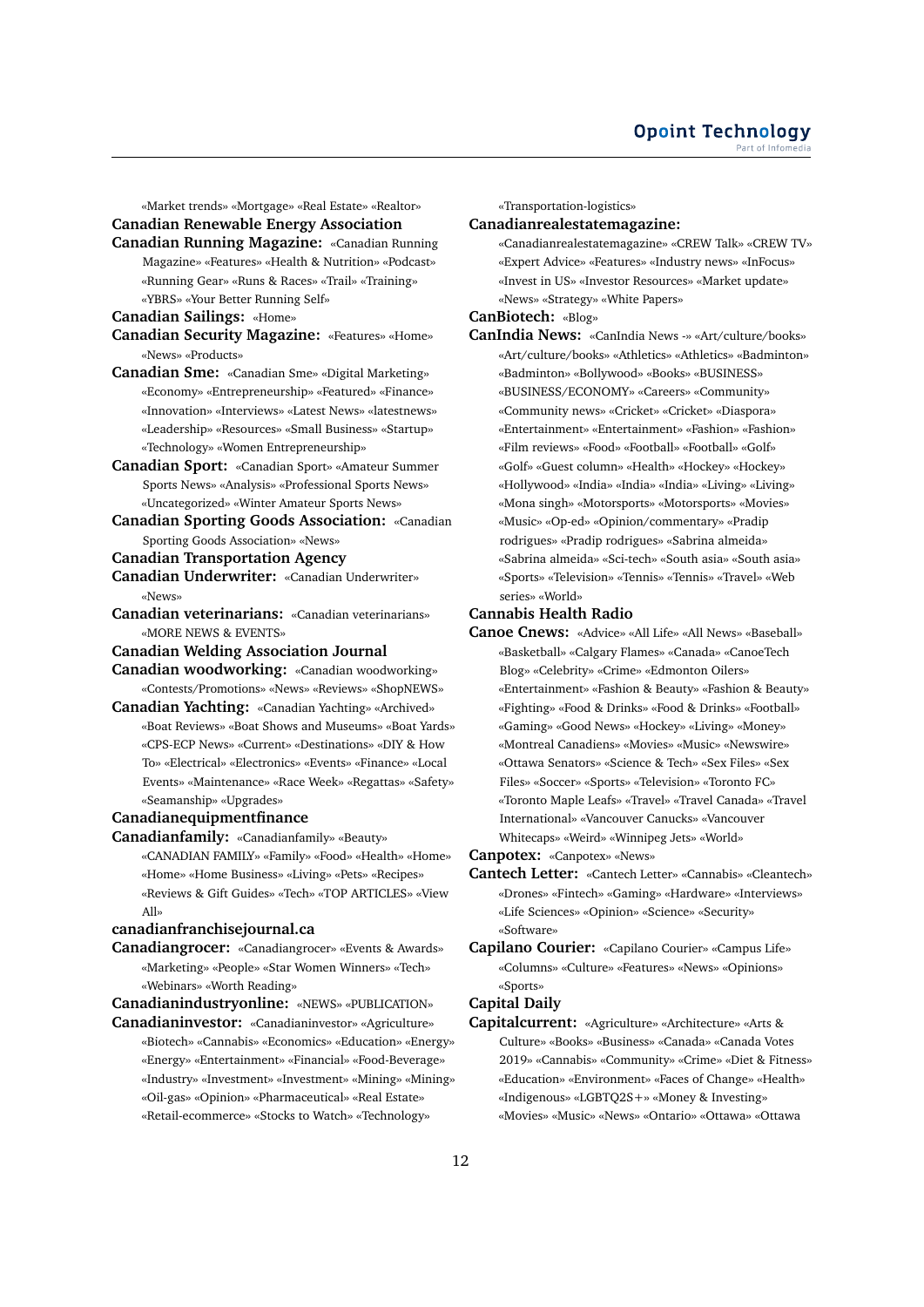Votes 2018» «Personal Finance» «Politics» «Riding Profiles» «Small Business» «Technology» «Television» «The Bigger Picture» «Theatre»

- **Car in My Life:** «Car in My Life» «Bikes» «Car Reviews» «Celebrity Drive» «Classic Cars» «Electric Cars» «F1» «Future Cars» «Indi» «MotoGP» «Nascar» «News & Features» «Racing» «Tuning & Technology»
- **CarBuzz:** «CarBuzz» «2020 CarBuzz Awards» «CAR REVIEWS» «NEWS»
- **Career Engagement:** «Career Engagement» «Career Engagement» «Diversity» «Organizational Career Development»
- **Careerbeacon.com:** «Careerbeacon.com» «Recruiting Advice»

**Careers Workopolis**

**Caribbean News Service:** «Caribbean News Service» «Agriculture» «Arts» «BIODIVERSITY» «BUSINESS» «Caricom» «Climate» «Commentary» «COMMENTARY» «Court» «COVID-19» «CRIME» «Death» «Diplomacy» «Disaster» «Economy» «Education» «ENTERTAINMENT» «Environment» «Finance» «Fishing» «Gender» «Health» «Housing» «Labour» «LGBTQ» «News» «POLITICS» «Renewable energy» «Tourism» «TRADE» «Transport» «UN NEWS» «Water» «Youth»

**Cars Direct:** «Cars Direct» «Deals»

- **Cartoni Online :** «Cartoni Online» «Anime» «Anno» «Cortometraggi animati» «ETA'» «Eventie Festival» «Film di animazione» «Fumetti» «Fumetti DC» «Fumetti Sergio Bonelli» «Fumetti Topolino» «Genere» «Manga» «Marvel» «Serie animate»
- **Cartt:** «Cartt» «Bell» «Cable & telecom» «Ccsa» «Cogeco» «Crtc» «Eastlink» «Industry canada» «Ott» «Quebecor» «Radio & television» «Rogers» «Shaw» «Telus» **Cas-info.ca**
- 
- **Casino Gambling Web:** «Atlantic City Casino News» «Casino Gambling News» «Home» «Indian Tribe Casino News» «International Gambling News» «Internet Gambling Bill News» «Las Vegas Casino News» «Online Casino News» «Sports Gambling News» «United States Casino News» «World Series of Poker News»
- **Casino Reports:** «Casino Reports» «Casino News» «Industry Reports» «Poker News»

**Casmii:** «Home»

**Castanet:** «Business News» «Canada» «Canada News» «Entertainment News» «Home» «Kamloops News» «Kelowna» «Kelowna News» «Letters to the editor» «News» «Penticton» «Penticton News» «Sarita-Patel» «Sports News» «West Kelowna News» «West-Kelowna» «World News» «Vernon»

**Castanet Kamloops News:** «Castanet Kamloops News»

«BC» «Business» «Business» «Canada» «Sports» «World»

**Castlegar News:** «Business» «Buzz» «Community» «Entertainment» «Home» «Life» «News» «Opinion» «Sports»

**Castor Advance:** «Castor Advance» «Business» «Life»

**Caymanmarlroad.com:** «Caymanmarlroad.com» «Breaking News» «Business» «Entertainment» «Food» «Government» «Health» «Lifestyle» «Music» «Politics» «Science»

### **Côté sommeil**

**CBC:** «All locals» «Archives» «Arts» «Arts» «Arts & entertainment» «Asithappens» «Books» «British-columbia» «Business» «Calgary» «Calgary» «Canada» «CBC Lite» «Cbc news investigates» «comedy» «Edmonton» «Edmonton» «Entertainment» «Entertainment» «Go public» «Hamilton» «Hamilton» «Health» «Home» «Indigenous» «Indigenous» «Kitchener waterloo» «Kitchener-waterloo» «Life» «London» «London» «Manitoba» «Manitoba» «Montreal» «Montreal» «Music» «Nation» «New brunswick» «New brunswick» «Newfoundland & labrador» «Newfoundland & labrador» «News» «North» «North» «Nova scotia» «Nova scotia» «Opinion» «Opinion» «Ottawa» «Ottawa» «Player» «Playersvoice» «Politics» «Prince edward island» «Prince edward island» «Radio» «Rss-business» «Rss: sports» «Rss: top stories» «Saskatchewan» «Saskatchewan» «Saskatoon» «Saskatoon» «Shows» «Sports» «Sports» «Sudbury» «Sudbury» «Tech & science» «Technology & science» «The current» «Thunder bay» «Thunder bay» «Toronto» «Toronto» «Tv» «Windsor» «Windsor» «World» «World»

**CBC/Radio-Canada:** «CBC/Radio-Canada» «English» **Ccentral**

**ccibnews.com:** «Business 商业» «Calcut & Education <sup>文</sup>化教育» «City <sup>城</sup>市» «COOPERATION 投资与合作» «Media全媒体»

**Ccnews:** «Ccnews» «特别策划» «留学纪实» «社区新闻» «<sup>私</sup> <sup>校</sup>见闻» «经贸资讯» «车行天下» «健康生活» «加国新闻» «加中经贸» «加中教育» «加中新闻» «合作项目» «国际交<sup>流</sup> » «基础教育» «娱乐资讯» «教育资讯» «新闻聚焦» «旅游娱 <sup>乐</sup>» «海外留学» «海外拍客» «海外专才» «两岸三地» «人物 <sup>专</sup>栏» «人在旅途» «人文教育»

**Cdeacf.ca:** «Cdeacf.ca» «Ace» «Actualites» «Compas» «Efa» «Femmes»

**Cdnfirefighter:** «Cdnfirefighter» «Association News» «Codes and standards» «Department News» «Equipment» «Extrication» «Features» «Fire Ground» «Fitness» «Headlines» «Health and Wellness» «Hot Topics» «ICS & IMS» «Incident Reports» «Industry News» «Inside The Hall» «Labour Relations» «Leadership» «News»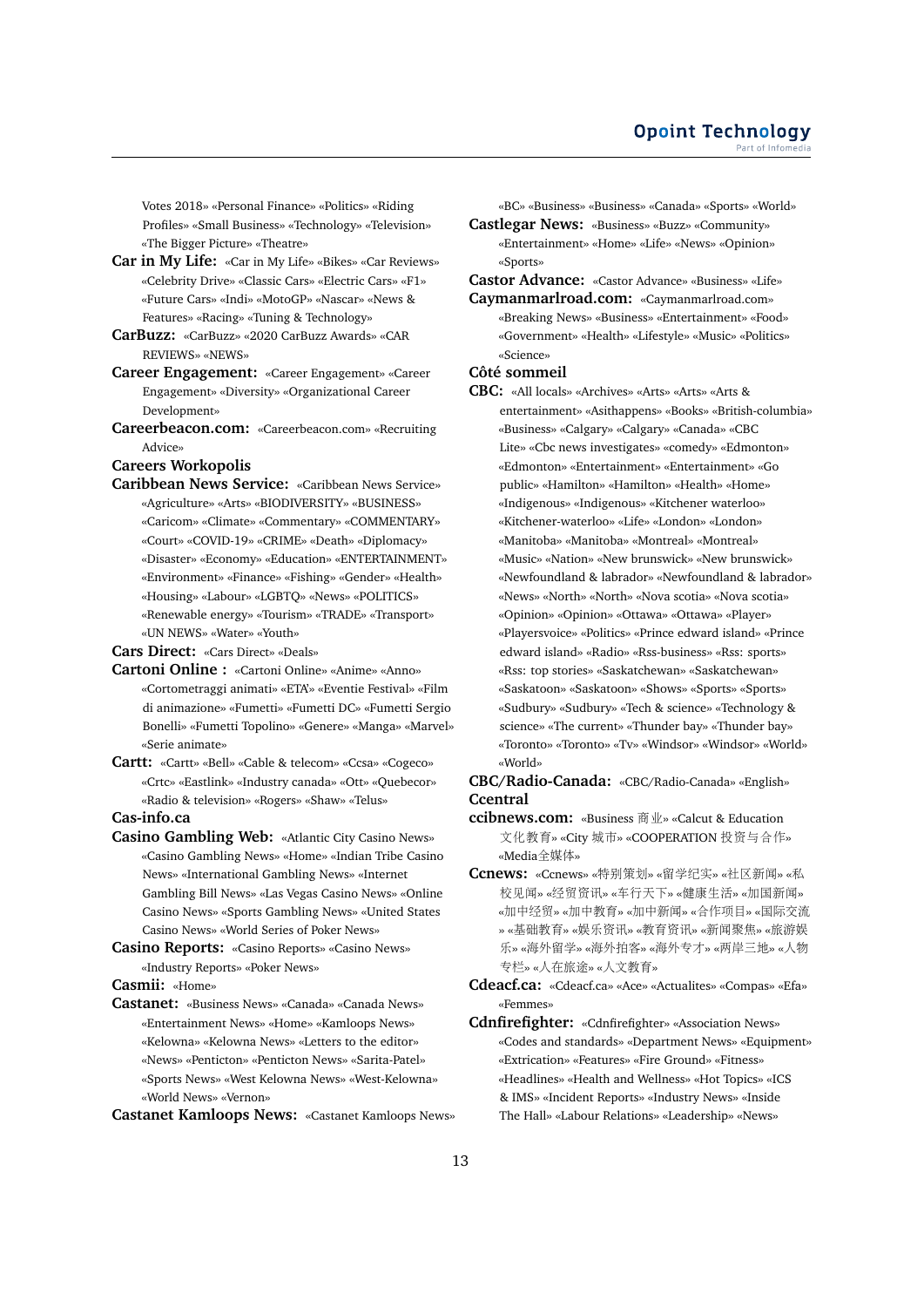«News» «Nutrition» «Opinion» «Prevention» «Specialized» «Structural» «Training» «Wellness» «Wildland»

#### **Centre for International Governance . . . :**

«Media Relations» «Multimedia» «Special Reports»

**Ceo:** «Ceo» «Newswire»

**Cerah Lakehead:** «News»

**Ceric:** «Ceric» «Media Releases» «Projects»

**CFC (Community Foundations of Canada):**

«CFC (Community Foundations of Canada)» «Current-initiatives» «Past Initiatives»

**Cfcw:** «Cfcw» «News Team»

**CFJC Today:** «CFJC Today» «British columbia» «Columns» «Community» «Featured content» «Kamloops» «Midday» «News» «Showbizz buzz» «Sports»

# **Cfox**

# **Cftktv**

**CGMag:** «CGMag» «Anime Reviews» «Articles» «Book Reviews» «Comic Reviews» «Features» «Game Reviews» «Hardware Reviews» «Interviews» «Movie Reviews» «Music Reviews» «News» «Previews» «Reviews» «Spotlight» «Tabletop Reviews» «The Vault» «TV Reviews»

**Chalets à Rabais:** «Chalets à Rabais» «Activities» «Culinaire» «Uncategorized»

### **Changelog**

- **Channel Daily News:** «Channel Daily News» «Case Studies» «Cloud Services» «Consumer Electronics» «Data Centre» «Data Management» «Hardware» «Mobility» «Networking» «Products» «Research» «Security» «SMB» «Software»
- **Channelbuzz:** «Channelbuzz» «Backup» «Big Data» «Channel Programs» «Cloud» «Data Centre» «Distribution» «Green» «Liveblogs» «Managed Services» «Mobility» «Networking» «Partnerships» «Podcasts» «Security» «Servers» «Slideshows» «Software» «Sponsored Content» «Storage» «Training» «Unified Communications» «Videos» «Virtualization»

**CharityVillage:** «CharityVillage» «Corporate Giving» «Diversity» «Ethics & Risk Management» «Events» «Finance» «Fundraising» «Fundraising Q&A» «Governance» «Governance Q&A» «Government Legislation» «Health & safety» «Human Resources» «Human Resources Q&A» «IT» «Leadership» «Management & Governance» «Marketing» «Marketing & Communications» «News» «Operations» «Performance Management» «Philanthropy» «Planned giving» «PodCast» «Professional Development» «Recruitment» «Retention» «Search» «Social Enterprise» «Social media» «Stewardship» «Strategic planning» «Volunteer Engagement» «Volunteer Management» «Volunteer recruitment» «Volunteer retention» «Webinar Recordings» «Workplace Issues»

- **Charolais Banner:** «Charolais Banner» «News & Archives»
- **Chatelaine:** «Health» «Home» «Home Decor» «Living» «Recipes» «Style»

**Chatham Daily News:** «Entertainment» «Globe Newswire» «Home» «Life» «Money» «News» «Opinion» «Sports»

**Chatham News Record:** «Chatham News Record» «COVID-19» «Education» «Features» «La Voz» «Latest news» «News» «Obituaries» «Sports» «Viewpoints»

**chathamthisweek.com:** «chathamthisweek.com» «Auto Racing» «Baseball» «Basketball» «Curling» «Entertainment» «Globe-Newswire» «Hockey» «Life» «Local News» «Local Sports» «Money» «News» «Opinion» «Other Sports» «Provincial» «Soccer» «Sports»

**Chatnewstoday:** «Chatnewstoday» «News» «Sports»

- **ChatterBlock:** «ChatterBlock» «'Tis The Season» «Anica Oaks» «Back To School» «Best In The City Awards» «Birthday Parties» «Blog» «ChatterBlock Team» «ChelsyR» «ChelsyRanard» «Deals and Smart Shopping» «Education» «Education» «Fun Reads» «Gift Ideas» «Halloween» «Healthy Eating & Advice» «Hroberts» «Interesting Stories» «Jane Hurst» «Karen Dikson» «Krista N» «Liz» «Lizzie Weakley» «MIkkie Mills» «Natalia McPhedran» «Parenting» «Pregnancy and Birth» «Robyn Neufeld» «Sophia Anderson» «Springtime Activities» «Stefania Dubrovic» «Summertime Fun» «Things To Do» «Things To Do» «Tidy Sane Home» «user\_18870»
- **Chch:** «Chch» «Canada & The World» «Canada News» «Evening News» «Halton» «Hamilton» «Home Page News Story» «Local News» «News» «Ontario News» «Ontario News» «Press Releases» «Rollin' with Bolen» «Shows» «WATCH NOW» «World News»
- **Chek News:** «Chek News» «Bc News» «Coronavirus News» «Island News» «Local Sports» «National News» «News» «Pet Chek» «Rob Shaw: Political Capital» «Rss» «The Upside» «This Week in History» «Vital People»
- **Chemainusvalleycourier.:** «Chemainusvalleycourier.» «Business» «Canada & World» «Local News» «Municipal Election» «NEWS»
- **Chevy Hardcore:** «Chevy Hardcore» «Brakes & Suspension» «Car Features» «Chassis & Safety» «Drivetrain» «Engine» «Exhaust» «Features» «Fuel & Cooling» «News» «PRI Coverage» «SEMA Coverage» «Tech»

**Chfi.com:** «Chfi.com» «Latest»

**Chga:** «Chga» «Activités» «Avis de décès» «Bingo» «Concours» «locales-2» «Meilleurs moments» «Nouvelles» «Nouvelles locales» «Nouvelles locales» «RSS»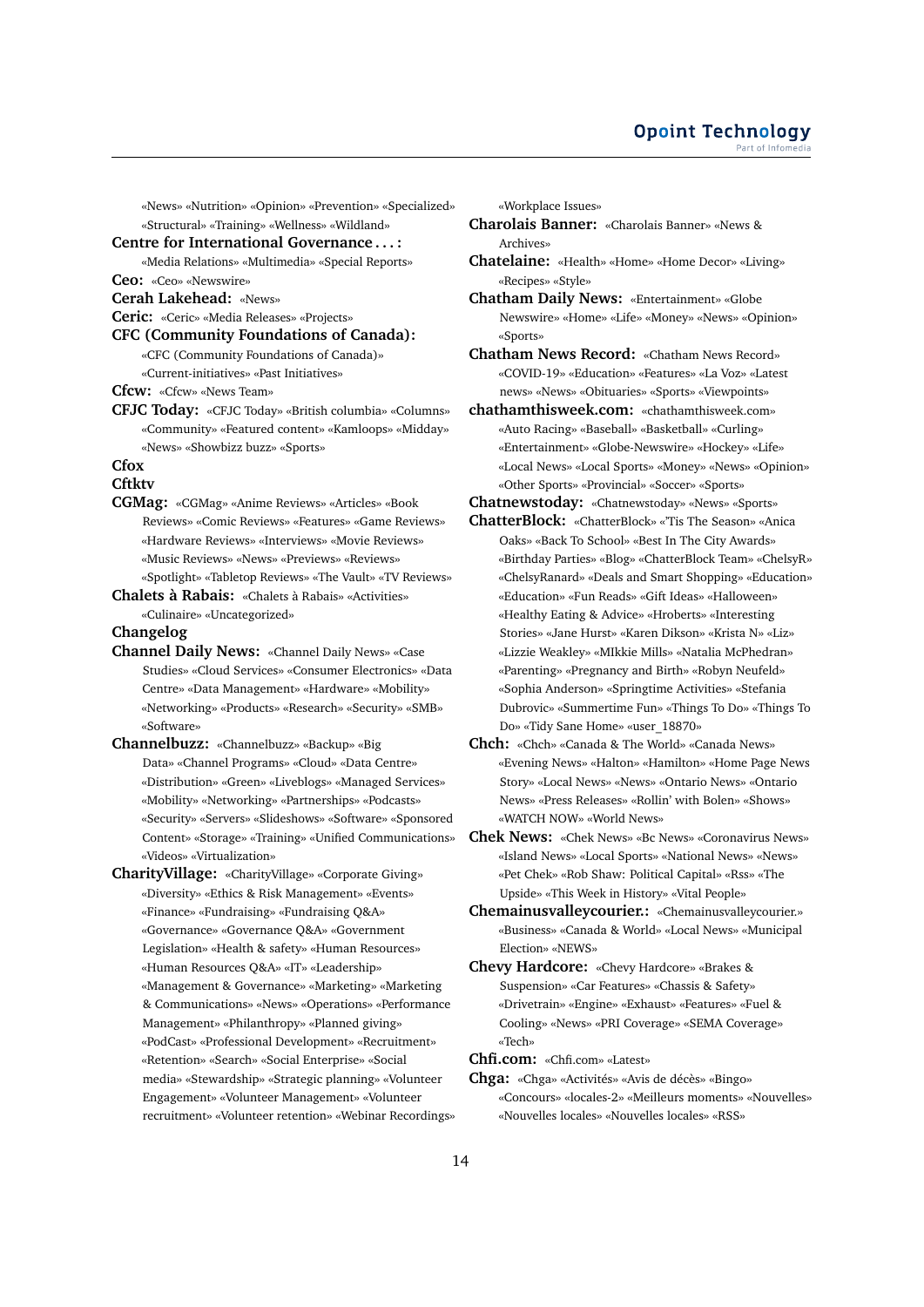**Chic Darling:** «Chic Darling» «Beauty» «Contests»

«Culture» «Darlings» «Fashion» «Lifestyle» «Movies» «Obsessions» «Travel»

**ChickAdvisor**

- **Chilliwack Progress:** «Chilliwack Progress» «Business» «Buzz» «Community» «Entertainment» «Life» «Local Opinion» «News» «Sports»
- **ChineseCanadianVoice.ca:** «ChineseCanadianVoice.ca» «每日必读»
- **Chiropractic + Naturopathic Doctor:** «Business» «Clinical» «News» «Research» «Wellness»

**CHMB AM1320**

- **Choose Cornwall:** «Choose Cornwall» «News»
- **ChrisD.ca:** «ChrisD.ca» «Columns» «Entertainment» «Food» «News »» «Sports »» «The Canadian Press»

**Christchurch Weddings**

**Chronicle Journal:** «Book Reviews» «Business» «Columns» «Editorials» «Entertainment» «Health» «Home» «Letters To The Editor» «Life» «Local Business» «Local News» «Local Sports» «Markets» «Movie Reviews» «National Business» «National News» «National Sports» «News» «Oddities» «Opinion» «Polls» «Sports» «Thumbs» «Travel»

**CHS:** «News releases»

- **Chunkyglasses:** «Chunkyglasses» «Podcasts»
- **Chvn 95.1 Fm:** «Chvn 95.1 Fm» «Local News» «Local Sports»
- **CIM Magazine:** «News»
- **CIM Magazine:** «CIM Magazine» «Events» «mining stories» «News»
- **Cimt Chau:** «Cimt Chau» «Actualités» «Économie» «Émissions» «Concours» «COVID-19» «Culturel» «Judiciaire» «Nouvelles» «Politique» «Société» «Sports»

**Cino Che**

**CIPPIC (Canadian Internet Policy and Public . . .**

#### **Circle ID**

# **CISN Country 103.9**

**Cissoccer.com:** «Cissoccer.com -»

- **Citeboomers:** «Accessoires-idées-cadeaux» «Accueil» «Activités-spectacles» «Affaires-finances» «Alimentation» «Art-culture» «Écologie-horticulture» «Bandes dessinées» «Beauté-mode» «Biographies-histoire» «Classique» «Coin grand-parents» «Croissance-mieux-être» «Dictionnaires, essais, poésie» «Générale» «Livres» «Livres-cd ados» «Livres-cd jeunesse» «Musique» «Romans» «Santé» «Spirituelle» «Sports-loisirs» «Sports-loisirs»
- **City Line:** «City Line» «Fashion & Beauty» «Food & Entertaining» «Health & Family» «Home & Garden»
- **CityNews Toronto:** «Business» «Canada» «Construction»

«Edmonton» «Entertainment City» «GTA Sports» «Halifax» «Kitchener» «Life» «local» «Local» «Local Sports» «National» «National» «News» «News» «Ottawa» «Police Beat» «Sports» «The Big Story» «Toronto News» «Vancouver» «Video» «Winnipeg» «World»

**Citywest:** «Citywest» «News»

**Civilized:** «Business» «Calvin» «Culture» «Food» «Huges» «Learn» «Mcclure» «Politics» «Poll 2018» «Sex» «Travel» «Video» «Wellness»

**CJDC TV:** «CJDC TV» «News»

**CJOY:** «CJOY» «NEWS»

**Cjso**

**CKDR:** «News »» «Obituaries» «On Air »» «Sports» «Sunset Country Photo of the Day»

**Cknx.ca**

**CKPG Today:** «CKPG Today» «2» «3» «4» «4» «Federal » «News» «News Specials» «Search» «Sports» «To Your Health»

**CKRW-FM:** «CKRW-FM» «Announcers» «Artist Info» «Blogs» «Contests» «News» «Recently Played» «Rush App» «Schedule» «Submit a News Tip» «Trader Time»

**Claresholm Local Press:** «Claresholm Local Press» «COVID-19 Updates» «Entertainment» «Feed» «Local News» «Obituaries» «Opinion» «Sports»

- **Clark's Crossing Gazette:** «Clark's Crossing Gazette» «Business» «COVID-19» «E-Edition» «Featured Stories» «Local News» «Martensville News» «Obituaries» «Opinions» «Police & Fire» «Regional News» «Sports» «Warman News»
- **Clearwater Times:** «Clearwater Times» «Business» «Canada & World» «Canada & World» «Columnists» «Community» «Entertainment» «Life» «Local» «Local» «Local» «Local News» «News» «Opinion» «Rss» «Sip & Savour» «Social Matters» «Sports» «Travel» «Trending Now»
- **Clin d'oeil:** «Accueil» «Banc d'essai» «Beauté» «C'est hot» «Coulisses des défilés» «Hollywood» «Mode» «Société»
- **Clinton News Record:** «Clinton News Record» « Globe newswire» «Auto Racing» «Auto Racing» «Baseball» «Basketball» «Canada» «Canada» «Curling» «Curling» «Entertainment» «Entertainment» «Food» «Football» «Football» «Health» «Hockey» «Hockey» «Life» «Local Entertainment» «Local News» «Local Sports» «Money» «Movies» «Music» «News» «Opinion» «Other Sports» «Other Sports» «Provincial» «Provincial» «Real-Estate» «Soccer» «Soccer» «Sports» «Travel» «World» «World»
- **Cloverdale Reporter News:** «Cloverdale Reporter News» «Business» «Cloverdale Curling» «Coronavirus News» «Local» «Local News» «Local Travel» «Municipal Election» «News» «Newsletters» «Sports» «Travel»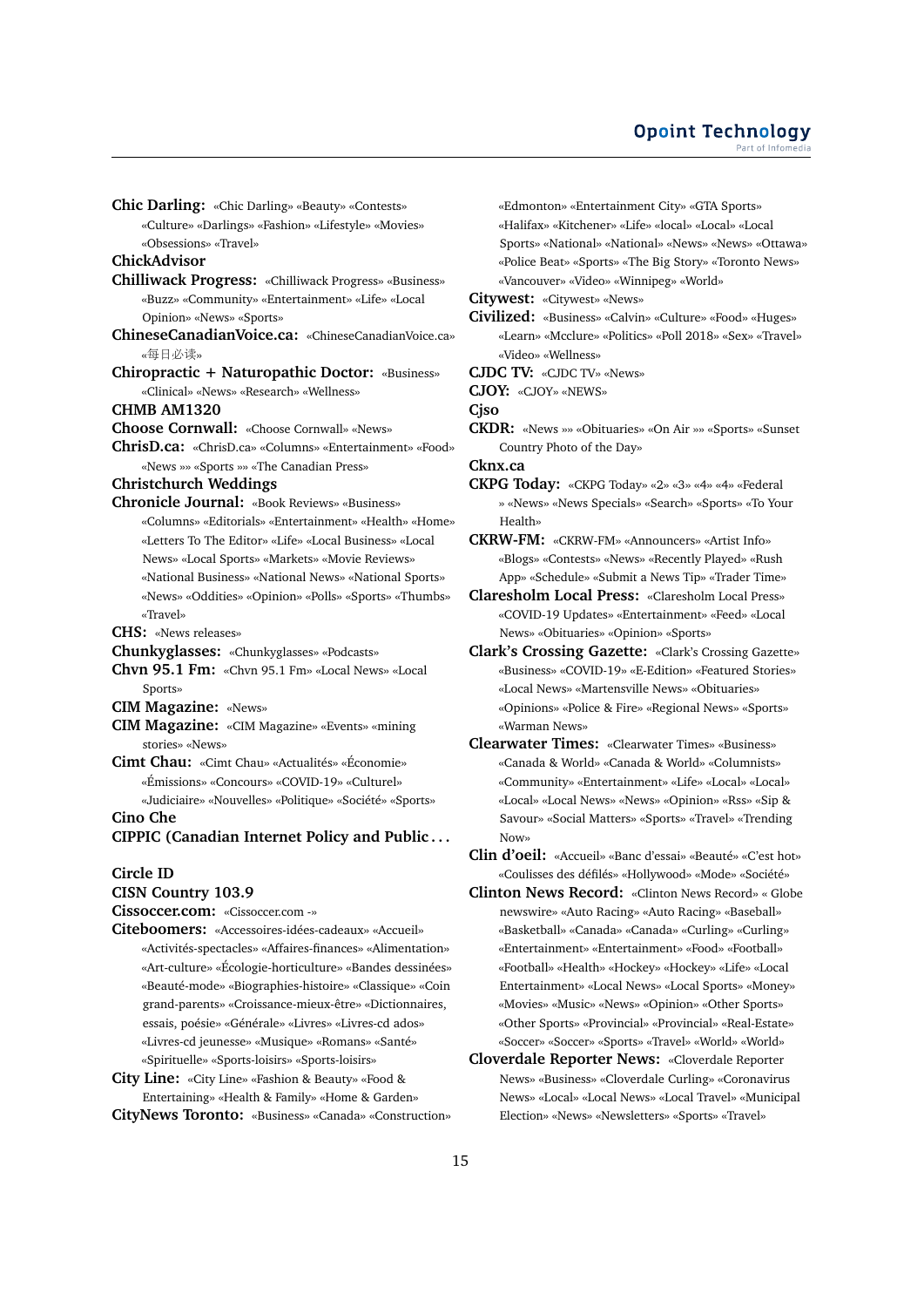# **Clubdgv.blogspot**

**CMHF:** «CMHF» «News» **CMIC:** «CMIC» «Press» «Resources» **Cmlnetwork.ca CMW:** «Home» «Industry News» «Press Room»

**CNW (Online):** «CNW (Online)» «Aboriginal, First Nations & Native American News» «Accounting News & Issues News» «Acquisitions, Mergers and Takeovers News» «Advertising News» «Aerospace, Defense News» «Aerospace, Defense News» «African American News» «Agriculture News» «Air Freight News» «Airlines & Aviation News» «All Multimedia» «All News Releases» «All Photos» «All Photos» «All Public Company News» «All Videos» «All Videos» «All Videos & Multimedia» «Alternative Energies News» «Amusement Parks and Tourist Attractions News» «Animal Welfare News» «Animals & Pets News» «Art News» «Asian American News» «Auto & Transportation» «Auto & Transportation Overview» «Automotive News» «Awards News» «Banking & Financial Services News» «Bankruptcy News» «Beers, Wines and Spirits News» «Beverages News» «Biometrics News» «Biotechnology News» «Blockchain News» «Blockchain News» «Bond & Stock Ratings News» «Books News» «Bridal Services News» «Broadcast Tech News» «Business Technology» «Business Technology Overview» «Canadian Federal Government News» «Canadian Municipal Government News» «Canadian Provincial Government News» «Cannabis News» «Carriers and Services News» «Chemical News» «Chemical News» «Children News» «Clinical Trials & Medical Discoveries News» «Commercial Real Estate News» «Computer Electronics News» «Computer Hardware News» «Computer Hardware News» «Computer Software News» «Computer Software News» «Computer/ Electronics News» «Conference Call Announcements News» «Conservation & Recycling News» «Construction & Building News» «Consumer Electronics News» «Consumer Products & Retail» «Consumer Products & Retail Overview» «Consumer Technology» «Consumer Technology Overview» «Contracts News» «Corporate Expansion News» «Corporate Social Responsibility News» «Cosmetics and Personal Care News» «Data Analytics News» «Data Analytics News» «Dentistry News» «Dividends News» «Domestic policy News» «Earnings Forecasts & Projections News» «Earnings News» «Earnings News» «Economic news, trends, analysis News» «Education News» «Electrical Utilities News» «Electronic Commerce News» «Electronic Commerce News» «Electronic Components News» «Electronic Design Automation News» «Electronic Gaming News»

«Energy» «Energy Overview» «Entertainment & Media» «Entertainment & Media Overview» «Entertainment News» «Environment» «Environment Overview» «Environmental Issues News» «Environmental News» «Environmental Policy News» «Environmental Products & Services News» «European Government News» «Fashion News» «FDA Approval News» «FDA Approval News» «Federal and state legislation News» «Federal Executive Branch & Agency News» «Film and Motion Picture News» «Financial Services & Investing» «Financial Services & Investing Overview» «Financial Technology News» «Financial Technology News» «Financing Agreements News» «Food & Beverages News» «Foreign Policy & International Affairs News» «Furniture and Furnishings News» «Gambling & Casinos News» «Gas News» «General Business» «General Business Overview» «General Sports News» «Green Technology News» «Handicapped, Disabled News» «Health» «Health Care & Hospitals News» «Health Insurance News» «Health Overview» «Heavy Industry & Manufacturing Overview» «Heavy Industry Manufacturing» «High Tech Security News» «Hispanic News» «Home Improvements News» «Homeland Security News» «Hotels and Resorts News» «Household Products News» «Household, Consumer & Cosmetics News» «Human Resource & Workforce Management News» «HVAC (Heating, Ventilation and Air-Conditioning News» «Infection Control News» «Insurance News» «Internet Technology News» «Investment Opinions News» «Jewelry News» «Joint Ventures News» «Labour & Union News» «Legal issues News» «Leisure & Tourism News» «Lesbian, Gay & Bisexual News» «Licensing News» «Machine Tools, Metalworking and Metallurgy News» «Machinery News» «Magazines News» «Maritime & Shipbuilding News» «Medical Equipment News» «Medical Pharmaceuticals News» «Mental Health News» «Mining & Metals News» «Mining & Metals News» «Mining News» «Mining News» «Mobile Entertainment News» «Mobile Entertainment News» «Most Popular» «Multimedia & Internet News» «Multimedia Gallery» «Music News» «Mutual Funds News» «Nanotechnology News» «Natural Disasters News» «Networks News» «Networks News» «New Products & Services News» «News» «news-releases» «Newsreleases/page10» «Newsreleases/page11» «Newsreleases/page12» «Newsreleases/page13» «Newsreleases/page14» «Newsreleases/page15» «Newsreleases/page16» «Newsreleases/page18» «Newsreleases/page19» «Newsreleases/page2» «Newsreleases/page20» «Newsreleases/page21» «Newsreleases/page3» «Newsreleases/page4» «Newsreleases/page5» «Newsreleases/page6»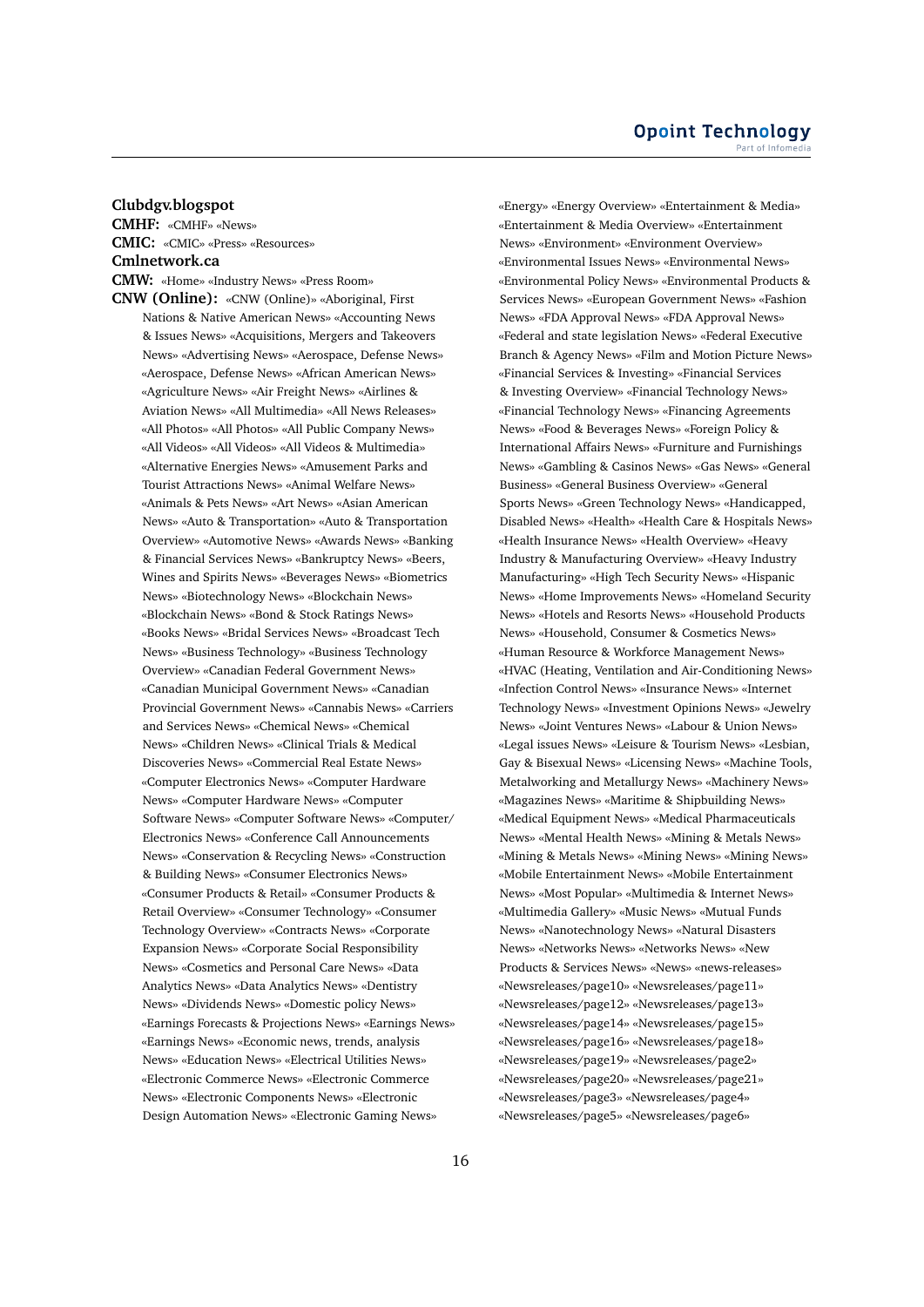«Newsreleases/page7» «Newsreleases/page8» «Newsreleases/page9» «Non-Alcoholic Beverages News» «Not for profit News» «Obituaries News» «Office Products News» «Oil & Energy News» «Oil & Gas Discoveries News» «Organic Food News» «Outdoors, Camping & Hiking News» «Outdoors, Camping & Hiking News» «Outsourcing Businesses News» «Paper, Forest Products, Containers News» «Passenger Aviation News» «Patent Law News» «People & Culture» «People & Culture Overview» «Peripherals News» «Peripherals News» «Peripherals News» «Personnel Announcements News» «Pharmaceuticals News» «Policy & Public Interest» «Policy & Public Interest Overview» «Precious Metals News» «Private Placement News» «Product Recalls News» «Public Safety News» «Publishing & Information Services News» «Radio News» «Railroads and Intermodal Transportation News» «Real Estate News» «Real Estate Transactions News» «Religion News» «Residential Real Estate News» «Restaurants News» «Restructuring & Recapitalization News» «Retail News» «Sales Reports News» «Semiconductors News» «Senior Citizens News» «Shareholder Activism News» «Sitemap» «Small Business Services News» «Social Media News» «Socially Responsible Investing News» «Sporting Events News» «Sports» «Sports Equipment & Accessories News» «Sports Overview» «STEM (Science, Tech, Engineering, Math) News» «Stock Offering News» «Stock Split News» «Supermarkets News» «Supplementary Medicine News» «Surveys, Polls and Research News» «Telecommunications» «Telecommunications Overview» «Telecommunications Equipment News» «Telecommunications Industry News» «Television News» «Textiles News» «Tobacco News» «Todays» «Toys News» «Trade policy News» «Trade Show News News» «Transportation, Trucking & Railroad News» «Travel» «Travel Industry News» «Travel News» «Travel Overview» «Trending Topics» «Trucking and Road Transportation News» «Utilities News» «Venture Capital News» «Veterans News» «View all news by Auto & Transportation» «View all news by Business Technology» «View all news by Consumer Products & Retail» «View all news by Consumer Technology» «View all news by Energy» «View all news by Entertainment & Media» «View all news by Environment» «View all news by Financial Services & Investing» «View all news by General Business» «View all news by Health» «View all news by Heavy Industry Manufacturing» «View all news by People & Culture» «View all news by Policy & Public Interest» «View all news by Sports» «View all news by Telecommunications» «View all news by Travel» «VoIP

(Voice over Internet Protocol) News» «Water Utilities News» «Wireless Communications News» «Wireless Communications News» «Women News»

- **Coast Mountain News:** «Canada / World» «Community» «Home» «News» «Opinion» «Sports» «Sports» «Vancouver» «World»
- **Coast Reporter:** «Coast Reporter» «Local News» «News» «See More Opinion»

**Coatings Industry Events :** «Coatings Industry Events » «Latest Articles» «People» «Product News»

**Cobourgmedia.ca:** «Cobourgmedia.ca» «Cobourg News»

- **Cochrane Times:** «Auto Racing» «Baseball» «Basketball» «Canada» «Curling» «Entertainment» «Football» «Globe-newswire» «Health» «Hockey» «Home» «Life» «Local News» «Local Sports» «Money» «News» «Opinion» «Other Sports» «Provincial» «Soccer» «Sports» «Travel» «World»
- **Cochrane Times Post:** «Cochrane Times Post» «Auto Racing» «Baseball» «Basketball» «Canada» «Curling» «Entertainment» «Football» «Globe newswire» «Health» «Hockey» «Life» «Local News» «Local Sports» «Money» «News» «Opinion» «Other Sports» «Provincial» «Soccer» «Sports» «Travel» «World»
- **CochraneToday:** «CochraneToday» «Alberta News» «Alberta Sports» «Beyond Local» «COVID-19» «Entertainment News» «Indigenous Alberta» «Local Business» «Local News» «Local Sports» «National Business» «National News» «National Sports» «News» «Opinion» «Rss»
- **cocoandcowe.com:** «cocoandcowe.com» «Beauty» «Career» «Fashion» «Food» «food» «ITK» «Life» «She's The Boss» «Wellness»

**Code Project:** «Code Project» «articles» «Newa»

**Coeval Magazine:** «Coeval Magazine» «Art» «Fashion» «Photography»

- **Coffee with America :** «Coffee with America » «Top Stories»
- **Cog Connected:** «Cog Connected» «Comics» «Features» «Gear» «Handhelds» «Mac» «Mobile» «Movies/TV» «News» «PC» «Previews» «PS3» «PS4» «Reviews» «Switch» «VR» «Wii U» «XBOX 360» «XBOX One»

**Cogeco:** «Press-releases»

**Cold Lake Sun:** «Cold Lake Sun» « GLOBENEWSWIRE» «Auto Racing» «Baseball» «Basketball» «Canada» «Curling» «Entertainment» «Football» «Health» «Hockey» «Life» «Local News» «Local Sports» «Money» «News» «Opinion» «Other Sports» «Provincial» «Soccer» «Sports» «Travel» «World»

**Colegio de Arquitectos:** «Colegio de Arquitectos» «Noticias»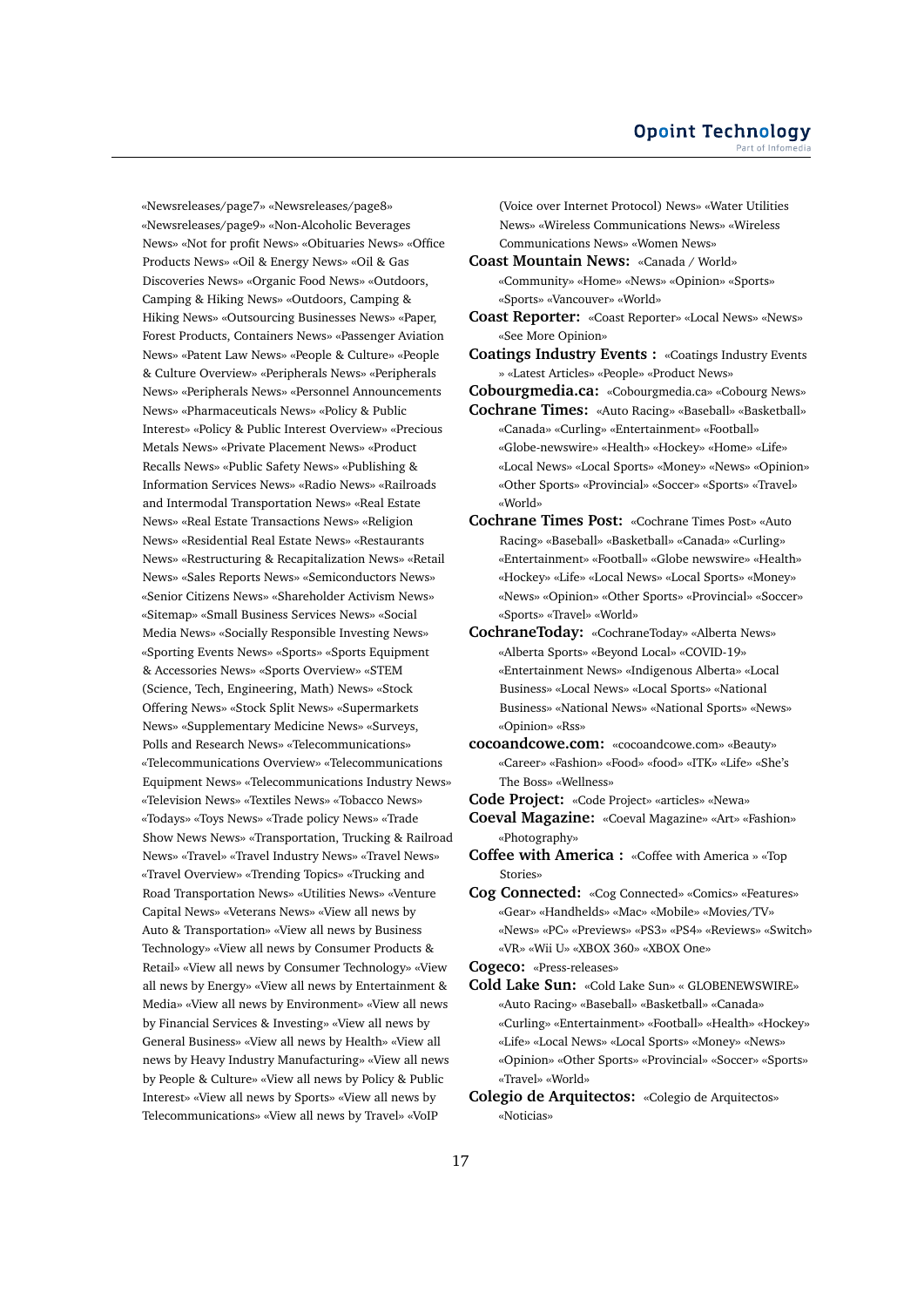- **Collective Evolution:** «Collective Evolution» «Alanna Ketler» «Alternative News» «Arjun Walia» «Carmen Di Luccio» «Consciousness» «Health» «Joe Martino» «Mark DeNicola» «News» «Richard Enos» «Rob Chatwin» «Science» «Science & Tech» «World Mercury Project»
- **Colliers:** «+ View more articles» «Blog» «En-ph» «News» «Research»
- **CollingwoodToday:** «CollingwoodToday» «Canada» «Events Calendar» «Local News» «Local Sports» «National Business» «National Sports» «News» «Obituaries» «Police Beat» «Spotlight» «World News»
- **ColombiaDeFiesta:** «ColombiaDeFiesta» «Comidas» «Destacados» «DESTACADOS» «DESTACADOS» «Destinos Top» «DESTINOS TOP» «Eventos» «MÚSICA» «Música» «Noticias» «NOTICIAS» «Personajes» «PERSONAJES» «Viajes»
- **ColoRising:** «ColoRising» «Art» «Art Video» «CR Interviews» «CR Mixes» «CR TV» «Daily» «Events» «Fashion» «Features» «Graphics/Design» «Highlight» «Music Videos» «Photography» «Top Picks»
- **Columbus on the Cheap:** «Columbus on the Cheap» «Events»

**Comments for Mom To Bed By 8**

**Commercemonde:** «Commercemonde -» «Accusations» «Afrique» «Aléna» «Allemagne» «Amazon» «À la une» «À la une» «Économie» «Économie circulaire» «Économie europe / afrique» «Économie internationale» «Éditorial» «États-unis» «Barack obama» «Bourse» «Boutros boutros-ghali» «Canada» «Carte» «Carte interactive» «Cdpq» «Chine» «Chroniques» «Colapsologie» «Covid-19» «Cyberjournalisme» «Cyberjournaliste» «Desjardins» «Donald trump» «Dossiers» «Eau» «Environnement» «Environnement» «Europe» «Finance» «France» «G7» «G7 2020» «Général» «Géographie» «Google» «Gouvernance mondiale» «H2o innovation» «Huwan» «Hydro-québec» «Ibm» «Inde» «Japon» «Justin trudeau» «Londres» «Louis-edmond hamelin» «Mondialisation» «Montréal» «New delhi» «Nordicité» «Ocde» «Omc» «Oms» «Onu» «Onu» «Paris» «Pétrole» «Philippe couillard» «Québec» «Robot» «Russie» «Sommet du g7» «Technologie» «Tourisme» «Trump» «Ue» «Unesco» «Union européenne» «Université laval» «Unwto» «Vladimir poutine» «Web 3.0» **Commodityhq:** «Articles» «Home» «News»

**Communities in Bloom**

#### **Community-Based Social Marketing**

**Comox Valley Record:** «Business» «Buzz» «Community» «Entertainment» «Home» «News» «Sports» **Company- G2:** «G2 – News»

**Computer User**

**Concordia university:** «Concordia university» «alumni»

«Latest news» «Media» «Media Relations» «More stories» «News» «News»

**Concrete Homes Magazine:** «Concrete Homes Magazine» «Advertising 02» «Decorative Concrete 03» «Digital Issue 01» «Green Building 04» «ICF 09» «Industry News» «Industry News 141» «Low-Rise Construction 03» «Product News» «Product News 96» «Restoration 01» «Subscription 01» «Uncategorized 01»

**Connect Fm:** «Connect Fm» «Entertainment» «News»

- **Conseiller:** «Conseiller» «Audio» «Blogues» «Ma pratique» «Nouvelles» «Produits»
- **Console Creatures:** «Events» «Home» «Home» «Hot Tech» «Latest» «Live Streams» «News» «Reviews» «Trailers»

**Constellation Software Inc:** «News»

**Constructconnect:** «Constructconnect» «Daily Commercial News» «Infographics» «Journal of Commerce» «Podcasts»

**Construction Junkie:** «Construction Junkie» «Blog»

- **Construction News:** «Construction News» «Architecture & Design» «Building Owner / Manager» «Contractor» «Engineer» «Environment / Green Building» «Equipment & Technology» «Government» «Health & Safety» «Manufacturer» «Real Estate»
- **Constructioncanada.net:** «Constructioncanada.net -» «Features» «News» «Tools of the trade»
- **Consulting.ca:** «Consulting.ca» «News»
- **Contentcanada.net:** «Contentcanada.net» «CCA Application» «Features» «Podcast»
- **Contra Costa Lawyer:** «Contra Costa Lawyer» «See All Recent Articles»

**Convenience & Carwash Canada:** «Convenience & Carwash Canada» «Carwash» «Featured Stories» «In-store» «Industry News» «Petroleum»

- **Conviction News**
- **Coocuyo:** «Coocuyo» «Ailen Rivero» «CULTURE» «CULTURE 37» «INTERVIEWS» «INTERVIEWS 58» «Jose Rodriguez» «Magneto» «NEWS» «NEWS 183» «NK Tezla» «Redacción» «RELEASES/LIVE 53» «REPORTAGE» «REPORTAGE 13» «REWIND 3» «TECHNO LIFE / CYBERPUNK 6» «TOOLS» «TOOLS 29» «VIDEO 21»

**Cool 103.5 fm:** «Cool 103.5 fm» «Nouvelles» **Cornwallseawaynews.com:**

«Cornwallseawaynews.com» «Business» «Living» «Local News» «Regional News» «Sports»

**Corporate Meetings Network:** «A/V & Special Effects» «Award Recognition» «Breaking News» «Career Development» «Contingency/Disaster Planning» «Employee Incentives» «Event Branding & Marketing» «Event Budgeting» «Food & Beverage»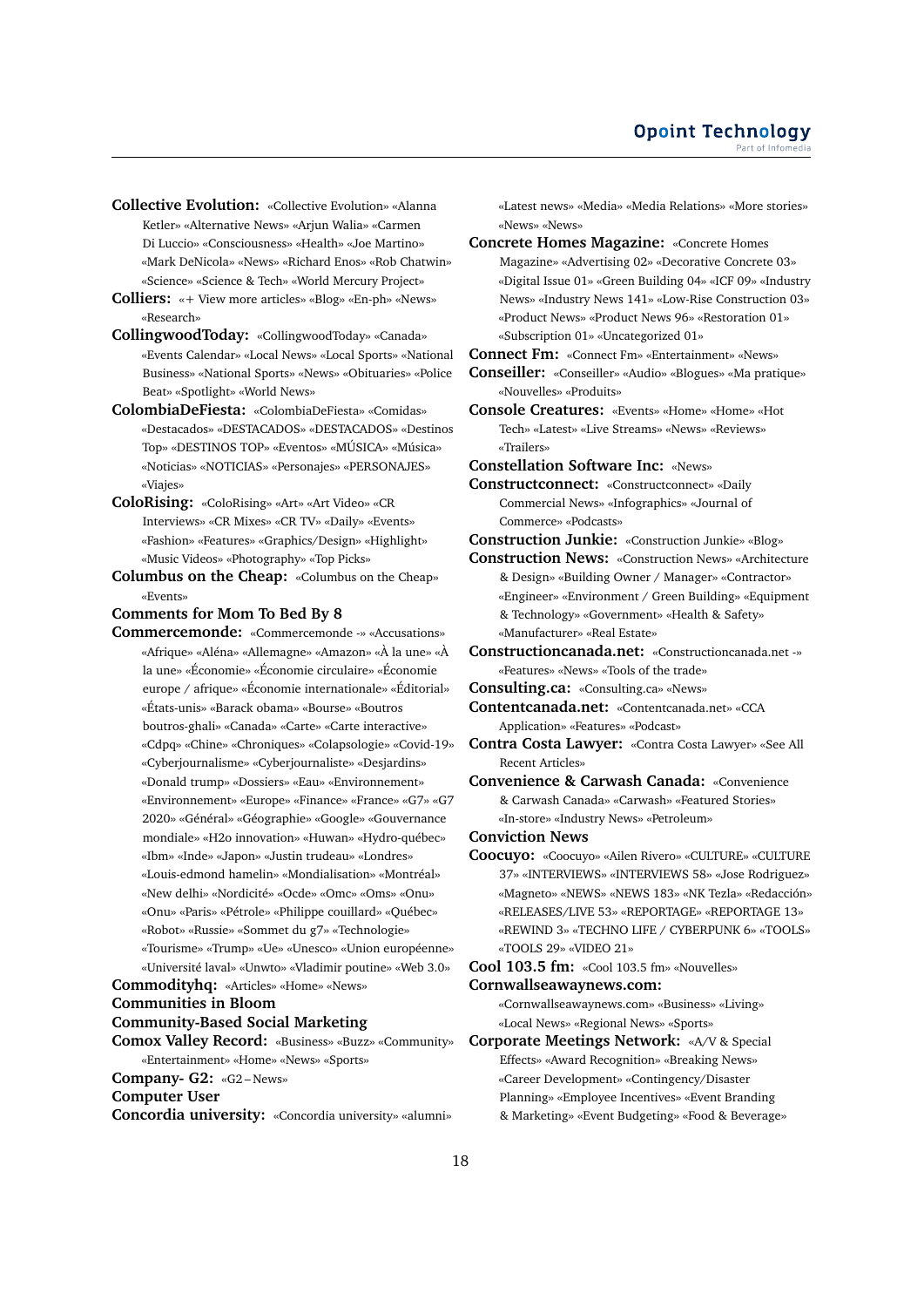«Green/Sustainable Meetings» «Home» «HR Tips» «Industry Profiles» «Meeting Checklists» «Meeting Facts & Stats» «Moves & Changes» «Site Selection» «Social Media & Technology» «Speakers & Entertainment» «Special

Events» «The Business of Meetings» «Travel Tips & News» **Corriere**

**Corriere Italiano:** «Corriere Italiano» «Attualita» «Comunita» «Cultura» «Rubriche» «Sport»

**Cosmeticsmag**

**Cottage Life:** «Cottage Life» «Canadiana» «DIY» «Entertaining» «Great Outdoors» «News» «Real Estate»

**Country 105**

**Country 94:** «Country 94» «News»

**Country Guide:** «Crops» «Home» «Livestock» «Machinery» «Markets»

**Country1053.ca:** «Country1053.ca» «NEWS »»

**Countrypop1031.com**

**County Live:** «BLOGS» «Home»

**County Market:** «Canada» «Entertainment» «Globe Newswire» «Home» «Life» «Local News» «Money» «News» «Opinion» «Provincial» «Sports» «World»

**County Weekly News.ca:** «County Weekly News.ca» «Auto Racing» «Baseball» «Basketball» «Canada» «Curling» «Entertainment» «Football» «Globe newswire» «Health» «Hockey» «Life» «Local News» «Local Sports» «Money» «News» «Opinion» «Other Sports» «Provincial» «Soccer» «Sports» «Travel» «World»

**Coup d'Oeil:** «Coup d'Oeil» «Actualités» «Art de vivre» «Économie» «Élections municipales 2017» «Baseball» «Chroniques» «Communauté» «Culture» «Défi sportif» «Faits divers» «Fêtes» «Football» «Gourmand» «Hockey» «Jeux du Québec» «Maison» «Opinion» «Politique» «Soccer» «Société» «Sports» «Tribune libre» «Voyage»

**Coupdepouce:** «Coupdepouce» «Ado» «Argent Conso» «Argent et consommation» «Boissons» «Brunchs et déjeuners» «Coiffure» «Conseils d'amies» «Conseils pratiques» «Consommez vous assez de Produits Laitiers» «Couple» «Couple» «Cuisine» «Décoration» «Desserts» «Entrées et accompagnements» «Entretien» «Forme» «Forme» «Grossesse» «Guide des aliments» «Guide des fêtes» «Guide des maladies» «Idées repas» «Jardinage» «Loisirs» «Loisirs et culture» «Maison» «Maison» «Mamans» «Maquillage» «Maquillage et Coiffure» «Maternité» «Mieux Vivre» «Mode» «Mode» «Nutrition» «Nutrition» «Partys et évènements» «Plats principaux» «Psychologie» «Psychologie» «Saisons et fêtes» «Santé» «Santé» «Santé et Vitalité» «Santé et Vitalité» «Sexualité» «Sexualité» «Soins beauté» «Soins et Parfums» «Sous-Section» «Style» «Style» «Travail» «Travail» «Vacances et voyage» «Vidéo» «Vie perso»

**Courrier Frontenac:** «Courrier Frontenac» «Actualités» «Automobile» «Économie» «Élections municipales 2017» «Baseball» «Chroniques» «Communauté» «Communauté» «Concours» «Culture» «Culture» «Défi sportif» «Faits divers» «Fêtes» «Football» «Gourmand» «Hockey» «Jeux du Québec» «Maison» «Opinion» «Opinion» «Politique» «Publireportage» «Soccer» «Société» «Sports» «Sports» «Tribune libre» «Voyage»

**Courrier Laval:** «Courrier Laval» «Actualités» «Actualités» «Annonceurs» «Autres» «Économie» «Économie» «Baseball» «Baseball» «Chroniques» «Communauté» «Concours» «COVID-19» «Culture» «Culture» «Défi sportif» «Faits divers» «Faits divers» «Football» «Football» «Hockey» «Hockey» «Jeux du Québec» «Justice» «Opinion» «Politique» «Politique» «Rocket de Laval» «Soccer» «Soccer» «Société» «Société» «Sports» «Sports» «Sports amateurs»

**Cowichan Valley Citizen.com:** «Cowichan Valley Citizen.com» «Business» «Canada / World» «Community» «Entertainment» «Letters» «Local News» «National» «News» «Opinion» «Sports» «Sports» «Vancouver»

**Cowsmopolitan Dairy Magazine:** «Cowsmopolitan Dairy Magazine» «Articles» «News» «Proofs»

**CP24:** «Breakfast Blog» «Entertainment News» «Entertainment: Celebrity News» «Entertainment: Movie / TV News» «Entertainment: Music News» «Home» «News» «Sports News» «Sports: Argonauts News» «Sports: Blue Jays News» «Sports: Maple Leafs News» «Sports: Raptors News» «Sports: Toronto FC News» «Sports: UFC News» «World»

**Cpacanada:** «Cpacanada» «Career and Professional Development» «Members' Area» «News»

**Cpam1410:** «Nouvelles Canadiennes» «Nouvelles Haitiennes» «Nouvelles Internationales» «Opinions»

**CpourlesAdos.com:** «CpourlesAdos.com» «Alimentation» «Bien-être» «Ca agenda» «Cinéma» «cpourlesados» «Culture» «High-Tech» «Jeux» «Livres» «Loisirs» «Loisirs» «Maison» «News» «Papeterie» «Parcs de loisirs» «Sport» «Tourisme et Sorties»

**CpourlesSeniors.com:** «CpourlesSeniors.com» «2» «3» «4» «5» «Accueil» «Alimentation» «Bien-être» «Cs-agenda» «Cs-news-mode» «Culture» «Desserts» «Entrées» «Forme» «Jeux» «Jeux Vidéo» «Livres» «Loisirs» «Maison» «montres» «Musique» «News» «Plats» «Recettes de cuisine» «Restaurants» «Tourisme» «Tourisme et Sorties» «TV & Vidéo» «Vie Pratique»

**Cranbrook Daily Townsman:** «Business» «Buzz» «Community» «Entertainment» «Home» «Life» «News» «Opinion» «Sports»

**Creative BC:** «Creative BC» «News»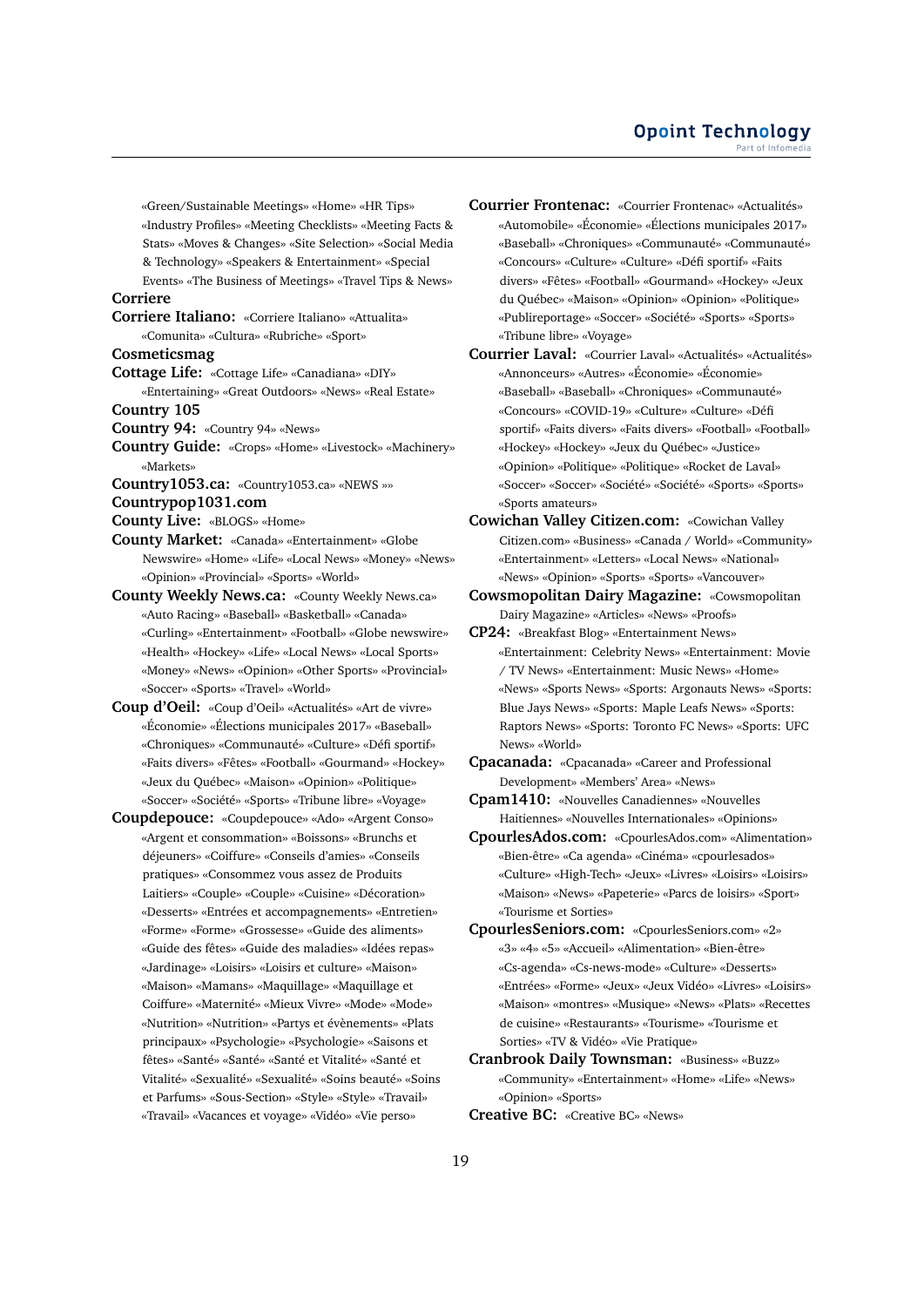- **Creston Valley Advance:** «Creston Valley Advance» «Business» «Canada & World» «Canada & World» «Community» «Entertainment» «Life» «Local» «Local» «Local» «Local» «Local» «Local News» «Local Opinion» «News» «Opinion» «Sports» «Trending Now»
- **Crwe World:** «Arts & Entertainment» «Cannabidiol (CBD)» «Cannabis News» «Career» «Español» «Family» «Farsi» «Fashion» «Fashion/Fitness» «Finance» «Food» «Health» «Healthcare» «Home & Garden» «IPOs» «Law» «Markets» «Money» «News» «News from Accesswire» «News from Business Wire» «News from GlobeNewswire» «News from PR Newswire» «Pets» «Pharma & Biotech» «Political News» «Press Releases» «Regulatory» «Religion» «Science» «Seniors» «Sports» «Tech» «Travel» «World News»
- **Cryptocurrencynews.com:** «Cryptocurrencynews.com» «Altcoins» «Bitcoin» «Bitcoin News» «Blockchain» «Blog» «Crypto 101» «Crypto News» «Ethereum» «Ethereum 101» «Ethereum News» «Exchanges» «ICO News» «Mining» «News» «Price Analysis» «Regulations» «Ripple» «Wallets»

**Cryskay.com**

# **CTO vision**

**CTV.ca:** «All Articles» «Atlantic» «Autos» «Barrie» «BC» «Business» «calgary» «calgary» «Canada» «coronavirus» «edmonton» «edmonton.» «Entertainment» «Guelph» «Health» «Kitchener» «Lethbridge» «Lifestyle» «london» «montreal» «News» «North Bay» «North Bay News» «Northern COVID-19 News» «Northern Federal Election Coverage» «Northern Mining News» «Northernontario» «ottawa.» «Photo Galleries» «Politics» «Politics: Don Martin» «Prince Albert» «Red Deer» «regina» «saskatoon» «Sault Ste. Marie News» «Sci-Tech» «Sitemap» «Sports» «Sudbury» «Sudbury News» «The Royals» «Timmins News» «toronto» «Vancouver Island» «Weather» «windsor» «winnipeg» «World» «Yorkton»

#### **Cuidar la Salud**

- **Cuisinomane:** «Cuisinomane» «L'actualité gourmande»
- **Cult MTL:** «Cult MTL» «Arts & Culture» «City & Life» «Film & TV» «Food & Drink» «Music & Nightlife»

# **Cultura acompañada**

**Culture Magazin:** «Culture Magazin» «Culture» «People» «Travel»

**Culturelibre.ca**

**Cumi & Ciki Food**

**Cursus Edu:** «Accueil»

**Cvm.qc.ca:** «Cvm.qc.ca» «Bibliothèque» «Covid-19»

**Cybertron.CA**

**Cyclists Read Canadian:** «Cyclists Read Canadian» «Accessories» «Bikes» «Blogs» «Clothing» «Components» «Feature» «Gear Reviews» «Maintenance» «News» «Nutrition» «Recipes» «Rides+Events» «Training»

«Training Guide» «Video»

**Cynergistek:** «Cynergistek» «Blog» **Cytodyn:** «Cytodyn» «Newsroom» «Press Releases» **DAGeeks**

- **Daily Business Buzz:** «Daily Business Buzz» «Columns» «Construction & Transporation» «Industry Spotlights» «National Scene» «Provincial News»
- **Daily Herald Tribune:** «Baseball» «Basketball» «Canada» «Celebrities» «Column» «Curling» «Editorial» «Entertainment» «Food» «Football» «Globe Newswire» «Health» «High School Sports» «Hockey» «Home» «Letters» «Life» «Local» «Local Hockey» «Money» «Movies» «Music» «News» «News: Local» «Opinion» «Other Sports» «Soccer» «Sports» «Television» «Travel» «UR» «UR Entertainment» «UR Life» «UR News» «UR Sports» «World»

# **Daily Hive**

- **Daily Oil Bulletin**
- **Dal House:** «Dal House» «Alumni» «Community & Culture» «News & Events» «Research» «Sports» «Student Life»
- **Daly Beauty:** «Home»
- **Danier.com:** «danier.com»
- **Dans le placard de Dame Renard:** «Dans le placard de Dame Renard» «Autre» «Bain/Douche» «Beauté» «Beautiful Box» «Bijou» «Birchbox» «Bougie» «Box» «cheveux» «Dans ma salle de bain» «Dans ma salle de bain» «Dans ma salle de bain» «Dans ma salle de bain» «Défi du lundi» «Défi et Tag» «Etats d'esprit du vendredi» «Glossy Box» «Haul» «Itset box» «Jeudi coquetterie» «Lifestyle» «Livre» «Ma boîte à beauté» «Ma première Box» «Maquillage» «MMUF» «Mood Box» «My little Box» «My Pocket Make Up» «My sweetie Box» «Parfum/Eau de toilette» «Soin Corps» «Soin Visage» «Wish list»
- **Darpan Magazine:** «Darpan Magazine» «Appetisers» «Auto» «Beauty» «Beverages» «Bollywood» «Business Leaders» «Chefs» «Curry» «Decor» «Desserts» «Election» «Entertainment» «Food» «Food: Main» «Global Indians» «Health» «Health & Fitness» «Hollywood» «India» «Interesting» «International» «Interviews» «Life» «Lifestyle» «Movie Reviews» «National» «News» «News: Tech» «Newsmakers» «Parenting» «People» «Photos» «Reviews» «Salads» «Soups» «Sports» «Sportspersons» «Style» «Tech» «Tips» «Travel» «Videos» «Wedding»

**Dashofdee:** «Dashofdee» «Beauty» «Lifestyle» «Style» «Travel»

### **Dauphine.ca**

**Dawson Creek Mirror:** «Dawson Creek Mirror» «BC News» «Cannabis News» «COVID-19» «Local Business» «Local News» «Local Sports» «National Business» «National News» «National Sports» «News» «World News»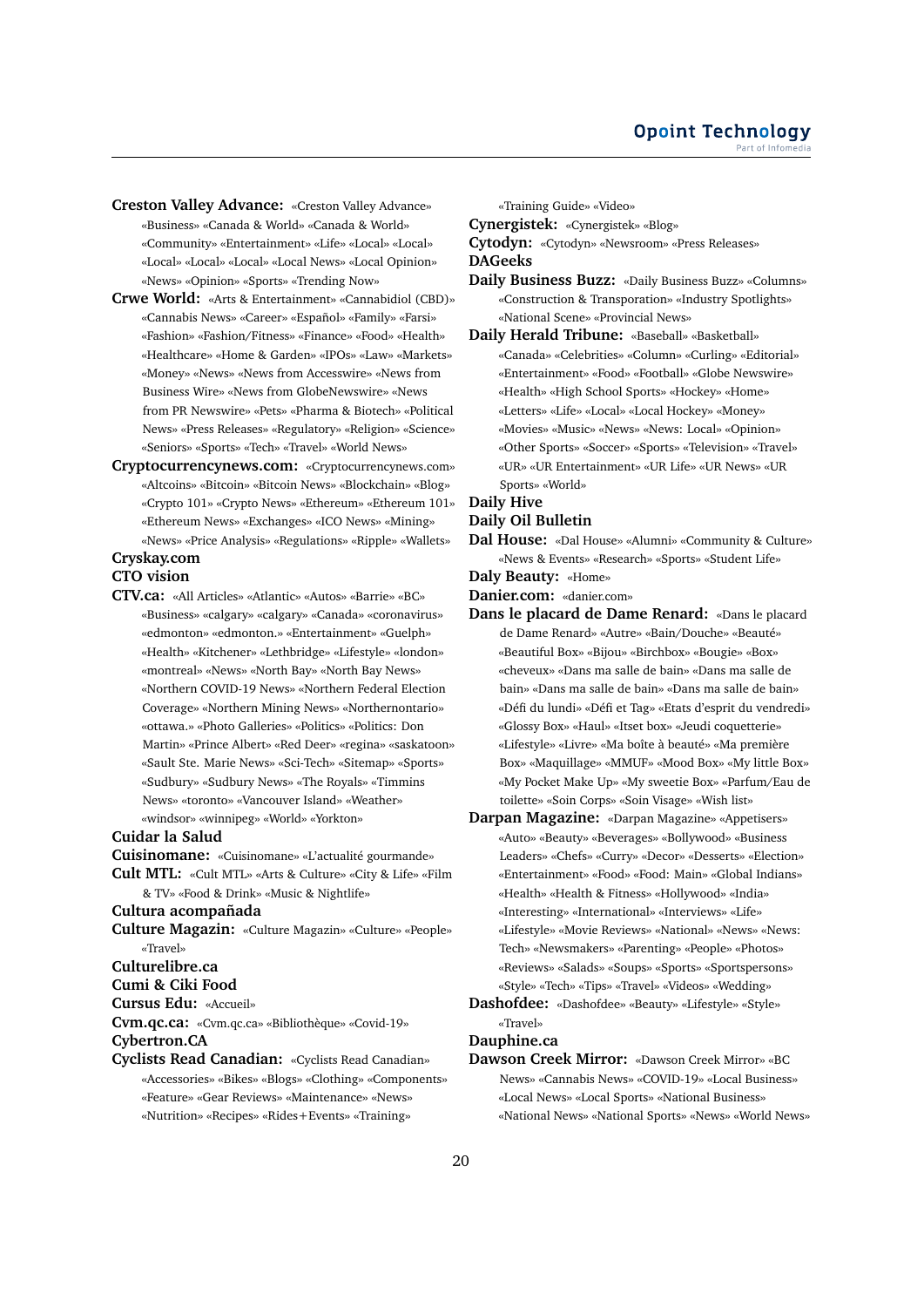**Déconome:** «Accueil» **dbrs.com Deal Law Wire DEBKA:** «Breaking News» «DEBKA Review» «Home» **Deconstructor of Fun Definitive Touch:** «Features» «HOME» «Ladies Touch» «Lifestyles» «News» «Store Room» **Delta Optimist:** «Delta Optimist» «Business» «Community» «Entertainment» «Letters» «Living» «News» «Opinion» «Real Estate» «Sports» «Standout» **Dentelle+Fleurs Design- Engineering:** «Features» «News» «News» «Products» **DeSmog:** «DeSmog (Blog)» **Destination Delicious:** «Destination Delicious» «Hotels» «Lifestyle» «Luxury travel» **Devon Dispatch:** «Devon Dispatch» «Auto Racing» «Baseball» «Basketball» «Books» «Canada» «Celebrities» «Column» «Curling» «Editorial» «Entertainment» «Food» «Football» «Gaming» «Globe newswire» «Health» «Hockey» «Letters» «Life» «Local Entertainment» «Local News» «Local Sports» «Money» «Movies» «Music» «News» «Opinion» «Other Sports» «Provincial» «Soccer» «Sports» «Television» «Travel» «World» **Devopsdigest.com:** «Devopsdigest.com» «Blog» «Features» «Forum» «News» **Diario El Popular:** «Diario El Popular» «Algo más que palabras» «Canadá» «Cine» «Columnistas» «Deportes» «Espectáculo» «Hablemos de Cine» «Inmigración» «Inmigrando a Canadá» «Latinoamérica» «Mundo» **Diario la Economía:** «Diario la Economía» «Acuerdos comerciales» «Érase una vez» «Último modelo» «Banca y finanzas» «Construyendo» «Diplomáticamente» «Economía al Derecho» «Fábricas e inversiones» «Minería y petróleo» «Mundo económico» «Notas de Actualidad» «Notas de la finca» «Regiones y fronteras» «Tomemos café» «Trabajo y salud» «Vamos a la rueda» «Yo opino...» **Diatribe Digital Journal:** «ACCESSWIRE» «Arts» «BUSINESS» «Business» «ENTERTAINMENT» «Entertainment» «Environment» «feed» «GlobeNewswire» «Health» «Home» «LIFE» «Lifestyle» «Pr» «Press Releases» «Religion» «Science» «Social media» «SOCIAL MEDIA» «SPORTS» «Sports» «Tech & science» «TECH & SCIENCE» «Technology» «WORLD» **Digitalcongo.net:** «Digitalcongo.net» «Culture» «Economie» «Femme» «Musique» «Politique» «Santé» «Société» «Sport»

**Dine Magazine:** «Dine Magazine -» «Cannabis» «ENJOY – CANNABIS» «Food» «HAIR & SKINCARE» «Hot»

«INSPIRE – WELLNESS» «NOURISH – FOOD» «Popular» «Trending» «Wellness» **Direction Informatique:** «Direction Informatique»

- «Actualités» «Analyse» «Économie» «Blogue» «Chroniques» «Dossiers» «Informatique en nuage» «Mobilité» «Produits» «Québec» «Réseaux sociaux»
	- «Sécurité» «Stratégies» «Virtualisation»
- **Discover Estevan:** «Ag News» «Local News» «Local Sports»
- **Discover MooseJaw:** «Discover MooseJaw» «Ag News» «Funeral Announcements» «Local News» «Local Sports» «National News» «Road Reports» «Sports News» «World News»

**DiscoverAirdrie**

- **DiscoverHumboldt.com**
- **DiscoverWestman.com:** «DiscoverWestman.com» «Local News» «Local Sports»
- **Diva Dirt:** «Headlines3379» «Home» «Impact News» «Injury Report» «Interviews» «News» «Op-Ed» «SmackDown Live» «WWE» «WWE News»
- **Divine.ca:** «Divine.ca» «Beauty» «Family» «Fashion» «Food» «Health» «Living» «Reviews» «Travel»
- **Do The Daniel**
- **Dolce Vita Magazine:** «Dolce Vita Magazine» «2014» «Auto» «Beauty» «Celebrity» «Fashion» «Home Decor» «Restaurants» «Special Features» «Success Stories» «Travel»
- **Donor Committee for Enterprise Development Dorevmi**
- **Dose.ca:** «Home»
- **DoubleClutch.ca Magazine:** «DoubleClutch.ca Magazine» «Newsdesk»
- **Down Cargas:** «Inicio»

**Drayton Valley Western Review:** «Auto Racing» «Baseball» «Basketball» «Canada» «Curling» «Entertainment» «Food» «Football» «globe newswire» «Health» «Hockey» «Home» «Life» «Local News» «Local Sports» «Money» «News» «Opinion» «Other Sports» «Provincial» «Soccer» «Sports» «Travel» «World»

**DreamScapes (Online):** «DreamScapes (Online)» «Articles»

# **Dresslikeamum**

**Drishti Magazine:** «Drishti Magazine» «Auto» «Lifestyle» «News/Current Affairs» «Profiles»

**Driving:** «Driving» «Auto Shows» «Car Comparison» «Classic Cars» «Comparisons» «Electric Cars» «Lifestyle» «Motor Mouth» «Motorcycles» «New Car Deals» «News» «Road Tests» «Supercars»

**DrydenNow.com**

**Durham Radio News:** «Home» «Local News»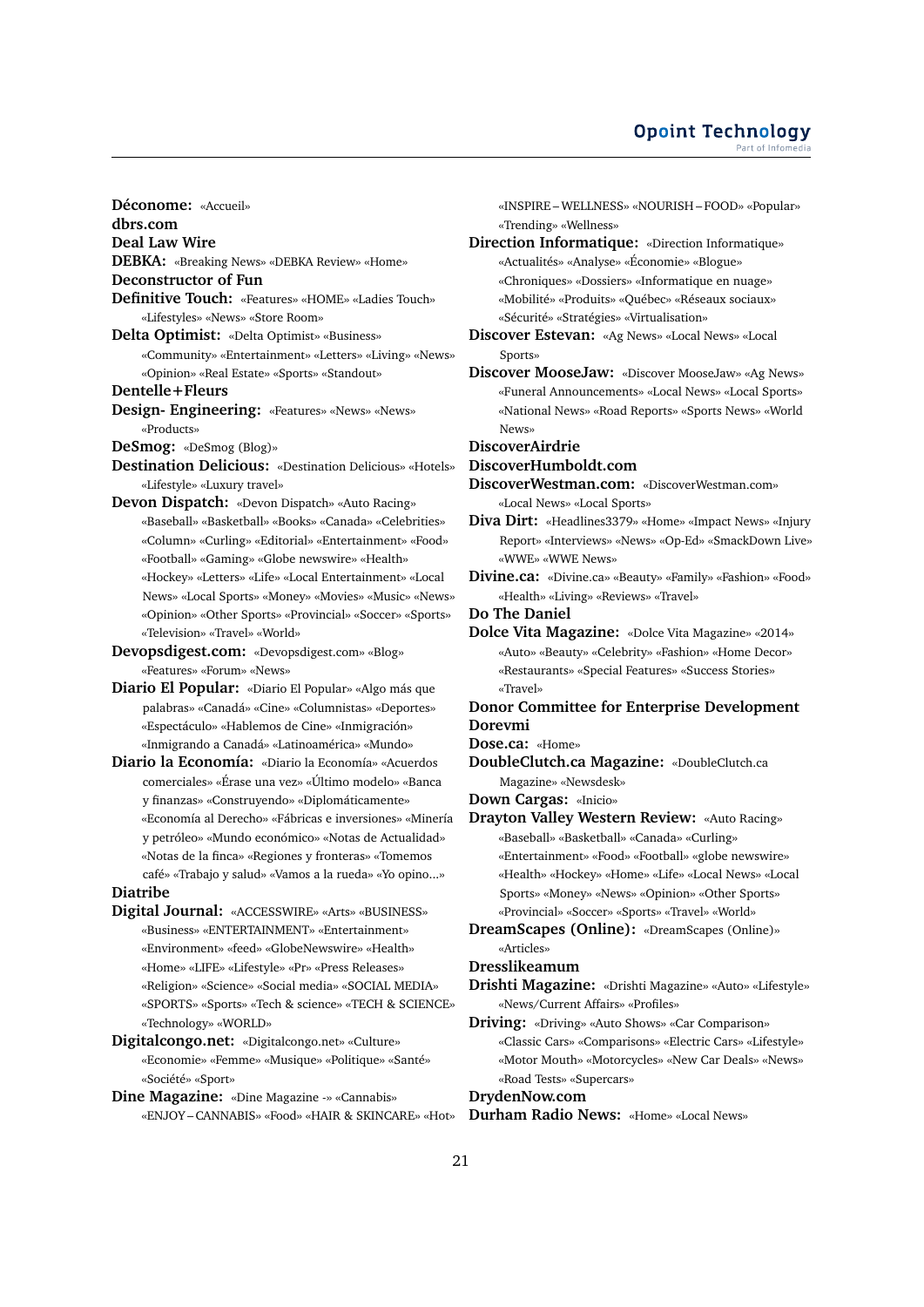**Durham Region:** «Community» «Community: Health» «Community: Parenting» «Community: Pets and Animals» «Communtty: Your Life» «Contests» «DiningOut» «Home» «News» «News: Ajax News» «News: Canada» «News: Crime» «News: Durham» «News: Elections» «News: Ontario» «News: Oshawa News» «News: Pickering News» «News: Scugog News» «News: Whitby News» «News: World» «Opinion» «Opinion: Columns» «Opinion: Editorial» «Opinion: Letters» «Sports» «Sports: Baseball» «Sports: Basketball» «Sports: Football» «Sports: Generals» «Sports: Golf» «Sports: Highschool» «Sports: Hockey» «Sports: Lacrosse» «Sports: Soccer» «Sports: World Cup» «What's on» «Wow»

- **durhampost.ca:** «durhampost.ca» «Business» «Canada» «Community» «Covid-19» «Crime» «Food» «Money» «Offbeat» «Sports» «Travel» «View all» «View all» «View all» «View all» «World» «Your Home»
- **Duty Free Magazine:** «Duty Free Magazine» «Airlines & Airports» «Associations» «Industry News» «International News» «People» «Retailers»

**e-ChannelNews:** «e-ChannelNews» «Apple» «Awards» «Big Data» «Channel/Partner Programs» «Cloud/SaaS» «Coaching» «Companies & People» «Consumer/Home» «Data Center» «Distributor» «E-Business» «Ecologic/Green/Environment» «Events» «Featured» «Gaming» «Hardware» «IoT» «Just the Facts» «Managed Services» «Mobility/Apps & OS» «Network/Wireless» «New Products» «News» «Partnerships & Acquisitions» «POS» «Promotions» «Security/Malware» «Social Media» «Software» «Storage» «Virtualization» «VoIP/Telecom/UC»

- **e-KNOW.ca:** «e-Know.ca» «Columbia Valley» «Cranbrook» «Elk Valley» «Kimberley» «Ktunaxa Nation» «Obituaries»
- **E-santé communication:** «ARTICLES»
- **Earn The Necklace:** «Celebrities» «Hollywood» «Home» «Music» «Net Worth» «Photos» «The Bachelorette» «TOP 10 LISTS 2017» «Trending» «TV Shows»
- **Eastern Caribbean Supreme Court:** «Eastern Caribbean Supreme Court» «Press Releases»
- **Eastern Ontario AgriNews:** «Eastern Ontario AgriNews» «AgriBits» «AgriBusiness» «AgriFocus» «AgriGab» «AgriProfile» «Editorial» «Letters» «News»
- **Easterndoor.com:** «Easterndoor.com» «Arts & Culture» «Education» «Feature» «Kahnawake» «News» «Opinion» «Sports»

# **Eastlink**

**Eaves:** «Eaves -» «Teaching» «Technology» «Uncategorized»

**Eca Review:** «Eca Review» «Editorial» «Heisler» «Legislature» «Letters to the Editor» «Message of Faith» «Nana's Blog» «On the Other Hand» «Opinion» «Parliament» «PrairieView» «Publisher's Ponderings» «RCMP» «Viewpoints»

**ECanadaNow:** «Home» «Home»

# **Eckville Echo**

**Ecolo Auto:** «Ecolo Auto» «Communiqués» «Comparatifs» «Concepts» «Conseils» «Essais Routiers» «Nouvelles» «Technologie»

**EDC (Online):** «EDC (Online)» «Blog»

- **Edgeir:** «Edgeir» «All Companies» «All Topics» «Analyst Insight» «Application Developers» «Brand Focus» «Cloud Infrastructure» «Connectivity» «Edge Applications» «Edge Computing Companies» «Edge Events» «Edge M&A» «Edge Network Delivery» «Edge Organizations» «Edge Platforms» «Edge Security» «Edge Startups» «Edge Supply Chain» «Explaining Edge» «Feature Interviews» «Funding» «Guest Posts» «Hardware» «Industry Standards» «Market Research» «People» «Public Companies» «Real Estate» «Systems Integration» «White Papers»
- **EDI Weekly:** «EDI Weekly» «Aerospace» «Aerospace Industry» «Automotive» «Automotive Industry» «Energy» «Energy Industry» «Green Industry» «Manufacturing» «Special Feature» «Uncategorized»

#### **Edify Edmonton**

#### **Editionap**

- **Editions Debeur:** «Editions Debeur» «Actualités» «Événements» «Chefs» «Dossiers» «Livres» «Personnalités» «Produits» «Recettes» «Restaurants» «Tourisme gourmand» «Vins/Bières»
- **Editor In Leafn:** «Editor In Leafn» «All-Time Lists» «Analysis» «Draft» «Editorials» «Free Agency» «News» «Prospects» «Rumors» «Toronto Marlies»
- **Edmonton Chamber of Commerc:** «Chamber News» «More News» «News» «Rss»
- **Edmonton Examiner:** «Auto Racing» «Baseball» «Basketball» «Canada» «Curling» «Entertainment» «Food» «Football» «globe newswire» «Health» «Hockey» «Home» «Life» «Local News» «Local Sports» «Money» «News» «Opinion» «Other Sports» «Provincial» «Soccer» «Sports» «Travel» «World»
- **Edmonton Journal:** «All Basketball» «All Football» «All Music» «All Opinion» «All Soccer» «Arts» «Baseball» «Basketball» «Books» «Business» «Buying and Selling» «Celebrity» «CFL» «Columnists» «Commercial Real Estate» «Condos» «Crime» «CULT OF HOCKEY» «Cult of Hockey» «Curling» «Decorating» «Diet & Fitness» «Editorials» «Edmonton Eskimos» «Edmonton Oil Kings» «Edmonton Oilers» «Energy» «Family & Child» «Fashion & Beauty» «Festivals» «Food» «Football» «Gaming» «Gardening» «Globe newswire» «Globe newswire» «Golf» «Health» «Hockey» «Home» «Homes» «Insight» «International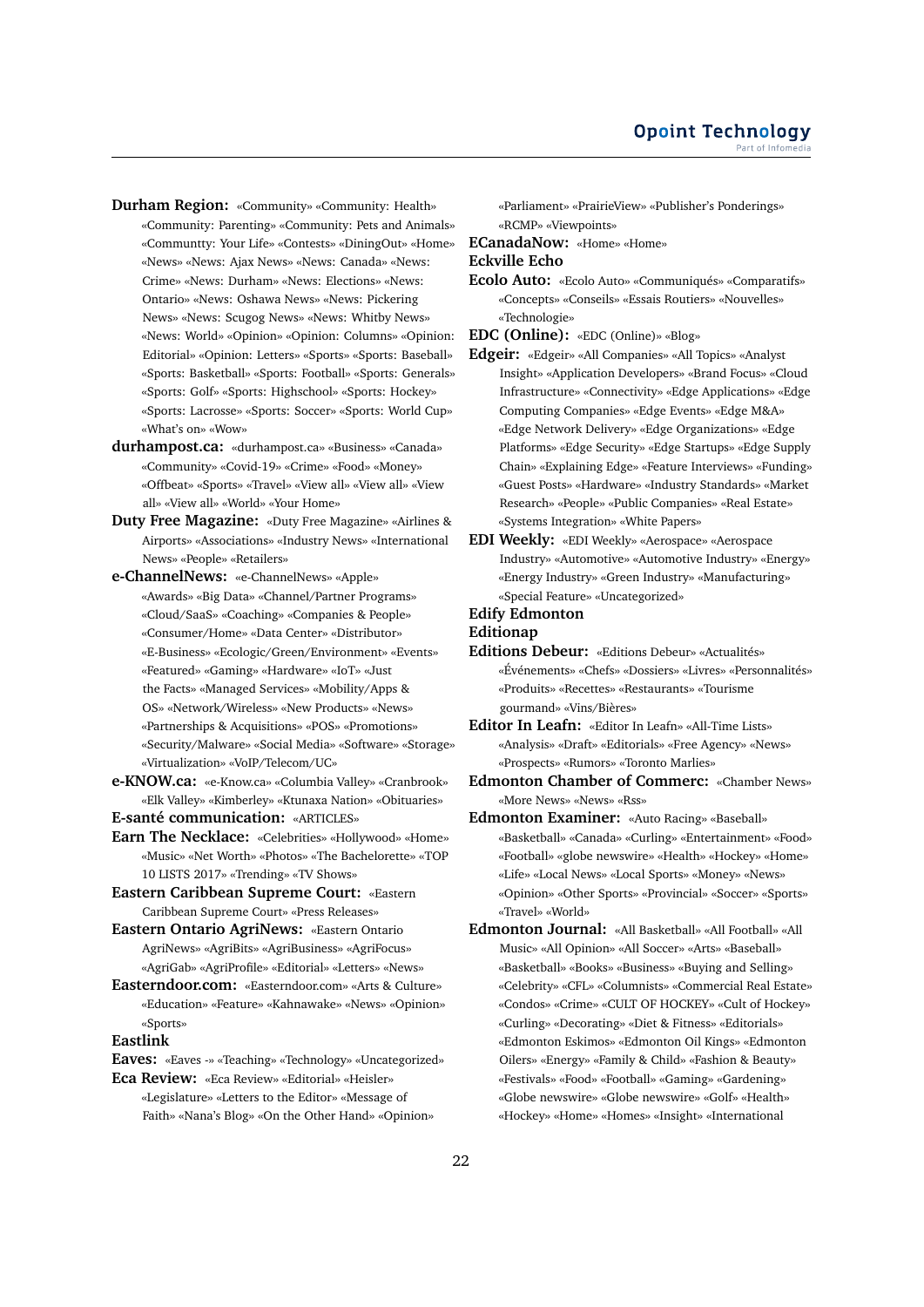Soccer» «Internet» «Junior Hockey» «Letters» «Life» «Local Arts» «Local Business» «Local food reviews» «Local News» «Local Sports» «Men» «MLS» «Mortgages» «Movies» «Music» «National» «NBA» «NCAA» «News» «NFL» «NHL» «Opinion» «Parenting» «Personal Tech» «Politics» «Real Estate» «Recipes» «Relationships» «Renovating» «Royals» «Science» «Seniors» «Sexual Health» «Ski & Snowboard» «Soccer» «Space» «Sports» «Taste Alberta» «Tech-Biz» «Technology» «Television» «Tennis» «Theatre» «Travel» «Vacation Homes» «Women» «World»

**Eesti:** «Eesti» «Austraalias» «Eestis» «Inglismaal» «Kanadas» «Luksemburgis» «Rootsis» «Saksamaal» «Soomes» «Ukrainas» «USAs» «Venemaal»

#### **EFinancialCareers Canada**

- **Eggplante:** «Entertainment» «Entertainment: News» «Gaming» «Gaming: News» «Home» «Interviews» «Movies» «Movies: News» «Music» «Music: News» «Opinion» «Tech: News» «Technology» «Television» «Toys» «Toys-2: News»
- **Eghtesadnews:** «Eghtesadnews» «**H**\_» «**tOA hA** » «اهت\_رش» «تراجة و د\_لوق» «سرروب» «\_س \_س داصتقا» «**زراو لاط**»

**Eighty Six Forever:** «Fanposts» «Fanshots» «Home» **Electric Energy online.com:** «Appointments»

«Automation it» «Climate Change» «Energy efficiency» «Energy storage» «EV/Storage» «Financial» «General» «Generation» «Home» «Mergers & acquisitions» «National-Grid» «Oil & gas» «OT/IT» «Solar» «T&d» «Wind»

# **Electronic Products and Technology Element Blog**

### **Elinformadordecentroamerica**

- **Elitegen Singtao:** «Elitegen Singtao» «Beauty» «Fashion» «Featured» «Food & drink» «Tech» «Travel» «Watch & Jewels»
- **Elle Quebec:** «Accueil» «Alexandra Mayor» «Amour et sexe» «Amour et sexe» «Astro» «Évènements» «Évènements» «Beauté» «Beauté» «Billets» «Billets» «C'est mon histoire» «C'est mon histoire» «Célébrités» «Célébrités» «Cheveux» «Cheveux» «Cinéma et Télé» «Cinéma et Télé» «Concours» «Concours» «Culture» «Culture» «Déco» «Déco» «Designers» «Designers» «Elle JetSet» «Elle JetSet» «En coulisses» «En coulisses» «Grand prix de la Beauté» «Livres» «Livres» «Maquillage» «Maquillage» «Mode» «Musique» «Musique» «Psycho» «Psycho» «Reportages» «Reportages» «Restos et cuisine» «Restos et cuisine» «Santé et forme» «Santé et forme» «Shopping» «Shopping» «Shopping» «Shopping beauté» «Shopping beauté» «Shopping mode» «Shopping mode»

«Société» «Société» «Soins» «Soins» «Sorties» «Sorties» «Style de rue» «Style de rue» «Style de vie» «Style de vie» «Tendances» «Tendances» «Travail» «Travail» «Vidéo» «VIP» «VIP» «Voyages» «Voyages» «Walk-in» «Walk-in»

- **Ellecanada:** «Art & Design» «Beauty» «Beauty Grand Prix» «Books» «Celebrity» «Celebrity Style» «Culture» «Fashion» «Fashion Weeks» «Food & Drink» «Fragrance» «Hair» «Health & Fitness» «Home» «Life and Love» «Makeup & nails» «Movies & TV» «Music» «Skincare» «Society» «Street Style» «Tech» «Travel» «Trends»
- **Elliot Lake Standard:** «Elliot Lake Standard» «Auto Racing» «Baseball» «Canada» «Curling» «Entertainment» «Football» «Globe-newswire» «Health» «Hockey» «Life» «Local News» «Local Sports» «Money» «News» «Opinion» «Other Sports» «Provincial» «Soccer» «Sports» «Travel» «World»
- **Emerging Scholars and Practitioners on . . . :** «Emerging Scholars and Practitioners on Migration Issues (ESPMI) Network» «BLOG»

**EMILY LOKE**

# **Emma & Mona**

**Empire Company Limited**

**ENC Today:** «Blog»

- **Energeticcity:** «Energeticcity» «News» «Sports»
- **Energy Manager:** «Features» «Home» «News»

**EnergyNow.ca:** «Home» «News»

**Engage Employee**

**Engineering:** «Home»

**Enprimeur:** «Enprimeur» «Nouvelles du Showbiz»

**Enroute.aircanada:** «Enroute.aircanada» «Aviation» «City Guides» «Food & Drink» «Interviews» «Magazine» «Travel Inspiration» «Video»

# **Entreprise Le Havre**

- **Equestrian Canada**
- **Equipment Journal:** «Equipment Journal» «Equipment» «News» «On the job» «Tech»
- **Equity Guru:** «Equity Guru» «Education» «Life Sciences» «Market Moment» «Natural Resources»

**Eric Avebury**

- **Eric Margolis:** «Home» «Writer's Blog»
- **Escapism:** «Escapism» «Guides» «Long Reads» «News»
- **Espaces:** «Espaces» «Activités» «Actualités» «Équipement» «Conseils» «Destinations» «Hébergement» «Santé et nutrition»
- **Estilos media:** «Estilos media» «Belleza» «Comunidad» «Coronavirus» «Deportes» «Destacados» «Economia» «Eeuu» «Entretenimiento» «Entrevistas» «Estilos blog» «Estilos recomienda» «Moda» «Politica» «Principal» «Prnewswire» «Prnewswire» «Prnewswire1» «Prnewswire10» «Prnewswire11» «Prnewswire12»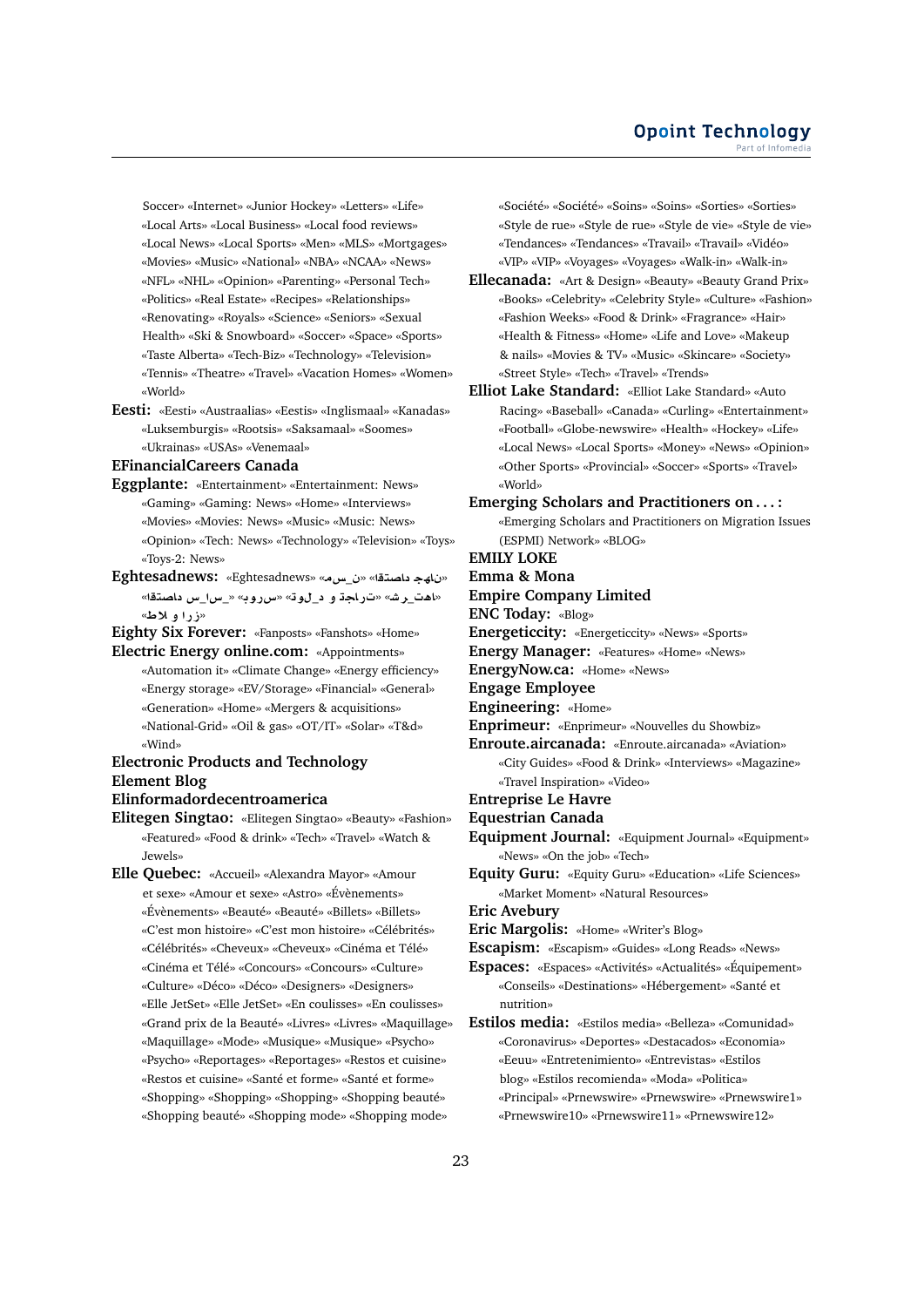«Prnewswire13» «Prnewswire14» «Prnewswire15» «Prnewswire16» «Prnewswire17» «Prnewswire18» «Prnewswire19» «Prnewswire2» «Prnewswire20» «Prnewswire21» «Prnewswire22» «Prnewswire23» «Prnewswire3» «Prnewswire4» «Prnewswire5» «Prnewswire6» «Prnewswire7» «Prnewswire8» «Prnewswire9» «Salud» «Social media» «Tecnología» «Turismo» «Venezuela»

**ESTNN:** «ESTNN» «News»

- **Estrieplus:** «Estrieplus» «Affaires & juridique» «Avis publics» «Ça se passe en Estrie» «Blogue» «Culture & Événements» «Découvertes» «En bref» «Estrie» «Famille» «Habitation» «Memphrémagog» «Santé et Beauté» «Sports»
- **ET Canada:** «Awards» «Big Brother Canada» «Celebs» «Home» «Movies» «Music» «Royals» «Style» «Survivor» «TV» «video»

**Etalk:** «Etalk» «latest» «Topics»

**ETC Group:** «Action Points» «Analysis» «Articles» «Biodiversity & Cultural Diversity» «Briefings» «Climate & Geoengineering» «Corporate Monopolies» «Factoids» «Genomics & Biotechnology» «Home» «International Governance» «Militarism & Dissent» «Nanotechnology» «News & Blogs» «News Releases» «Other Technologies» «Patents & Biopiracy» «Reports» «Synthetic Biology» «Technology Assessment» «Terminator & 'New Enclosures'» «The Bioeconomy»

**EtherealMind**

**Eurobasket**

**Eva's Beautyblog**

**Event Pro**

**Eventbrite:** «Eventbrite» «Online Events»

**Evergreen: Home:** «Evergreen -Our projects»

**Every College Girl**

**Everyday Tourist**

- **Everything USB:** «Everything USB» «News»
- **Everything Zoomer:** «Arts & Entertainment» «Health» «Home» «Lifestyle» «Money» «Sex & Relating» «Spirit» «Travel»
- **Everythinggp:** «grande-prairie-peace-region» «News» «Obituaries» «Real Estate» «Rss» «Sports» «Weather»

**Evtol:** «Evtol» «Features» «News» «Opinions» «Q & A»

**Ewdna:** «Ewdna» «版主精選-精華比較文章» «生活-網路<sup>購</sup> 物-樂趣買» «生活-美食» «生活-遊戲» «生活-開箱推薦» «生 <sup>活</sup>-行事曆» «生活-超商» «生活-健康» «生活-其他常識» «生 <sup>活</sup>-學費» «生活-投資理財-燃料費» «生活-投資理財-牌<sup>照</sup> <sup>稅</sup>» «生活-投資理財-統一發票» «生活-投資理財-銀行券<sup>商</sup> » «生活-投資理財-電子發票» «生活-投資理財-地價稅» «生 <sup>活</sup>-投資理財-外幣» «生活-投資理財-房屋稅» «生活-投<sup>資</sup> <sup>理</sup>財-所得稅» «生活-投資理財-保險» «生活-政府行政手<sup>續</sup>

» «生活-政府行政手續-COVID19» «生活-旅遊交通» «生<sup>活</sup> -旅遊交通-韓亞航空» «生活-旅遊交通-貴賓室» «生活-旅<sup>遊</sup> <sup>交</sup>通-uber» «生活-旅遊交通-台北» «生活-旅遊交通-商<sup>務</sup> <sup>艙</sup>» «生活-旅遊交通-旅館» «生活-旅遊交通-桃園機場» «生 <sup>活</sup>-旅遊交通-泰國航空» «生活-旅遊交通-仁川機場» «知<sup>識</sup> <sup>學</sup>習-程式語言-線上學習-開放式課程» «知識學習-程式<sup>語</sup> <sup>言</sup>-線上學習-Uva» «知識學習-程式語言-個人作品» «知<sup>識</sup> <sup>學</sup>習-考試資訊-英文檢定» «知識學習-考試資訊-國家考試» «知識學習-考試資訊-希平方» «知識學習-考試資訊-日文<sup>檢</sup> <sup>定</sup>» «知識學習-軟體程式-Office» «知識學習-軟體程式-<sup>推</sup> <sup>薦</sup>工具» «知識學習-作業系統-Apple» «知識學習-作業系<sup>統</sup> -虛擬化» «知識學習-作業系統-Linux» «知識學習-作業系<sup>統</sup> -Windows» «符碼刷卡報»

**Excalibur:** «Excalibur» «Features» «Features» «Health» «News» «News» «Sci/Tech» «Sports» «Sports/Health»

- **Exclaim.ca:** «COMEDY» «Contests» «CONTESTS» «Emerging Canadian» «Features» «FILM» «Home» «MUSIC» «News» «Reviews» «Streams» «Trending 21»
- **Experian Global Insights:** «Global Insights» «Global Insights – 2020 Identity & Fraud Report» «Global Insights – Advanced analytics» «Global Insights – business-information» «Global Insights – covid-19» «Global Insights – Customer Experience» «Global Insights – digital engagement» «Global Insights – Digital Transformation» «Global Insights – Experian Insights NA» «Global Insights – Experian News» «Global Insights – Featured» «Global Insights – Global Decision Analytics Insights» «Global Insights – Identity & Fraud» «Global Insights – Innovation» «Global Insights – Insights in Action – GDA Podcast Station» «Global Insights – Managing Editor, Experian Decision Analytics» «Global Insights – Strategy & Operations» «Global Insights – Tech Today» «Global Insights – Uncategorized» «Global Insights – World»
- **Explore Magazine:** «Explore Magazine» «Adventure» «Camping» «Contests» «Courses» «Fitness & Nutrition» «Gear» «Gear Box» «Skills» «Travel»

**Exstreamist:** «Exstreamist» «Amazon» «HBO Now» «Hulu» «Netflix» «Sling TV»

**F.I. World – Around The Globe**

**facesmag.ca:** «facesmag.ca» «Entertainment» «Events» «Health/Fitness» «Life» «Magazine» «Shopping & Food» «Sports»

**Fahrspass24**

- **Fairchild Tv(**新時代電視**):** «Fairchild Tv(新時代電視)» « <sup>加</sup>西»
- **Fairview Post:** «Fairview Post» «Auto Racing» «Baseball» «Basketball» «Canada» «Curling» «Entertainment» «Football» «Globe-newswire» «Health» «Hockey» «Life»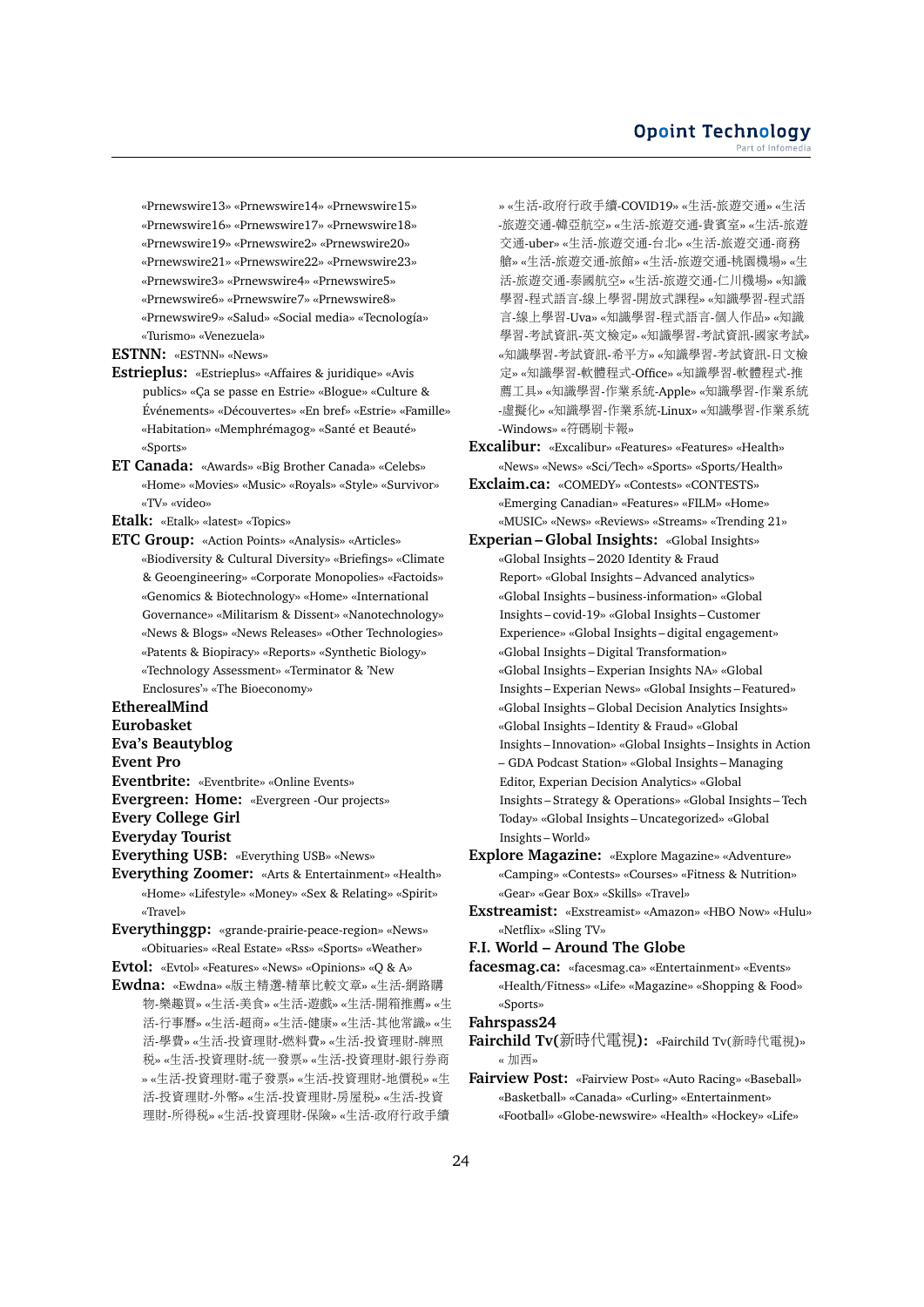«Local News» «Local Sports» «Money» «News» «Opinion» «Other Sports» «Provincial» «Soccer» «Sports» «Travel» «World»

**Fairwaysgolf:** «Fairwaysgolf» «Blog» «Gear» «News»

**Fajo Magazine:** «Fajo Magazine» «A photo from new york» «A word from london» «Beauty & health» «Contests» «Emerging talent» «Event spotlight» «Exclusives» «Fajotravels» «Features» «In focus» «News» «The f (ajo) bomb»

### **Falling in Style**

- **FarmersForum.com:** «FarmersForum.com» «News» «Opinion»
- **FarmersForum.com:** «FarmersForum.com» «A Farmer's Viewpoint» «Featured» «How Secure is Farm Data?»
- **Farmnewsnow:** «Farmnewsnow» «Crops» «Livestock» «News»
- **Farms:** «Ag Industry News» «Beef» «Business & Finance» «Canada – East» «Canada – West» «Canola» «Corn» «Cotton» «Dairy» «Energy» «Equine» «Government & Policy» «Hay & Forage» «Home» «Horticulture» «Machinery» «Poultry» «Pulse» «Rural Lifestyle» «Soybeans» «Swine» «Technology» «Used Farm Equipment» «Videos» «Wheat»
- **Farmtario:** «Farmtario» «Crops» «Livestock» «Machinery» «Markets» «Markets at a glance» «News»

# **Farwestherald**

**Fashion in Motion**

**Fashion is Everywhere:** «Fashion is Everywhere» «Beauty» «Celebs» «Copy Her Look» «Culture» «Deco» «Hair» «Hotspot» «Life» «Look du jour» «Lookbook» «Makeup» «Red Carpet» «Shopping» «Stories» «Street Styles» «Style» «Travel» «Trend» «Wellness» «Who Wore It Better» «Designers»

**Fashion Magazine:** «Fashion» «Home» «Lifestyle»

**Fashionunited.ca:** «Business» «Culture» «Fairs» «Fashion» «Home» «People» «Retail»

# **Fat Mama Blog**

- **fathom (Online):** «fathom (Online)» «Anti-Zionism» «Book Reviews» «History» «Peace» «Region» «Society»
- **Faze Magazine:** «Faze Magazine» «Books» «Change The World» «Education» «Fashion & Style» «Gadgets» «Global News» «Health & Beauty» «Health & Fitness» «Movies & TV» «Music» «Out on the Town» «People» «Real Life» «Relationships» «Sports» «Travel»

**Fédération:** «Fédération» «Nouvelles»

**Fcpp:** «Aboriginal Futures» «Commentary» «Home» «Immigration & Workplace» «Public Finance & Fiscal Federalism» «Smart Green – Energy & Environment» «Transportation»

**Feisty Frugal & Fabulous:** «Feisty Frugal & Fabulous»

«Appetizers & Party Food» «Fabulous Frugal Finds» «Giveaways and Reviews» «Lifestyle» «My Fabulous Life» «Recipes» «Recipes» «Some Friendly Sun-Shiny Reminders»

# **Feq**

**Festivals For All:** «Blog» «Festival News» «Home» **Fetchyournews.com:** «Arrest Records» «Arts & Culture» «Bronco's Corner» «Business» «Business» «Cherokee N.C.» «Cherokeenc: Arrest Records» «Cherokeenc: Arts & Culture» «Cherokeenc: Business» «Cherokeenc: Health» «Cherokeenc: Lifestyle / Community» «Cherokeenc: Local News» «Cherokeenc: National News» «Cherokeenc: Obituaries» «Cherokeenc: Opinion» «Cherokeenc: Religion» «Cherokeenc: State News» «Church Directory» «Dawson» «Dawson: Arrest Records» «Dawson: Business» «Dawson: Health» «Dawson: Legal Notices» «Dawson: Lifestyle / Community» «Dawson: Local News» «Dawson: National News» «Dawson: News» «Dawson: Obituaries» «Dawson: Opinion» «Dawson: Politics» «Dawson: Religion» «Dawson: State News» «Fannin» «Fannin: Arrest Records» «Fannin: Arts & Culture» «Fannin: Business» «Fannin: Church Directory» «Fannin: Festivals» «Fannin: Health» «Fannin: Legal Notices» «Fannin: Lifestyle / Community» «Fannin: National News» «Fannin: Obituaries» «Fannin: Opinion» «Fannin: Politics» «Fannin: Religion» «Fannin: Religion» «Fannin: State News» «Fannin: Team FYN Sports» «Fannin: Videos» «Festivals» «Festivals» «Gilmer» «Health» «Health» «Home» «Legal Notices» «Lifestyle / Community» «Lifestyle / Community» «Local News» «Lumpkin» «Murray» «National News» «National News» «News» «News» «News» «Obituaries» «Obituaries» «Opinion» «Opinion» «Outdoors» «Pickens» «Player of the Week» «Politics» «Politics» «Religion» «Religion» «State News» «State News» «Team FYN Sports» «Towns» «Union» «Weddings, Engagements, Anniversaries, Community Announcements» «White»

# **Fgvholdings**

**Filipino Journal:** «Filipino Journal» «Canada» «Community» «Entertainment» «Featured Stories» «Local» «Local News» «Nation» «Philippine News» «Sports»

**Finance Investissement:** «Accueil» «Actualites» «Économie/marchés» «Developpement Des Affaires» «Dossiers» «FI relève» «FI Tv» «Nouvelles» «Produits»

- **Finance Montréal:** «Finance Montréal» «Nouvelles» **Financial Operations CA**
- **Financial Post:** «Financial Post» « PMN BUSINESS» «Agriculture» «Business Essentials» «Cannabis» «Ceo of the year» «Commercial real estate» «Commodities» «Debt» «Economy» «Economy» «Energy» «Entrepreneur»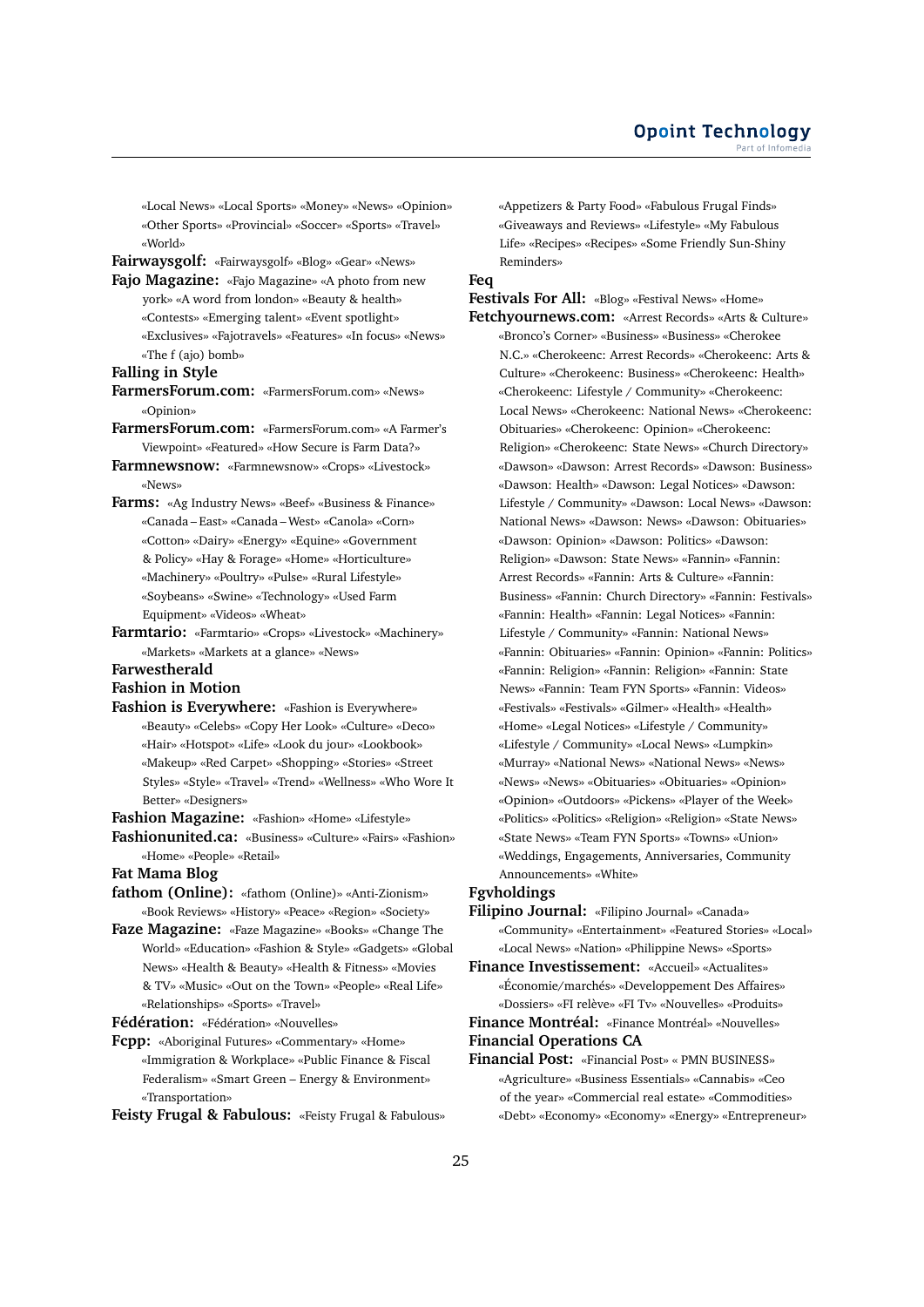«Executive» «Executive Women» «Family finance» «Family finance» «Financial Times» «Fp comment» «FP Finance» «Fp magazine» «Fp picks» «Fp street» «FP Work» «FP500» «Globe Newswire» «High net worth» «High Net Worth» «Information Technology» «Innovation» «Investing» «Investing pro» «Legal post» «Mining» «Moneywise» «Mortgages» «News» «Oil & Gas» «Personal finance» «Pmn Technology» «Pmn Technology page» «Post arcade» «PostPandemic» «Real estate» «Reopening canada» «Retail» «Retail & Marketing» «Retirement» «Retirement» «Retirement» «Shopping Essentials» «Small business» «Small Business» «Taxes» «Taxes» «Transportation» «Young money»

#### **Financialpress**

- **Find Biometrics:** «Find Biometrics» «Applications» «Behavioral Biometrics» «Biometric Security» «Biometric Sensors and Detectors» «Border Control/Airports» «Consumer/Residential Biometrics» «Editorial» «Events» «Exclusive» «Facial Recognition» «Features» «Financial» «Fingerprint & Biometric Locks» «Fingerprint Readers» «Hand Readers & Finger Scanners» «Healthcare Biometrics» «Iris Recognition» «Justice/Law Enforcement» «Logical Access Control» «Middleware and Software» «Mobile Biometrics» «News» «Other» «Physical Access Control» «Smart Cards» «Solutions» «Time and Attendance» «Vein Recognition» «Videos» «Voice and Speech Recognition»
- **Finnish Canadian:** «Finnish Canadian» «Blogs» **First Showing:** «Home»
- **Firstnationsdrum:** «Firstnationsdrum» «ARTS» «BUSINESS» «EDUCATION» «ENVIRONMENT» «HUMOUR» «NEWS» «SPORTS»

**Fishfarmnews:** «Home»

**Flagstick:** «Atlantic Golf News» «British Columbia Golf News» «Canadian Golf News» «Destinations» «Golf News» «Golf Travel» «Ontario Golf News» «Ottawa Golf News» «Podcasts» «Prairie Golf News» «Product Watch» «Quebec Golf News»

#### **Flame for Thought**

**Flare:** «Beauty» «Beauty Finds» «Beauty How-To» «Bridal Beauty» «Bridal Nails» «Celebrity» «Collections» «Cover Girls» «Denim» «Designers» «Dresses» «Entertainment» «Eye Makeup» «Face Makeup» «Fashion» «Fashion Trends» «FLARE Was There» «Hair» «Handbags» «Jewellery» «Lips» «Makeup Ideas» «Menswear» «Nails» «On the Runway» «Polls» «Red Carpet» «Royal Style» «Shoes» «Skincare» «Street Style» «Style Picks» «Style Tips» «Travel» «Wedding Fashion» «Wedding Hair» «Wedding Planning» «Weddings»

# **followthemedia.com:** «ftm Home»

- **Food Gressing:** «Food Gressing» «Cuisine ≺» «Product Reviews» «Recipes»
- **Food In Canada:** «Consumer Products» «Features» «Food press» «Home» «News» «Opinions»
- **Food Network Canada:** «Food Network Canada -» «All articles» «Back-to-school» «Baking» «Bbq» «Canada-day» «Comfort food» «Cooking with kids» «Dining-out» «Easter» «Entertaining» «Everyday-cooking» «Fathers-day» «Food network star» «Food-network-insider» «Fun-with-food» «Global-eats» «Great canadian cookbook» «Halloween» «Holidays» «Kitchen basics» «Mothers-day» «Passover» «Seafood» «Season» «Thanksgiving» «Valentines-day» «Wine-beer-spirits»
- **Food Service & Hospitality:** «Features» «Home» «News»
- **Food Tank:** «Food Tank» «Climate Change» «Food Heroes» «Food Tank Lists» «Food Waste» «News» «Policy and Organizing» «Sustainable Agriculture» «Urban Agriculture»
- **Foodism Toronto:** «Foodism Toronto» «Guides» «In The Kitchen» «Long reads» «Recipes» «Reviews»
- **Fool Canada:** «Home» «Recent Headlines»

**Footballi**

- **Forkly:** «Forkly» «Drinks» «Food» «Food Hacks» «For Kids» «Hacks» «Hacks» «Healthy Living» «Recipes» «Trends»
- **Fort Frances Times (Online):** «Births» «Business» «Business» «Classifieds» «Columns» «District» «Editorials» «Health & Wellness» «Health & Wellness» «Home» «International» «Life» «Local» «National» «News» «Obituaries» «People» «Recipes» «Science» «Sports» «Sports» «Technology»
- **Fort McMurray Today:** «Auto Racing» «Baseball» «Basketball» «Books» «Canada» «Celebrities» «Curling» «Entertainment» «Football» «Gaming» «Globe newswire» «Health» «Hockey» «Home» «Life» «Local Entertainment» «Local News» «Local Sports» «Money» «Movies» «Music» «News» «Opinion» «Other Sports» «Provincial» «Soccer» «Sports» «Television» «Travel» «World»
- **Fort Saskatchewan Record:** «Fort Saskatchewan Record» «Auto Racing» «Baseball» «Basketball» «Canada» «Curling» «Entertainment» «Food» «Football» «Globe newswire» «Health» «Hockey» «Life» «Local News» «Local Sports» «Money» «News» «Opinion» «Other Sports» «Provincial» «Soccer» «Sports» «Travel» «World»

**FortSaskOnline:** «Local News»

**Forum Magazine:** «Forum Magazine» «Architecture» «Automotive» «Building» «Design» «Lifestyle»

**FPInnovations**

**François Charron:** «François Charron» «Balado» «Concours» «Découvrir» «Réseaux sociaux» «Sécurité»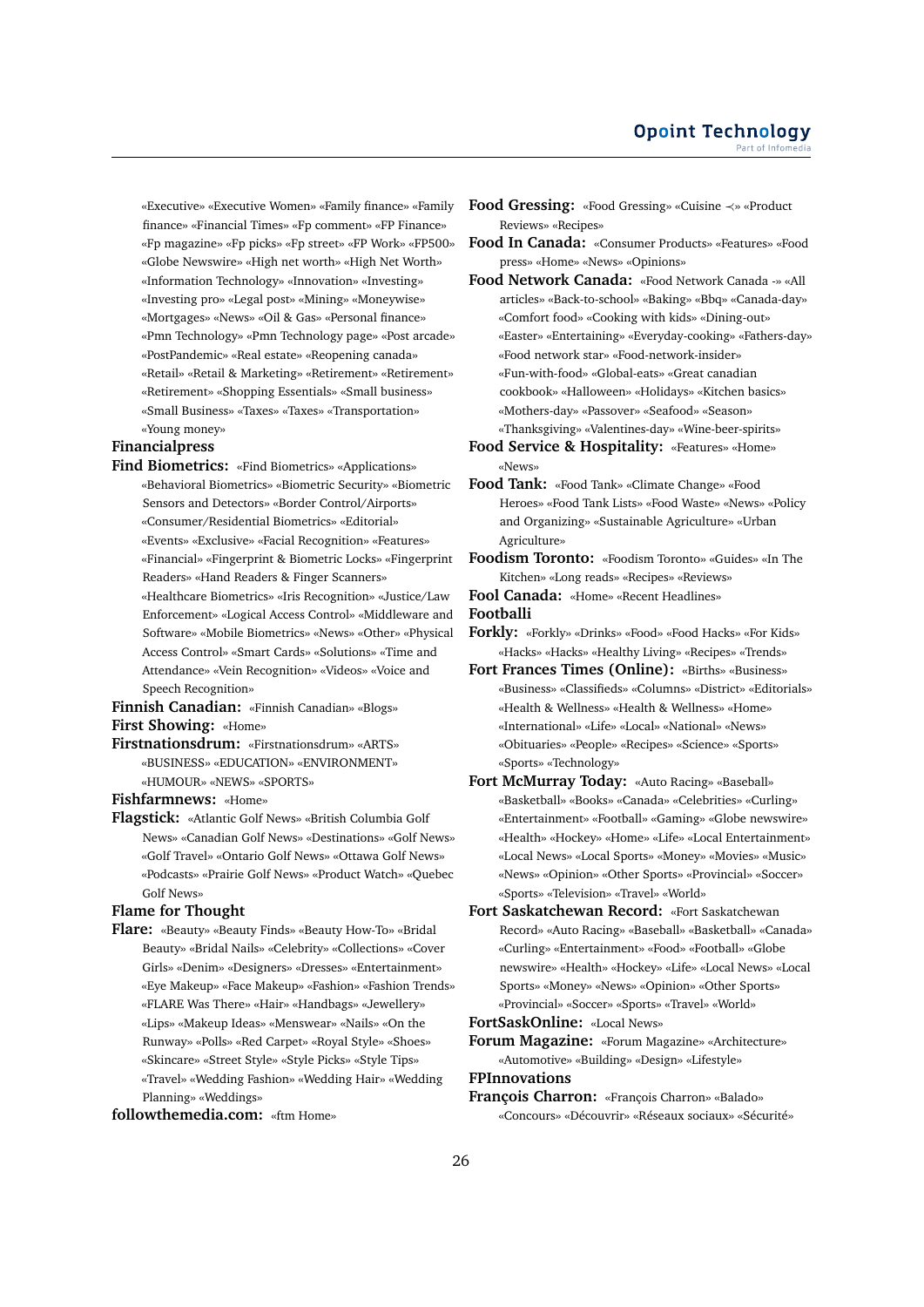«Techno» «Web TV» «WebBuzz»

**Francopresse:** «Francophonie» «Politique» «Société» **Franklin Templeton Investments:** «Home»

**Fraserinstitute:** «Fraserinstitute» «Blog»

**FreshDaily.ca:** «FreshDaily.ca» «Culture» «Food» «News» «Real Estate» «Sports» «Tech» «Travel»

- **FreshPorts:** «FreshPorts» «Branches» «Bug fixes» «Caching» «CONFLICTS» «Cracking» «daemontools» «Deveoper Tools» «Forensics» «FreeBSD» «Full pathnames» «Functions» «git» «Hardware» «Help Wanted!» «jail» «Master/Slave» «New ideas» «packages» «PEAR» «Periodics» «Perl» «Ports tree bugs» «PostgreSQL» «Procedures» «Python» «Reports» «Sanity Tests» «Server» «Stored procedures» «Trigger»
- **Friends of Science:** «Friends of Science» «Press Releases»

# **FrontLine Defence Magazine Canada**

**Fruit & Vegetable:** «Fruit & Vegetable» «All Equipment» «Business» «Features» «News» «Policy» «Production»

### **FuelCellsWorks**

**Fugues:** «Fugues» «Actus» «Affaires» «Arts – Films» «Arts – Livres» «Arts – Musique» «Arts – Sur scène» «Arts – Visuels» «Bien vivre» «Chroniques» «Communautaire» «Consommation» «Couple» «DécorHomme» «Entrevues» «Faits divers» «Fierté» «Grand-montreal» «rss» «Voyages»

**Fund Library:** «Fund Library» «Articles»

# **Fundata Canada Inc**

# **Funky Frugal Mommy**

**Fusia**

- **Fusion Of Effects**
- **Futurpreneur:** «Futurpreneur.ca/en/blog»
- **FYI Music News:** «Charts» «Features» «Home» «Industry» «Music» «News»
- **Gabriola Sounder:** «Gabriola Sounder» «Arts & Events» «Lifestyle» «News» «Opinions & Letters»
- **Gadgetbond:** «Gadgetbond» «Android» «Apple» «Apple Arcade» «Apple Music» «Apple One» «Apple TV» «Apple Watch» «Application» «Computer» «Deals» «Explore» «Fitness» «Gaming» «Google» «Google Stadia» «Google Workspace» «Guide» «HomePod» «iOS» «iPad» «iPadOS» «iPhone» «Mac» «macOS» «Microsoft» «Mobile» «Streaming» «Technology» «VPN» «Wallpapers» «watchOS» «Windows» «WWDC» «Xbox»

**Game Over Online:** «Game Over Online» «Blogs» «News» «Reviews»

# **Game-focus:** «Accueil»

### **Gameloft Official**

**Gamerheadquarters.com:** «Gamerheadquarters.com» «articles» «newsgaming» «xboxonegamereviews»

- **Gamesbids.com:** «BidBlog» «Home» «Other Games» «Sports Bids» «Summer Bids» «Winter Bids» «Youth Games»
- **Gananoque Reporter:** «Gananoque Reporter» «Auto Racing» «Baseball» «Basketball» «Canada» «Curling» «Entertainment» «Football» «Globe newswire» «Health» «Hockey» «Life» «Local News» «Local Sports» «Money» «News» «Opinion» «Other Sports» «Provincial» «Soccer» «Sports» «Travel» «World»

#### **Gangstar Vegas :** «Gangstar Vegas» **Gao**

- **Gardaworld:** «Gardaworld» «» «Careers» «Community» «Expertise» «Military & Veterans»
- **Gardiner Roberts LLP:** «Gardiner Roberts LLP» «News» **Gazette**
- **Gazette Memorial University:** «Gazette Memorial University» «Campus and Community» «Employee News»
- **Gazettemauricie:** «Gazettemauricie -» «Agroalimentaire» «Économie» «Économie sociale» «Chronique de jean-françois veilleux» «Chronique de réal boisvert» «Chronique estivale mauricienne» «Culture» «Dossiers» «Dossiers spéciaux» «Environnement» «Histoire» «International» «Jeunesse» «Opinion» «Société»
- **Génie de Conception:** «Génie de Conception» «Aérospatiale» «Automatisation» «Automatisation» «Automobile» «Électronique/Électrique» «Énergie» «CAO/FAO/IAO» «CMM/Contrôle de qualité» «Contrôle du mouvement» «Défense» «Développement durable» «Fabrication additive» «Fabrication métallique» «Impression 3D» «Industrie médicale» «Logiciels de CAO/FAO» «Nouvelles» «Nouvelles générales»
- **GDC:** «GDC» «News»
- **Geekers Magazine:** «Geekers Magazine» «Affiliate Marketing» «Affiliate Offers» «Business» «Content Marketing» «Digital Marketing» «Editorial» «Education» «Email Marketing» «Entertainment» «Interests» «Marketing» «Offline Marketing» «Online Marketing» «Social Media Marketing»
- **Geeks and Beats:** «Episodes» «Meet the Geeks»

**Geeks are Sexy:** «Home»

**Geeska Afrika:** «Home»

- **Geist:** «Geist» «Blogs» «Fact» «Fiction» «Findings»
- **Gelf Magazine:** «Gelf Magazine» «Arts» «Gelflog» «Science» «Sports» «World»

**Genuity Capital Markets:** «News»

- **GeoPlein Air:** «GeoPlein Air» «Activities aquatique» «Actualties» «Camping» «Canot» «Course a pilot» «Destinations» «Equipement» «Nutrition» «Reportage»
- **Georgia Straight:** «Arts» «Arts Choices» «Arts Features» «Arts Listings» «Arts Spot» «Beer Notes» «Blogra: Life»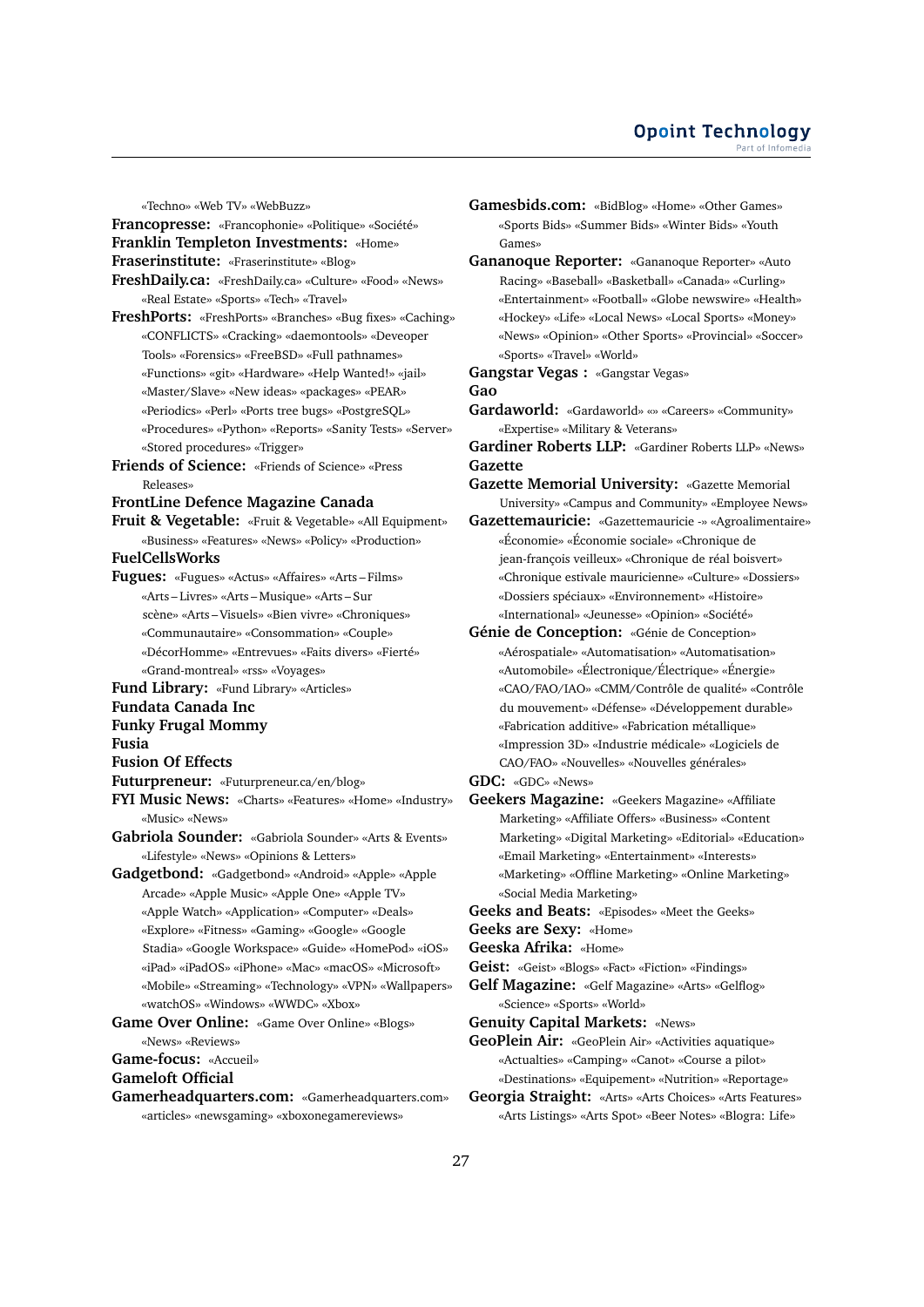«Blogs» «Books» «Commentary» «Dining Features» «Drink of the Week» «Driving» «Ear of Newt» «Food» «Golden Plates» «Health» «Home» «Jazz Fest» «LGBT» «Life» «Movie Notes» «Movie Reviews» «Movies» «Music» «Music» «Music Choices» «Music Features» «News» «News» «Savage Love» «Sports» «Straight Talk» «Style» «Tech & Games» «Travel» «Urban Living» «Wine Beer & Spirits»

# **Geothink**

- **Germination:** «Germination» «Business» «Content Marketing» «Cross Pollination» «Cross Pollination» «CSAAC» «CSAAC» «CSGA» «CSGA» «CSI» «CSTA» «CSTA» «From the Floor» «From the Floor» «Germination Update» «Germination Update» «Giant Highlights» «Giant Highlights» «Giant Numbers» «Giant Numbers» «Giant Views» «Giant Views» «Industry News» «Industry News» «More Articles» «Perspectives» «Plant Breeding» «Podcast» «Policy» «Processing Equipment» «Processing Equipment» «Regulatory Roundup» «Regulatory Roundup» «Retail Roundtable webinars» «Retailer Education» «Science & Technology» «Seed Conditioning» «Seed Health & Testing» «Seed Health & Testing» «Seed Treatment» «Seed Treatment» «Storage & Handling» «Storage & Handling» «Videos» «Webinars» «Where on the Web»
- **Get Connected**
- **Get Elastic Ecommerce:** «Home»

**Get Out There:** «Articles» «Gear» «Home» «News» «Races»

- **Giornale Di Taranto:** «Cronaca» «Cultura & Recensioni libri» «Eventi» «Home» «Imprese & Economia» «Sanità» «Scuola & Università» «Sport»
- **Girls Of TO**
- **Gismondionwine:** «Gismondionwine» «Articles» «Tasting Notes»

**Glacier Media Group:** «Glacier Media Group»

**Gleaner Community Press**

- **Global Alliance for Genomics and Health . . . :** «Global Alliance for Genomics and Health (GA4GH)»
- **Global Marketing Company Ltd. Americas:** «Global Marketing Company Ltd. Americas» «AMERICAS» «ASIA» «Brand News» «GULF-AFRICA» «Industry News»
- **Global Nerdy:** «Global Nerdy» «Career» «Current Events» «Deals» «Design» «Editorial» «Entrepreneur» «Hardware» «Humor» «Players» «Process» «Programming» «Reading Material» «Tampa Bay» «Uncategorized» «Users» «What I'm Up To»
- **Global News:** «16x9» «630ched» «640 Toronto» «Alexa» «Barrie» «BC» «Calgary» «Canada» «Canada» «Click to read more latest news View all» «Commentary» «Durham» «Edmonton» «Entertainment» «Entertainment» «Global National» «Global National» «Guelph» «Halifax»

«Hamilton» «Health» «Health» «Home» «Kingston» «Kitchener» «Lethbridge» «Lifestyle» «Local» «London» «Money» «Money» «Montreal» «More stories» «More. . . » «New Brunswick» «News» «Okanagan» «Ottawa» «Personalities» «Perspectives» «Peterborough» «Politics» «Politics» «Regina» «Saskatoon» «Sports» «Sports» «Tech» «Technology» «The Morning Show» «The West Block» «Toronto» «Trending» «Video» «Watch» «Weather» «West Block» «Winnipeg» «World» «World»

#### **Global Organization of Parliamentarians . . .**

- **Global Public Affairs:** «Global Public Affairs» «Insights» **Global Reporting Centre:** «Global Reporting Centre» «News»
- **Global Trade Corp:** «Global Trade Corp» «MT 798 Testing Services» «News» «Solutions»
- **Global TV:** «Home» «News»
- **Global Warming:** «Global Warming -»
- **GlobalResearch:** «9/11 & 'War on Terrorism'» «Asia» «Biotechnology and GMO» «Canada» «Crimes against Humanity» «Culture, Society & History» «Environment» «Europe» «Global Economic Crisis» «Home» «Intelligence» «Latest News/Top Stories» «Latin America & Caribbean» «Law and Justice» «Media Disinformation» «Middle East» «Militarization and WMD» «Oceania» «Oil and energy» «Oil and Energy» «Police State» «Politics and Religion» «Poverty» «Russia and FSU» «Science and Medicine» «Sub-Saharan Africa» «United Nations» «US NATO War Agenda» «USA» «Women's Rights»
- **Globe-Net:** «Globe-Net» «Clean Technology» «Climate Change» «Energy & Environment» «Finance & Investment» «Green Economy» «Sustainable Cities» «Thought Leaders»

**Globestoppeuse:** «www.globestoppeuse.com»

**Goderich Signal-Star:** «Goderich Signal-Star» «Arts» «Auto Racing» «Baseball» «Basketball» «Canada» «Curling» «Entertainment» «Food» «Football» «Globe-Newswire» «Health» «Hockey» «Life» «Local News» «Local Sports» «Money» «News» «Opinion» «Other Sports» «Provincial» «Soccer» «Sports» «Travel» «World»

**Going Global TV:** «Going Global TV» «Blog»

**Goldstream News Gazette:** «Goldstream News Gazette» «BCFC» «BCHL» «Business» «Canada & World» «Canada & World» «Columnists» «Coronavirus News» «Editorials» «Entertainment» «Life» «Local» «Local News» «Municipal Election» «News» «Opinion» «Sip & Savour» «Social Matters» «Sports» «Travel» «Trending Now» «Victoria Grizzlies» «Victoria Shamrocks» «Westshore Rebels» «WLA»

**Golf Canada:** «Home»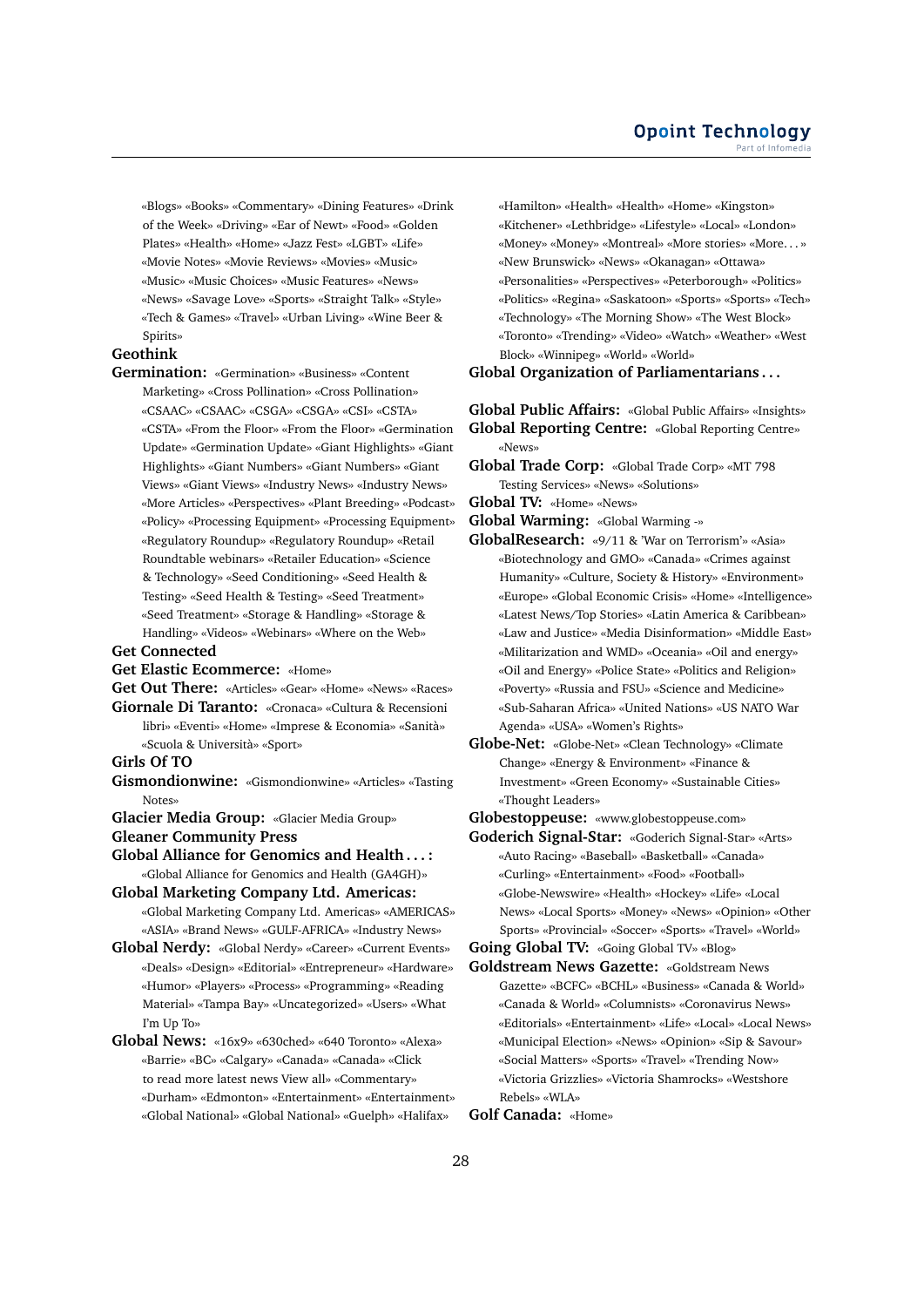#### **Opoint Technology** Part of Infomer

**Golf Canada Golf Central Daily Golf Media-info en Ligne Gonorthumberland.ca:** «Gonorthumberland.ca» «Northumberland-local-news-headlines» **Google News Initiative Goomba Stomp:** «Goomba Stomp» «Anime» «Blog» «Film» «Games» «Podcasts» «Tv» «Wrestling» **Governance Professionals of Canada Government of B.C.:** «Government of B.C.» «News» **Gowlingwlg:** «Home» «News» **Gracie Carroll Graciefrancesca:** «Home» **Grainews:** «Grainews» «Blog» «Crops» «Daily» «Events»

- «Farm Life» «Livestock» «Machinery» «Markets» «News»
- **Granby Express:** «Granby Express» «Actualités» «Art de vivre» «Automobile» «Économie» «Élections fédérales 2019» «Baseball» «Communauté» «Culture» «Défi sportif» «En voir plus» «En voir plus» «En voir plus» «En voir plus» «Faits divers» «Football» «Gourmand» «Hockey» «Opinion» «Soccer» «Société» «Sports»
- **Grand Forks Gazette:** «Grand Forks Gazette» «Business» «Canada & World» «Community» «Entertainment» «Life» «Local» «Local Business» «Local Entertainment» «News» «Sports» «Trending Now»

# **Grand Logistics**

**Grand View Research:** «Grand View Research» «Advanced Interior Materials» «Advanced Materials »» «Agrochemicals & Fertilizers» «Animal Feed & Feed Additives» «Animal Health» «Automotive and Transportation» «Beauty & Personal Care» «Biotechnology» «Bulk Chemicals »» «Catalysts and Enzymes» «Clinical Diagnostics» «Clothing, Footwear & Accessories» «Communication Services» «Communications Infrastructure» «Consulting Services» «Consumer F&B» «Consumer Goods »» «Custom Research Services» «Digital Media» «Disinfectants & Preservatives» «Display Technologies» «Drilling & Extraction Equipments» «Electronic & Electrical» «Electronic Devices» «Electronic Security Systems» «Food & Beverages »» «Food Additives and Nutricosmetics» «Food Safety & Processing» «Full Time Engagement» «Glass, Ceramics and Fibers» «Green Building Materials» «Healthcare »» «Healthcare IT» «Homecare & Decor» «HVAC & Construction» «Market Monitoring» «Market Research Reports» «Medical Devices» «Medical Imaging» «Micro Molding and Microspheres» «Nanoparticles» «Network Security» «Next Generation Technologies» «Nutraceuticals & Functional Foods» «Organic Chemicals» «Paints, Coatings & Printing Inks» «Personal Care

& Cosmetics» «Petrochemicals» «Pharmaceuticals» «Plastics, Polymers & Resins» «Processed & Frozen Foods» «Renewable Chemicals» «Semiconductors» «Semiconductors & Electronics »» «Sensors & Controls» «Smart Textiles» «Specialty & Fine Chemicals »» «Specialty and Bio-based Polymers» «Technology »» «Water & Sludge Treatment»

- **Graphic Arts Mag.com:** «Graphic Arts Mag.com» «All» «All» «Associations» «Awards» «Business Operations» «Commercial Printers» «Consumables» «Consumables» «Consumables» «Corporate Appointments» «Creative & Design» «Direct Mail» «Education» «Finishing» «Hardware» «Industrial Printers» «Industry» «Installations» «Magazine» «Magazine Stand» «Market Research» «Mergers & Acquisitions» «New Tech» «News» «Packaging & Labels» «Past Events» «Print Innovations» «Print Professionals» «Software» «Software» «Software» «Software» «Sustainability» «Textile Printers» «Trade Services» «Wide Format Printers»
- **Great Lakes St. Lawrence Seaway System Greater Fool**

#### **Greenenergyfutures**

- **Greenhouse Canada:** «Greenhouse Canada» «Alternative Fuels» «Biocontrols» «Business» «Cannabis» «Containers» «Crop Culture» «Crop Protection» «Crops» «Efficiency» «Energy» «Fertilizer» «Flowers» «Growing Media» «Inputs» «Labour» «Management» «Management» «Marketing» «New Varieties» «New Varieties» «News» «Nursery» «PGRs» «Procurement» «Research» «Retail» «Structures & Equipment» «Trends» «Vegetables»
- **Grenier:** «Grenier» «Chroniques» «Formations» «Grenier aux Emplois» «Nouvelles»
- **Grey Bruce This Week:** «Grey Bruce This Week» «Auto Racing» «Baseball» «Basketball» «Books» «Canada» «Celebrities» «Column» «Curling» «Entertainment» «Food» «Football» «Gaming» «Globe-Newswire» «Health» «Hockey» «Life» «Local Entertainment» «Local News» «Local Sports» «Money» «Movies» «Music» «News» «Opinion» «Other Sports» «Provincial» «Soccer» «Sports» «Television» «Travel» «World»
- **Grocery Business:** «Feature Articles» «Home» «More» «New Products» «People»
- **Ground Water Canada:** «Ground Water Canada» «News»

**Gscene:** «Arts» «Features» «Home» «News»

**gtaweekly.ca:** «gtaweekly.ca» «Arts & Entertainment» «Automotive» «Baseball» «Basketball» «Brampton» «Brampton Transit» «Breaking News» «Business» «Cannabis» «Community» «Condos» «Durham Region» «Editorial» «Eglinton Crosstown LRT» «Family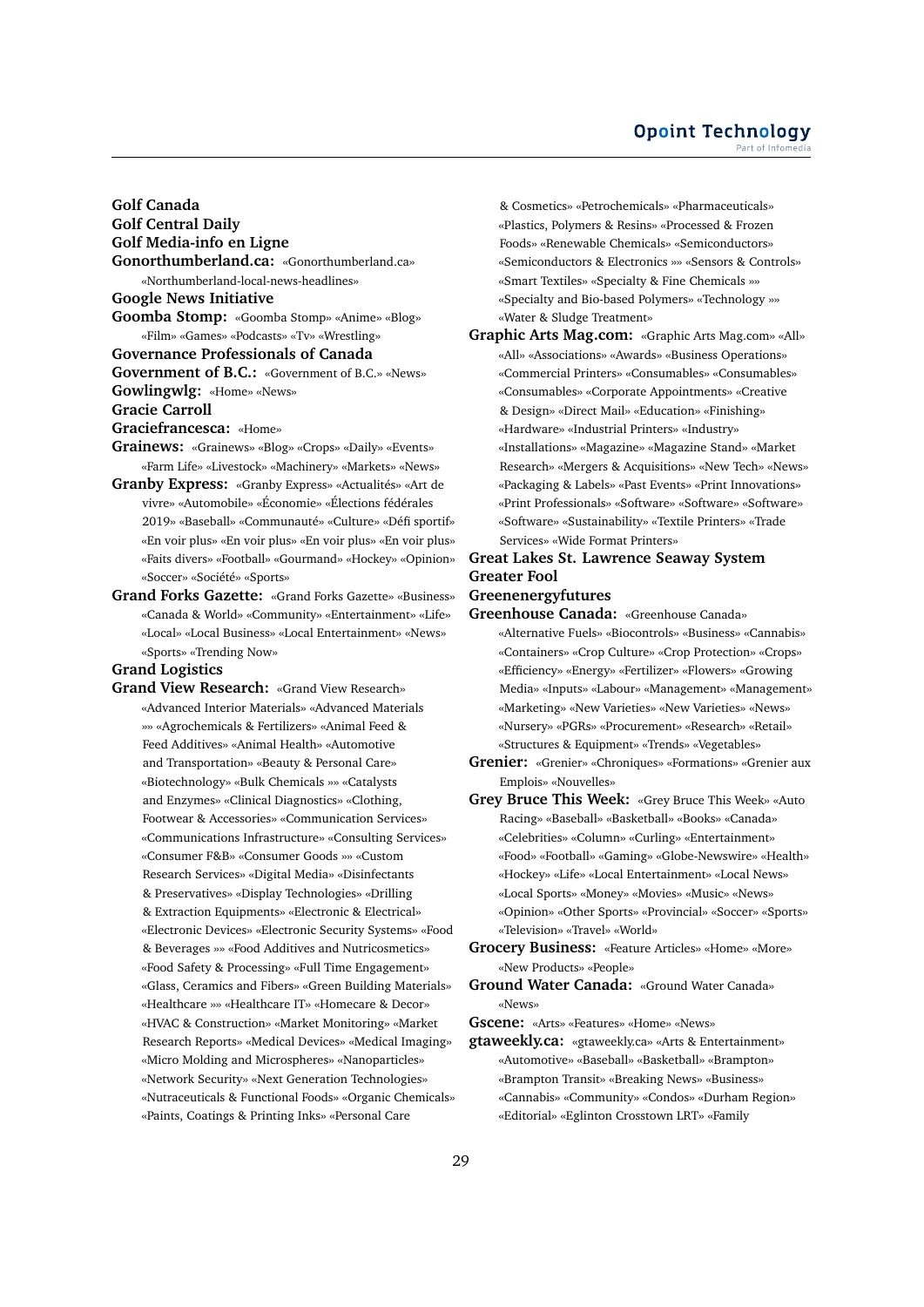Events» «Fashion» «Film» «Finch West LRT» «Football» «GO Transit» «Halton Region» «Health» «Hockey» «Horoscopes» «Leisure & Lifestyle» «Local News» «Mississauga» «Mississauga Transit» «Mississauga Transitway» «National News» «New Homes» «Ontario Line» «Peel Region» «Public Transit» «Real Estate» «Resale Homes» «Restaurants & Bars» «Scarborough Malvern LRT» «Soccer» «Sports» «Technology» «Toronto» «Toronto-York Spadina Subway Extension» «TTC» «World News» «York Region»

**Guelph Today:** «Guelph Today» «Canada» «Local News» «Local Sports» «National Business» «National Hockey» «National Sports» «News» «Police Beat» «Video» «World News»

**GuelphMercury:** «Home»

**Guide Auto:** «Guide Auto» «Actualité» «Blogue»

**GuildSomm**

- **Gulf Islands Driftwood:** «Gulf Islands Driftwood» «Arts & Entertainment» «Island Life» «News» «Obituaries» «Opinion» «Sports & Recreation»
- **Gutshotmagazine.com:** «Gutshotmagazine.com» «News»
- **Guysborough Journal:** «Home» «News»

**Haddonfield Horror:** «Home»

**Haida Gwaii Observer:** «Haida Gwaii Observer» «Community» «Entertainment» «Good-news» «Marketplace» «News» «Obituaries» «Trending-now»

«Video»

**Hakai Magazine:** «Departures» «Features» «Five Things» «Home» «Infographics» «News & Views» «Observations» «Old Coast, New Coast» «Quick Reads» «Reviews» «Salvaged» «Shore Lines» «Stamped» «Videos» «Videos & Visuals» «Wonderful Things»

**Haldimand Press**

**Haliburton Echo:** «Haliburton Echo» «Archive Letters» «Arts And Culture» «Business» «Columns» «COVID-19» «Environment» «HHSS Red Hawks» «Letters to the Editor» «Minor Hockey» «News» «Opinion» «Sports» «Top Stories»

# **Halifax**

**Halifax Examiner**

**Halifaxchamber:** «Halifaxchamber» «Business Voice» **Halifaxtoday**

**Halozyme Therapeutics:** «Home»

**Hanna Herald:** «Hanna Herald» «Auto Racing» «Baseball» «Basketball» «Canada» «Curling» «Entertainment» «Football» «Globe newswire» «Health» «Hockey» «Life» «Local News» «Local Sports» «Money» «News» «Opinion» «Other Sports» «Provincial» «Soccer» «Sports» «Travel» «World»

#### **Hants Journal.ca**

**Harbour Air Seaplanes:** «Harbour Air Seaplanes» «Blog»

**Hardlines (Online):** «Hardlines (Online)» «Daily News Updates»

**Hashtag Investing**

**Hawaii Home Remodeling:** «Hawaii Home

Remodeling» «Appliances» «Bathroom» «Building Industry» «Condos» «Cooling & Ventilation» «Finance» «Flooring» «Furnishings» «Furniture» «Green» «Hardware» «Home Tours» «Homes» «Industry Watch» «Interior Design» «Kahauiki Village» «Kids» «Kitchen» «Kitchen & Bath» «Landscape Design» «Outdoor Furniture» «Outdoor Living» «Pools & Spas» «Small Spaces» «Spaces» «Storage & Organization»

# **Health & Swellness**

**Health Canadians**

**Healthcare Snapshots:** «Healthcare Snapshots» «Products» «Projects»

**Healthing.ca:** «Body & Life» «Fitness» «General Health News» «How-i-care» «Science»

**Heartless Girl**

- **Heavy Equipment Guide:** «Heavy Equipment Guide» «Latest»
- **Hebdo Rive Nord:** «Hebdo Rive Nord» «Actualités» «Actualités» «Art de vivre» «Économique» «Élection municipale» «Baseball» «Baseball» «Communauté» «Communauté» «Culture» «Culture» «Défi sportif» «Défi sportif» «Faits Divers» «Faits divers» «Football» «Football» «Hockey» «Hockey» «Jeux du Québec» «Jeux du Québec» «justice» «Justice» «Opinion» «Politique» «Politique» «Soccer» «Soccer» «Société» «Société» «Sports» «Sports»
- **Hebdos Québec :** «Hebdos Québec»
- **Hedgemaven.maven-data:**

«Hedgemaven.maven-data» «All Alpha» «Cannabis» «Crypto» «Hedge Funds» «Managed Futures» «Private Equity» «Real Estate» «Venture Capital»

- **Heels Down Mag:** «Care» «Discover» «Fitness» «Hot Takes» «Life» «Money» «Podcast» «Spoiler alert» «Sport» «Stories» «Style»
- **Hello Magazine Canada:** «Hello Magazine Canada» «Celebrities» «Fashion» «Royalty» «Shopping» «Travel»
- **Here & There Magazine:** «Magazine»

**Heydoyou**

**HG tv.ca:** «Blog»

**High River Times:** «Auto Racing» «Baseball» «Basketball» «Canada» «Curling» «Entertainment» «Football» «Globenewswire» «Health» «Hockey» «Home» «Life» «Local News» «Local Sports» «Money» «News» «Opinion» «Other Sports» «Provincial» «Soccer» «Sports» «Travel» «World»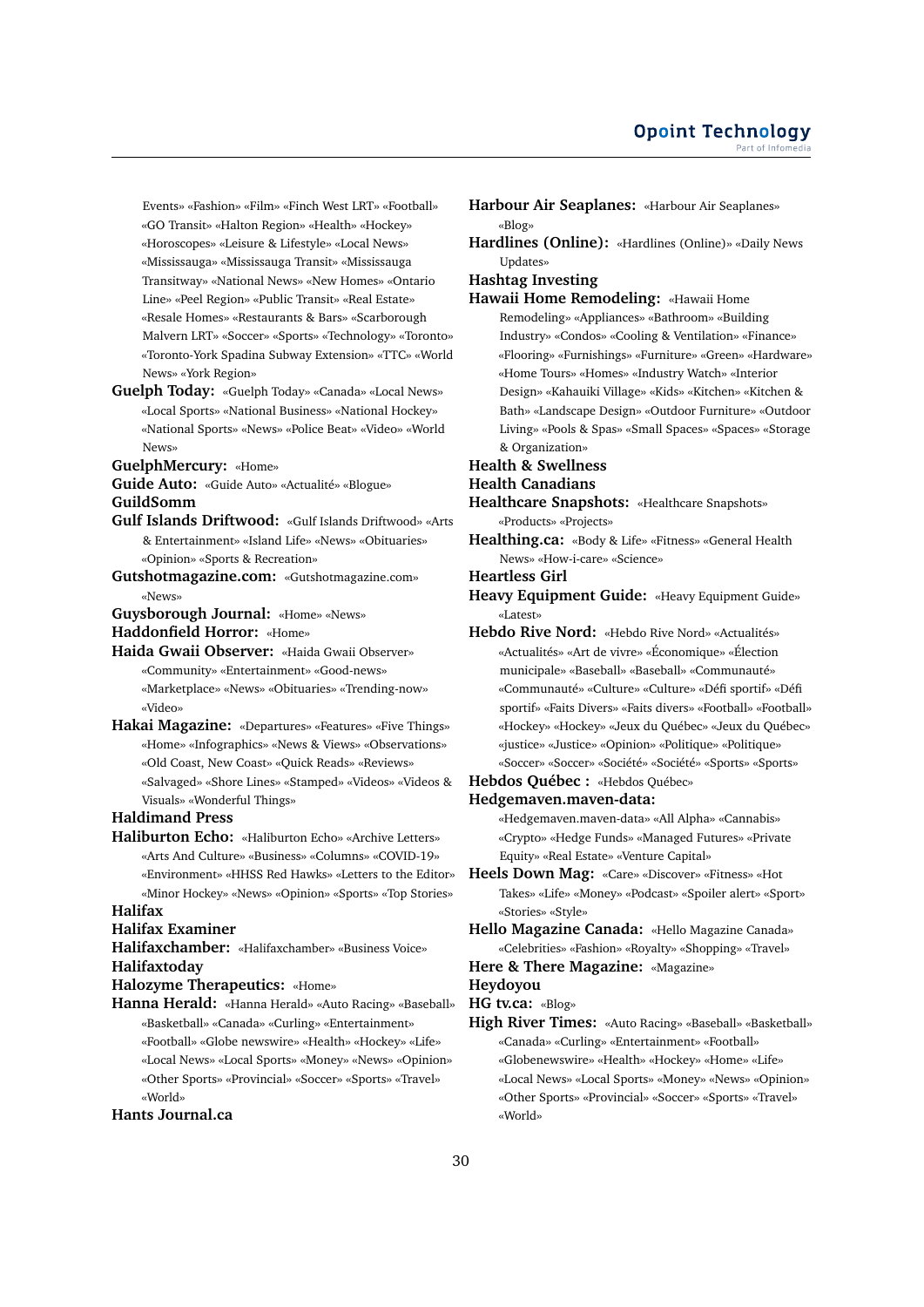**HighRiverOnline:** «HighRiverOnline» «Ag News» «COVID-19 Info» «Funeral Announcements» «Local News» «Local Sports»

**Hike Bike Travel:** «Hike Bike Travel» «BLog»

**Hill Times:** «Global» «Hill Life & People» «Home» «Legislation» «Lobbying» «News» «Opinion» «Politics» «Power & Influence»

**Holr Magazine:** «Beauty» «Editorial» «Fashion» «Home» «Influencers» «Lifestyle» «Uncategorized» «Videos»

**Hopa Ports:** «Hopa Ports» «News»

**Hope Standard:** «Hope Standard» «Business» «Canada & World» «Canada & World» «Columnists» «Entertainment» «Life» «Local» «Local News» «Marketplace» «News» «Opinion» «Sports» «Travel» «Trending Now»

**Horse Canada:** «Horse Canada» «Behaviour» «Business» «Equine Ownership» «Equine Welfare» «Farm Management» «Grooming» «Health» «Hoof Care» «Law» «Miscellaneous» «Nutrition» «Profiles» «Rider Health» «Rider Psychology» «Tack & Equipment» «Training»

**Horse Journals:** «Horse Journals» «Dentistry» «Deworming» «Feed & Nutrition» «General Care» «Horse Care» «Vaccinations»

**Horse Sport:** «Horse Sport» «Behaviour» «Behaviour» «Behaviour» «Breeding» «Business» «Equine Ownership» «Equine Welfare» «Farm Management» «Farm Management» «Farm Management» «Fashion» «Grooming» «Grooming» «Health» «Hoof Care» «Law» «Lifestyle» «Miscellaneous» «Nutrition» «Nutrition» «Nutrition» «Profiles» «Rider Health» «Rider Health» «Rider Psychology» «Rider Psychology» «Tack & Equipment» «Tack & Equipment» «Training» «Training»

#### **HorseAddict**

**Hospital News:** «Columns» «Editions» «Home» «Long Term Care» «Medicine» «NEWS & TOPICS»

**Hotcars**

**Hotellerie Jobs**

**House & Home:** «Home»

# **HoweStreet**

**Hr Gazette:** «Articles»

**HR Today**

- **HRD Canada:** «HRD Canada» «Financial wellness» «Leadership» «Learning & development» «Mental health» «Opinion and best practice» «Profiles» «Recruitment» «Reward & recognition» «Special reports» «SPECIALIZATION» «Workplace health and safety»
- **Hrimag:** «Acquisitions/ventes» «Aliments et boissons» «Anniversaire» «Associations» «Écoles» «Équipements» «Étudiants/apprentis» «Événements» «categories» «Chefs» «Chocolaterie» «Communiqués» «Décès» «Démarrage d'entreprise» «Design et décoration» «Distinctions»

«Formation» «Fournisseurs» «Franchise» «Gîtes/Bed & breakfast» «Gestion» «Hôteliers» «Hôtels» «Home» «Hygiène et salubrité» «Internet» «Inusité» «Lois, règlements et permis» «Marketing» «Nominations» «Nouvelles de l'ARQ» «Nutrition» «Organisation d'événements» «Ouverture/rénovation» «Palmarès» «Produits du terroir» «Produits et accessoires» «Rémunération» «Recettes» «Restaurants» «Restaurateurs» «Retraites» «Revue de presse» «Santé et sécurité» «Service à la clientèle» «Services alimentaires institutionnels» «Sommellerie» «Statistiques» «Techniques de travail» «Technologie» «Tendances» «Tourisme» «Traiteurs» «Ventes» «Vins, bières et spiritueux»

**Hub Smart Coverage:** «Blog» «News»

**Huddle Today:** «Huddle Today» «Events» «Features» «Job Market» «News»

- **Human Resources Director Canada:** «Human Resources Director Canada» «Benefits» «Change management» «Corporate wellness» «Diversity & inclusion» «Employee engagement» «Employment law» «HR technology» «News»
- **Hungarian Free Press:** «Hungarian Free Press» «Antisemitism» «Culture» «Diaspora» «East» «Focus» «Politics»

**Hydrogen Cars Now:** «Home»

**I Backpack Canada:** «I Backpack Canada» «Accommodation» «Activities» «Adventure» «Alberta» «British Columbia» «Browse By Province» «Bus» «Camping» «Canada Travel Tips» «Canadian Music» «Car» «Drinks» «East» «Flights» «Food» «History» «Hostels» «Hotels» «Manitoba» «Media» «North» «Northwest Territories» «Nunavut» «Ontario» «Packing» «Quebec» «RV Motor Homes» «Safety» «Saskatchewan» «Sightseeing» «Technology» «Train» «Transportation» «Travel Gear» «Travel Tips» «Volunteer» «West» «Wildlife» «Work» «Yukon»

**I Politics**

**Iask.ca**

**IATA**

# **Ibaa**

**ICI explora:** «ICI explora» «Émissions»

**ICI Radio-Canada.ca:** «ICI Radio-Canada.ca» «Abitibi Temiscamingue» «Alberta» «Alimentation» «Art de vivre» «Arts» «Économie» «Bas Saint Laurent» «Bonjour La Cote» «Colombie» «Cote Nord» «Environnement» «Espaces autochtones» «Estire» «Gaspesie» «Grandmontreal» «ICI Radio-Canada Info» «ICI Radio-Canada Première» «ICI Radio-Canada Télé» «Insolite» «International» «Justice et faits divers» «Manitoba» «Mauricie» «New Brunswick» «Newfound Labrador» «Northern Ontario» «Novelle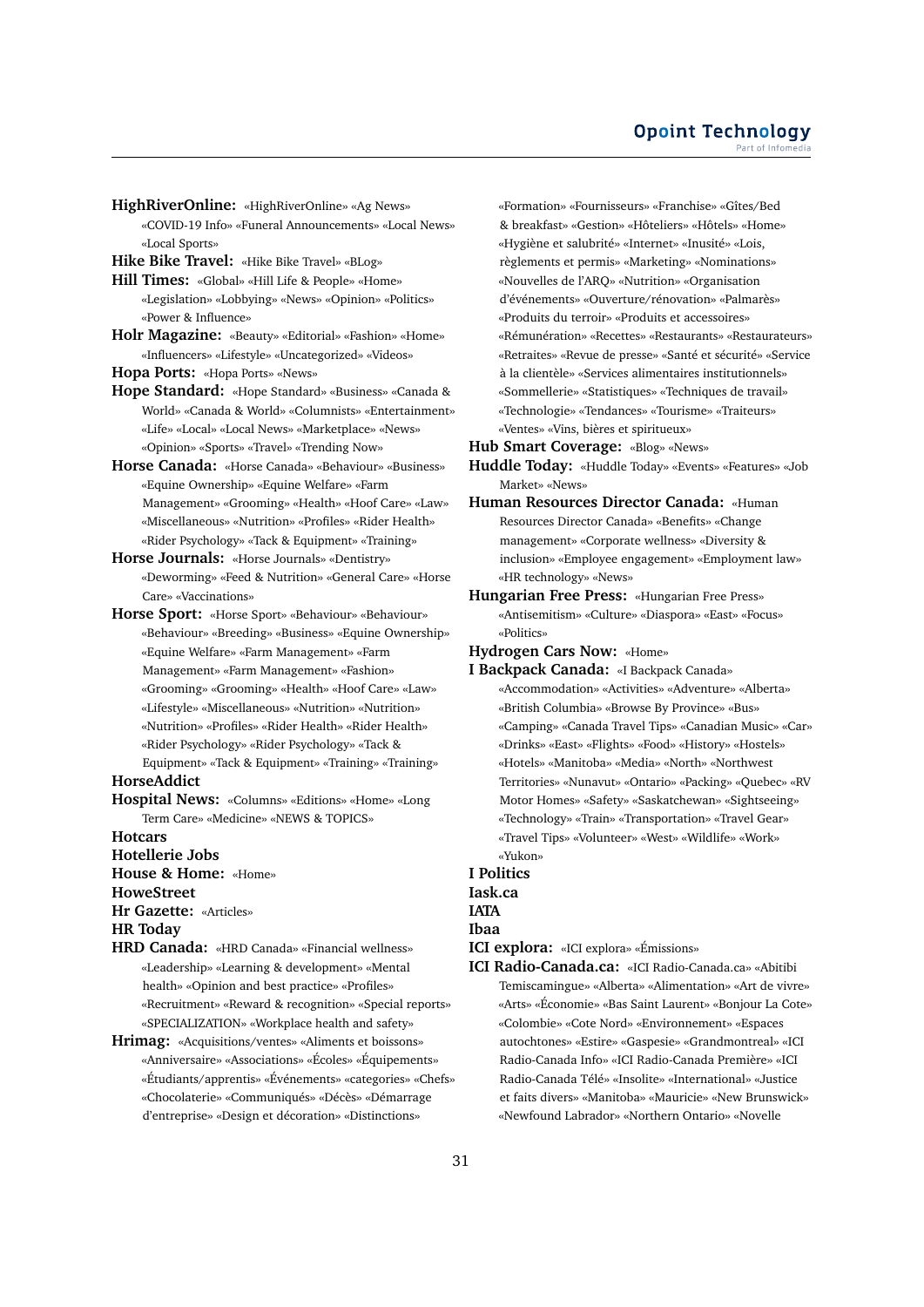Ecosse» «Ottawa Gatineau» «PEI» «Politique» «Quebec» «Saguenay» «Santé» «Saskatchewan» «Science» «Société» «Sports» «Techno» «Windsor»

# **IDRC:** «IDRC» «FR»

# **Idressmyselff**

- **Iedm:** «Animations» «Associate Researchers» «Audio Interviews» «Austrian Economics» «Board of Directors» «Board of Governors» «Commentaries on the MEI» «Education» «Energy Policies» «Environment» «Health Care» «Housing» «Keynote Speakers» «Labour» «Liberalization of Markets» «Opinion Polls» «Public Sector Reform» «Publications» «Regulations» «Short Documentaries» «Social Services» «Taxation» «The Energy Series» «The MEI Team» «Theory, History and Thinkers» «Video Interviews» «Video/Audio»
- **Ifex:** «Ifex» «Africa» «Americas» «Articles» «Articles» «Asia & Pacific» «Europe & Central Asia» «International» «Middle East & North Africa»
- **iGaming Affiliate Marketing:** «iGaming Affiliate Marketing» «Affiliate Marketing» «Affiliate Promotions» «Digital Marketing» «IA News and Views» «Industry Insights» «Technology Tips»
- **IGM Financial:** «Home» «News»
- **Ignitemag.ca:** «Ignitemag.ca» «Corporate Gifts + Rewards» «Corporate Travel Management» «Incentives + Meetings»
- **Ignition Luxury & Performance Magazine:** «Ignition Luxury & Performance Magazine» «Features» «News & Results» «Opinions & Commentary»
- **Iheartradio Ca:** «100 3 The bear» «105-7-sun-fm» «97.7» «98-3-fly-fm» «Am 800» «Am-1150» «Audio» «Événements» «Bc-north/news» «Cfax-1070» «CFRA» «Choisissez votre station» «Cjad» «CJay» «Cjay92» «Concours» «Contactez-nous» «Contests» «Covid-19-updates» «En vedette» «EZ Rock» «Ez-rock-golden» «Ez-rock-revelstoke» «Features» «Funny» «Home» «K Lite» «Music-news» «Music-news» «News» «News» «News» «News-trending» «News-trending» «NewsTalk 1010» «NewsTalk 1290» «Newstalk-1010» «Newstalk-1010/video/» «Nouvelles» «Nouvelles» «Nouvelles» «Nouvelles» «Nouvelles» «Nouvelles» «Podcasts» «purecountry» «purecountry» «Récemment joué» «Rouge fm amqui» «Rouge fm drummondville» «Rouge fm estrie» «Rouge fm gatineau-ottawa» «Rouge fm mauricie» «Rouge fm montréal» «Rouge fm québec» «Rouge fm rimouski» «Rouge fm saguenay-lac-saint-jean» «Rouge-fm-drummondville» «Star 96 news» «Vidéos» «Virgin Radio»

**Iiroc:** «Iiroc» «News Releases» **Il Borghigiano**

# **Illinoiseagle ILSTV.com**

- **Impact Campus:** «Impact Campus» «Actualités» «AppStore» «Arts & culture» «Arts visuels» «Blogues» «Campus» «Cinéma» «Concerts» «Danse» «Environnement» «Impro UL» «International» «Littérature» «Musique» «Politique» «Professionnel» «Régional» «Rouge et Or» «Santé» «Sciences & Technologies» «Sports» «Thèse en bref» «Théâtre» «Ville de Québec»
- **Imprint:** «Imprint» «Arts & Life» «Blogs» «Distractions» «News» «Opinion» «Science & Tech» «Sports & Health» «Video»
- **IN Magazine:** «IN Magazine» «Entertainment» «Latest» «Life» «Style» «Travel»
- **In Wheel Time:** «In Wheel Time» «carnews» «Reviews»
- **Independent Sports News:** «Independent Sports News» «Asia» «Australia» «BC – Interior» «Brandy Saturley» «Canada» «Europe» «Gregg Drinnan» «South America» «USA» «Vancouver & Lower Mainland»
- **Independiente Cultura**
- **Industry files:** «Industry files -»
- **Info De La Basse Lievre:** «Accueil» «Actualités» «Économique» «Chroniques» «Culture» «Sports» «Voir tout»
- **Info Petite Nation:** «Actualités» «Art de vivre» «Élections fédérales 2019» «Chroniques» «Culture» «Home» «Politique» «Société» «Sports» «Voir tout»
- **Infodelavallee:** «Infodelavallee» «Faits divers» «Sports»
- **InfoNews.ca:** «InfoNews.ca» «All Sports» «BC News» «Canada» «Corrections» «Entertainment» «FYI» «Kamloops» «Lifestyle» «Local News» «MLB» «Penticton» «Top News» «Trending Now» «Vernon» «World»
- **Infopresse:** «Accueil» «Articles»
- **Informe Affaires:** «Informe Affaires -» «Accueil» «Actualités (462)(le lien est externe)» «Actualités internationales (33)(le lien est externe)» «Actualités nationales (1076)(le lien est externe)» «Agriculture/agroalimentaire (243)(le lien est externe)» «Aluminium (165)(le lien est externe)» «Arts et affaires (6)(le lien est externe)» «Économie sociale (22)(le lien est externe)» «Énergie (58)(le lien est externe)» «Bal de la relève 2020 (12)(le lien est externe)» «Cahier thématique (9)(le lien est externe)» «Chronique roger boivin (45)(le lien est externe)» «Chroniques» «Chroniques publicitaires (21)(le lien est externe)» «Commentaire de l'éditeur (2)(le lien est externe)» «Commerces et services (444)(le lien est externe)» «Construction (202)(le lien est externe)» «Covid-19 (28)(le lien est externe)» «Environnement (8)(le lien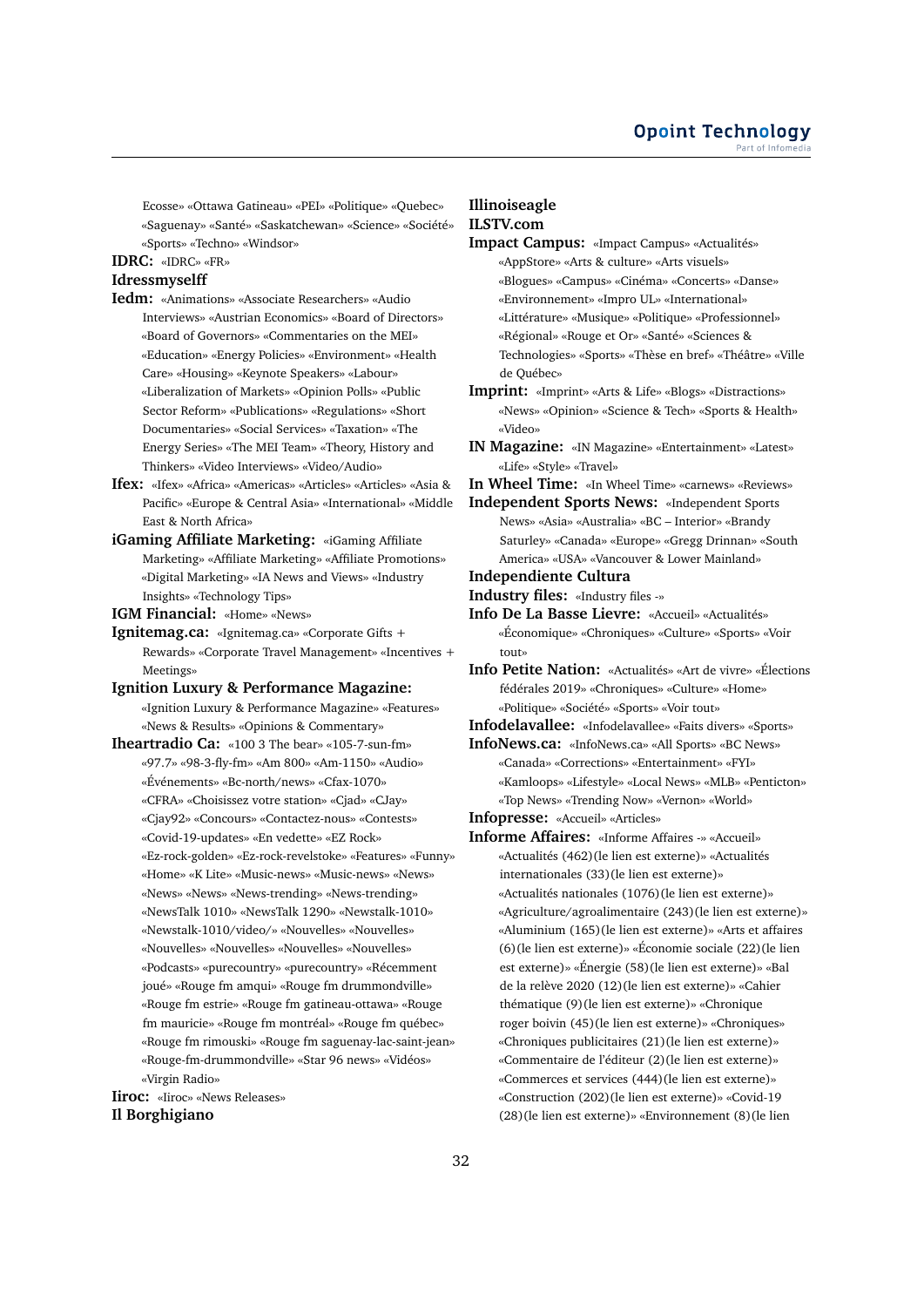est externe)» «Exportation (3)(le lien est externe)» «Finances (11)(le lien est externe)» «Forêt (93)(le lien est externe)» «Formation (9)(le lien est externe)» «Immobilier (6)(le lien est externe)» «Juridique (1)(le lien est externe)» «Lettre ouverte (2)(le lien est externe)» «Manufacturier et fournisseur (25)(le lien est externe)» «Mines et ressources naturelles (105)(le lien est externe)» «National» «Opinion (7)(le lien est externe)» «Régional» «Réseautage (137)(le lien est externe)» «Relève entrepreneuriale (89)(le lien est externe)» «Ressources humaines (97)(le lien est externe)» «Santé (61)(le lien est externe)» «Techno (2)(le lien est externe)» «Technologie (118)(le lien est externe)» «Tourisme (123)(le lien est externe)» «Transport (109)(le lien est externe)» «Web (101)(le lien est externe)» «Zone rh (2)(le lien est externe)»

# **Infrastructure Ontario**

**Ingersoll Times:** «Ingersoll Times.com»

- **Innisfiltoday:** «Innisfiltoday» «Beyond Local» «Canada» «Letters to the Editor» «Local News» «National Business» «National Sports» «News» «Ontario News» «Police Beat» «Spotlight» «World»
- **Innovation Trail:** «Innovation Trail» «Business» «Energy» «Health» «Higher Ed» «Jobs» «Money» «Politics» «Science» «Tech»
- **InQuinte:** «InQuinte» «All Entertainment» «All News» «All Opinion» «All Sports» «Business» «Cole's Notes» «Community» «COVID-19 STORIES» «Czech Points» «From the Cheap Seats» «Quinte» «Sponsored»
- **insauga:** «insauga» «Business» «Food» «History» «Lifestyle» «New Openings» «News» «QuickBite News» «Real Estate» «Top 5» «Videos» «Watercooler»
- **InsertMag.ca:** «InsertMag.ca» «Automobile» «Beauty» «Fashion» «Gadget» «Lifestyle»
- **Inside Golf:** «Inside Golf -» «Alberta» «Amateur news» «Atlantic canada» «Breaking news» «British columbia» «British columbia» «Canadians worldwide» «Champions tour» «Diamenet tour» «European tour» «Golf canada news» «Golf industry news» «Interior» «Korn ferry tour» «Lower mainland» «Lpga tour» «News across bc» «News across bc» «News across canada» «Ontario» «Other tours» «Pga news» «Pga of canada news» «Pga tour» «Pga tour canada» «Pro tours» «Saskatchewan & manitoba» «The canadian open» «Vancouver island»
- **Inside Logistics:** «Inside Logistics» «Air» «Analytics» «Artificial Intelligence (AI)» «Asset Management» «Associations & Advocacy» «Augmented reality» «Auto ID Systems» «Automation» «Autonomous Vehicles» «Awards & Recognition» «Blockchain» «Building design» «Business Operations» «Carbon

emissions» «Cargo handling» «Certification» «Chain of Custody» «Charity» «Communications Technology» «Containers» «Conveying systems» «Corporate Responsibility» «Cost control» «Covid-19» «Covid-19 Hub» «Crime» «Cross-border» «Customer service» «DC & Warehouse Operations» «Devices» «Digitization» «Done Deals» «e-commerce» «Economic performance» «Education» «Employee Training» «Enterprise Resource Planning (ERP)» «Ergonomics» «Expedited» «Features» «Financial performance» «Food» «Forecasting» «Freight Forwarding» «Fuel» «Fulfillment» «General» «GHG» «Great Lakes/St. Lawrence» «Hazardous Materials» «Health & Safety» «Human Resources» «Import, Export & Trade» «Information Technology» «Infrastructure» «Innovation» «Insurance» «Integrators» «Intellectual property» «Intermodal» «International» «Internet of Things» «Intralogistics» «Inventory Control» «Investment» «Labels» «Labour Management» «Last Mile Delivery» «Legal» «Lifting Equipment» «Loading Docks» «Logistics» «Maintenance & Repair» «Manufacturing» «Material Handling» «Mergers & Acquisitions» «Milestones» «Mobile Devices» «Mobile Powered Equipment» «Network Design» «News» «Ocean» «Opinions» «Order Picking» «Outsourcing» «Packaging» «pallets» «Planning» «Politics» «Port Operations» «Power supply» «Process Improvement» «Procurement» «Products» «Professional Development» «Racking» «Rail» «Real Estate» «Regulatory Compliance» «Regulatory, Legislative» «Research & Development» «Retail Operations» «Returns» «Reverse Logistics» «Risk Management» «Robotics» «Scheduling» «Security» «Small & Medium Business» «Smiles» «Software» «Sortation Equipment» «Storage» «Supply management» «Sustainability» «Taxation» «Technology» «Temperature Control» «Tracking and tracing» «Training» «Transportation» «Transportation Management Systems» «truck» «Visibility» «Warehouse Management Systems» «Waste Management»

- **Inside Motor Cycles.com:** «Inside Motor Cycles.com» «Blogs» «Features» «Industry News» «News» «Products» «Reports, Results & Points» «Rider & Team Releases»
- **Inside Ottawa Valley.com:** «Inside Ottawa Valley.com» «Autos» «Basketball» «Canada» «Celebrity» «Columns» «community» «Community News» «Editorial» «Family» «Football» «Golf» «Home & Garden» «Letters» «Money Matters» «news» «Olympics» «Ontario» «opinion» «Shopping» «Small Business Week» «Soccer» «sports» «Visitor Guide» «Wellness» «what's on» «World» «Wow»
- **Inside Track Motorsport News Magazine:** «Inside Track Motorsport News Magazine» «Blogs» «Breaking News» «Driver & Team Releases» «Driver and Team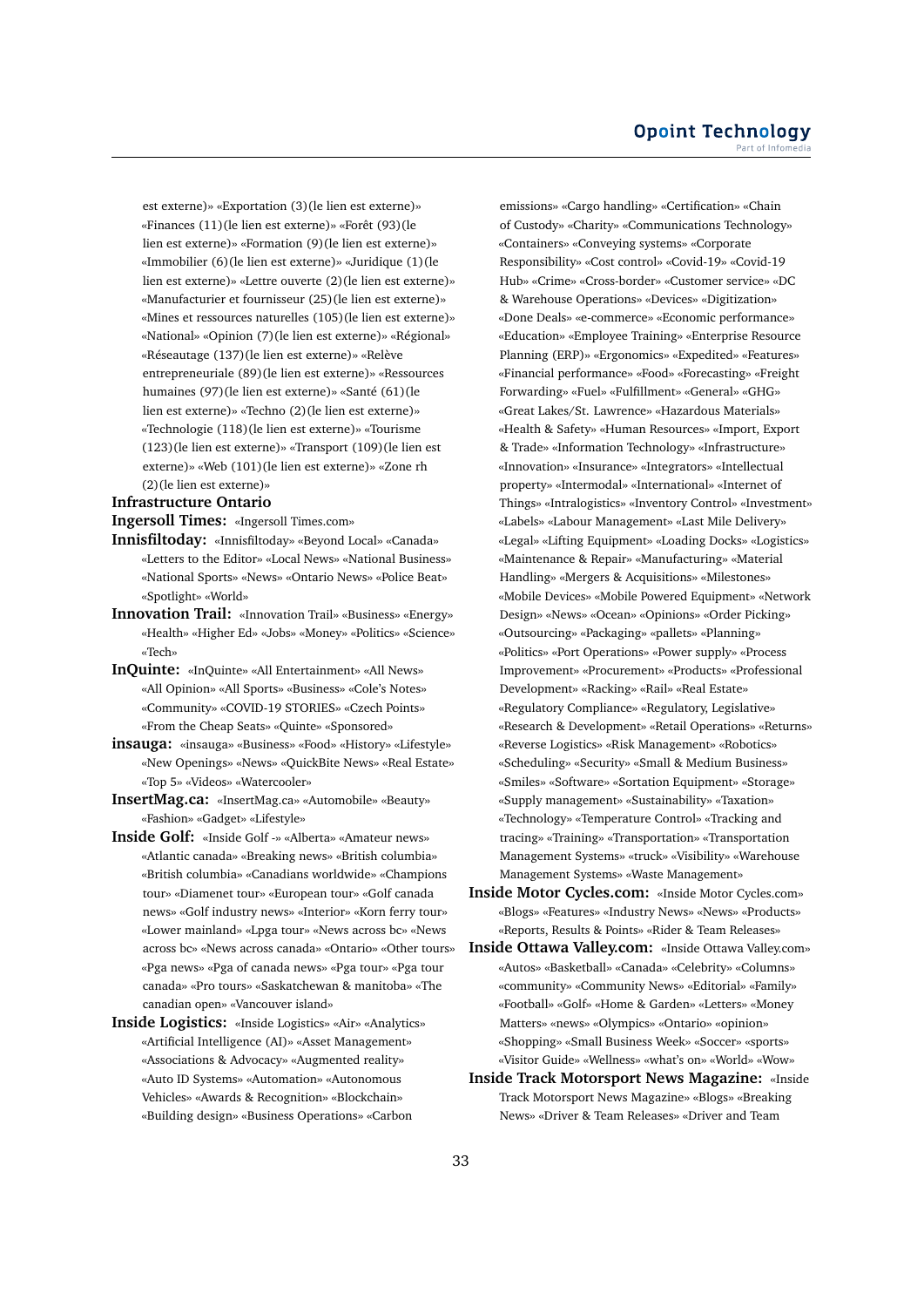Releases» «Features» «Galleries» «Industry News & Products» «Multimedia» «News» «Press Releases» «Results & Points» «Streetwise» «Videos»

# **Inside Vancouver Blog**

- **InsideHalton.com:** «Burlington On» «Community» «Home» «News» «Opinion» «Sports» «What's on»
- **Insider Tracking:** «Insider Tracking» «INK Ultra Money» «News »» «News Feed – CA»

**Insightaas:** «Cloud» «Home» «Vitamin Y»

**Insol**

- **Institute for Work & Health:** «Home» «Media Room» «News»
- **Institute on Governance**
- **Insurance Business Canada:** «Insurance Business Canada» «News»
- **Insurance Portal:** «Insurance Portal -» «Disciplinary decisions» «Entrepreneurship» «Health» «Health» «Investment» «Investment» «Life insurance» «Life insurance» «On the move» «P&c» «P&c insurance» «Society» «Society»

**Insurance-Canada.ca:** «Insurance-Canada.ca»

**Intelligencer.ca:** «Auto Racing» «Baseball» «Basketball» «Canada» «Curling» «Entertainment» «Football» «Globe-Newswire» «Hockey» «Home» «Life» «Local News» «Local Sports» «Money» «News» «Opinion» «Other Sports» «Provincial» «Soccer» «Sports» «Travel» «World»

**Intellivoire:** «Intellivoire» «Afrique» «Economie» «Internationale» «Suite» «Technologie»

- **International Actuarial Association:** «International Actuarial Association» «Events» «News»
- **International Bromont:** «International Bromont» «Nouvelles»

# **International Civil Aviation Organization:**

«International Civil Aviation Organization» «Environmental Protection»

# **International Climate Science Coalition International Mineral Innovation Institute:**

«International Mineral Innovation Institute» «News» **Inthefrow:** «Home»

**Invest In Cannabis:** «Business»

**Investing.com Canada:** «Investing.com Canada» «Analysis» «Analysis: Most popular» «Bonds» «Comics» «Commodities» «Commodities» «Cryptocurrency-news» «Economic indicators» «Economy» «Editor's picks» «Forex» «Market overview» «Most popular» «News» «News: Forex» «Stock market news» «Stock Markets» «Stock-markt-news» «Videos» «World-news»

#### **InvestinGoal**

**Investment Executive:** «Building your Business» «Company News» «Economy & Markets» «etf guide» «Expert Advice» «Focus on ESG» «From the Regulators» «Home» «In Depth» «Industry News» «Insight» «Magazines» «Multimedia Centre» «News» «Outlook 2021» «Partner Reports» «People» «Products» «Report Cards» «Research» «Special Reports»

# **Investors Friend**

**Invivo:** «Invivo» «News» **Iobopen.Wordpress.com**

**Ioncinema**

**Ipe.org:** «Ipe.org» «News»

**Iphone in Canada blog:** «Iphone in Canada blog» «2018 iPad Event» «App Store» «Carriers» «Carriers 2» «Deals» «iPad» «iPhone» «Mac» «Reviews» «Tutorials»

**IPIC**

- **Irish Consumer:** «Irish Consumer» «Discounts» «Family» «Fashion» «Features» «Rss» «Social» «Travel»
- **Isarta:** «Isarta» «Échos de l'industrie» «Marketing Communication» «Web – Réseaux sociaux»
- **Islam Times:** «Africa» «America» «Asia» «Europe» «Home» «Interview» «News» «Viewpoints»
- **IT Breaking News:** «and» «Android» «Android News» «Apple» «Appliances» «article» «Best Headphones» «Big Data» «business» «Business Insider» «Cars» «CBSN» «Computing» «crime news» «Culture» «Data Centers» «Emerging Tech» «entertainment» «Expat-Healthcare» «Expat-Healthcare-62» «Feature» «Feed» «Gaming» «Hacking» «home theater» «instagram» «Internet» «Jobs News» «Latest Celebrity News» «Latest Science News» «Linux» «MacOS» «Microsoft Subnet» «Mobile» «Movies & TV» «Music & Stage» «National» «networking» «News» «Nostalgia» «operating systems» «Page 48» «Politics» «Press Releases» «Rich Lowry» «RSS» «Security» «Servers» «Small Business» «Smart Home» «social media» «software» «Software Development» «sports» «tech» «Tech News» «Technology» «Technology News» «UK» «Web» «windows» «Windows 10» «Wireless» «world news»
- **IT World Canada:** «Blogs» «Communications Infrastructure» «Communications Infrastructure: Carriers and Cellular» «Communications Infrastructure: Network and Management Planning» «Communications Infrastructure: Network Devices» «Communications Infrastructure: Performance Management and Monitoring» «Communications Infrastructure: Unified Messaging» «Communications Infrastructure: Wireless LAN» «Computer World Canada» «Customer Relationship Management» «Departmental and End User Computing» «Departmental and End User Computing: Future Technology» «Departmental and End User Computing: Help Desk and End-User Support»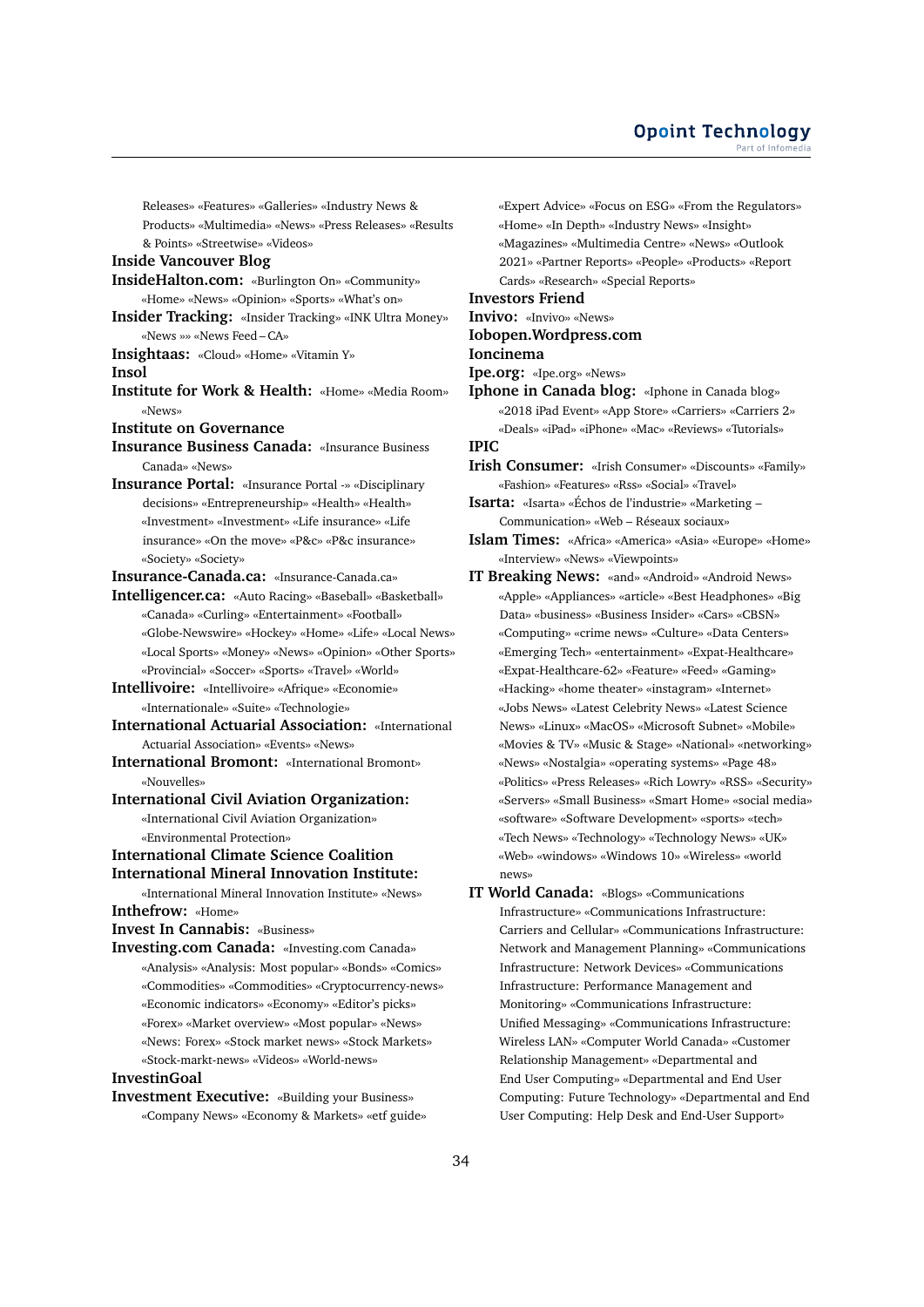«Departmental and End User Computing: Mobile Applications» «Departmental and End User Computing: Personal and Portable Devices» «Departmental and End User Computing: Personal Systems and Peripherals» «Departmental and End User Computing: Small-Area Networking (SAN)» «Enterprise Business Applications» «Enterprise Business Applications: Business Intelligence and Data Mining» «Enterprise Business Applications: Enterprise Portals» «Enterprise Business Applications: Enterprise Resource Planning (ERP)» «Enterprise Business Applications: Online Retailing and Ecommerce» «Enterprise Business Applications: Open Source and Linux» «Enterprise Business Applications: Supply Chain Management (SCM)» «Enterprise Infrastructure» «Enterprise Infrastructure: Data Centre» «Enterprise Infrastructure: Operating Systems» «Enterprise Infrastructure: Peripherals» «Enterprise Infrastructure: Servers and Mainframes» «Enterprise Infrastructure: Storage and Storage Sub-Systems» «Enterprise Infrastructure: Systems Management» «Enterprise Infrastructure: Virtualization» «Front Page» «Government» «Government: Case Studies» «Government: Collaboration» «Government: Human Resources» «Government: Policy» «Government: Program» «Government: Registration» «Government: Technology» «Green IT» «Green IT: E-Waste and Recycling» «Green IT: Green thinking» «Green IT: Hardware lifecycle management» «Green IT: Paper and printers» «Green IT: Power and cooling» «Information Architecture» «Information Architecture: Data Warehousing» «Information Architecture: Databases» «Information Architecture: Identity Management» «Information Architecture: Messaging and Collaboration» «Information Architecture: Service Oriented Architectures» «Integrating IT» «Integrating IT: Development Environments» «Integrating IT: Middleware – Utilities» «Integrating IT: Outsourcing and ASP» «Integrating IT: Project Management» «Integrating IT: Tools and Languages» «IT Workplace» «IT Workplace: Careers and the Job Market» «IT Workplace: Consulting and Contracting» «IT Workplace: Education and Training» «IT Workplace: Hiring and Retention» «IT Workplace: Human Resources Issues» «IT Workplace: IT Women» «IT Workplace: Knowledge Management» «IT Workplace: Salaries and Benefits» «IT Workplace: Women in IT» «Leadership: Human Capital Management» «Leadership: Industry News» «Network World Canada» «News Briefs» «News Briefs: Breaking News» «Personal and Office Productivity» «Security» «Security: Alerts, Patches and Fixes» «Security: Disaster

Recovery – Business Continuity» «Security: Hacking and Viruses» «Security: Privacy Issues» «Security: Security Products, Practices and Infrastructure» «The Good, the Bad, and the Ugly» «The Good, the Bad, and the Ugly: The bad and the ugly» «The Good, the Bad, and the Ugly: The good» «The Good, the Bad, and the Ugly: Useful and fun tips» «Truth» «Voice, Data, and IP» «Voice, Data, and IP: Carriers and Service Providers» «Voice, Data, and IP: Hardware, Software and Emerging Applications» «Voice, Data, and IP: Protocols and Standards» «Voice, Data, and IP: Regulatory Issues»

- **ITBusiness.ca:** «Blog» «Blogs» «Case Studies» «Cloud» «Communications» «Creative Capital» «Digital Transformation» «Finance» «Finance» «Green» «Home» «HR» «HR» «Information Management» «Innovation» «Leadership» «Leadership» «LightningPR» «Line of Business» «Line of Business: C.Suite» «Line of Business: Finance» «Line of Business: Marketing» «Managing Business» «Mid-Sized Business Centre» «Mobile» «Mobility» «Mobility» «News» «News» «News» «News» «Operations» «Podcasts» «Professional Development» «RSS» «Security» «Security» «Security» «Small Business Centre» «Sports» «Technology» «Tutorials» «Videos» «Videos»
- **Ithq:** «Actualités» «Ecole»
- **J-source.ca:** «J-source.ca» «News»
- **Ja20121111.blogspot.com**
- **Jaimonvoyage:** «Accueil» «Associations» «Auto location/achat rachat» «Croisières» «Distribution» «Fam tours» «Hôtellerie» «Insolite» «J'ai mon voyage» «Nominations» «Tendances» «Tour opérateurs» «Trains» «Transport aérien» «Video-clips»
- **James Barrington**
- **Janemundy**
- **Jay Strut**
- **Jays Journal:** «Jays Journal» «News»
- **Je Magazine**
- **Jetset Justine**

**Jeunes Lanouvelle:** «Accueil» «Actualités» «Communauté» «Culture» «Faits divers» «Opinion» «Sports»

**Jewellery Business:** «Features» «Home» «News»

- **Jewish Post and News:** «Jewish Post and News» «Local» «Obituaries»
- **JNS.org:** «JNS.org» «Articles» «Columns» «Wire»
- **Jobber Nation:** «Jobber Nation» «Counterperson» «Delivery Driver» «More Stories» «Outside Sales» «Owner»

**Jobboom Magazine**

**JoBlo's Movie Emporium News:** «Arrow in the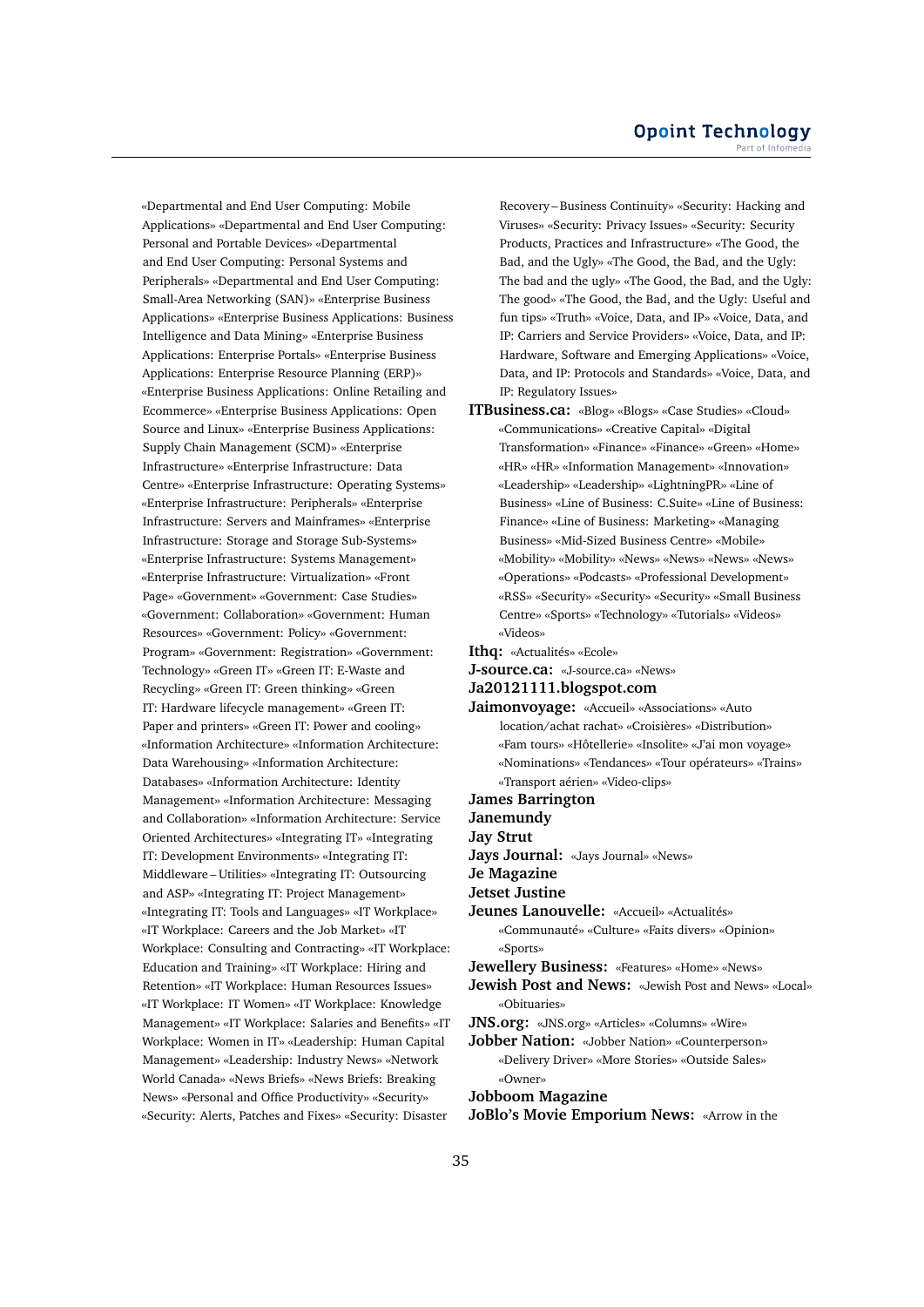Head» «Feature Columns» «Front Page» «News»

- **John Ray Initiative:** «John Ray Initiative» «Books» «News» «The JRI Blog»
- **Jornal Brasil Vancouver:** «Jornal Brasil Vancouver» «British Columbia» «Canadá» «Diversão» «Eventos» «Família» «Vancouver»

**Journal La Revue:** «Le Trait d' union»

- **Journal Le Guide:** «Journal Le Guide» «Actualités» «Économie» «Communauté» «Culture» «Faits divers» «Opinion» «Sports»
- **Journal Le Nord:** «Journal Le Nord» «55+» «Actualités» «Affaires» «Animaux» «Automobile» «Événements» «Baseball» «Chroniques» «Culture» «Défi sportif» «Foodies» «Football» «Hockey» «Je LÜV la vie» «Jeux du Québec» «Légalisation du cannabis» «Maison» «Opinions» «Personnalité» «Politique» «Santé» «Soccer» «Société» «Sport» «Tribune libre» «Vivre» «Voyage»
- **journal le soir:** «journal le soir» «Actualités» «Ainés engagés» «Économie» «Éducation» «Ôtez-vous de mon soleil !» «Catégories» «Chasse et pêche» «Cinéma» «Coaching design» «Contes, légendes et palabres» «COVID-19» «Culture» «Découvertes brassicoles» «Dessin d'humour» «Divertissement» «Environnement» «Faits divers» «Famille» «Fêtes populaires» «Histoire de Rimouski» «Labo créatif» «L'heure juste municipale» «Littérature» «Mode de vie» «Nouvel éclairage» «Nouvelle de 17 h» «Nouvelle de 18 h» «Nouvelle de 19 h» «Nutrition-santé» «Océanic» «Plein air» «Politique» «Potentiel humain» «Rss» «Ruralité» «Santé» «Science et environnement» «Société» «Spectacles» «Sports» «Vie culturelle»
- **Journal Metro:** «Journal Metro» «Actualités» «Ahuntsic-Cartierville» «Île-des-Sœurs» «Côte-des-Neiges & NDG» «cmachillot» «Culture» «Hochelaga Maisonneuve» «La Salle» «Lachine & Dorval» «Le Plateau Mont Royal» «Local» «Mercier & Anjou» «Monde» «Montréal» «Montréal» «Montreal Nord» «National» «Opinions» «Ouest-de-l'Île» «Pointe aux Trembles Montreal Est» «Riviere-des-prairies» «Riviere-des-prairies» «Rosemont» «Saint Leonard» «Saint-Laurent» «Sports» «Sud-Ouest» «Techno» «Verdun» «Villeray»
- **Journalagricom.ca:** «Journalagricom.ca» «Agroforesterie» «Alimentation» «Économie et politique» «Élevage» «Cultures» «Technologie agricole» «Vie rurale»

**Julie Boyer:** «Blog» «Home»

# **JUMP Radio**

**Junge Medien Hamburg e.V.:** «Junge Medien Hamburg e.V.» «English» «Philosophy» «Physics» «Thinking about»

# **Justice Laws Website**

**Justin Plus Lauren:** «Justin Plus Lauren» «Blog» **Justsherry.com:** «Home»

**JVS Toronto**

**Jwnenergy:** «Home»

**kabul press:** «kabul press» «**r¡**\_» «\_**Cw** » «\_**ECM**» دانسا» «نار\_ا» «دانسا \_اشفا» «نا\_ب \_داز آ» «ناتس\_ا\_» «ناهج» «داز آ نوبير ته «د\_ونشد و د\_ن\_ببه «نيذاو قو «**qw Kr**» «\_\_**£**» «\_**x**»

**Kamloops This Week:** «Kamloops This Week» «Community» «Entertainment» «News» «Opinion» «Sports»

- **kamloopsbcnow.com:** «kamloopsbcnow.com» «All Lifestyle» «Arts» «Business» «Business» «Celebrity» «Classifieds» «Columns» «Entertainment» «Events» «Guides» «Health» «In Focus» «Latest» «Lifestyle» «Lifestyle» «Local News» «Movies» «Nearby» «News» «News» «Olympics» «Sports» «Sunday Social» «Tech» «Weather» «Win»
- **Kanwa Information Center:** «Online Store» **karnalyte:** «karnalyte» «News» «Press-Releases» **kastorandpollux.com**
- **Kayak Angler:** «Kayak Angler» « Fishing Gear & Accessories » « Fishing Gear & Accessories » «Adventures» «Apparel» «Destinations» «Diy Projects» «Fishing Reports» «Kayaks» «News » «Paddle boards» «Paddles 2» «Rigging» «safety rescue» «strokes Techniques»
- **Kdow-Am [1220] Business Radio:** «Kdow-Am [1220] Business Radio» «Commodities & Gold» «Investment Ideas» «News» «Personal Finance» «Top Business News»
- **Keep Calm and Travel:** «Keep Calm and Travel» «BLOG»
- **Kelowna Now:** «Kelowna Now» «5 Things» «Around the Web» «Automotive» «BC News» «Business» «Columns» «Fashion» «Food & Wine» «Health» «In Focus» «Kelowna Home and Garden» «Local News» «National News» «News» «Olympics» «Real Estate» «Sports» «Sports» «Technology» «Transit Strike» «Travel» «Weather» «Win» «World News» «Young Entrepreneurs»
- **Kelownacapnews.com:** «Kelownacapnews.com» «Business» «Canada & World» «Canada & World» «e-Editions» «Entertainment» «Kelowna Rockets» «Local» «Local» «Local» «Local News» «Municipal Election» «News» «Sports» «Submit news tip or photo» «Trending Now» «UBCO Heat» «VIDEO» «WHL»
- **Kenbridge Victoria Dispatch:** «Kenbridge Victoria Dispatch» «Celebrations» «Church & Community» «College» «Columns» «Columns» «Editorial» «Education» «Food & Fitness» «Guest Columns» «High School» «Letters to the Editor» «Lifestyles» «Living & Leisure» «Middle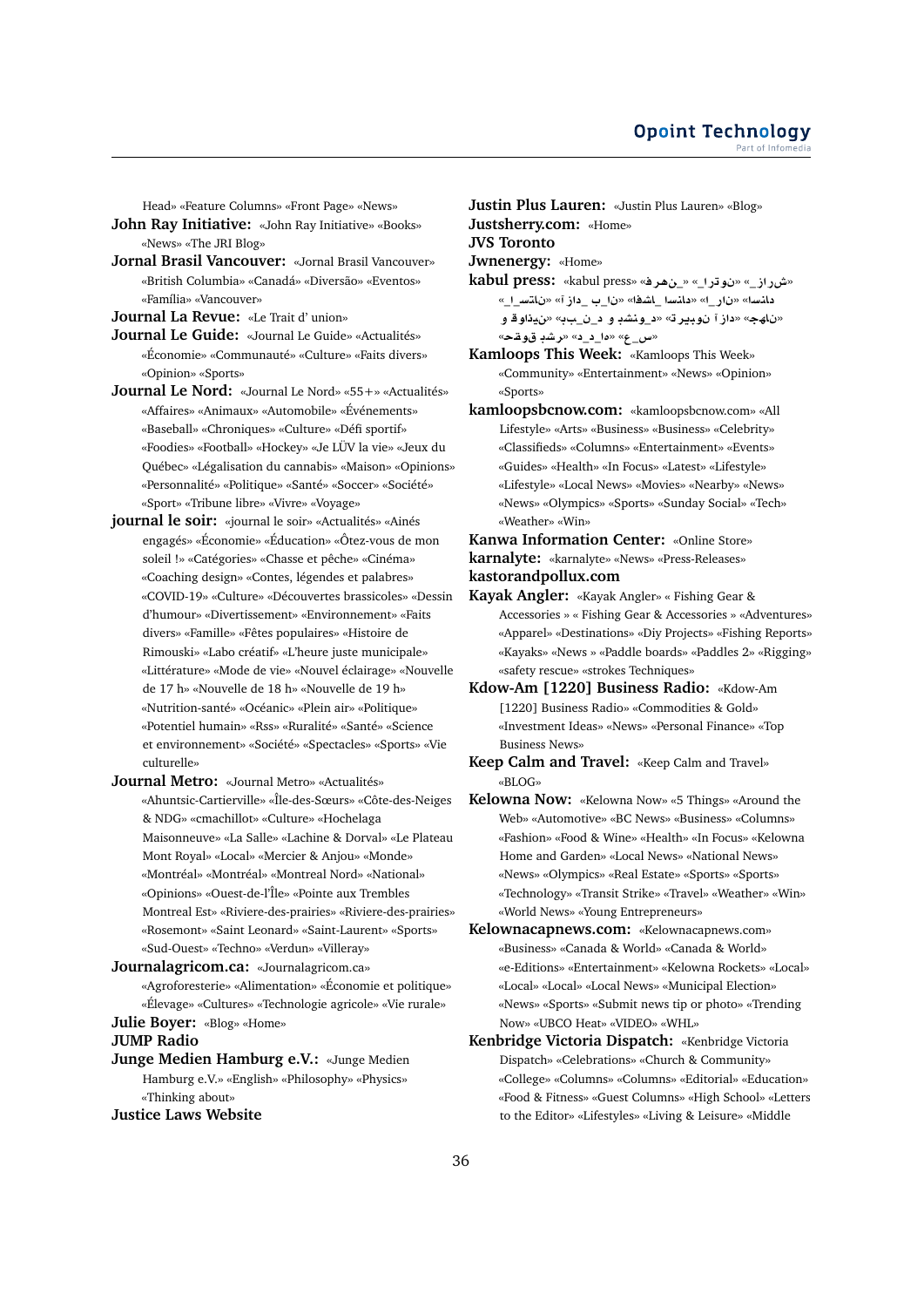School» «News» «Obits» «Opinion» «Private» «Public» «Recreation» «Sports»

**Kenora Daily Miner and News:** «Auto Racing» «Baseball» «Basketball» «Books» «Canada» «Celebrities» «Column» «Curling» «Editorial» «Entertainment» «Food» «Football» «Gaming» «Globe newswire» «Health» «Hockey» «Home» «Life» «Local Entertainment» «Local News» «Local Sports» «Money» «Movies» «Music» «News» «Opinion» «Other Sports» «Provincial» «Soccer» «Sports» «Television» «Travel» «World»

- **KenoraOnline.com:** «KenoraOnline.com» «Local News» «Local Sports»
- **Kenya Star:** «Africa News» «Front Page» «Kenya star News» «North Africa News» «RSS» «World News»
- **Keremeos Review:** «Keremeos Review» «Business» «Canada & World» «Canada & World» «Columnists» «Editorials» «eEditions» «Entertainment» «Letters» «Life» «Local» «Local» «Local» «Local» «Local» «Local» «News» «Opinion» «Sports» «Submit news tip or photo» «Trending Now» «Weather» «Web poll»

# **KeriBlog**

## **Kevin Marks**

**Kidscreen Magazine:** «Blogs» «Consumer Products» «Home» «Interactive» «Kid Insight» «People Moves» «Planet Preschool» «TV»

**Kiem:** «Home» «News» «Sports»

#### **Kim's Test And Share Diary:**

«http://www.testandshare.com/» «7-eleven» «about me» «accesory» «accessory» «AEON MALL» «AEON TEBRAU CITY» «Airasia» «Airasia Event» «aloe vera» «Althea» «Althea Korea» «anchor say cheese» «apps» «artyparty» «asthetic treatment» «Avène Malaysia» «bath salt» «Batik» «baviphat» «bb cream» «bb cushion» «beauty and lifestyle blogger» «beauty bag» «beauty box» «beauty review» «Beauty store» «beauty tool» «beautymate» «berjaya water front hotel» «Biogreen» «biomyth» «bird'snest» «birthday» «blackhead set» «blincon» «blogger gathering» «blogger workshop» «Body Slimming» «Brand Queen perfume diffuser Jewellery» «brushset» «bygracetrus» «C.R.E.S» «Caffebene» «cake» «car» «cellnique» «Cerro qreen» «Chinese post» «chinese review» «ciracle» «citysquare» «citysquare jb» «Cium» «cleanser» «COCO CONCEPT STORE» «coffee» «collagen» «Colour lens» «colourlens» «comestic» «cosplay» «coupon» «cream» «Customize» «cutestuff» «data cable» «De'xandra» «dermedex» «Desaru» «dessert» «detox» «dinasaur kingdom» «Domino» «double tree hotel by Hilton» «double tree hotel JB» «Food Panda Promo Code» «Grabfood June promo code» «INDIAN CUISINE JOHOR BAHRU» «Paradigmalljb» «VANAKAM INDIA»

«WCTMALLS»

**Kimberley Bulletin:** «Kimberley Bulletin» «Business» «Canada & World» «Entertainment» «KIJHL» «Kimberley Dynamiters» «Kootenay Ice» «Life» «Local» «Local» «Local» «Local News» «Municipal Election» «News» «Sports» «Trending Now» «WHL»

**Kinaxis:** «Kinaxis» «Blog» «News & media»

- **Kincardine Independent:** «Kincardine Independent» «Business» «Classifieds» «Editorial» «Local News» «Media Releases» «Obituaries» «Real Estate» «Sports»
- **Kincardine News.com:** «Kincardine News.com» «Auto Racing» «Baseball» «Basketball» «Canada» «Canada» «Celebrities» «Column» «Curling» «Editorial» «Entertainment» «Entertainment» «Food» «Football» «Globe newswire» «Health» «Hockey» «Hockey» «Life» «Life» «Local» «Local» «Local News» «Local Sports» «Money» «News» «News» «Opinion» «Opinion» «Other Sports» «Provincial» «Soccer» «Sports» «Sports» «Travel» «World»
- **Kindersley Clarion:** «Kindersley Clarion» «Alberta» «Books» «British Columbia» «Careers/HR» «Crime» «Drive» «Education» «Environment» «Health» «Lifestyle» «Municipal» «Ontario» «Politics/Law» «Quebec» «Saskatchewan's Business» «Technology» «Travel» «Viewpoint» «World» «Your Money»
- **Kingston This Week:** «Kingston This Week» «Auto Racing» «Baseball» «Basketball» «Canada» «Curling» «Entertainment» «Football» «Globe-Newswire» «Health» «Hockey» «Life» «Local News» «Local Sports» «Money» «News» «Opinion» «Other Sports» «Provincial» «Soccer» «Sports» «Travel» «World»

**Kingstonist:** «Kingstonist» «Food & Culture» «Local News»

- **Kirkland Lake Voice:** «Kirkland Lake Voice» «Alberta» «BC» «Books» «Careers/HR» «Crime» «Education» «Entrepreneurs» «Environment» «Health» «Lifestyle» «Municipal» «Newfoundland» «Nova Scotia» «ONTARIO» «Politics/Law» «Science» «Small business» «Sports» «Technology» «Travel» «Viewpoint» «World» «Your Money»
- **KiSS 100:** «KiSS 100» «Latest»
- **KiSS 102.3 Winnipeg**
- **Kiss 105.3 Ottawa:** «Events» «Home» «More Videos» «Shows»
- **Kiss 92.5:** «Home» «Shows»
- **kissradio.ca:** «kissradio.ca» «Latest»
- **Kitco:** «Kitco» «Commentaries» «Mining» «News»
- **Kitimat Northern Sentinel:** «Business» «Canada & World» «Canada & World» «Columnists» «Community» «Entertainment» «Life» «Local» «Local» «Local» «Local News» «News» «Opinion» «Rss» «Sports» «Travel»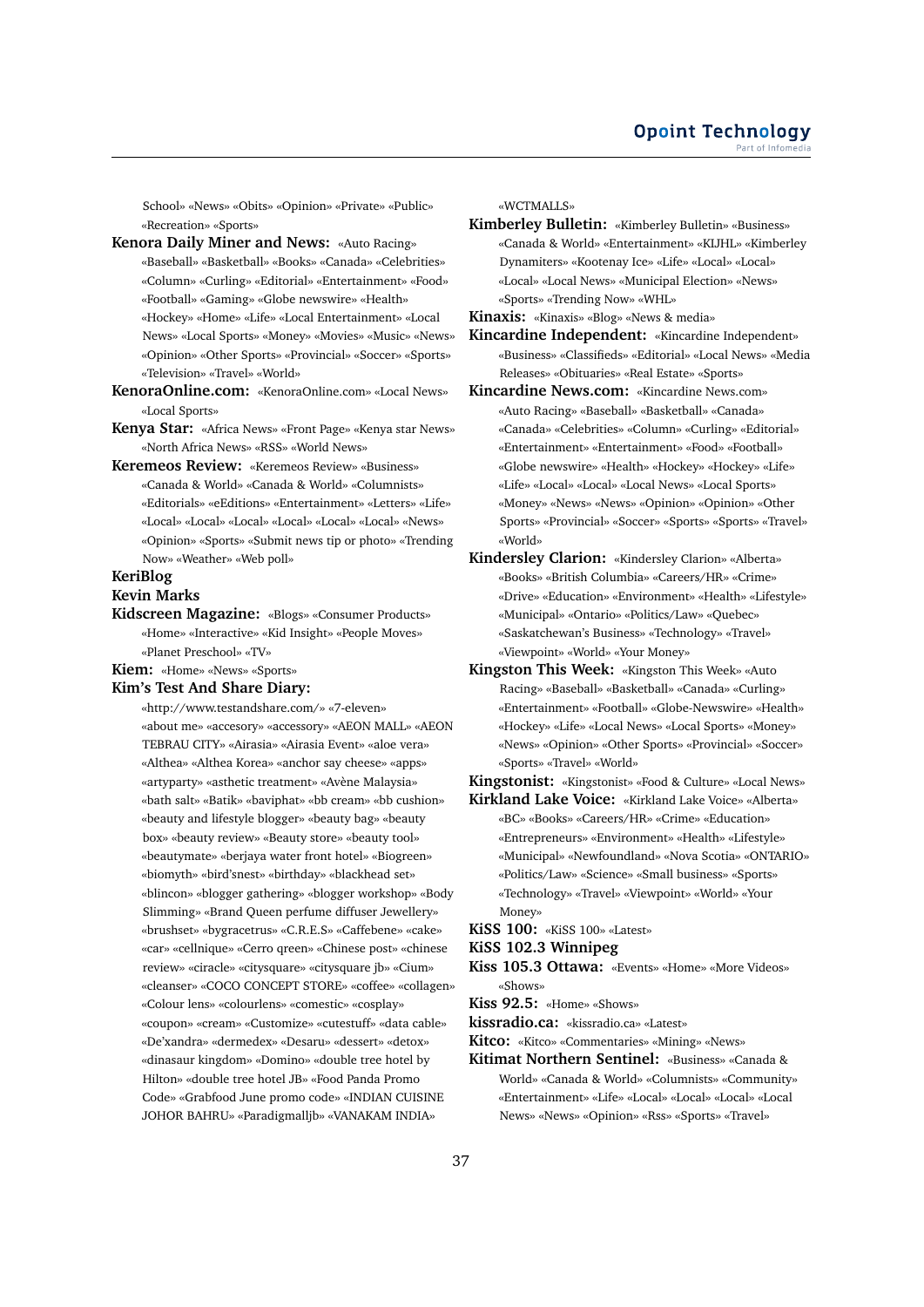«Trending Now»

# **Klean Industries:** «Klean Industries» «News» «Press» **Knopka.ca**

- **Knowledia News (CA):** «Knowledia (CA)» «Alexander Zverev» «ANA Inspiration» «Arthur Ashe Stadium» «Bob Woodward» «Brasília» «Brazil» «Brazilian Real» «Dominic Thiem» «End Zone» «Field Goal» «Forward Pass» «Glossary of American Football» «India» «Interception» «Kickoff» «Lift Every Voice and Sing» «Michigan–Ohio State Football Rivalry» «Mirim Lee» «Pandemic» «Punt» «Rio de Janeiro» «Sau Paulo» «Touchdown» «US Open» «Victoria Azarenka»
- **KRC International:** «Courses»
- **Krebs on Security:** «Krebs on Security» «A Little Sunshine» «All About Skimmers» «Breadcrumbs» «Data Breaches» «Latest Warnings» «Ne'er-Do-Well News» «Other» «Pharma Wars» «Security Tools» «Target: Small Businesses» «The Coming Storm» «Time to Patch» «Web Fraud 2.0»
- **KryptonSite:** «KryptonSite» «Metropolis» «News» «Reviews» «Smallville» «Smallville:news» «Spoilers» «Spoilers» «Supergirl» «Supergirl:news» «Triplet reviews»
- **Krystinlee:** «Krystinlee» «Beauty» «Decor» «Lifestyle» «Style» «Travel»
- **Kx96:** «Kx96» «Blog» «KXtras»
- **L Echo de Maskinonge:** «L Echo de Maskinonge» «Actualités» «Communauté» «Culture» «Faits divers» «Opinion» «Sports»
- **L'Action:** «L'Action» «Actualités» «Actualités» «Économique» «Élection municipale» «Baseball» «Communauté» «Communauté» «Culture» «Culture» «Faits Divers» «Faits divers» «Football» «Football» «Hockey» «Hockey» «Jeux du Québec» «Jeux du Québec» «Justice» «justice» «Opinion» «Opinion» «Politique» «Politique» «Soccer» «Soccer» «Société» «Société» «Sports» «Sports» «Tribune libre»

#### **L'automobile**

- **L'Avant-Poste:** «L'Avant-Poste» «Actualités» «Art de vivre» «Économique» «Communauté» «Culture» «Défi sportif» «Faits divers» «Hockey» «Jeux du Québec» «Justice» «Opinion» «Politique» «Soccer» «Société» «Sports»
- **L'Avantage:** «Est Du Quebec» «Actualités» «Économique» «Élection municipale» «Communauté» «Culture» «Faits Divers» «Politique» «Société» «Sports»
- **L'Avantage gaspésien:** «L'Avantage gaspésien» «Actualités» «Art de vivre» «Baseball» «Communauté» «Culture» «Défi sportif» «Faits divers» «Football» «Hockey» «Jeux du Québec» «Justice» «Opinion» «Politique» «Soccer» «Société» «Sports» «Tribune libre»
- **L'Avenir et des Rivières:** «L'Avenir et des Rivières»

«Actualités» «Art de vivre» «Économie» «Élections municipales 2017» «Baseball» «Chroniques» «Communauté» «Culture» «Faits divers» «Football» «Hockey» «Justice» «Opinion» «Politique» «Soccer» «Société» «Sports» «Tribune libre»

**L'Écho Abitibien:** «Accueil» «Actualités» «Économique» «Élection municipale» «Communauté» «Culture» «Faits Divers» «Politique» «Société» «Sports»

# **L'Écho de la Rive-Nord**

- **L'Écho de La Tuque:** «Actualités» «Art de vivre» «Communauté» «Culture» «Faits Divers» «Home» «Opinion» «Sports»
- **L'Éclaireur Progrès:** «L'Éclaireur Progrès» «Actualités» «Agriculture» «Économie» «Éducation» «Baseball» «Chanson» «Chronique» «Chroniques» «Communauté» «Culture» «Faits divers» «Football» «Golf» «Hockey» «Humour» «Jeux du Québec» «Justice» «National» «Nouvelles internationales» «Nouvelles nationales» «Opinion» «Politique» «Publireportages» «Soccer» «Société» «Sport national» «Sports» «Télévision» «Théâtre» «Tribune libre»
- **L'Étincelle:** «L'Étincelle» «Actualités» «Actualités» «Actualités» «Écologie» «Économie» «Éducation» «Chroniques» «Culturel» «Faits divers» «Municipal» «Nouveautés» «Place aux lecteurs» «Politique» «Santé» «Sports» «Tourisme» «Toutes les actualités»
- **L'Étoile du Lac:** «Actualités» «Art de Vivre» «Communauté» «Culture» «Faits divers» «Opinion» «Sports»
- **L'Éveil et La Concorde:** «L'Éveil et La Concorde» «Actualités» «Agenda communautaire» «Armada» «Économie» «Bonne fête» «Bulles à lire» «CD-DVD» «Cinéma» «Commentaire sportif» «Culture» «Dans la mêlée» «L'équipe de la semaine» «Les décès» «Lettres ouvertes» «Photo rétro» «Société» «Sports» «Un peu de tout» «Voir et entendre» «Voir tout» «Voir tout» «Voir tout»

**L'Express:** «L'Express» «Chroniques» «Opinion»

**L'Express:** «L'Express» «Actualités» «Art de vivre» «Élections municipales» «Culture» «Faits divers» «Sports» «Tribune libre»

- **L'Hebdo du St-Maurice:** «L'Hebdo du St-Maurice» «Actualités» «Art de vivre» «Communauté» «Culture» «Faits divers»
- **L'Hebdo Journal:** «L'Hebdo Journal» «Achat local» «Actualités» «Actualités» «Actualités: societe» «Animaux» «Archives» «Art de vivre» «Art de vivre: Societe» «Autos» «Autos» «Économie» «Baseball» «Communauté» «Communauté» «Communaute» «Culture» «Dossiers»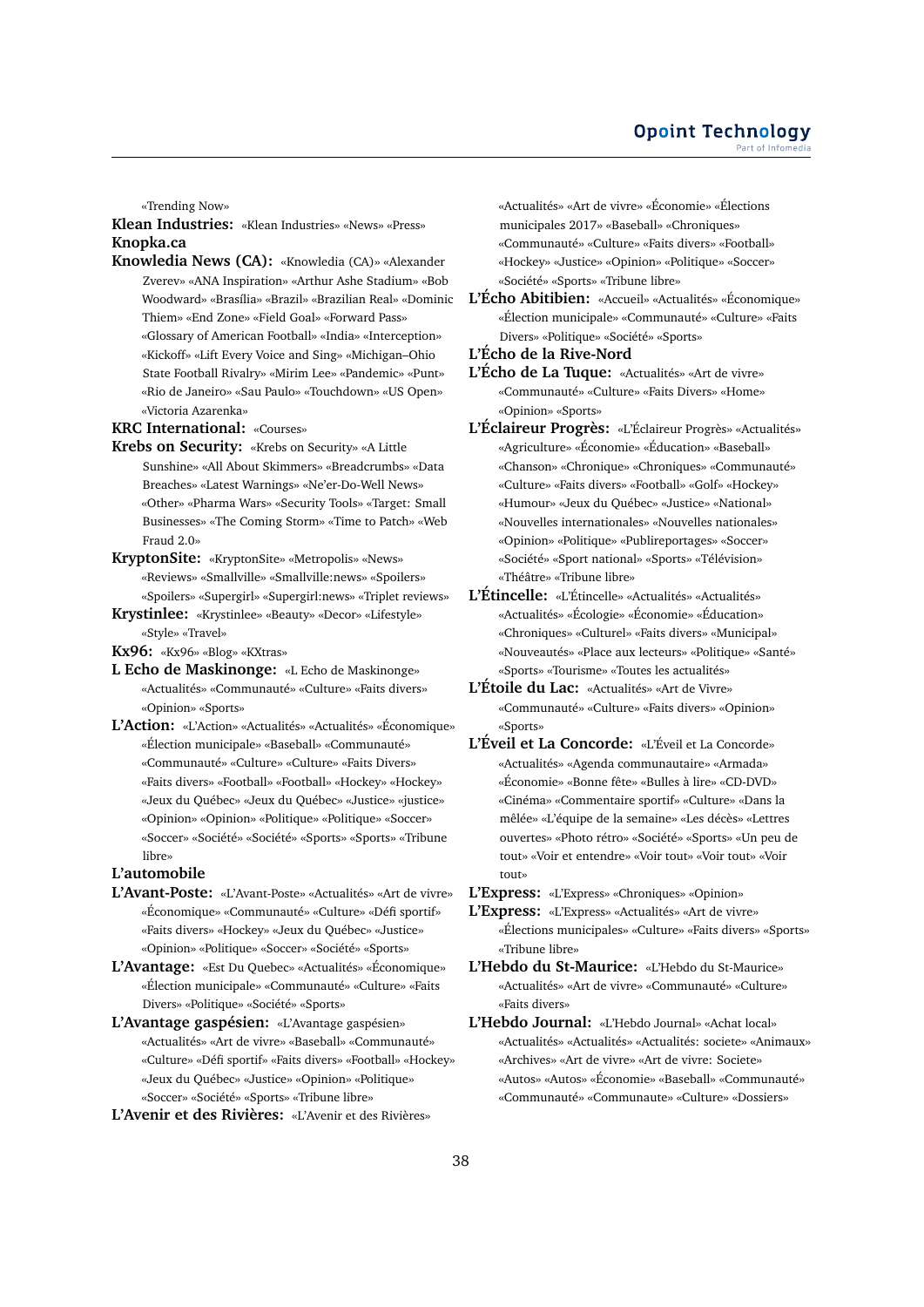«En voir plus» «En voir plus» «En voir plus» «En voir plus» «Faits divers» «Faits divers» «Fetes» «Football» «Gourmand» «Hockey» «Jeux du Québec» «Justice» «Maison» «MRC des Chenaux» «MRC des Chenaux» «National» «Opinion» «Politique» «Publireportages» «Publireportages» «Sante» «Soccer» «Société» «Sports» «Voyage»

**L'info du Nord Mont-Tremblant:** «Actualités» «Communaute» «Culture» «Home» «Opinion» «Sports»

**L'info du Nord Sainte Agathe:** «Accueil» «Actualités» «Chronique» «Communauté» «Concours» «Culture» «Sports»

- **L'info du Nord Vallée de la Rouge:** «L'info du Nord Vallée de la Rouge» «Achat-local» «Actualités» «Économie» «Chronique» «Communauté» «Concours» «Culture» «En vedette» «Fêtes» «Santé» «Société» «Sports»
- **La Liberté:** «Actuel787» «À la Une» «Économie» «Culturel682» «Environnement» «Exploration» «Francophonie» «Histoire» «jeunesse» «Politique» «Rentrée et pandémie» «Sport276»
- **La Metro Pole**
- **La petite Mu qui plume**
- **La Presse:** «La Presse» «Actualités» «Affaires» «affaires» «Arts» «Auto» «Économie» «Cinéma» «Debats: Opinions» «Entreprises» «Finances personnelles» «International» «Maison» «Marchés» «PME» «Portfolio» «Sports» «Têtes d'affiche» «Voyage»
- **La Presse+**
- **La Relève:** «Actualités» «Économie» «Culture» «Environnement» «Politique» «Sports»
- **La Tribune:** «La Tribune» «Actualités» «Affaires» «Arts» «Chroniques» «Le Mag» «Opinions» «Sports» «Zone»
- **La Vie agricole:** «» «Actualité» «Agriculture» «Alimentation» «À voir» «Covid-19» «Gendron à la ferme» «Journal en ligne» «La parole aux producteurs» «La quotienne agricole» «La vie agricole» «Lvatv.ca»
- **La Voix de l'Est:** «La Voix de l'Est» «Actualités» «Affaires» «Arts» «Cahiers spéciaux» «Chroniques» «La Vitrine» «Le Mag» «Le Plus» «Opinions» «Sitemap» «Sports» «Zone»

#### **Lab Manager Labibleurbaine.com**

**Labour Hame**

**Lac st Jean:** «Lac st Jean» «Actualités» «Rss»

- **Lacombe Express:** «Lacombe Express» «Local» «Local» «News» «Sports»
- **Lacombeonline.com:** «Lacombeonline.com» «Ag News» «Local News» «Local Sports»
- **Laction D'autray:** «Laction D'autray» «Actualités» «Économique» «Économique Toutes les nouvelles» «Élection municipale» «Baseball» «Communauté»

«Culture» «Défi sportif» «Faits Divers» «Hockey» «Jeux du Québec» «Politique» «Politique Toutes les nouvelles» «Soccer» «Société» «Sports»

**Ladysmith Chronicle:** «Ladysmith Chronicle» «Business» «Canada & World» «Canada & World» «Community» «Entertainment» «Life» «Local» «Local» «Local» «Local News» «News» «Social Matters» «Sports» «Travel» «Trending Now»

# **Lainey Gossip**

- **Lake Country Calendar:** «Canada & World» «Federal Election 2019» «Local» «Local News» «Municipal Election» «National» «News» «Sports» «Travel»
- **Lake Cowichan Gazette:** «Business» «Canada & World» «Federal Election 2019» «Local» «Local News» «Local Travel» «Municipal Election» «National» «News» «Sports»
- **Lakeland Today:** «Alberta Agriculture» «Alberta News» «Alberta Sports» «Beyond Local» «Bonnyville News» «Business» «Cold Lake News» «COVID-19» «Elk Point News» «Indigenous Alberta» «Lac La Biche News» «Local News» «Local Sports» «National Business» «National News» «National Sports» «News» «Opinion» «St. Paul News»
- **Lakeshore Advance:** «Lakeshore Advance» «Auto Racing» «Baseball» «Basketball» «Canada» «Curling» «Entertainment» «Food» «Football» «Globenewswire» «Health» «Hockey» «Life» «Local News» «Local Sports» «Money» «News» «Opinion» «Other Sports» «Provincial» «Soccer» «Sports» «Travel» «World»
- **Langley Advance Times:** «» «Business» «Business» «Canada & world» «Community» «Entertainment» «Life» «Local» «Local opinion» «Local travel» «Local-business» «Local-news» «Local-sports» «News» «Sports» «Trending now»
- **Larongenow:** «Larongenow» «Classifieds» «Community News» «COVID-19» «News» «Obituaries» «Sports»

**Laterre.ca:** «Laterre.ca» «Actualités» «Alimentation» «À coeur ouvert» «Économie» «Élevages» «Biologique» «Cultures» «Environnement» «Forêt» «Insolite» «International» «La vie à la campagne» «Ma famille agricole» «Politique» «Vie rurale»

## **LatinoLA**

**Latinosmag:** «Latinosmag» «ARTÍCULOS» «Business» «Directorio de Negocios» «Entertainment» «ENTERTAINMENT» «Food» «Latinos Magazine» «New to Canada» «Noticias» «NOTICIAS» «Portada» «TALENTO LATINO» «Things to do» «THINGS TO DO» «Vida»

**Lattin:** «Lattin» «COVID-19» «Historias de Canadá» «Lattindencias» «Opinión» «Tip@s de Interés» «TOP STORIES»

**Laval News:** «Breaking News» «Celebrations» «City-Watch»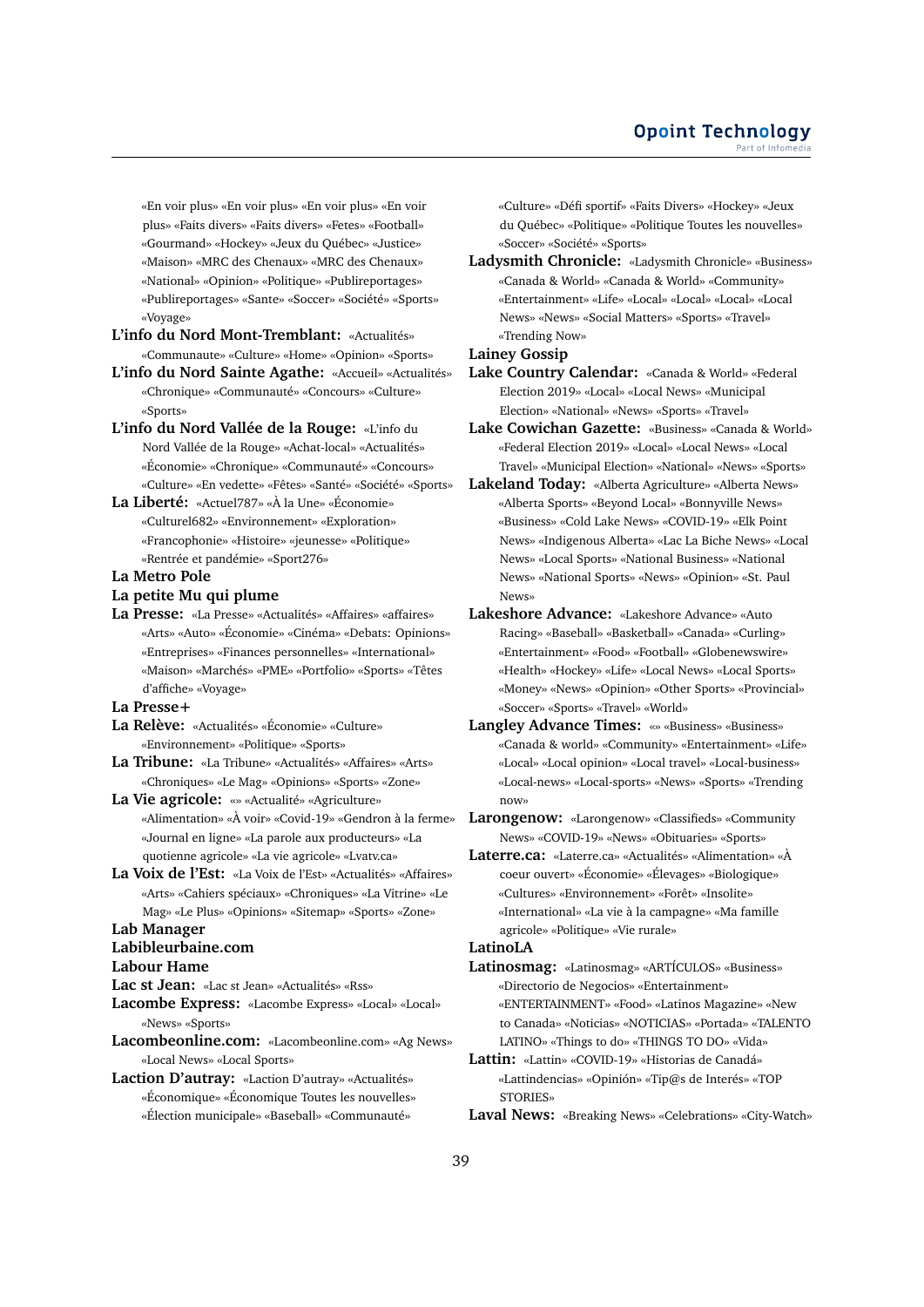«Food» «Home» «Local News» «Police» «School» «Sports» **Lavoixdunord**

- **Law & Crime News 2022:** «Ilawjournals» «Business» «Education» «Entertainment» «Life Style» «Politics» «Sports» «Technology»
- **Law Times:** «Law Times» «CASE LAW» «Focus on» «News» «PRACTICE AREAS»
- **Lawyers Weekly:** «Lawyers Weekly» «Analysis» «Business» «Business of law» «Civil litigation» «Columnists» «Criminal» «Digests» «Family» «Immigration» «In-house counsel» «Insider» «Insurance» «Intellectual property» «Labour & employment» «Legal innovation» «Natural resources» «News» «Personal injury» «Real estate» «Scc» «Tax» «Wills, trusts & estates»
- **LCF:** «LCF» «Nouvelles»

#### **LCP Lag**

- **Le Bulletin des agriculteurs:** «Le Bulletin des agriculteurs» «Actualités» «Élevages» «Blogue» «Cultures» «Defi mais» «Horticulture» «Machinerie» «Nouveautés»
- **Le Cahier:** «Le Cahier» «40 ans et plus» «Bébé&Cie» «Beauté» «Bouffe» «Camille Dg» «Déco» «Lookbook» «Mode» «Professionnel» «Sport&Santé» «Style de vie» «Taille plus» «Télé» «Télé» «Toronto»
- **Le Canada Français:** «Le Canada Français» «Actualités» «Art de vivre» «Économie» «Élections municipales 2017» «Baseball» «Chroniques» «Communauté» «Culture» «Défi sportif» «Faits divers» «Fêtes» «Football» «Gourmand» «Hockey» «Jeux du Québec» «Maison» «Opinion» «Politique» «Santé» «Soccer» «Société» «Sports» «Tribune libre» «Voyage»
- **Le Courrier:** «Le Courrier» «Arts et culture» «Économie et finances» «Éditorial» «Éducation» «Chroniques» «Communautaire» «Divers» «Environnement» «Environnement/Agriculture» «Francophonie» «Insolite» «Jeunesse» «Politique» «Santé» «Société» «Sports» «Tourisme et voyages»
- **Le Courrier du Sud:** «Le Courrier du Sud» «Actualités» «Art de vivre» «Communauté» «Faits divers»
- **Le Courrier Sud:** «50 ans du pont Laviolette» «Actualités» «Automobile» «Économie» «Baseball» «Chroniques» «Chroniques / Opinion» «Communauté» «Courrier Sud Étudiant» «Culture» «Faits divers» «Hockey» «Home» «Jeux du Québec» «Justice» «Lock-out à l'ABI» «Politique» «Sports» «Tribune libre»
- **Le Droit:** «Le Droit» «Actualités» «Affaires» «Arts» «Chroniques» «Le Mag» «Opinions» «Sitemap» «Sports» «Zone»
- **Le Franco:** «Le Franco» «Éditorial» «Calgary» «Edmonton» «En région» «Francophonie» «Publireportages» «Région»
- **Le Gaboteur:** «Le Gaboteur» «Nouvelles»
- **Le Journal de Chambly:** «Le Journal de Chambly» «Actualité» «Actualités» «Archives» «Économie» «Éducation» «Dossier» «Environnement» «Faits divers» «Politique» «Santé» «Société» «Sports»
- **Le Journal de Montreal:** «24heures» «Accueil» «Actualité» «Actualite» «Actualite» «Affaires policières» «Alouettes» «Alouettes» «Amériques» «Archives» «ARGENT» «Argent» «Argent» «Asie-Pacifique» «Autres destinations» «Autres sports» «Autres sports» «Autres-destinations» «Éducation» «États-Unis» «États-Unis» «Éurope» «Baseball» «Baseball» «BLOGUES» «Blogues» «Blogues» «Bourse» «Canada» «Canada» «Canadien» «Canadien» «Cannabis» «Cannabis» «Celebrites» «Chasse et pêche» «Chasse et piche» «Chroniques» «Chroniqueurs» «Cinéma» «Cinema» «Combats» «Combats» «Consommation» «Consommation» «Construction» «Construction» «Courrier de louise» «Courrier-de-louise» «Courses» «Courses» «COVID-19» «Dans vos poches» «Dernières nouvelles du site» «Destinations» «Education» «Emploi» «Emploi – Formation» «EN 5 MINUTES» «En 5 minutes» «ENQUÊTES» «Enquêtes» «Entrepreneuriat» «Entreprises» «Environnement» «Environnement» «Essais» «Etats-unis» «Europe» «Europe» «Faitesladifference» «Faits divers» «Faits divers» «Faits divers et judiciaire» «Famille» «Famille» «Fiscalité» «Fiscalité» «Football» «Football» «Golf» «Golf» «Hockey» «Hockey» «Hublo» «Humour» «Humour» «Impact» «Insolite» «Jet-set» «JM» «JM» «Jm» «L'heure juste» «L'heure juste» «L'impact» «La voix» «La voix» «Le 1%» «Le bordel informatique» «Le bordel informatique» «Le coin nature» «Le Québec dans le rouge» «LE SAC DE CHIPS» «Le sac de chips» «Livres» «Livres» «MAISON EXTRA» «Manger» «MÉTÉO» «Mexique et Caraïbes» «Mode et beauté» «Mode et beaute» «MONDE» «Monde» «Monde» «Monde des affaires» «Moyen-Orient» «Musique» «Musique» «Musique» «Nos routes en déroute» «Où vont vos impôts» «Occasion» «OPINIONS» «Opinions» «Opinions» «Opinions» «Opinions» «Opinions» «Opinions» «Opinions» «Opinions:claude-villeneuve» «Opinions:Michel-beaudry» «Opinions:richard-martineau» «Palmarès» «Plannord» «Plein air, chasse et pêche» «PME INC.» «Politique» «Politique» «PORTE-MONNAIE» «Porte-monnaie» «Psycho» «Québec» «Rodger brulotte» «Rss» «Santé» «Santé» «Santé» «Santé» «Sante» «Saveurs» «Saveurs» «Sexualité» «Sitemap» «Ski» «Soccer» «Soccer» «Société» «societe» «Sorties» «Sorties» «Sortir» «SPECTACLES» «Spectacles» «Spectacles» «Spectacles» «Spectacles» «Spectacles» «SPORTS» «Sports» «Sports» «Style de vie» «Syndicalisme» «Télévision» «Techno» «Techno»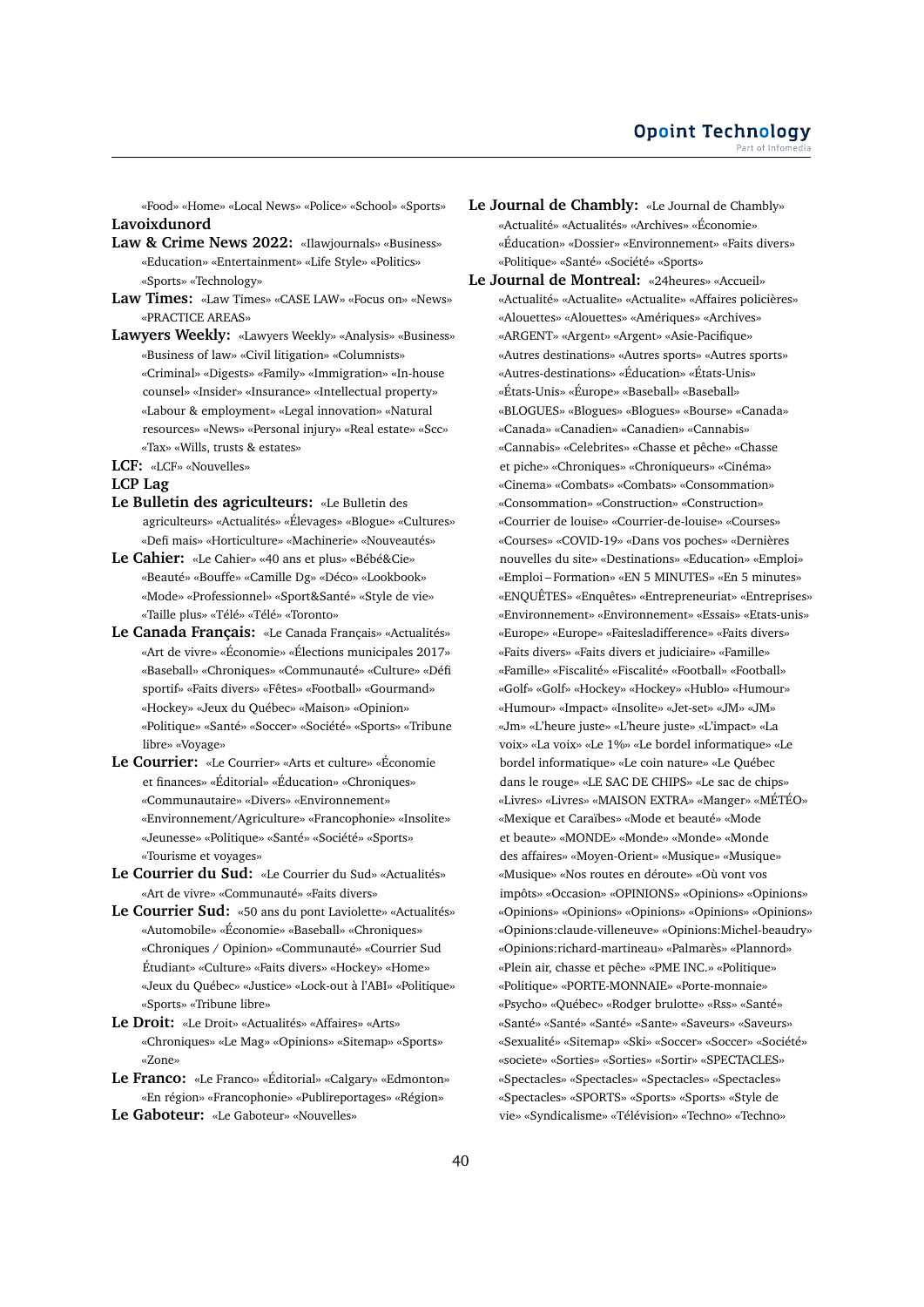«Tele» «Television» «Tennis» «Tennis» «Théâtre» «Theatre» «Tous-nos-blogues» «Transport urbain» «Transports» «Transports» «Transports» «Transports» «Vacances» «Vie montrealaise» «VOYAGES» «Voyages» «WEEKEND» «Weekend» «Weekend» «Weekend: cinema» «Weekend: theatre»

- **Le Journal de Québec:** «» «50 ANS DU JDEQ» «Accueil» «Actualite» «Affaires-policieres» «ARGENT» «BLOGUES» «Consommation» «Construction» «Courrier-de-louise» «Education» «Enquêtes» «Environnement» «Faits Divers et Judiciaire» «Insolite» «Le bordel informatique» «Le quebec dans le rouge» «Le Sac de Chips» «MONDE» «Opinion» «OPINIONS» «Politique» «Quebec» «Salgac» «Sante» «Sante» «Societe» «Spectacles» «Sports» «Syndicalisme» «Vacances» «Vie»
- **Le Lézard (English):** «Le Lézard (English)» «Business» «Environment» «Health» «Mining industry» «News wire» «Oil industry» «Science and technology» «Sports and recreation» «Tourism and vacations» «Transportation»
- **Le Lezard.com (France):** «Le Lezard.com» «Exploitation minière» «Exploitation pétrolière» «Fil de presse» «L'environnement» «L'environnement» «Le virus Ebola» «Les affaires» «Pont Champlain» «Santé» «Science et technologie» «Sports et loisir» «Vacance et tourisme»
- **Le Maître Papetier:** «Le Maître Papetier» «Analyse de marché» «Événements» «Bioéconomie» «Développement durable» «De l'industrie» «Financières» «Gens de l'industrie» «Internationales» «Sciences et innovations» «Usines et technologies»
- **Le Manic:** «Le Manic» «Actualité» «Culturel» «Société» «Sports»
- **LE must:** «LE must» «Categories»
- **Le Peuple Lotbinière:** «Accueil» «Art» «Communauté» «Faits divers» «La Une Aujourd Hui» «Politique» «Société» «Sports»
- **Le Quotidien:** «Le Quotidien» «Actualités» «Arts» «Chroniques» «Opinions» «Sports»
- **Le Reflet:** «Le Reflet» «Actualités» «Affaires» «Art de vivre» «Contenu commandité» «COVID-19» «Culture» «Faits divers» «François Charron» «Opinion» «Plus de nouvelles» «Plus de nouvelles» «Plus de nouvelles» «Plus de nouvelles» «Publireportage» «Sports»
- **Le Reflet du Lac:** «Le Reflet du Lac» «Actualités» «Art de vivre» «Économie» «Élections municipales 2017» «Élections Québec 2018» «Baseball» «Chroniques» «Communauté» «Course» «Culture» «Défi sportif» «Faits divers» «Football» «Hockey» «Justice» «Opinion» «Plein air» «Politique» «Ski» «Soccer» «Société» «Sports» «Tribune libre»

**Le Rempart:** «Actualités»

- **Le Soleil de Châteauguay:** «Le Soleil de Châteauguay» «Actualités» «Art de vivre» «Communauté» «Culture» «Faits divers» «Opinion» «Sports»
- **Le Soleil de Valleyfield et Le Journal . . . :** «Le Soleil de Valleyfield et Le Journal Saint-François» «Actualités» «Art de vivre» «Art de vivre» «Auto» «Économie» «Baseball» «Boxe» «Chronique» «communauté» «Communauté» «Culture» «culture» «Culture» «Défi sportif» «En voir plus» «En voir plus» «En voir plus» «En voir plus» «Faits divers» «Fêtes» «Fêtes» «Football» «Hockey» «Jeux du Québec» «Justice» «Opinion» «Politique» «Régates» «Santé» «Santé» «Soccer» «Société» «Sports» «Voyage» «Voyage»
- **Le Soliel:** «Le Soliel» «Actualités» «Affaires» «Arts» «Chroniques» «Maison» «Monde» «Opinions» «Sports» «Zone»
- **Leb Town:** «Leb Town» «Announcements» «Business, Real Estate, & Nonprofits» «Crime & Safety» «Education» «History» «LebTown En Español» «News» «Obituaries» «Opinions & Letters» «People, Places, & Things» «Press Releases» «Real Estate» «Shoutouts» «Sponsored Content» «Upcoming Events»
- **Lebelage:** «Lebelage» «Bien etre» «Ma santé» «Mes finances» «Mes jeux» «Mes loisirs» «Mon moral» «Santé et mieux-être» «Web et Techno»
- **Lechodelaval:** «Lechodelaval» «Actualités» «Actualités» «Affaires» «Culturel» «Faits divers» «Jeunesse» «Opinions» «Politique» «Société» «Sports»
- **Lechodetroisrivieres:** «Lechodetroisrivieres -» «Actualités» «Actualités» «Arts et divertissements» «Économie» «Éducation» «Faits divers et judiciaires» «Jeunesse» «Opinions» «Politique» «Santé» «Société» «Sports»
- **Lecitoyenrouynlasarre:** «Accueil» «Actualités» «Économique» «Élection municipale» «Baseball» «Communauté» «Culture» «Faits Divers» «Football» «Hockey» «Jeux du Québec» «Politique» «Soccer» «Société» «Sports»
- **Ledevoir:** «Accueil» «Arts visuels» «Économie» «Canada» «Chroniques» «Cinéma» «Culture» «Danse» «Lire» «Monde» «Montréal» «Musique» «Politique» «Québec» «Société» «Théâtre» «Ville de Québec» «Villes et régions» «Vivre»
- **Leduc Representative:** «Leduc Representative» «Auto Racing» «Baseball» «Basketball» «Canada» «Curling» «Entertainment» «Food» «Football» «Health» «Hockey» «Life» «Local News» «Local Sports» «Money» «News» «News» «Opinion» «Other Sports» «Provincial» «Soccer» «Sports» «Travel» «World»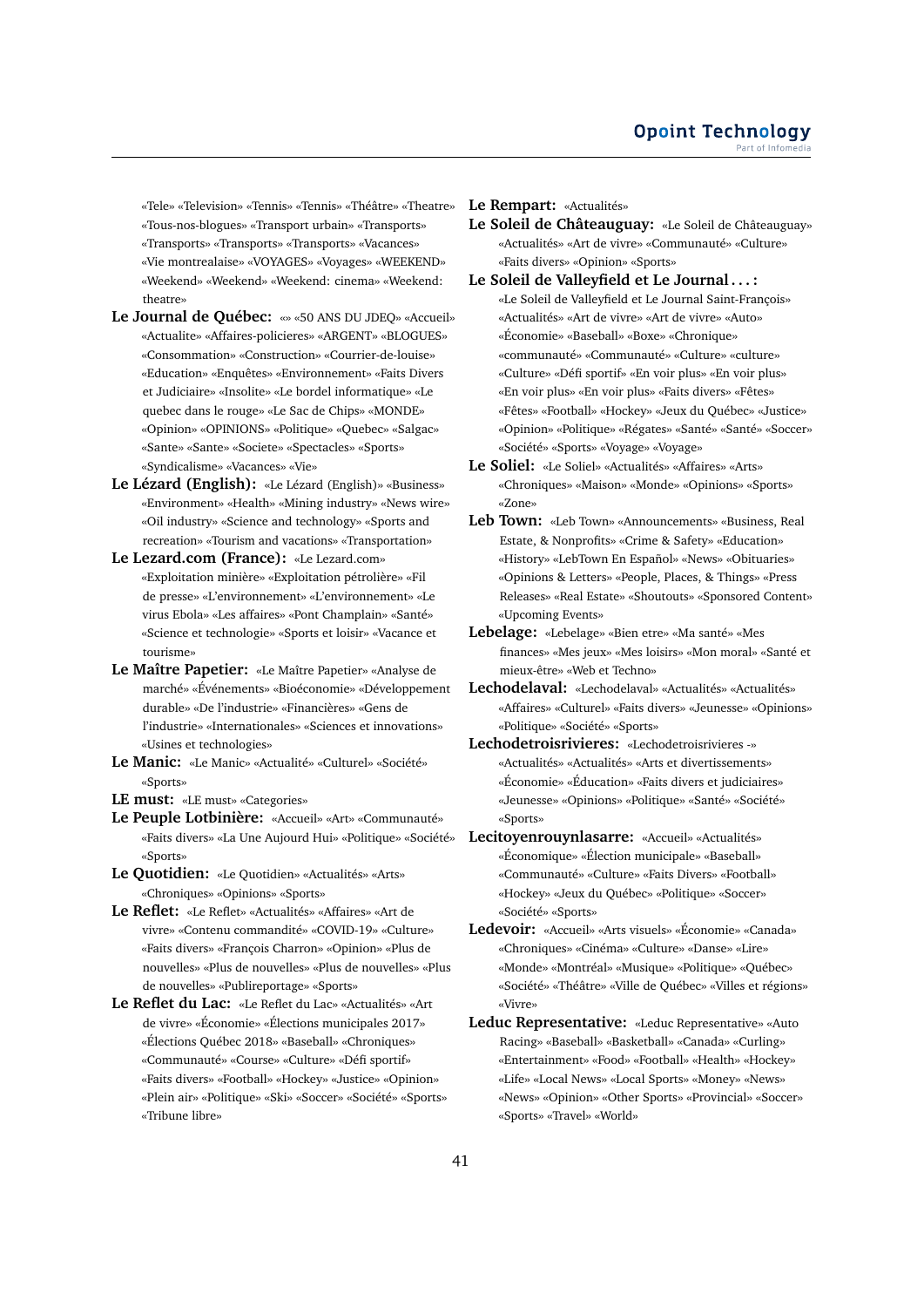# **Lefil.ulaval.ca Legal Feeds**

- **Legion Magazine:** «Legion Magazine» «Blog» «Canada Corner» «Defence Today» «Health» «Military History» «Our Veterans»
- **Lejournaldejoliette:** «Lejournaldejoliette» «Actualités» «Culturel» «Société» «Sports» «Toutes les actualités»
- **Lenouvelliste:** «Lenouvelliste» «Opinions»
- **Leopard is a Neutral**
- **Leprogres:** «Accueil» «Actualités» «Art de vivre» «Économie» «Communauté» «Culture» «Faits divers» «Opinion» «Sport national» «Sports» «Sports»
- **Lerichelieu:** «Lerichelieu» «Actualités» «Agriculture» «Auto» «Collaborateurs» «Communauté»
- **Les 2 Rives:** «Les 2 Rives» «Actualités» «Autochtone» «Économie» «Baseball» «Boomers» «Chroniques» «Communauté» «Corps non réclamés» «Culture» «Défi sportif» «Dossiers» «Faits divers» «Football» «Garderies» «Hockey» «Jeux du Québec» «Justice» «Matières résiduelles» «Merveilles» «Micro-brasseries» «Opinion» «Politique» «Saint-Valentin» «Soccer» «Société» «Sports» «Tribune libre»
- **Les Affaires:** «10 choses à savoir» «analyses-de-titres» «Assurance» «Automobile» «Blogues» «Bourse» «Classements» «Commerce de détail» «Consommation» «Développement des affaires» «Dernières nouvelles» «Dossiers» «Dossiers» «Dossiers partenaires» «Droit des affaires» «Entreprendre» «Financement» «Fiscalité» «Général» «Gestion opérationnelle» «Gouvernement» «Home» «Immobilier» «Immobilier» «Innovation» «Internet» «L'observatoire de la croissance» «Management» «Manufacturier» «Médias et communications» «Médias et télécommunications» «Mes finances» «Mon éducation financière» «Placement» «Planification» «PME» «Produits électroniques» «Réponses d'experts» «Ressources naturelles» «Retraite» «Santé, pharmaceutique et biotechnologies» «Savoir d'entreprise» «Secteurs» «Services financiers» «Services professionnels» «stratégie» «Techno» «Technologie de l'information» «Technologies et télécommunications» «Tourisme» «Transport» «Vente et marketing» «Vidéos»
- **Lesa:** «Lesa» «Business Law» «Business Law» «Business Law» «Civil Litigation» «Civil Litigation» «Civil Litigation» «Civil Litigation» «Civil Litigation» «Criminal Law» «Criminal Law» «Criminal Law» «Family Law» «LESA Update» «Real Estate» «Specialized Areas of Law»
- **Lespaceurbain:** «Lespaceurbain» «Arts» «À mettre à l'agenda» «Beauté» «Bien-être» «Cocktails & alcool» «Famille» «Foodie» «Girltalk» «Lecture» «Les meilleurs spots» «Maison» «Mode» «Mode & Beauté» «Recettes»

«Restaurants» «Sorties» «Style de vie» «Technologie» «Vie d'entrepreneur» «Vie nocturne» «Voyage»

- **Lethbridge News Now:** «Lethbridge News Now» «Agriculture» «Alberta» «All News» «Canada» «Columns» «Lethbridge» «Lethbridge Area» «News» «Sports» «World»
- **Lexpert**
- **Liberty Plugins:** «Liberty Plugins» «Press Release»
- **LighthouseNow:** «News» «Obituaries»
- **Link Newspaper:** «Link Newspaper» «Auto Link» «Bollywood» «Breaking News» «Business» «Entertainment» «Fiji News» «Health» «Lead Story» «Link News» «Movie Reviews» «News» «Soap Masala» «South Asian» «Sports» «Top News»
- **Lite92:** «jewel92»
- **Lite985:** «Blog»
- **Little Black Pearls**
- **Livingluxe.ca:** «Livingluxe.ca» «Arts and Culture» «Bedroom» «DECOR & DESIGN» «Entryway» «Fashion» «Jewellery» «Living and Dining» «Outdoor Living»

**Lloydminster Meridian Booster:** «Meridiansource»

- **LNG Canada:** «LNG Canada» «News»
- **Loans Market:** «Loans Market» «Education»
- **Loïcia Itréma**
- **Lobbymonitor:** «2» «3» «4» «News»
- **Local Guides Connect**
- **Londoner:** «Auto Racing» «Baseball» «Basketball» «Canada» «Curling» «Entertainment» «Football» «Health» «Hockey» «Home» «Life» «Local News» «Local Sports» «Local-news-2» «Money» «News» «Opinion» «Other Sports» «Provincial» «Soccer» «Sports» «Travel» «World»
- **Long Woods**
- **Loonie Politics:** «Loonie Politics» «Canada»
- **Lucdupont:** «Lucdupont» «À propos» «Blogue» «Livres»
- **Lucknow Sentinel:** «Auto Racing» «Baseball» «Basketball» «Canada» «Curling» «Entertainment» «Football» «Globenewswire» «Health» «Hockey» «Home» «Life» «Local News» «Local Sports» «Money» «News» «Opinion» «Other Sports» «Provincial» «Soccer» «Sports» «Travel» «World»
- **LUXE MAGAZINE:** «LUXE MAGAZINE» «Actualités» «Affaires» «Art» «Art & culture» «Événements» «Business» «Discover» «En vedette» «Events» «FEATURED» «Featured» «FR» «Gastronomie» «Gastronomy» «Immobilier» «Library» «New York:FR» «New-York» «News» «Real estate» «Travel» «Voyages» «Well-being» «Wine»
- **Lymphomacoalition.org**
- **Ma Beauce:** «ACCUEIL» «Économie» «COVID-19» «Faits divers» «Nouvelles» «Politique» «RSS»
- **Ma Planète PPS:** «Ma Planète PPS» «Actualités»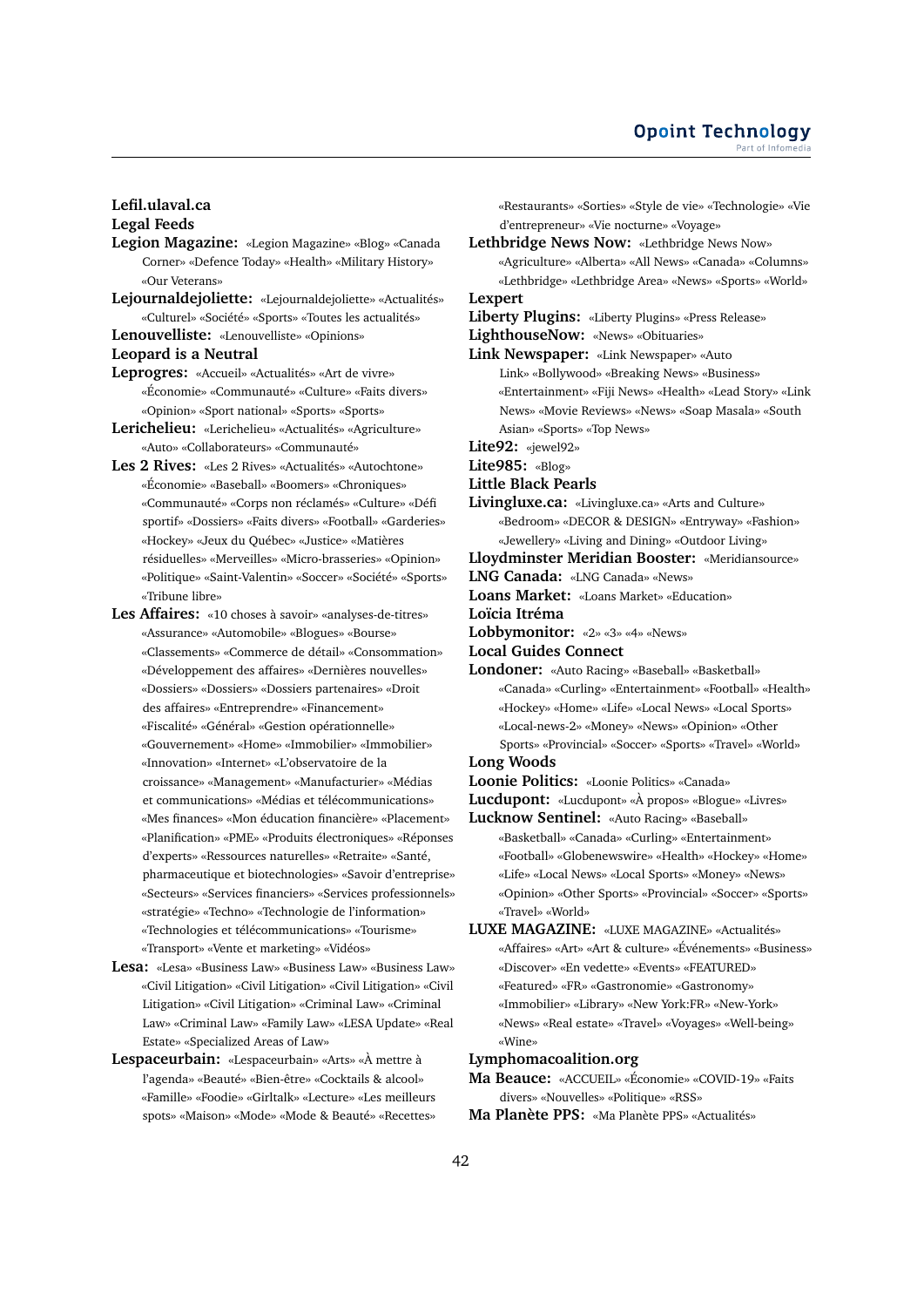#### **MacEwan:** «Home» «News»

**Machinery and Equipment:** «Machinery and Equipment» «Engineering» «Environment» «Features» «Health & Safety» «Human Resources» «Industry» «Labour and Employment» «Lubrication» «Maintenance – Facilities» «Maintenance Machinery and Equipment» «Manufacturing» «News» «Operations» «Processing» «Products» «Test and Measurement»

- **Macleans.ca:** «Culture» «Economy» «Education» «Home» «Multimedia» «News» «Politics» «Society» «Work»
- **Madein En:** «En» «En advertising» «En b l o g» «En – conferences» «En – influence» «En – international» «En – production» «En – strategy» «En – trends»

#### **Madhunt.com**

- **Magazine Mon Quartier:** «Magazine Mon Quartier» «AFFAIRES» «CHRONIQUES» «ESCAPADES» «PLAISIR» «RSS»
- **Magazinelatino:** «Magazinelatino» «Actualidad» «Advertising» «Asia» «Canada» «Colombia» «Comunidad» «Cuba» «Deportes» «Economia» «Edición Digital» «Editorial» «El Salvador» «Estados Unidos» «Europa» «Futbol» «Inmigracion» «Latinoamerica» «London» «Medio Oriente» «Mexico» «Mundo» «Ontario» «Opinion» «Toronto» «Venezuela»
- **Magazineprestige:** «Magazineprestige» «Affaires» «Bouffe» «Habitation» «Luxe» «Moteurs» «Santé» «Style» «Vie à Qc» «Voyage»
- **Magic106:** «Magic106» «Concerts» «Evenings with Mike Devine» «Events» «Fresh Top 20 with Liz» «Magic Cares» «Magic Cares Submissions» «Magic Drive with Brad» «Magic Mornings with Lisa» «Middays with Brian West» «NEWS» «ON-AIR»
- **Makeup:** «Makeup» «Eyes» «Face» «Hair» «Lips» «Looks» «Nails»

# **MamaBear Martin**

- **Manitoba Cooperator:** «Manitoba Cooperator» «Crops» «Crossroads» «Livestock» «Markets» «News & Opinion»
- **Manitoba Post:** «Manitoba Post» «Arts» «Life» «News» «Opinions» «Sports»

**Manitoban Online**

**Manufacturing Automation:** «Features» «Home» «Industry News» «Movers and Shakers» «News» «Products» «Studies & Reports»

**Manufacturing Tomorrow:** «Manufacturing Tomorrow» «Additive & 3D Printing» «Automation & Networking» «Design & Development» «Materials & Processes» «News»

**Manufacturinginfocus:** «Manufacturinginfocus» **MAPAQ:** «MAPAQ» «Consommation des aliments» «Pages» «Publications»

**Maple Ridge News:** «BC» «Business» «Canada & World» «Community» «Entertainment» «Home» «Lifestyles» «Local» «National» «News» «Opinion» «Sports»

**Maquillage Cynthia:** «Accueil» «Actualités» «Articles sur les Produits» «Astuces» «Beauté» «Beauté» «Cheveux» «Coiffure» «Inspirations Coiffure» «Inspirations Maquillage» «Inspirations Maquillages d'Halloween» «Inspirations Mode & Style» «Inspirations Nail Art» «Looks» «Maquillage» «Maquillage» «Maquillages d'Halloween» «Marques» «Mode & Style» «Mode & Style» «Produits» «Psycho» «Psycho» «Tenue du Jour» «Tests de Produits» «Vidéos» «Vlog & Autres»

#### **Marco.org**

**Maritime Magazine:** «Home» «News/Nouvelles»

- **Market Newswire:** «Market Newswire» «Business Wire» «Globe Newswire» «IssueWire» «OpenPR» «PR Newswire» «SEC Filings» «US Newswire»
- **Market Pulse:** «Forex news» «Home» «Macroeconomic analysis» «Technical analysis»

**MarketBook:** «MarketBook» « Blog»

**Marketing Magazine Canada:** «Advertising» «Brands» «Consumer» «JobZone News» «Media» «PR» «Sponsored» «Tech»

- **Marketscreener:** «Marketscreener» «Analyst reco.» «Appointments» «Capital Markets Transactions» «Commodities» «Cryptocurrencies» «Currency / Forex» «Cybersecurity» «Economy» «Interest Rates» «IPOs» «Latest News» «Listed companies» «Markets» «New Contracts» «Press Releases» «Profit warnings» «Rumors» «Telecommunications Services»
- **Marquette Tribune:** «Marquette Tribune» «A & E» «Features» «Higher Education» «Killed the Cat» «Men's Basketball» «Men's Cross Country» «Men's Hockey» «Men's Lacrosse» «Men's Soccer» «Men's Track & Field» «Metro & Politics» «News» «Opinion» «Radio» «Science & Technology» «Social Justice» «Sports» «Student Government» «Tribune» «Women's Basketball» «Women's Cross Country» «Women's Lacrosse» «Women's Soccer» «Women's Track & Field»

# **Marvelous Geeks Media Mastheadonline**

- **Mauditsfrancais:** «Mauditsfrancais» «Actu et politique» «Beaute» «Business et Tech» «Cinéma» «Concerts/Spectacles» «Conferences» «Conseils de patron» «Culture» «Designdecoration» «Expositions» «Forme» «Gastronomievins» «Ici-et-maintenant-chroniques-interculturelles» «Idees-debats» «Magazine» «Mode» «Style»
- **Maximum Yield:** «Maximum Yield» «Growing» «Industry News»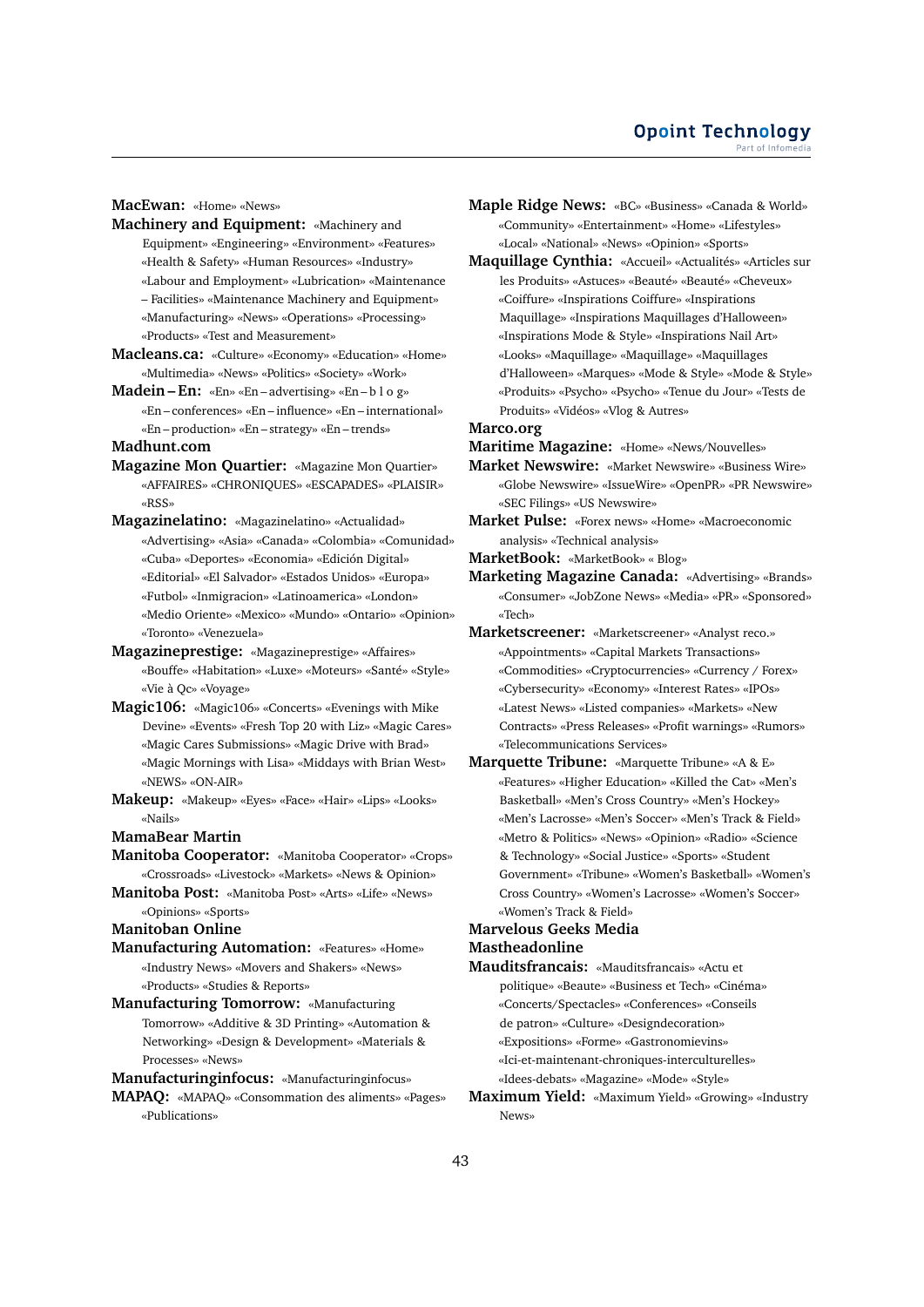- **Mayerthorpe Freelancer:** «Mayerthorpe Freelancer» «Auto Racing» «Baseball» «Basketball» «Canada» «Curling» «Entertainment» «Football» «Globe Newswire» «Health» «Hockey» «Life» «Local News» «Local Sports» «Money» «News» «Opinion» «Other Sports» «Provincial» «Soccer» «Sports» «Travel» «World»
- **MBC Radio:** «MBC Network Radio Online» «Current News» «MBC News» «NEWS» «Sports»
- **McConnell Foundation:** «McConnell Foundation» «News»
- **McGill University:** «Home Page» «Media»
- **McInnes Cooper:** «Home» «Publications»
- **MeadowlakeNOW:** «MeadowlakeNOW» «All News» «Canadian News» «Community News» «Local Sports» «Local Sports» «Meadow Lake News» «Saskatchewan news» «World» «World News»
- **meaww.com:** «meaww.com» «10» «2» «3» «4» «5» «6» «7» «8» «9» «Entertainment» «Health» «Human-interest» «Music» «News» «Ranked & Rated»

**Mechanics Hub**

**MedBroadcast:** «Home»

- **Media-Newswire:** «Biotechin» «English News» «Forefront Breaking News» «Mulheresnacomputacao» «My Pretty Sydney» «Newssuperfast»
- **Medical News Bulletin:** «Medical News Bulletin» «Aging» «Alzheimer's & Dementia» «Arthritis» «Cancer» «Cardiology» «Chronic Pain» «Clinical Trials and Research» «Complementary & Alternative Medicine» «Cosmetology» «Dental» «Dermatology» «Diabetes» «Drugs» «Fitness» «Fun Tests» «Genetics» «Genome» «HIV/AIDS» «In the Pipeline» «Internal Medicine» «Lifestyle» «Medical Calculators» «Medical IQ Tests» «Medical News Quizzes» «Medical Technology» «Medicine» «Mental Health» «Mind Games» «Neurology» «Obesity» «Ophthalmology» «Pediatrics» «Pipeline» «Pre-Clinical Research» «Public Health» «Surgery & Regenerative Medicine» «Viruses & Vaccines» «Women's Health»
- **Medicine Hat News:** «Business» «Careers» «Commentary» «Cuisine» «Entertainment» «Entertainment News» «From The Newsroom» «Health» «Home» «Letters to the Editor» «Life» «Local Bloggers» «Local Entertainment» «Local Life» «Local News» «Local Sports» «National News» «National Sports» «News» «Opinions» «Provincial News» «Sports» «Ticked Off and Tickled Pink» «Travel» «World News»

# **Meet Harmony**

**Mehr News Agency:** «Mehr News Agency» «2» «3» «4» «تاطلبترا و تاعلاطا رولنف» «ن وذ اه رولنف» «5» \_ن هر ف» «\_ن هر ف» «م ل\_ف» «ن لهج للبتو ف» «ن ار\_ا للبتو ف»

**qA¤** » «**r¡**\_ **mw**\_» «\_ \_**¯**» «**r ¤ tw**   $L$  تلاجه» «رهه الجه» «\_مسجة\_اهرند و\_ق\_سومه «\_ن\_د «\_مزر \_اه شiرو» «شiرو» «برند» «ن\_سمه» «رهه «ت شاددا\_» «ت شاددا\_» «ت شاددا\_» «ت شاددا\_» «ت شاددا\_» « راد مداد و زروانشـ» «ن و امحدّ و را » « س اسدا اهلا<sup>2</sup>ا » «و تف» «و تف» «و تف» « رادربهذزو و ت*ش*ت» «ش راز\_» «ش راز\_» «ش راز\_» «ش راز\_» «و\_تـف\_» «\_**ECM**» «\_**ECM**» «\_\_ **br ¤**» «Zanjan» «\_\_ **¡A ¤** «نار\_ا داصتقا» «داصتقا» «\_\_ر ذا و بآ» «\_بـهذم \_اه ل\_ش ت «ن و امت قاتا» «\_فار\_وفذ\_ا» «ناهج داصتقا» «ناهج داصتقا» و \_ناب» «للملاان\_ب» «اهناتسا» «ناهج ر د ملاسا» «ز را» «روڌ و \_وڌ» «س**روڊو 4م\_ب و \_ناب» «س**روڊو 4م\_ب «رازاب رابخا ن\_ر تـ مزات<sup>ه «</sup>ش(رو رابخا ن\_ر تـ مزات<sup>ه «</sup>ر تائتـ» «وردوخ» «ما شiاد و مزوج» «<mark>معماج»</mark> «رابخا ن رتمزاته «اهه ناسر ر\_ د» «*هشد*او ن\_د» «تامدخو\_ش ور فردرخ» «\_**£ C¤EA¢**» « **L ¤ nA¤C**\_» «**C£ ¤ H**\_» «**C** \_**¤** \_امذ\_س» «تملاس» «هناسر» «رهمو\_دار» «نو\_ز\_ولة و \_**C** » «**x**\_**mA**\_ **hA** » «**x**\_**F** » «**FA**\_**C ¤CEJhA**» «**FA**\_**C bAC**» «**FA**\_**C bAC**» «**FA**\_**C bAC**» «**FA**\_**C bAC**» «**FA**\_**C bAC**» «**FA**\_**C bAC h**» «**FA**\_**C bAC h**» «**FA**\_**C wE£** «\_\_نِ هر في ع\_انصه «بدا و برهشه «\_عامتجا \_اهه\_بت*ش*» «اهـ «ش ذاد و ملاء» «ه س و لاط» «ت راجة و ندمه و تعنصه» «**nA¤**\_ **bAC**» «**nA¤**\_ **bAC**» «**nA¤**\_ **bAC**» «**nA¤**\_ «رابخا ن\_وانم» «رابخا ن\_وانم» «رابخا ن\_وانم» «رابخا «\_**x**»

- **Mehr News Agency EN:** «Mehr News Agency EN» «All News» «Culture» «Economy» «Iran» «Opinion» «Politics» «Sports» «Technology» «World»
- **Melfort Journal:** «Auto Racing» «Baseball» «Basketball» «Canada» «Curling» «Entertainment» «Football» «Globe newswire» «Health» «Hockey» «Home» «Life» «Local News» «Local Sports» «Money» «News» «Opinion» «Other Sports» «Provincial» «Soccer» «Sports» «Travel» «World»
- **Memberpress.com:** «Memberpress.com» «Blog» **Memyselfandmontreal.com Mental healthcommission Mercado Magazine**
- **Mercury News:** «California News» «College Sports» «Crime & Courts» «Crime and Public Safety» «Cupertino» «Economy» «Education» «Environment» «Environment & Science» «Golden State Warriors» «Health» «High School Sports» «Home» «Housing» «Latest Headlines» «Nation & World» «National News» «News» «Oakland Athletics» «Opinion» «Other Sports» «Pac-12 Hotline» «Peninsula» «Politics» «Puzzles & Games» «Raiders» «Real Estate News» «San Francisco 49ers» «San Francisco Giants» «San Jose Earthquakes» «San Jose Sharks» «Science» «Sports Columnists» «Technology» «Transportation» «World News»

**Meridian Source:** «Meridian Source» «Entertainment»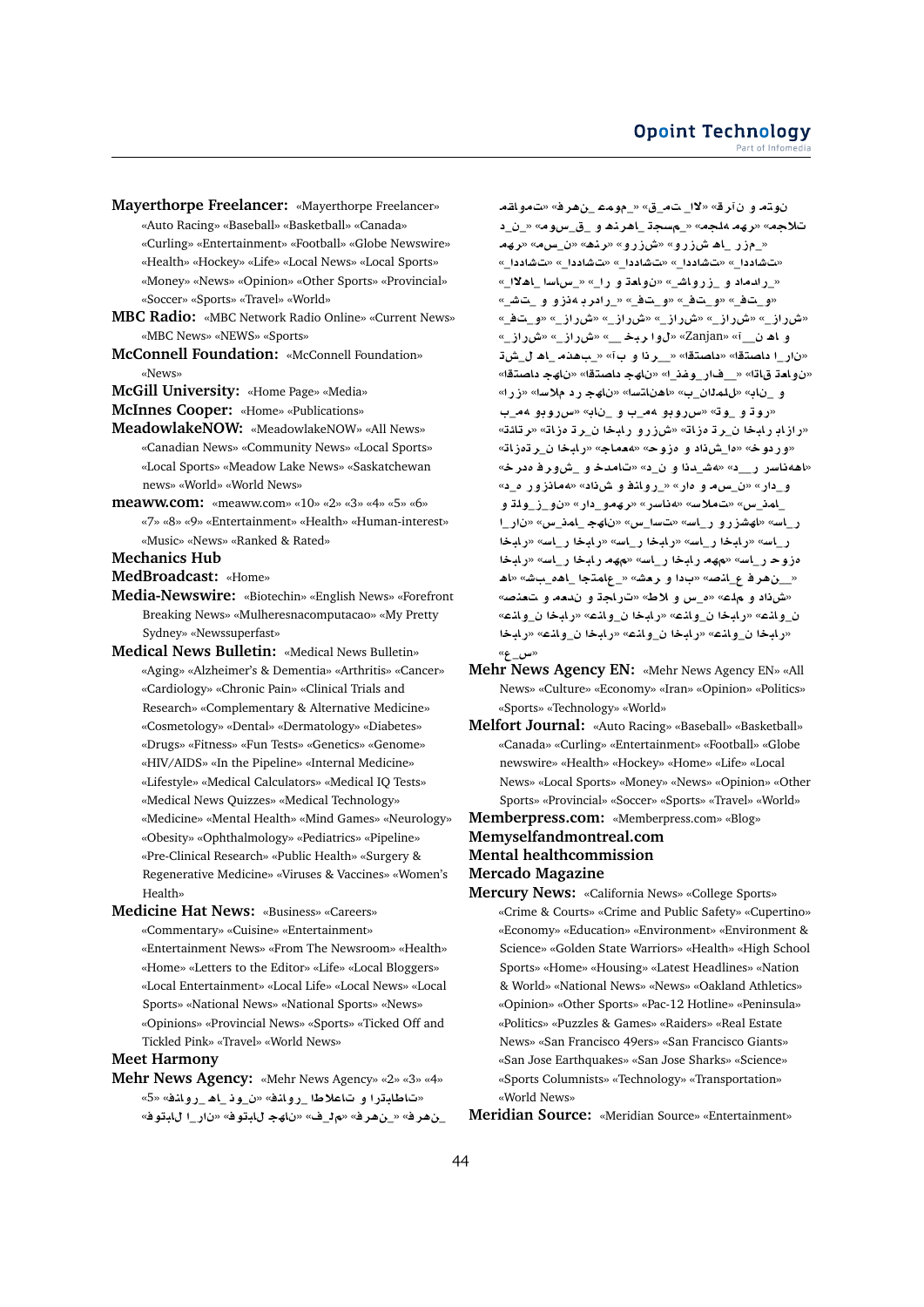- **Merritt Herald.com:** «Merritt Herald.com» «Business» «Community» «Entertainment» «Lifestyles» «News» «Opinion» «Sports»
- **Metal Meyhem Radio:** «Metal Meyhem Radio» «#FirstPlays with Jaydey B» «Bands Introducing Hour» «Featured Articles» «Hard Heavy & Hair» «Hard Rock Nights» «Interviews» «J.C's Kick Ass Rock Show» «Jon Harris Interviews» «Let There Be Rock» «Local Band News» «Metal Ashes Radio Show» «Midnight's Metal Grinder» «Music News» «Not The Punk Rock Show» «Pro Wrestling News» «Ritual of the Fourth» «Stoner Witch Radio» «The Midnight Hour» «The Pappa D Show» «The Sound Lab» «UK News» «Woman Crush Wednesday»
- **MeteoMedia:** «MeteoMedia» «Catastrophes» «Climat» «Espace» «Météo» «Nature» «Saison» «Santé» «Style de vie»

## **Metro**

**Metro Toronto Convention Centre:** «Metro Toronto Convention Centre» «blog»

# **Metro Vancouver**

**Metrolinx:** «Metrolinx» «News»

## **Mgnopanic**

**Michaelgeist.ca**

- **MicroSmallCap:** «MicroSmallCap» «Cannabis» «Consumer» «Coronavirus Stats» «Energy» «Financial» «Health» «Mining» «NewsHub» «Penny Stocks» «Press-release» «Tech»
- **Mid North Monitor.com:** «Mid North Monitor.com» «Auto Racing» «Baseball» «Basketball» «Canada» «Curling» «Entertainment» «Football» «Globe-Newswire» «Health» «Hockey» «Life» «Local News» «Local Sports» «Money» «News» «Opinion» «Other Sports» «Provincial» «Soccer» «Sports» «Travel» «World»
- **Midas Letter:** «Cannabis» «Cannabis» «Cannabis» «Commentary» «Crypto» «Crypto» «Featured» «Fintech» «Home» «James West» «Medical Marijuana» «MidasLetter Live» «Mining» «News» «News» «News» «Recommended»
- **Midlandtoday:** «Midlandtoday» «Adopt Me» «Beyond Local» «Canada» «Helpers» «Let's Eat» «Letters and Opinions» «Letters to the Editor» «Local News» «National Business» «National Sports» «News» «Ontario News» «Police Beat» «Postcard Memories» «Spotlight» «Then and Now» «World»
- **Midwestern Newspaper corp:** «Independent Plus» «Listowel Banner» «News» «News» «Sports» «Walkerton Herald-Times» «Wingham Advance Times» «Home»
- **MilAero007 I-Connect007:** «I-Connect007» «I-Connect007 – Articles» «I-Connect007 – Articles» «I-Connect007 – Columns» «I-Connect007 – News» «I-Connect007 – News»

**Milenio Stadium:** «Milenio Stadium» «Autonomias» «Canadá» «Desporto» «Local» «Mundo» «Portugal» «Ucrânia» «Vida & Vidas»

**Mineral Exploration:** «Mineral Exploration» «Blog» «Core Matters» «E-News» «Exploration Magazine» «News Releases» «Policy Updates» «Publications»

**Ming Pao Canada Vancouver:** «Ming Pao Canada Vancouver» «社區新聞» «經濟» «美食照片設殺豬盤騙<sup>局</sup> 扮熟朋友套取個人資料» «華埠一晚3懷疑縱火商舖受<sup>損</sup> » «葉國謙:林鄭作風得罪人推心置腹朋友少» «要聞» «<sup>體</sup> 育» «路邊雜物遭放火時有發生菜店東主不認為蓄意針<sup>對</sup> » «加國新聞» «即時新聞» «國際» «影視» «旅客急買機票<sup>趕</sup> 「4檢」前返華辦訪客紀錄要半年多人嘆:「怕是回不去 <sup>了</sup>」» «本那比租客白捱貴電費大半年» «李家超1人參選<sup>中</sup> 央助組競選團» «民族陣綫宣布重新運作» «三天車站售<sup>票</sup> <sup>機</sup>被裝側錄器» «港聞» «港人在加調整心態展新生活»

# **Mingshengbao**

**Mining:** «Canada» «Copper» «Exploration» «Home» «Jchenmining-Com» «Markets» «Page 3» «Usa»

# **Mining Watch Canada**

**Ministère de la Justice du Canada**

#### **Ministère de la Santé et des Services sociaux**

**MISA Ontario:** «MISA Ontario» «News»

**Miss 604**

- **Miss Bouquet:** «Home»
- **Mission City Record:** «Business» «Canada & World» «Canada & World» «Community» «Entertainment» «Life» «Local» «Local» «Local» «Local» «Local News» «Local Travel» «News» «Opinion» «Sports» «Travel» «Trending Now»

# **Mississauga.ca**

- **Mitchell Advocate:** «Mitchell Advocate» «Auto Racing» «Baseball» «Basketball» «Canada» «Curling» «Entertainment» «Football» «Globenewswire» «Health» «Hockey» «Life» «Local News» «Local Sports» «Money» «News» «Opinion» «Other Sports» «Provincial» «Soccer» «Sports» «Travel» «World»
- **Mix 105.1:** «Mix 105.1» «News»

# **Mix 96.7**

**Mixte Magazine:** «Mixte Magazine -» «Arts» «Automobile» «Épicurien» «Évasion» «Événements» «Décor» «En vedette» «Mode» «Société»

**Mmradio:** «Mmradio» «Podcast»

- **MMV Financial:** «Archives» «Home» «Latest News»
- **Mobile Syrup:** «Business» «Features» «Home» «Resources» «Syrup Community»

# **ModelsPeru**

**Molinos Stereo**

**Mon Joliette:** «ACCUEIL» «Économie» «COVID-19» «Faits divers» «Nouvelles» «Rss»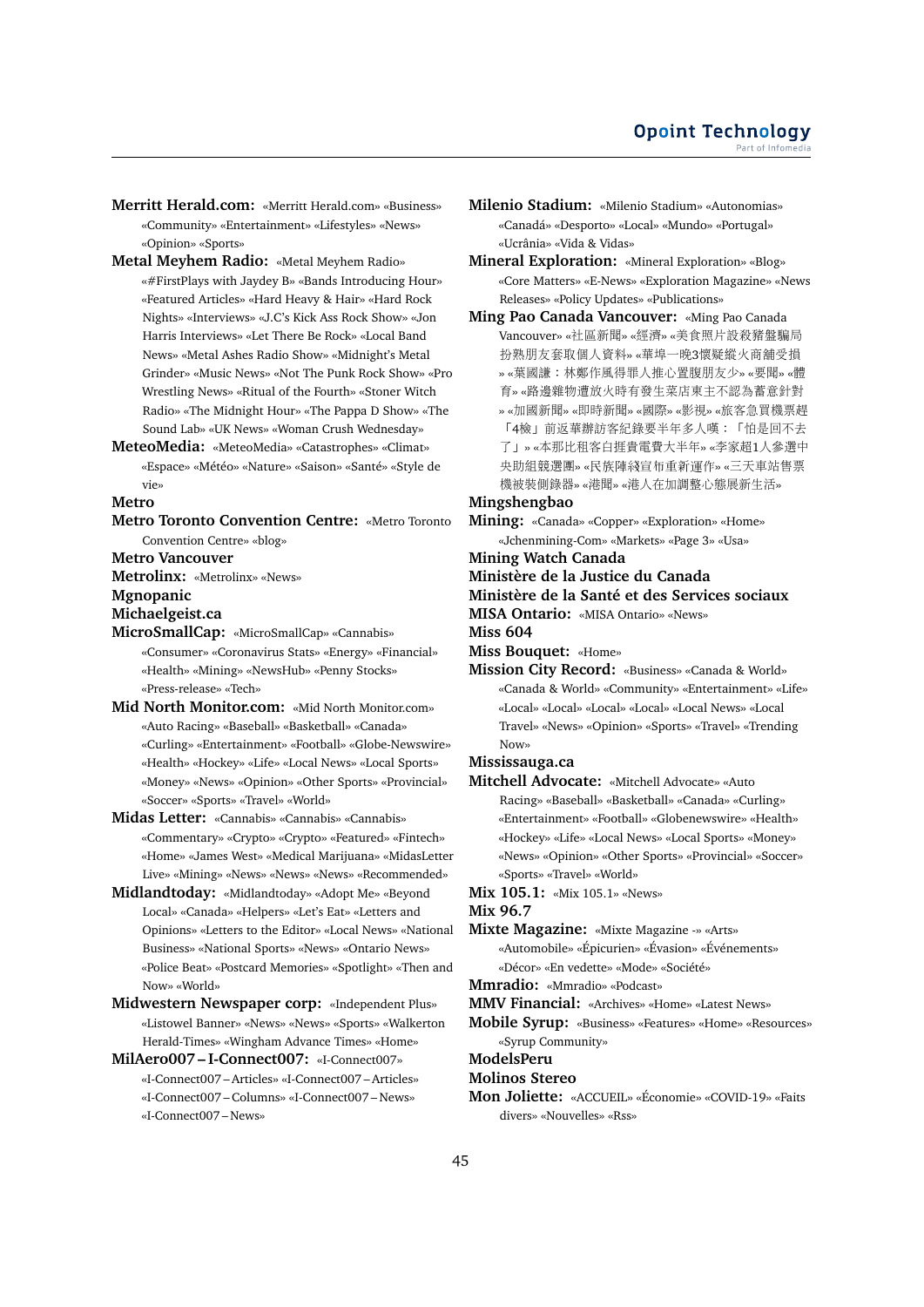- **Mon La Tuque:** «ACCUEIL» «Économie» «COVID-19» «Faits divers» «Nouvelles» «Politique»
- **Mon Victo:** «Mon Victo» «Économie» «COVID-19» «Faits divers» «MRC d'Arthabaska» «MRC de l'Érable» «Nouvelles» «Politique» «Sports» «Un scoop?»
- **Monde de Stars:** «Monde de Stars» «Critiques» «Les Stars du Web» «Nouvelles» «Potins» «Prestations» «Télé» «Viral»
- **Mondialisation:** «Mondialisation» «9/11» «Économie» «État Policier» «Crimes de Guerre» «Environnement» «Guerre USA-OTAN» «Histoire» «Médias» «Militarisation» «Pauvreté»
- **Money Sense:** «Money Sense» «Annual Credit Card Rankings» «Annuities» «Auto» «Banking» «Benefits» «Best Online Brokerages» «Best Places to Live» «Bonds» «Budgeting» «Buying» «Canada's Best Credit Cards» «Careers» «Credit Cards» «Debt» «Debt» «Earn» «ETFs» «Financial Planning» «GICs» «Home & Décor» «Homes» «Income Properties» «Index Funds» «Insurance» «Invest» «Investing» «Learn» «Mortgages» «Mutual Funds» «Pensions» «Real Estate» «Renovations» «Renting» «RESPs» «Retirement» «RRSPs» «Save» «Save» «Self Employment» «Selling» «Shopping» «Spend» «Spend» «Stocks» «Style» «Taxes» «Tech» «TFSAs» «Travel» «Vacation Homes» «Where to Buy Now»

#### **Money Smart Guides:** «Home»

- **Money Wise:** «By Doug Whiteman» «By Esther Trattner» «By Robin Saks Frankel» «By Rona Richardson» «By Shannon Quinn» «By Tom Huffman» «Doug Whiteman» «Doug Whiteman» «Doug Whiteman» «Doug Whiteman» «Doug Whiteman» «Doug Whiteman» «Doug Whiteman» «Doug Whiteman» «Doug Whiteman» «Esther Trattner» «Esther Trattner» «Esther Trattner» «Esther Trattner» «Esther Trattner» «Esther Trattner» «Esther Trattner» «Esther Trattner» «Esther Trattner» «Jay MacDonald» «Lifestyle» «MoneyWise» «MoneyWise» «Refinancing» «Richard Glunt» «Richard Glunt» «Richard Glunt» «Richard Glunt» «Richard Glunt» «Richard Glunt» «Richard Glunt» «Richard Glunt» «Richard Glunt» «Richard Glunt» «Shannon Quinn» «Shannon Quinn» «Shannon Quinn» «Shannon Quinn» «Shannon Quinn»
- **MoneyTalks News:** «MoneyTalks News» «Around The House» «Business» «Cars» «College» «Credit & Debt» «Eco-Friendly» «Family» «Insurance» «Investing» «Jobs & Work» «Real Estate» «Retirement» «Ripoffs» «Shopping» «Taxes» «Tech» «Travel»

# **Monika Hibbs**

**Monlimoilou:** «Monlimoilou» «Actualités» «Arts et culture» «Économie» «Éducation» «Divertissements» «Environnement» «Gastronomie» «Histoire et patrimoine» «Municipal» «Politique» «Santé» «Sport» «Technologie»

«Transports» «Urbanisme» «Vie communautaire»

- **MonMatane:** «MonMatane» «Économie» «COVID-19» «Faits divers» «Nouvelles» «Politique» «Sports»
- **Montcalm Express:** «Montcalm Express» «Actualités» «Économique» «Élection municipale» «Communauté» «Culture» «Politique» «Société» «Sports»
- **Montecristo Magazine:** «Montecristo Magazine» «Arts» «Beauty» «Business» «Community» «Design» «Essay» «Food and Drink» «Impact» «Style» «Transportation» «Travel» «Wishlist»
- **Montreal 24 Heures:** «Montreal 24 Heures» «En bref» «Lifestyle» «Panorama» «Pop» «Porte-Monnaie» «Urgence Climat»

#### **Montreal Business Journal**

**Montreal Centre-Ville:** «Montreal Centre-Ville» «Nouvelles»

- **Montreal Gazette:** «Aerospace» «All Food» «All Health» «All Hockey Inside Out» «All Homes» «All Local News» «Arts» «Auto Racing» «Business» «Business: Energy» «Business: Local Business» «Buying and Selling» «CFL» «Columnists» «Condos» «Decorating» «Diet & Fitness» «Editorials» «Entertainment: Books» «Entertainment: Celebrity» «Entertainment: Local Arts» «Entertainment: Movies» «Entertainment: Music» «Entertainment: Television» «Entertainment: Theatre» «Family & Child» «Fashion & Beauty» «Food» «Gaming» «Globe newswire» «Health» «Health» «Hockey Inside Out» «Home» «Homes» «Internet» «Letters» «Life» «Local Food Reviews» «Local News» «Men» «MLS» «Montreal Alouettes» «Montreal Canadiens» «Montreal Impact» «National» «NBA» «NCAA» «News» «NFL» «NHL» «Off-Island Gazette» «Opinion» «Personal Finance» «Personal Tech» «Quebec» «Real Estate» «Recipes» «Renovating» «Retail» «Science» «Seniors» «Sexual Health» «Small Business» «Sports» «Sports: Auto racing» «Sports: Baseball» «Sports: Basketball» «Sports: Football» «Sports: Golf» «Sports: Hockey» «Sports: Soccer» «Sports: Tennis» «Tech-Biz» «Technology» «Technology» «Today's Paper» «Travel» «West Island Gazette» «Women» «World» «World Juniors» **Montreal Impact**
- **Montreal Times:** «Books» «Business» «Community» «Entertainment» «Environment» «Finance» «Food» «Health» «Home» «Montreal» «Montreal Fashion» «Montreal Nightlife» «Montreal Restaurants» «Movies» «Music» «News» «Real Estate» «Social Life» «Sport» «Technology» «Things to do in Montreal» «Travel»
- **Montreal Tv:** «Montreal Montreal Tv» «Affaires et technologies» «Arts & spectacles» «Auto/moto» «Cinéma» «Gastronomie» «Grand prix» «Humour» «Immobilier» «Mode & design» «Nightlife» «Sortie de stars» «Sports &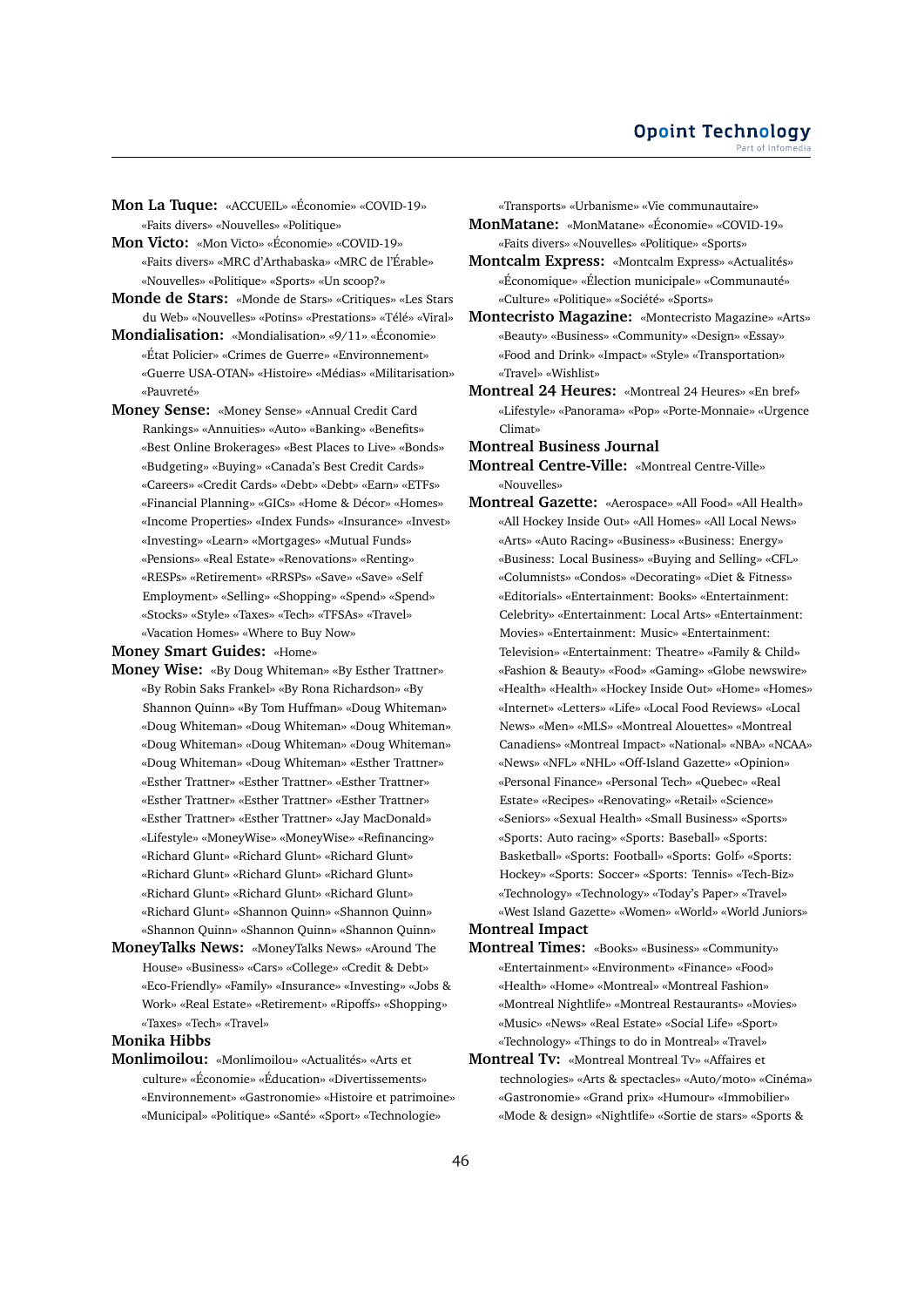spa» «Top mtl» «Vidéos» «Voyage»

- **Montrealgrandma:** «Montrealgrandma» «DIY» «Favourites» «Food»
- **MontrealRacing:** «MontrealRacing» «Actualités» «Articles» «Événements» «En vedette» «Essais» «Hors Sujet» «Misc» «Photoshoots» «Videos»
- **Moolala:** «Moolala» «Books» «Debt» «Earning» «Investing» «Organizing» «Saving» «Spending»
- **Moosejaw Today:** «Moosejaw Today» «Agriculture News» «Canada» «Covid-19» «Local Sports» «National Business» «National Sports» «News» «Opinion» «World»
- **Morningstar Canada:** « Home» «ETFs» «Funds» «Insights» «Markets» «Personal Finance» «Stocks»
- **Morrisgroup:** «Morrisgroup» «News»
- **Motherburg Brooklyn**
- **Moto Journal:** «Moto Journal» «ABONNEMENT» «Actualité» «Concours» «MAGAZINES NUMÉRIQUES»
- **Moto Plus:** «Moto Plus» «Éditos» «Évaluation» «Compétition» «Conso» «Essais» «Essais à long terme» «Motos de légende» «Projet KTM M+ RC390 Cup» «Projet Yamaha R3» «Reportages» «Voyages»
- **Motor Illustrated:** «Motor Illustrated» «5 Questions Answered» «At A Glance» «Auto News» «Auto Shows & Events» «Best EV» «Car Reviews & Research» «Comparison» «Electric Car News» «Features» «Features & Top 10s» «First Reviews» «Preview» «Reviews» «Should You Buy» «Top 10» «Videos»
- **Motorcycle.com:** «Motorcycle.com» «Aprilia» «Bike Reviews» «Bmw» «Brammo» «Can-Am | Brp» «Cruiser» «Ducati» «Electric» «Events» «Harley-Davidson» «Honda» «Indian» «Kawasaki» «Ktm» «Moto Guzzi» «MV Agusta» «News» «Off-Road» «On-Off-Road» «Other Brands» «Scooter» «Sport-Touring» «Sportbikes» «Standard» «Star» «Suzuki» «Touring» «Touring Scooter» «Track» «Triumph» «Victory» «Videos» «Yamaha» «Zero»
- **Motortrend cienradios:** «Motortrend cienradios» «Dakar y otros» «Fórmula 1» «Internacionales» «Lanzamientos» «Rally» «Súper TC 2000» «TC 2000» «Top Race» «Turismo Carretera» «Turismo Pista»
- **Mountain Life:** «Mountain Life» «Annual» «Climbing» «Features» «Gear» «In This Issue» «Mountain Biking» «Multiplicity» «On The Trail» «Paddling» «Skiing» «Snowboarding» «The Great Outdoors» «Videos»
- **Mountain View County:** «Alberta News» «Beyond Local» «Entertainment News» «Home» «Innisfail News» «Local Sports» «National Business» «National News» «National Sports» «News» «Olds News» «Opinion» «Rss»

# **Move To Nanaimo**

**Movie Vine:** «Featured» «Film Festivals» «Games» «Home» «Interviews» «Movies» «News» «Posters» «Reviews»

«Stories» «Television»

- **Movin925:** «Movin925» «Awkward Tuesday» «Battle of the Tinder Dates» «Missed Connections» «Shock Collar Question» «Textual Healing» «Whats on Your Mind»
- **mp3sandnpcs.com:** «mp3sandnpcs.com» «Conventions» «Gaming»

**Mpwwa**

- **Mr. Will Wong:** «Mr. Will Wong» «CD Reviews» «DVD Reviews» «Giveaways» «Interviews» «Movie Reviews» «Reviews» «Spotted» «TIFF»
- **MSN News Canada:** «MSN News Canada» «Autos» «Canada» «Canada» «CFL» «Entertainment» «Enthusiasts» «Family» «Food» «Gaming» «Golf» «Home & Garden» «Lifestyle» «Medical» «MLB» «Motor Sports» «Movies» «Movies» «Music» «NBA» «NFL» «NHL» «Parliament Hill» «Personal Finance» «Real Estate» «Relationships» «Retirement» «Soccer» «Sports» «Strength» «Style» «Tennis» «Travel» «TV» «Weather News» «Year in Review» «Yoga & Pilates»
- **Msn.com/fr-ca:** «» «Actualités» «Autos» «Cuisine» «Météo» «Sports» «Style de vie» «Voyage»
- **MTL:** «MTL» «What to do»
- **MTL Blog:** «Eat & Drink» «Home» «News» «Opinions» «Things To Do»
- **Municipal jobs, The Municipal Information . . . :** «Municipal jobs, The Municipal Information Network» «Alberta» «Animals» «Appointments» «ARTICLES» «British Columbia» «Culture» «E-MAGAZINE» «Economy» «Employee Relations» «Environment» «Ethics | Legal» «Family» «Financial» «General» «Health» «Indigenous Relations» «Infrastructure» «Manitoba» «Marijuana | Cannabis» «New Brunswick» «Newfoundland and Labrador» «Northwest Territories» «Nova Scotia» «Nunavut» «Ontario» «Other» «Parks» «Police-Fire» «Politics» «Prince Edward Island» «Quebec» «Saskatchewan» «Technology» «Transit» «Urban» «Yukon Territory»
- **Munk school of Global Affairs & Public Policy:** «Munk school of Global Affairs & Public Policy» «Research»
- **Muskoka 411:** «Muskoka 411» «Celebrity Interviews» «Entertainment» «Features» «Health» «Living» «Local Council» «Merchandise» «News» «Opinion & Letters» «OPP News» «Sports» «Your Muskoka»
- **MuskokaRegion.com:** «Crime» «Home» «News» «Opinion» «Sports» «What's on»
- **Mxdwn.com:** «Features» «Games» «High Fidelity» «Home» «Movies» «News» «Reviews» «SXSW 2013» «Television» «Television – News» «Top Story»
- **My Bancroft Now:** «My Bancroft Now» «Local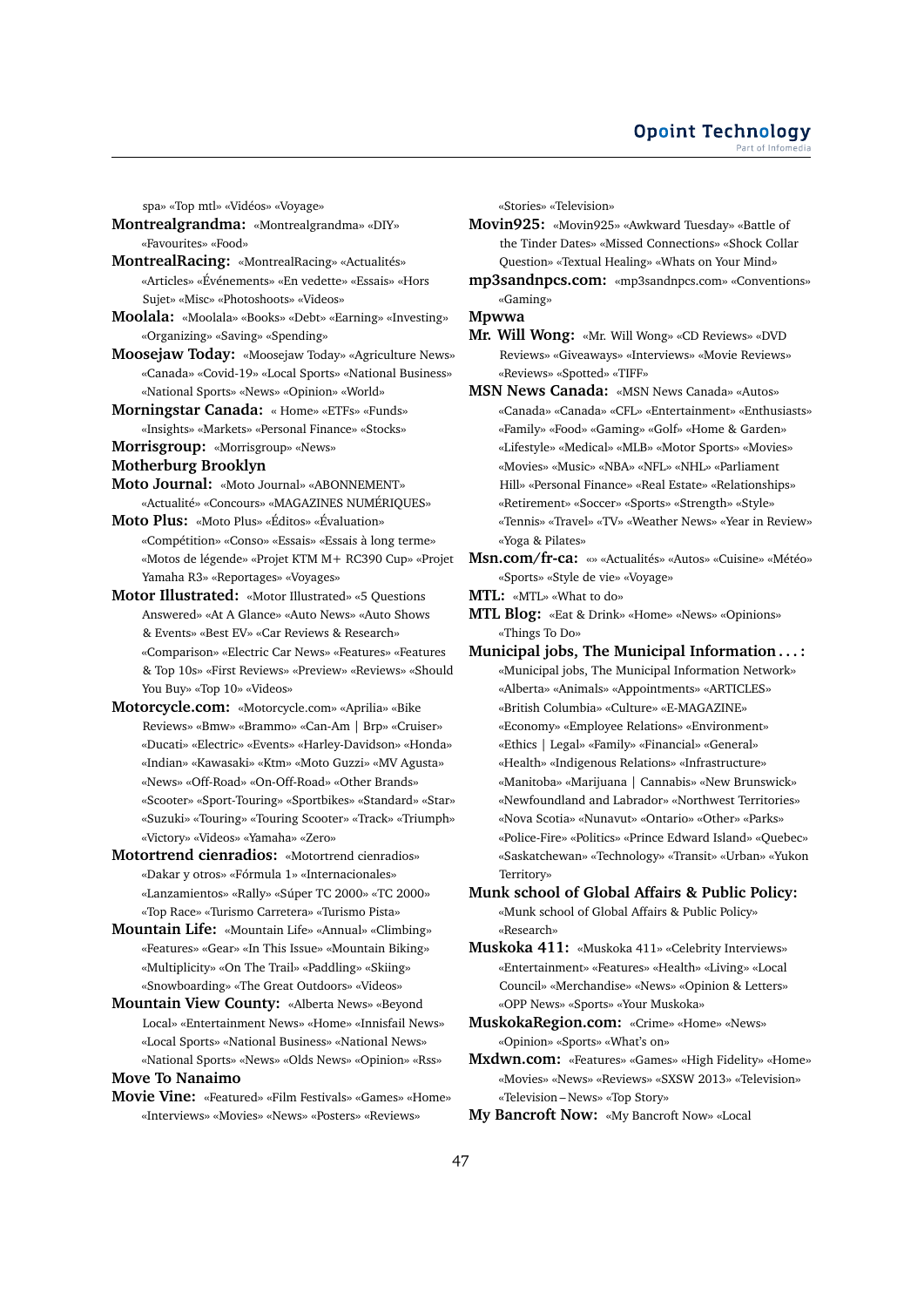#### **Opoint Technology** Part of Infomer

Connections»

- **My Barry's Bay Now:** «My Barry's Bay Now» «Local Connections»
- **My Beauty Québec**
- **My Cariboo Now:** «My Cariboo Now» «Local Connections»
- **My City Life**
- **My Coast Now:** «My Coast Now» «News»
- **My Comox Valley Now:** «My Comox Valley Now» «Business Report» «News» «Sports» «Win»
- **My Haliburton Now:** «My Haliburton Now» «Event Cancellations» «Highland Storm» «Local Connections» «Local News» «Regional News» «Road Report» «School Notices»
- **My Kemptville Now:** «My Kemptville Now» «Local Connections»
- **My Kootenay Now:** «My Kootenay Now» «Local-connections»
- **My Lloydminster Now:** «My Lloydminster Now» «Local Connections» «On Air»
- **My Muskoka Now:** «My Muskoka Now» «Local Connections»
- **My Nechako Valley Now:** «My Nechako Valley Now» «Local Connections»
- **My Own Advisor**
- **My Powell River Now:** «My Powell River Now» «National News» «News» «On Air»
- **My True Northnow:** «My True Northnow» «Hay River News» «News» «NWT News» «Win» «Yellowknife News»
- **My West Nipissing Now:** «My West Nipissing Now» «Business Report» «News» «Sports»

#### **Mycowichanvalleynow.com**

**Mylakelandnow.com:** «Mylakelandnow.com» «News»

- **Mylene Beaudoin:** «Accueil» «À propos de nous» «Blog» «Travaillons ensemble!»
- **MyMcMurray Portal:** «MyMcMurray Portal» «Business» «Entertainment» «Local» «Provincial» «Rss» «Sports» «World»

#### **Mymlist**

- **Mymuesli:** «Mymuesli» «Alle Müslis» «Balance» «Bircher» «Früchte» «Glutenfrei» «Kinder» «Müsli» «NILK» «Paleo & Nüsse» «Porridge» «Schoko» «Sport» «Tee» «Zubehör»
- **Mynorthbaynow:** «Mynorthbaynow» «Local Connections» «National News» «News»

**mySteinbach:** «Agriculture» «Home» «News» «RCMP» **Mystratfordnow.com:** «Mystratfordnow.com» «News» **MyVanCity**

**Naba:** «Naba» «NEWS»

**NAI 500:** «NAI 500» «Articles» «CEO Interviews» «China related news» «Client Coverage» «Client Press Releases» «Insights»

- **Namaste Newsline:** «Namaste Newsline» «Articles» «Articles» «Business» «Business» «Canada» «Canada» «Community» «Community» «Global» «Global» «Health» «Health» «India» «India» «Lifestyle» «Lifestyle» «Older posts» «Reel Spin» «Reel Spin» «Sports» «Sports» «Travel»
- **Nanaimo News Bulletin:** «BCHL» «Business» «Canada & World» «Columnists» «Community» «Coronavirus News» «Editorials» «Entertainment» «HOME» «Life» «Local News» «News» «Opinion» «Rss» «Social Matters» «Travel» «Trending Now»
- **NanaimoNewsNOW:** «NanaimoNewsNOW» «COVID-19» «News»
- **Nanton News:** «Nanton News» «Auto Racing» «Baseball» «Basketball» «Canada» «Curling» «Entertainment» «Football» «Globe-newswire» «Health» «Hockey» «Life» «Local Entertainment» «Local News» «Local Sports» «Money» «Movies» «Music» «News» «Opinion» «Other Sports» «Provincial» «Soccer» «Sports» «Travel» «World»
- **Napanee Guide.com:** «Napanee Guide.com» «Auto Racing» «Baseball» «Basketball» «Canada» «Curling» «Entertainment» «Football» «Globe newswire» «Health» «Hockey» «Life» «Local News» «Local Sports» «Money» «News» «Opinion» «Other Sports» «Provincial» «Soccer» «Sports» «Travel» «World»

# **Napanee Today**

**Narcity**

**Nashville iabc:** «Nashville iabc» «Industry News» «News» «News1» «News10» «News11» «News12» «News13» «News14» «News15» «News16» «News17» «News18» «News19» «News2» «News20» «News21» «News22» «News23» «News24» «News25» «News26» «News27» «News3» «News4» «News5» «News6» «News7» «News8» «News9»

**Natalie Mac Lean:** «Natalie Mac Lean» «Blog»

- **Nation :** «Nation» «Arts & Culture» «Business» «Community» «Health» «News» «Politics» «Voices»
- **Nation Valley News:** «Nation Valley News» «Agriculture» «Auctions/For Sale» «Business» «Class of 2020 Graduates» «Columns/Editorials» «Job Postings» «Letters» «News» «North Dundas» «North Grenville» «North Stormont» «Notices» «Obits» «Opinion» «Russell» «South Dundas» «South Grenville» «South Stormont» «Spirituality» «Sports» «Uncategorized»
- **National Newswatch:** «National Newswatch» «Marketwired»
- **National Observer:** «National Observer» «Clean Economy» «Climate» «Features» «Français» «Indigenous» «Mining» «News» «Opinion» «Refugees» «Zero-carbon»
- **National Post:** «National Post -» «Baseball» «Basketball»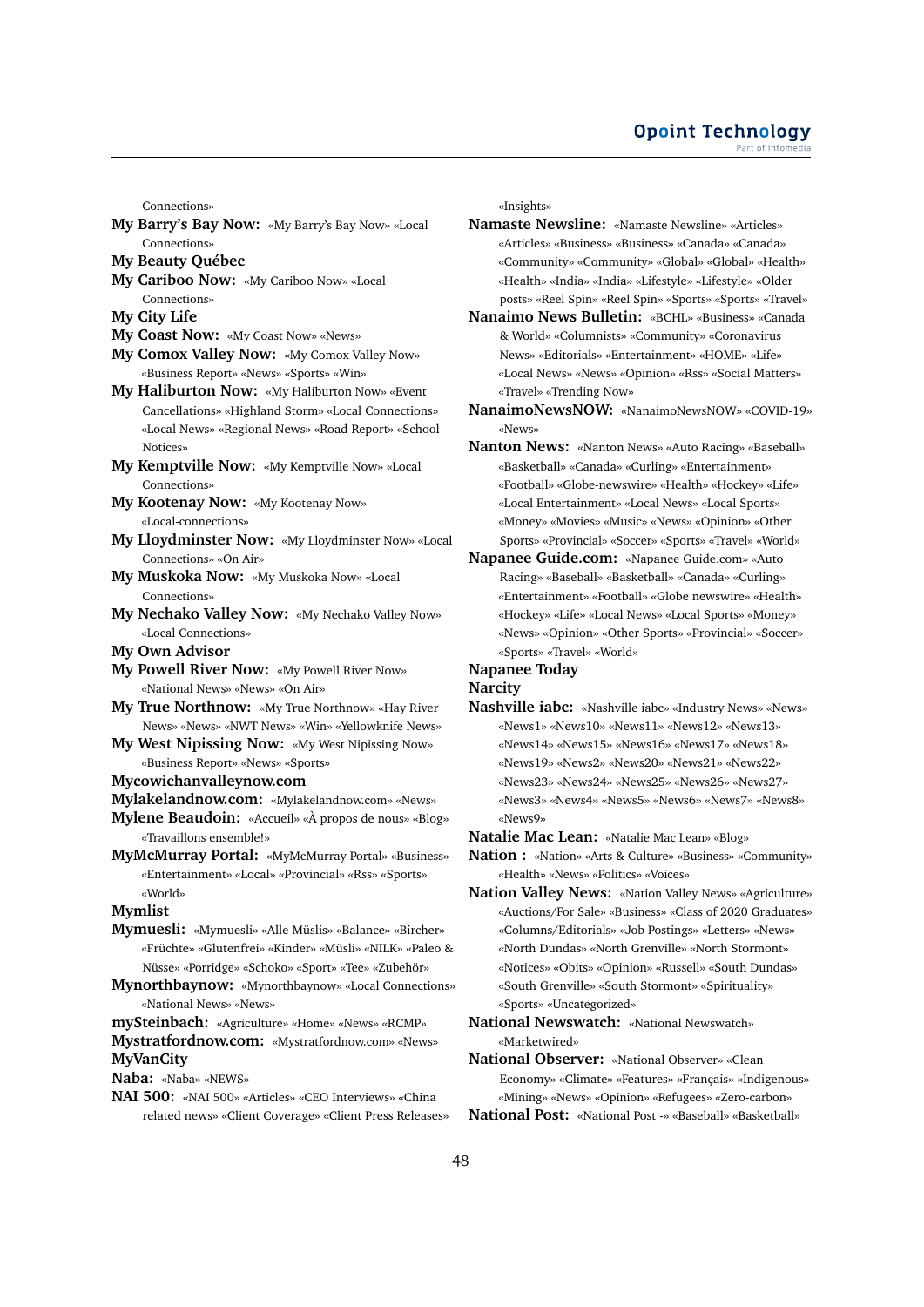«Books» «Business Essentials» «Canada» «Canadian Politics» «Celebrity» «Coronavirus» «Culture» «Eating & Drinking» «Football» «Future-money» «Golf» «Health» «Home» «Homes» «Life» «Moneywise-pro» «Movies» «Music» «National» «News» «News pmn» «NHL» «NP Comment» «Opinion» «Parenting» «Politics» «Post Picks» «quebec» «Soccer» «Sports» «Sports-pmn» «Style» «Television» «Tennis» «Theatre» «Travel» «World» «World»

**National Union of Public & General Employees** «National Union of Public & General Employees» «Corrections / Criminal Justice» «Direct Government» «Election Reform» «Equality and Human Rights» «Health Care» «International Solidarity» «Labour Rights» «Liquor Store Workers» «Medicare» «National Union Action on Retiree Concerns (NUARC)» «Occupation: Education and Training» «Pensions and Retirement Security» «Privatization» «Social Impact Bonds» «Social Services» «Trade» «Transportation» «Value of Public Services» «Women's Issues»

**Natural Gas World:** «Natural Gas World» «Africa» «Americas» «Asia/Pacific» «Corporate News» «Europe» «Gas Infrastructure» «Global Gas» «Global Gas Perspectives» «LNG News» «Magazine» «News & Analysis» «Pipeline News» «Politics» «Premium Content» «Security of Supply»

# **Nav Viu Student Press**

**Ndengue.com:** «Ndengue.com» «Actualité» «Afrique» «Amérique» «Asie» «Blog» «Breaking News» «Business» «Coup de Gueule» «Culture» «Diplomatie» «Direct» «Economie» «Entreprise» «Europe» «Foods» «L'Humanité» «L'Invité» «Le Chroniqueur» «Life» «Made In #Mboa» «Mode» «Moyen Orient» «Politique» «Société» «Sport» «Tech» «Tribune Libre»

#### **Neilmoodie**

#### **Nelle Creations**

**Nelson Star:** «Nelson Star» «Business» «Canada & World» «Entertainment» «Local» «Local» «Local» «Local News» «National» «News» «Sports» «Travel» «Trending Now»

**Nemertes:** «Nemertes» «Nemertes Blog» «Webinars»

- **Neomedia:** «Neomedia» «Saguenay Lac St Jean »
- **Neomediavalleyfield:** «Neomediavalleyfield» «Actualités» «Affaires» «Éducation» «Culturel» «Environnement» «Jeunesse et famille» «Santé et beauté» «Société» «Sports» «Toutes les actualités»

**Nepalilm:** «Nepalilm» «Delicious recipes» «Recipes»

**NERDS:** «NERDS» «Amour» «Beauté» «Bien-être» «Cuisine» «Voyage»

**Neuralink :** «Neuralink-Blog»

**New Game Network:** «New Game Network» «Articles» «Pc» «Switch»

- **New Hamburg Independent:** «New Hamburg Independent» «Basketball» «Canada» «Environment» «Family» «Football» «High School» «Home and Garden» «Hot Topics» «Lacrosse» «Local News» «Money Matters» «News» «Olympics» «Ontario» «Police and Fire» «Soccer» «Sports» «Sports» «World»
- **New MarketToday:** «New MarketToday» «Adopt Me» «Beyond Local» «Canada» «Health and Wellness» «Letters to the Editor» «Local News» «National Business» «National Sports» «News» «Police Beat» «Spotlight» «World»
- **News Filecorp:** «https://www.newsfilecorp.com» «All Business News» «All Regulatory News» «Cannabis» «Energy» «Health» «Mining / Metals» «Newsroom» «Technology»
- **News Media Canada:** «News Media Canada» «Newsroom»
- **News Talk 650 CKOM:** «News Talk 650 CKOM» «Local» «National» «Provincial» «Riders» «RSS» «Sports Stories»
- **News Talk 980 CJME:** «International News» «Local» «National» «News» «Provincial» «Shows»
- **Newspapers-Online:** «Newspapers-Online» «Arts & Culture» «February 25, 2021» «General News» «General News» «Headline News» «Letters to the Editor» «News» «Sports»
- **Newwestrecord:** «Newwestrecord» «BC News» «Cannabis News» «Local Business» «Local Sports» «National News» «National Sports» «News» «Opinion» «Real Estate News» «World News»
- **Nextbop:** «Nextbop» «best-of-lists» «blog»
- **NextHome:** «Home» «News»
- **Niagara Falls Review:** «Niagara Falls Review» «alberta» «Arts» «australia» «baseball» «basketball» «books» «british columbia» «business» «canada» «cannabis and you» «Columnists» «council» «crime» «editorials» «entertainment» «fashion & beauty» «federal politics» «food & wine» «football» «Golf» «health» «hockey» «homes» «life» «local» «local» «Movies» «music» «nova scotia» «ontario» «opinion» «personal finance» «political opinion» «politics» «provincial politics» «quebec» «real estate» «relationships» «Restaurant Reviews» «technology» «television» «travel» «world»
- **Niagara This Week:** «Community» «Home» «News» «News» «Opinion» «Sports» «What's on»
- **Niche Magazine:** «Niche» «Beauty» «Designers» «Face» «Fashion» «Lifestyle» «Runway» «The Buzz» «Travel»

**Niche Media:** «Blog»

#### **Nigella Lawson**

**Nipawin Journal:** «Auto Racing» «Auto Racing» «Baseball» «Baseball» «Basketball» «Basketball» «Books»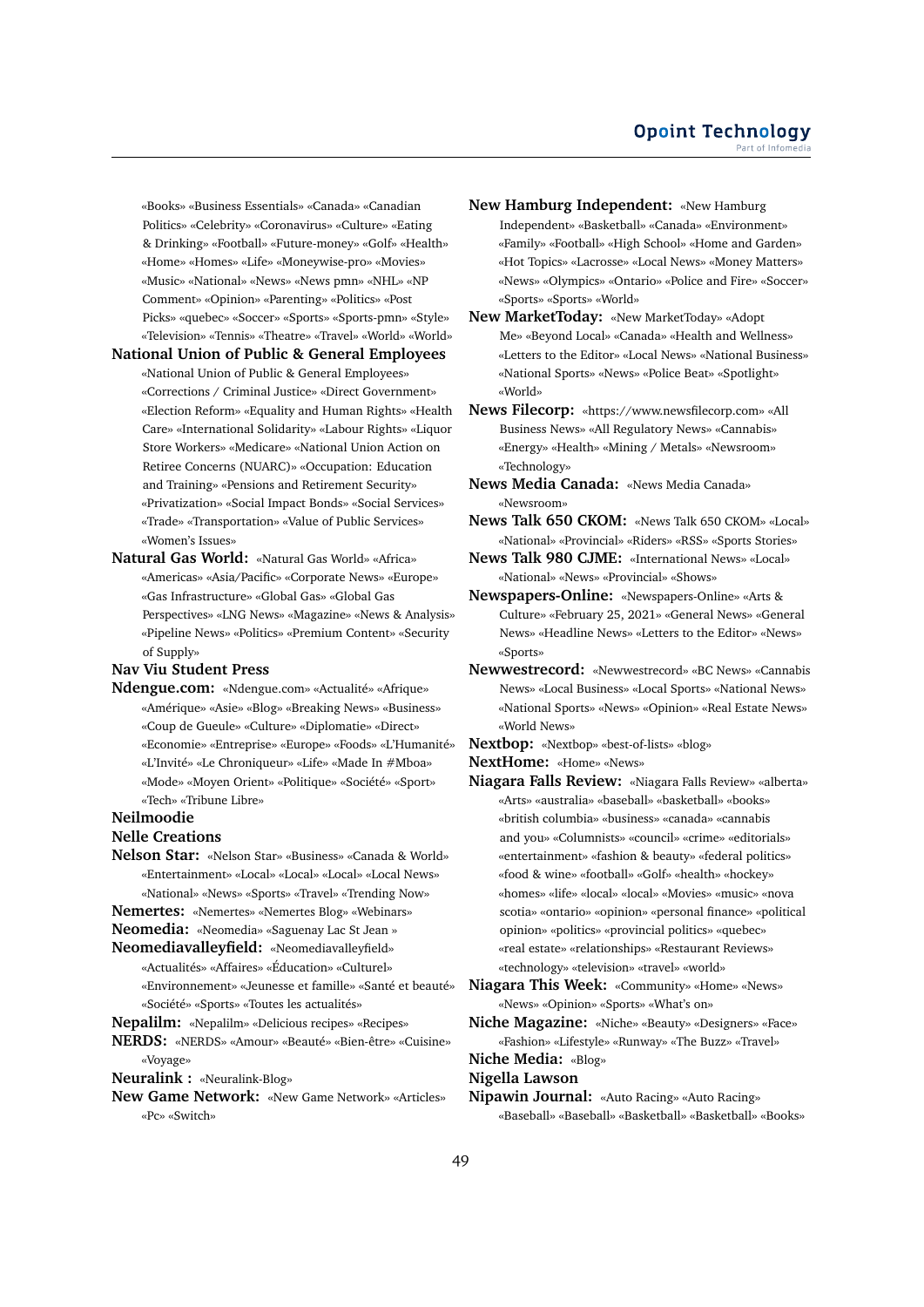«Canada» «Canada» «Celebrities» «Column» «Curling» «Curling» «Driving» «Editorial» «Entertainment» «Entertainment» «Food» «Food» «Football» «Football» «Gaming» «Globenewswire» «Health» «Health» «Healthing» «Hockey» «Hockey» «Home» «Letters» «Life» «Life» «Local» «Local Entertainment» «Local News» «Local Sports» «Local Sports» «Money» «Money» «Movies» «Music» «News» «News» «Opinion» «Opinion» «Other Sports» «Other Sports» «Provincial» «Provincial» «Real-Estate» «Soccer» «Soccer» «Special-Sections» «Sports» «Sports» «Sports Betting» «Television» «The Growthop» «Travel» «Travel» «World» «World»

**Nirmaltv.com:** «Android» «Freewares» «Home» «Latest Mobiles» «Office 2013» «Reviews» «Tutorials» «Windows  $\mathsf{R}^{\mathsf{v}}$ 

**No Equal:** «No Equal» «Articles» «Events» «Racing»

**No Place To Be**

**Noelle Floyd:** «Home» «Sport»

**Nofrakkingconsensus.com**

#### **Noovo**

**Noovomoi:** «Noovomoi» «Cuisiner» «En Vedette» «Sortir» «Style et maison» «Vivre» «Voyager»

**Noproscenium:** «Noproscenium» «» «» «» «» «»

- **Nord Info et Voix des Mille-Iles:** «Nord Info et Voix des Mille-Iles» «Actualités» «Actualités» «Agenda sportif» «Agenda sportif» «Armada» «Armada» «Économie» «Économie» «Bulles à lire» «Bulles à lire» «CD-DVD» «CD-DVD» «Certificats-cadeaux École d'Esthétique Professionnelle Nancy Fortier 50 \$ pour 35 \$ Basses-Laurentides» «Certificats-cadeaux Resto-Bar de la Traverse 25 \$ pour 17.50 \$ Basses-Laurentides» «Cinéma» «Cinéma» «Culture» «L'agenda communautaire» «L'agenda communautaire» «L'agenda communautaire» «Lettres ouvertes» «Lettres ouvertes» «Photo rétro» «Photo rétro» «Sports» «Sports» «Voir et entendre» «Voir et entendre» «Voir tous les articles fete-des-meres» «Voir tous les articles habitation» «Voir tous les articles sante-beaute» «Voir tous les articles vert» «Voir tous les articles vos-specialistes» «Voir tous les articles: Actualités» «Voir tout» «Voir tout»
- **Nordic Design:** «Architecture» «Around the world» «Best of Denmark» «Best of Iceland» «Best of Norway» «Best of Sweden» «Design Classics» «Finland» «Furnishings» «Home» «Interiors» «Interviews» «Kids» «Lifestyle» «Scandinavian» «Shop» «Styling Inspiration» «Travel» «Travel Do» «Travel Eat» «Travel Stay»

**Noreast Saltwater Magazine:** «Home»

**Norfolk & Tillsonburg News:** «Norfolk & Tillsonburg News» «Auto Racing» «Baseball» «Books» «Canada» «Celebrities» «Curling» «Entertainment» «Food»

«Football» «Gaming» «Health» «Hockey» «Life» «Local Entertainment» «Local News» «Local Sports» «Money» «Movies» «Music» «News» «Newswire» «Opinion» «Other Sports» «Provincial» «Real-Estate» «Soccer» «Sports» «Sports Betting» «Television» «Travel» «World»

#### **Norris McDonald**

- **North American Clean Energy:** «Biopower» «Geothermal» «Home» «Solar» «Wind»
- **North American Soccer Guide**
- **North Bay Nipissing:** «North Bay Nipissing» «Community» «Local news» «Things to do»
- **North Bay Now:** «northbaynow.ca»
- **North Bay Nugget:** «North Bay Nugget» «Auto Racing» «Baseball» «Basketball» «Canada» «Curling» «Entertainment» «Football» «Health» «Hockey» «Life» «Local News» «Local Sports» «Money» «News» «Opinion» «Other Sports» «Provincial» «Soccer» «Sports» «Travel» «World»
- **North Delta Reporter:** «» «Business» «Canada & world» «Community» «Entertainment» «Life» «Local» «Local news» «Local travel» «National-marketplace» «News» «Obituaries» «Sports» «Trending now»
- **North Island Gazette:** «North Island Gazette» «Business» «Entertainment» «Local» «Local» «Local» «Local News» «National» «Sports» «Travel» «Trending Now»
- **North shore news:** «BC News» «Canada News» «Cannabis News» «Community» «Coronavirus » «Entertainment» «Home» «Living» «Local Business» «Local News» «Local Sports» «National Sports» «News» «Opinion» «Sports»
- **NorthAdams.com:** «Home»

**Northdundas.com**

- **Northeastnow:** «Northeastnow» «Classifieds» «Community News» «News» «Obituaries» «Sports» «Weather»
- **Northern News:** «Northern News» «Auto Racing» «Baseball» «Basketball» «Canada» «Curling» «Entertainment» «Football» «Health» «Hockey» «Life» «Local News» «Local Sports» «Money» «News» «Newswire» «Opinion» «Other Sports» «Provincial» «Soccer» «Sports» «World»
- **Northern News Service Online:** «Northern News Service Online» «Arts & Entertainment» «Business News» «hayriverhub» «Inuvikdrum» «nwtnewsnorth» «Sports» «yellowknifer»
- **Northern Ontario Business:** «Northern Ontario Business» «Aboriginal Business» «Advertising Features» «Charles Cirtwill» «David Robinson» «Design-Build» «Dryden-Sioux Lookout» «Forestry» «Green» «Industry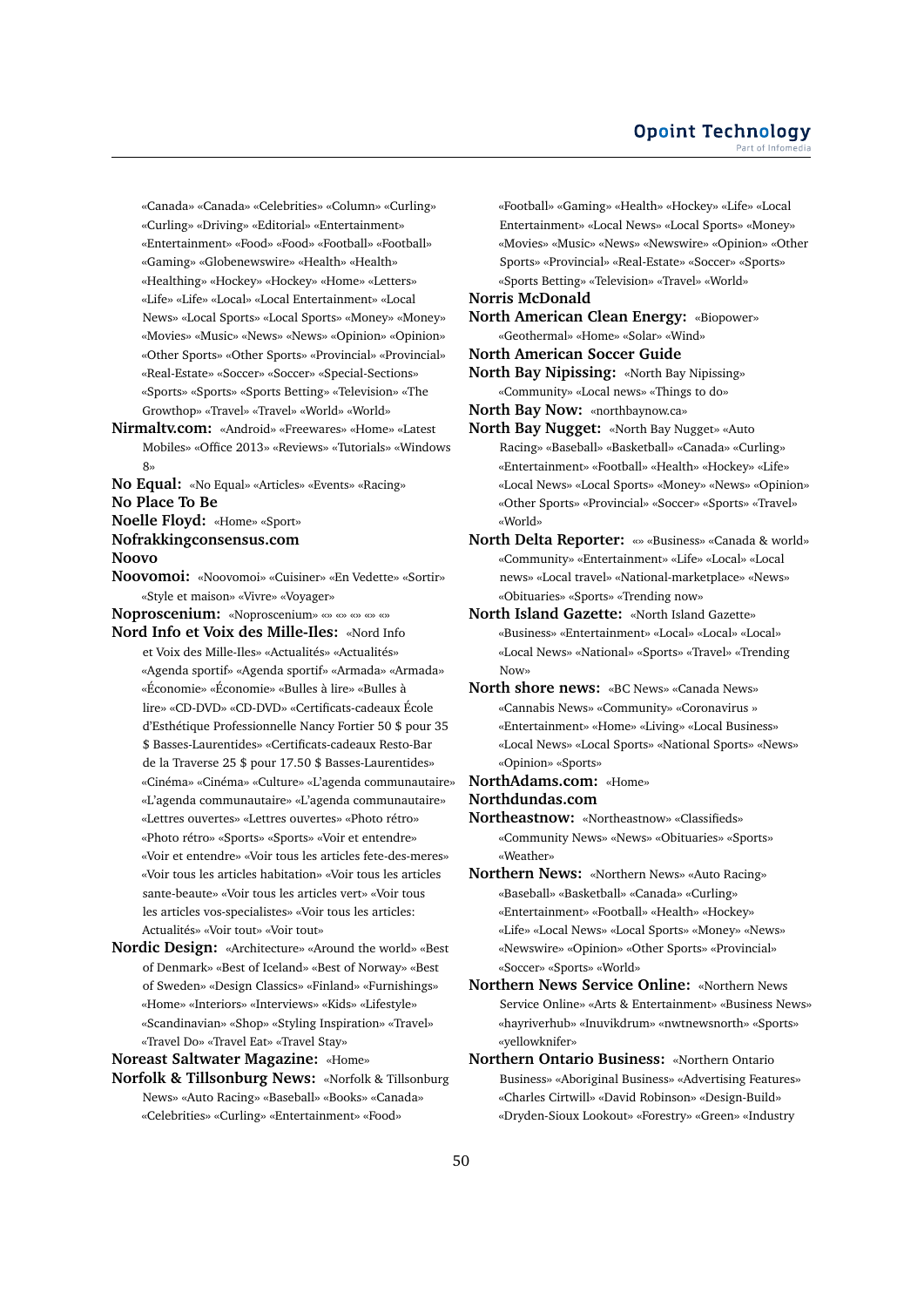News» «Michael Atkins» «Mining» «North Bay» «Northeastern Ontario» «Northwestern Ontario» «Regional News» «Sault Ste. Marie» «Small Business» «Sudbury» «Thunder Bay» «Timmins» «Training & Education» «Transportation»

- **Northern Pride Ml:** «Northern Pride Ml» «Aboriginal» «Agriculture» «Featured Articles» «La Ronge & Area» «Meadow Lake & Area» «Sports»
- **Northumberland News:** «Community» «Crime» «Home» «News» «Opinion» «Sports» «What's on» **Norton Rose Fulbright:** «Home»
- 
- **Norton Rose Fulbright (Canada) Not Your Normal Health Blog**
- 
- **Not Your Standard:** «Not Your Standard -» «Beauty» «Decor» «Fashion» «Food» «Health» «Lifestyle» «Travel»
- **Notablelife.ca:** «Notablelife.ca» «Business» «Culture» «Life» «People» «View Arts» «View Business» «View Business» «View Business» «View Business» «View Business» «View Career» «View Culture» «View Culture» «View Health + Wellness» «View Life» «View Life» «View Life» «View Life» «View Life» «View Life» «View Life» «View Love + Sex» «View News» «View People» «View Real Estate» «View Young Professionals» «Young Professionals»
- **Nous-Sommeliers:** «Nous-Sommeliers» «Événements» «Blogue» «Vous»

**Noussommesfans**

**Nouvelles du web:** «ACCUEIL»

- **Nouvelleshebdo:** «Actualités» «Art de Vivre» «Communauté» «Culture» «Faits divers» «Home» «Opinion» «Sports»
- **Novae:** «Novae» «Architecture» «Chronique» «Concours» «Consommation» «Entreprise» «Entrevue» «International» «Nos 10 ans» «ONG» «Sensibilisation» «Tendances» «Ville»
- **Now:** «Now» «Art & Books» «Food & Drink» «Lifestyle» «Movies» «Music» «News» «Stage»

**Ntask**

**NTV:** «NTV» «Arts & Entertainment» «Business» «Health» «Justice» «News» «Politics» «Sports»

#### **Ntweblog**

**Nunatsiaq News:** «Nunatsiaq News» «Editorial» «Features» «News» «Opinion» «Taissumani»

**Nunavut News**

- **Nuvo Magazine.com:** «Nuvo Magazine.com -» «Affairs» «Art» «Autumn 2016» «Beauty» «Culture» «Daily edit» «Design» «Palate» «Style» «Transport» «Travel»
- **Nxtmine:** «Nxtmine» «Copper» «Economics» «Globenewswire» «Gold» «Iron Ore» «Lithium» «Mining-stocks-news» «Nickel» «Rare Earths» «Silver»

«Uranium»

- **O Canada:** «O Canada» «All Arts & Life» «All Business» «All News» «All Sports» «Arts & Life» «Baseball» «Books» «Business» «Energy» «Fashion & Beauty» «Food» «Football» «Golf» «Hockey» «Homes» «Life» «Markets» «Movies» «Music» «National» «News» «Soccer» «Sports» «Technology» «Tennis» «World»
- **Oak Bay News:** «Community» «Entertainment» «Home» «Lifestyles» «News» «Opinion»

# **Obiter Dicta**

**Observat**

**OC Mom Blog:** «OC Mom Blog» «4th of July» «Aliso Viejo» «Anaheim» «Aquarium of the Pacific» «Arizona» «Autos »» «Ballet» «Beauty »» «Best of OC» «Big Bear» «Big Sur» «Biking Trails» «Birthday Parties» «Books» «California Missions» «California State Parks» «Camp» «Carlsbad» «Carmel» «Catalina Island» «CHOC» «Christmas» «Cool Places» «Corona del Mar» «Corona del Mar» «CosmetiCare» «Costa Mesa» «Costa Mesa» «Crafts» «Culture» «Dana Point» «Dana Point» «Día de los Muertos» «Deals» «Dining» «Disney» «Disney Cruise Line» «Earth Day» «Easter» «Education» «Entertainment »» «Family »» «Fashion» «Father's Day» «Film» «Fishing» «Fitness» «Fountain Valley» «Garden Grove» «Gardening» «General Motors» «Giveaways» «Giving Back» «Green Living» «Halloween» «Health »» «Hiking Trails» «Holiday »» «Hot Topics» «Huntington Beach» «Huntington Beach» «Invisalign» «Irvine» «Kaiser» «Kia» «Knott's Berry Farm» «Kwanzaa» «La Mirada» «Ladera Ranch» «Laguna Beach» «Laguna Beach» «Laguna Hills» «Laguna Niguel» «Lake Forest» «LegoLand» «Lunar New Year» «Mission Viejo» «Modjeska Canyon» «Mother's Day» «Museums» «Music» «Nature Centers» «New Baby» «New Year's Eve» «Newport Beach» «Newport Beach» «OC Fair» «OC Mom Spotlight» «Parenting» «Parks »» «Rancho Santa Margarita» «Recipes »» «San Clemente» «San Clemente» «San Diego Zoo» «San Juan Capistrano» «Santa Ana» «Sheet Pan Recipes» «Shopping» «Skateparks» «St. Patrick's Day» «Summer» «Tech» «Television Shows» «Thanksgiving» «Theatre» «Theme Parks »» «Toys» «Travel »» «Tustin» «Universal Studios Hollywood» «Valentine's Day» «Wagon Wheel Canyon» «Walt Disney World» «Westminster»

**Ocean Media:** «Ocean Media» «News insights»

**Off-Road.com:** «Off-Road.com» «ATV & UTV» «ATV & UTV: ATV & UTV Tech» «ATV & UTV: Features» «ATV & UTV: Projects» «ATV & UTV: Q&A» «ATV & UTV: Racing» «ATV & UTV: Reviews» «Competition» «Competition: ATV Racing Competition» «Competition: Desert Competition» «Competition: Dirtbike Racing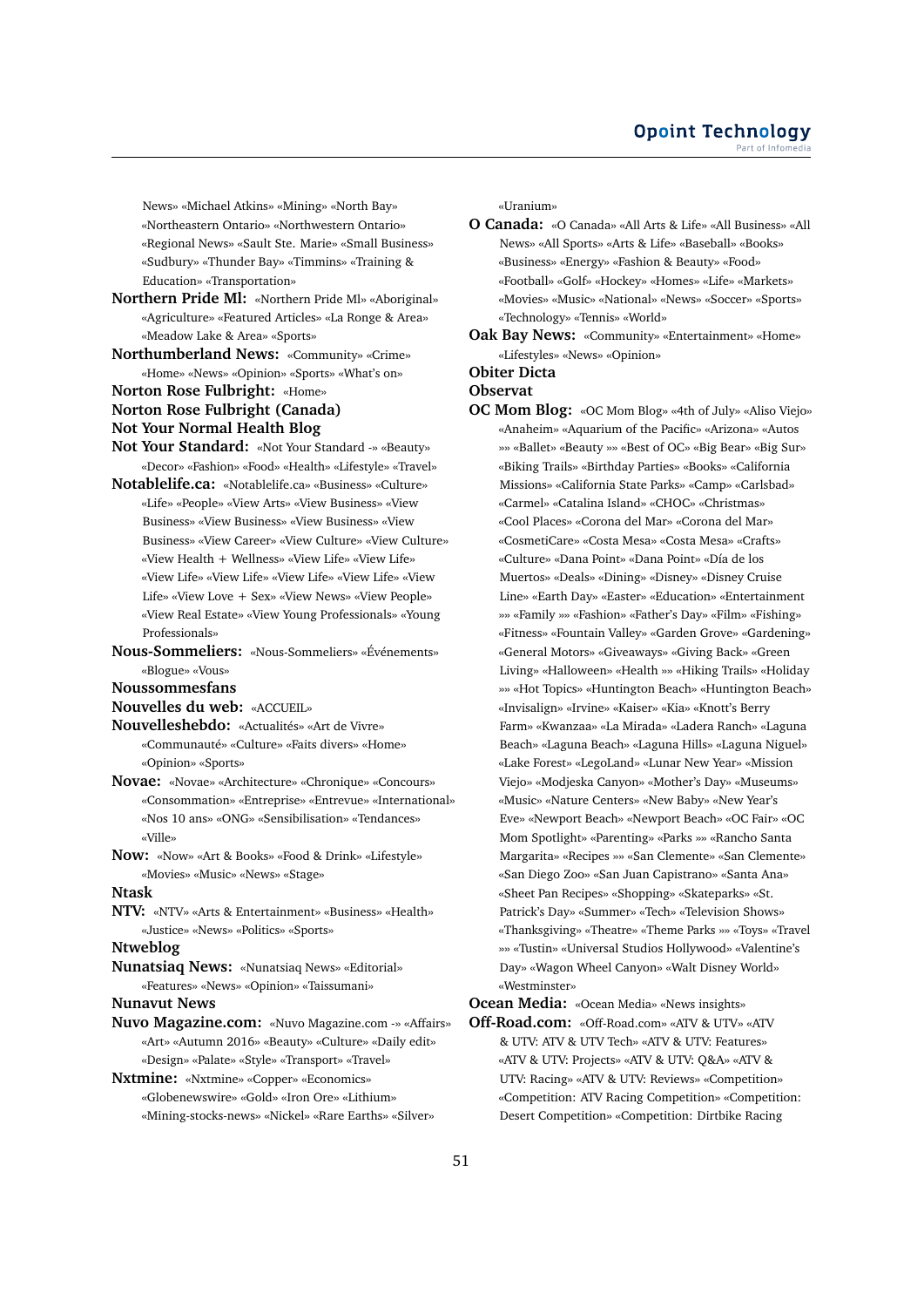Competition» «Competition: Rock Competition» «Competition: Short Course Competition» «Diesel» «Diesel: Diesel Tech» «Diesel: Features» «Diesel: Projects» «Diesel: Reviews» «Dirtbike» «Dirtbike: Features» «Dirtbike: Projects» «Dirtbike: Q&A» «Dirtbike: Racing» «Dirtbike: Reviews» «Dirtbike: Tech» «Jeep» «Jeep: Features» «Jeep: Projects» «Jeep: Q&A» «Jeep: Racing» «Jeep: Reviews» «Jeep: Tech» «News» «Snowmobile» «Snowmobile: Features» «Snowmobile: Q&A» «Snowmobile: Racing» «Snowmobile: Reviews» «Snowmobile: Tech» «Trails & Events» «Trails & Events: Features» «Trails & Events: Off-Road Top Tens» «Trails & Events: Trails» «Trucks & 4X4» «Trucks & 4X4: Features» «Trucks & 4X4: Projects» «Trucks & 4X4: Q&A» «Trucks & 4X4: Tech»

# **Office of Superintendent of Financial . . .**

#### **Office Snapshots**

- **Offwhiteblog:** «Offwhiteblog» «Reizen»
- **OHLALA Magazine:** «OHLALA Magazine» «best of the web» «books» «celeb watch» «movies» «music» «relationships» «sex» «sex appeal» «single + dating»
- **Ohscanada:** «Ohscanada» «Features» «News» «Opinions» «Products»
- **Oil and Gas Magazine (OGM) News:** «Oil and Gas Magazine (OGM) News -»

**Oil and Gas Product News:** «News»

- **okanaganedge.net:** «okanaganedge.net» «BC Biz» «Biz Profiles» «Biz Releases» «Columnists» «Community» «Okanagan Biz» «People in Business» «Think Local»
- **OkotoksOnline.com**
- **OkotoksToday:** «OkotoksToday» «Alberta Agriculture» «Alberta Business» «Alberta News» «Alberta Sports» «Beyond Local» «COVID-19» «Entertainment News» «Indigenous Alberta» «Local Arts and Culture» «Local Business» «Local News» «Local Sports» «National Business» «National News» «National Sports» «News» «Opinion» «RSS» «Wheel's West» «World News»
- **Olduvai.ca:** «Olduvai.ca» «Economics» «Energy» «Environment» «Geopolitics» «Liberty» «Survival» «Uncategorized»

**Ommorphia beauty bar:** «Home»

**On The Tee Magazine**

**onecutreviews.com**

**ONEX:** «News»

**Ontario Construction News:** «Around the province» **Ontario Farmer Ontario Human Rights Commission Ontariochicken:** «News & Meetings»

**Ontheaside**

## **Ooh, I Love Your Notebook!**

**OpenJaw:** «OpenJaw» «.... Click for all of Today's News» «Airline» «Cartoon» «Cruise» «Deviations» «Hotels/Resorts» «Ivanna Gabbalot» «Laughs» «Learn-o-matic» «More News» «News» «Nouvelles» «Nouvelles-5» «On Location» «Operators» «Pink Couch» «Quebec» «Retail» «Supplier Hub» «Today's News» «Tourism» «Virtual Presentation»

**Openmedia.org:** «Openmedia.org» «Press»

**opennorth.ca:** «Blog»

**opentext.com:** «opentext.com» «Blog» «Customer stories» «Videos»

**Operationnels.com:** «Operationnels.com» «Anticipation» «Héros de notre temps» «In English» «Logistique/Approvisionnement» «MCO» «Soutien» «Soutien carburant» «Soutien Santé»

#### **Opus Research (Online)**

**oral health group:** «oral health group» «Features» «News»

**Ordrecrha:** «Ordrecrha -» «Accueil et intégration» «Actualités» «Économie 13 ressources» «Balados covid-19» «Baromètre rh» «Cannabis» «Cegid» «Civilité en milieu de travail» «Coaching» «Codéveloppement 22 ressources» «Conciliation travail-vie personnelle» «Contenu proposé par» «Conventions collectives 47 ressources» «Covid-19» «Déontologie et éthique» «Développement des compétences et relève» «Développement organisationnel» «Desjardins assurances» «Diversité et inclusion» «Diversité et inclusion 60 ressources» «Dossier spécial covid-19» «Dossiers spéciaux» «Dotation» «Droit à la déconnexion» «Droit du travail» «Enquêtes» «Experts» «Formation 86 ressources» «Gestion de la diversité : immigration et intégration» «Gestion de la diversité : personnes handicapées» «Gestion stratégique des ressources humaines» «Gouvernance» «Harcèlement» «Harcèlement psychologique» «Innovation rh en pme» «Marque employeur» «Mises à pied et licenciements : faire face à la situation avec humanité et empathie» «Partenaires de contenu» «Pourquoi science rh?» «Préparer un retour au travail différent» «Rémunération et mobilité» «Relations du travail» «Ressources» «Ressources» «Revue rh» «Revue rh» «Revue rh» «Revue rh» «Revue rh» «Revue rh» «Revue rh» «Revue rh» «Revue rh» «Revue rh» «Revue rh» «Revue rh» «Revue rh» «Santé mentale en milieu de travail» «Santé, sécurité et mieux-être au travail» «Science rh» «Sondages» «Soutien rh covid-19» «Talentsoft» «Technologies» «Tous les dossiers spéciaux» «Tous les guides et outils» «Tous les vigiert» «Tout sur le covid-19» «Toutes les ressources» «Toutes les revue rh» «Vigiert»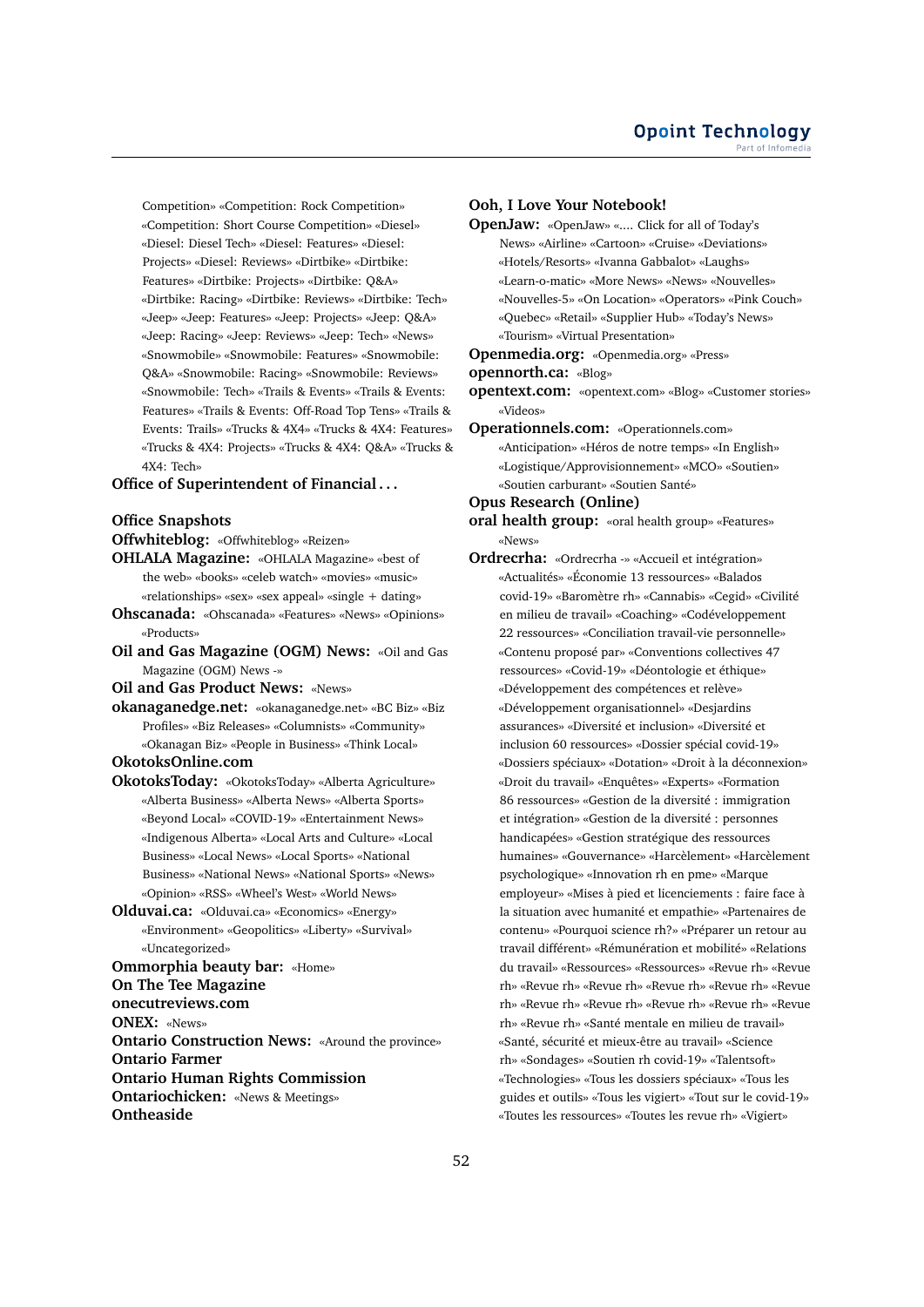**OrilliaMatters.com:** «OrilliaMatters.com» «Beyond Local» «Canada» «Local News» «Local Sports» «National Business» «News» «Outdoors» «Police Beat» «Videos» «World News»

**Ospaparazzi:** «Ospaparazzi» «Bicho Animal» «Celebridades» «Coluna Social» «Entretenimento» «Pais e Filhos»

- **Otc Dynamics:** «Otc Dynamics» «10» «11» «12» «13» «14» «15» «16» «2» «2» «3» «3» «4» «4» «5» «5» «6» «7» «8» «9» «End of day summaries» «News 100» «News 15» «News 16» «News 17» «News 18» «News 19» «News 20» «News 21» «News 22» «News 23» «News 24» «News 25» «News 26» «News 27» «News 28» «News 29» «News 30» «News 31» «News 32» «News 33» «News 34» «News 35» «News 36» «News 37» «News 38» «News 39» «News 40» «News 41» «News 42» «News 43» «News 44» «News 45» «News 46» «News 47» «News 48» «News 49» «News 50» «News 51» «News 52» «News 53» «News 54» «News 55» «News 56» «News 57» «News 58» «News 59» «News 60» «News 61» «News 62» «News 63» «News 64» «News 65» «News 66» «News 67» «News 68» «News 69» «News 70» «News 71» «News 72» «News 73» «News 74» «News 75» «News 76» «News 77» «News 78» «News 79» «News 80» «News 81» «News 82» «News 83» «News 84» «News 85» «News 86» «News 87» «News 88» «News 89» «News 90» «News 91» «News 92» «News 93» «News 94» «News 95» «News 96» «News 97» «News 98» «News 99» «Stock promotion tracking»
- **Ottawa Business Journal:** «Ottawa Business Journal» «Canada – World» «Events» «Local» «Real Estate» «Regional» «Social» «Technology» «Techopia»

**Ottawa Citizen**

- **Ottawa Citizen:** «Arts» «Business» «Home» «Life» «Local News» «National» «News» «News» «Opinion» «Politics +PS» «Sports» «Technology» «World» «World News»
- **Ottawa Life Magazine:** «Ottawa Life Magazine» «Arts & Events» «Business» «Fashion» «Food & Wine» «Good Reads» «Health» «Politics» «Reviews» «Sports» «Top Stories» «Travel»

#### **Ottawa Magazine**

- **Ottawa Start**
- **Ottomate**
- **Ourtimes:** «Ourtimes» «2» «3» «Climate/Justice» «Features» «Have Your Say» «Last ›» «Reviews» «Topics» «Union Exchange» «WebWork»

**OurWindsor.ca:** «OurWindsor.ca» «More News»

# **Overseas Attractions**

**Owen Sound Sun Times:** «Entertainment» «Home» «Life» «News» «Opinion» «Sports» «UR»

**Pacific Yachting:** «Pacific Yachting» «All Destinations»

«Currents» «Destinations» «Gunkholes»

**Paddle Canada:** «Instructor News» «Paddling News» **Paddling Magazine**

- **Paherald:** «Arts» «Civic Affairs» «Community» «Flyers» «Home» «News» «Northern Advocate» «Opinion» «Sports» «Women's Month»
- **Panorama cinéma:** «Panorama cinéma» «Critiques» «Numéros»

**paNOW:** «paNOW» «Community» «News» «Sports»

**Paradigm Capital:** «Home»

**Parents.com:** «Parents.com» «Babies» «Baby Names» «Big Kids» «Food» «Fun» «Getting Pregnant» «Health» «Holiday» «News» «Parenting» «Pregnancy» «Toddlers & Preschoolers»

- **parentscanada.com:** «parentscanada.com» «30 Minute meals» «Appetizers» «Baby» «Baby Behaviour» «Baby Care» «Baby Development» «Baby Food» «Baby Health» «Baby Mom's Health» «Baby Play & Activities» «Baby Safety» «Baby Sleep» «Baby Teeth» «Breakfast» «Breastfeeding» «Bullying» «Celebrities» «Childcare» «Dessert» «Drinks» «Expecting» «Family» «Family Life Education» «Family Life Parenting Strategies» «Family Life Play & Activities» «Fetal Development» «Finance» «First Few Weeks» «Food» «Great Finds & Product Reviews» «Holidays & Celebrations» «House & Home» «Labour & Birth» «Magazine Issues» «Main Dish» «Mental Health» «Nutrition & Exercise» «Pregnancy Mom's Health» «Preschool» «Preschool Behaviour» «Preschool Development» «Preschool Education» «Preschool Food» «Preschool Health» «Preschool Parenting Strategies» «Preschool Play & Activities» «Preschool Safety» «Preschool Sleep» «Preschool Teeth» «Radio» «Recent Radio Shows» «Salads» «School» «School Behaviour» «School Development» «School Education» «School Food» «School Health» «School Parenting Strategies» «School Play & Activities» «School Safety» «School Sleep» «School Teeth» «Sex & Relationships» «Siblings» «Side Dish» «Snacks» «Soups & Stews» «Spring 2019» «Summer 2019» «Teens» «Toddler» «Toddler Behaviour» «Toddler Development» «Toddler Food» «Toddler Health» «Toddler Parenting Strategies» «Toddler Play & Activities» «Toddler Safety» «Toddler Sleep» «Toddler Teeth» «Toilet Training» «Travel» «Tweens» «Winter 2019/2020»
- **Paris Star Online.com:** «Paris Star Online.com» «Auto Racing» «Baseball» «Basketball» «Canada» «Curling» «Entertainment» «Football» «Globe-Newswire» «Health» «Hockey» «Life» «Local News» «Local Sports» «Money» «News» «Opinion» «Other Sports» «Provincial» «Soccer» «Sports» «Travel» «World»

**Parksville Qualicum Beach News:** «Business»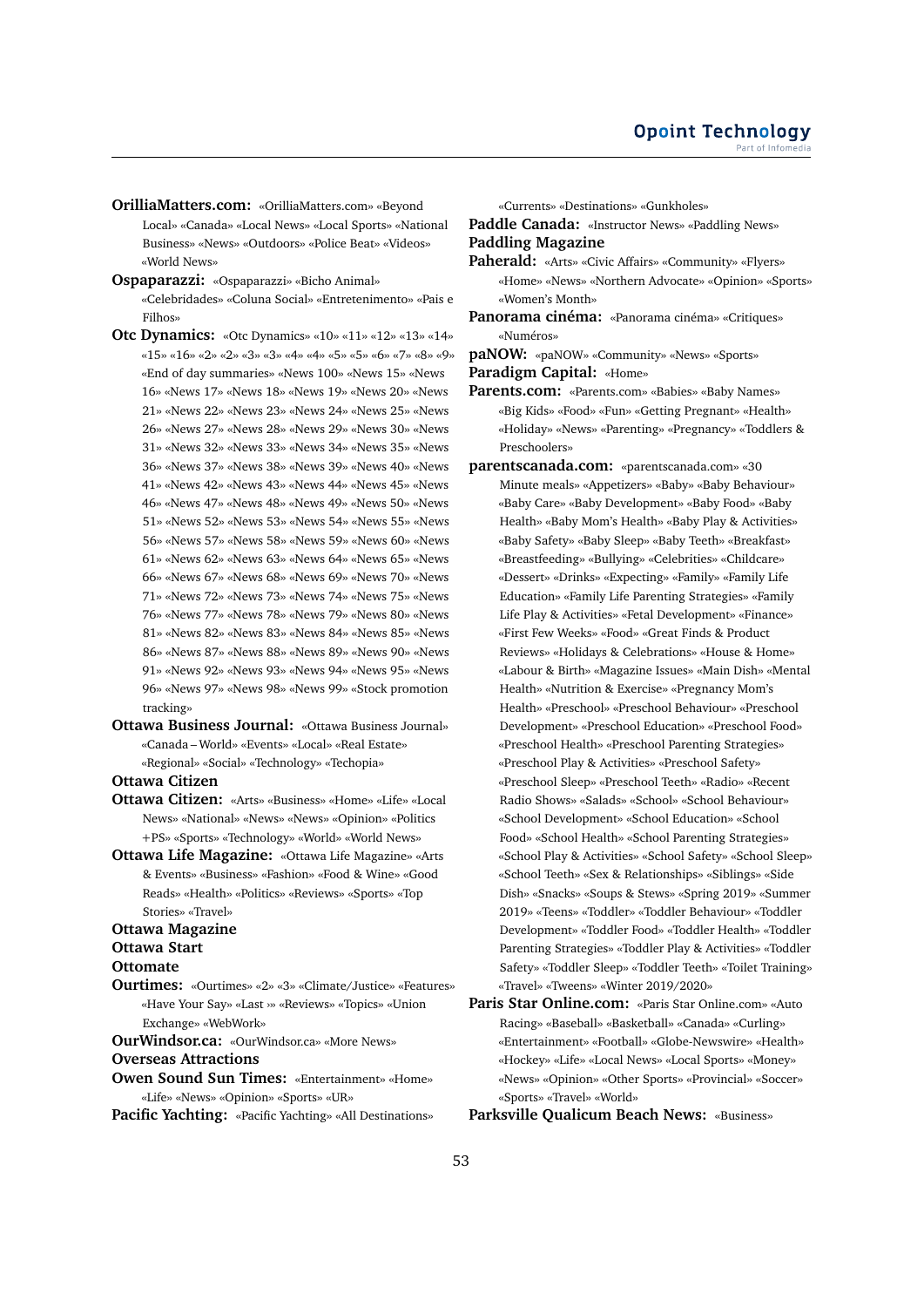«Canada & World» «Community» «Entertainment» «Local» «Local» «Local» «Local» «Local News» «Local Opinion» «Local Travel» «News» «Opinion» «Sports» «Travel»

# **ParlAmericas**

# **pascalforget.com**

**Pax News (Online):** «Pax News (Online)» «Agency» «Airline» «Archives» «Cruise» «Hotel» «Other» «Tour Operator» «Tourism board»

**Payments News**

**Pèse sur start:** «Pèse sur start» «Critiques» «Nouvelles» **PC Tech**

**PCL Construction:** «PCL Construction» «FR» «Insights» «Insights»

**PDN Blogs:** «Features» «Gear» «Home» «News» «Pdnpulse» «Potd»

- **PDX Food Press:** «PDX Food Press» «Alcohol» «Beer» «COVID-19» «Restaurants» «Spirits» «Wine»
- **Pea:** «Fma» «Glp» «Glp news» «Hesu» «Hsp» «Lsl» «Lss» «News, events & issues» «Ogc» «Orl» «Pea news» «Sms» «Uvic»
- **Peace Arch News:** «Peace Arch News» «Business» «Buzz» «Community» «Entertainment» «Life» «News» «Opinion» «Sports»
- **Peace Country Sun:** «Auto Racing» «Baseball» «Basketball» «Books» «Canada» «Celebrities» «Curling» «Entertainment» «Food» «Football» «Gaming» «Globe-Newswire» «Health» «Hockey» «Home» «Life» «Local Entertainment» «Local News» «Local Sports» «Money» «Movies» «Music» «News» «Opinion» «Other Sports» «Provincial» «Soccer» «Sports» «Television» «Travel» «World»
- **Peace River Record Gazette:** «Peace River Record Gazette» «Auto Racing» «Baseball» «Basketball» «Canada» «Curling» «Entertainment» «Football» «Globe Newswire» «Health» «Hockey» «Life» «Local News» «Local Sports» «Money» «News» «Opinion» «Other Sports» «Provincial» «Soccer» «Sports» «Travel» «World»

**Peggy 99.1:** «Peggy 99.1» «Winnipeg Blue Bombers»

- **Peicanada.com:** «Peicanada.com» «Atlantic Post Calls» «Death Notices» «Island Deaths» «Opinion» «Opinion» «Opinion» «The Eastern Graphic» «West Prince Graphic»
- **Pembina Institute:** «Blog» «Home» «Media Releases» «Publications»

**Pembinavalleyonline:** «Ag News» «Local News» «Local Sports» «RSS : News»

**Pembroke Observer:** «Pembroke Observer» «Auto Racing» «Baseball» «Basketball» «Canada» «Column» «Curling» «Driving» «Editorial» «Entertainment» «Food» «Football» «Globe NewsWire» «Health» «Healthing» «Hockey» «Letters» «Life» «Local News» «Local Sports»

«Money» «News» «Opinion» «Opinion» «Other Sports» «Provincial» «Soccer» «Sports» «The Growthop» «Travel» «World»

**PenderFund Capital Management:** «Blog» **Pendulummag:** «Pendulummag» «Art & Design» «Business» «Food» «Health & Wellness» «Interiors & Architecture» «Travel»

- **Peninsula Newsreview:** «Peninsula Newsreview» «Business» «Community» «Entertainment» «Life» «Local» «Local» «Local» «Local» «Local News» «News» «Photo Galleries» «Sports» «Travel» «Trending Now»
- **Pension Plan Puppets:** «Fanposts» «Home» «News» **Penticton Herald:** «Business News» «Columnists» «Entertainment» «Health» «Home» «Home & Garden» «Letters to Editor» «Life» «Local Business» «Local News» «Local Sports» «Movies» «National Business» «National Entertainment» «National Life» «National News» «National Sports» «News» «Opinion» «Sports» «Wine & Dine» «World News»
- **Penticton Western News:** «Penticton Western News» «Business» «Columns» «Community» «Entertainment» «Impress» «News» «Opinion» «Rss» «Sports»
- **PentictonNow :** «PentictonNow» «Business» «Business Matters» «Entertainment» «Fashion» «Food & Drink» «Health and Wellness» «Interior Design» «Lifestyle» «Local News» «National News» «Provincial News» «Sponsored Content» «Travel» «Worldwide News» **Perricone MD**
- **Philippine Canadian Inquirer:** «Philippine Canadian Inquirer» «Art & Culture» «Business» «Business and Economy» «Canada News» «Canadian News» «Community News» «Education» «Education» «Entertainment» «Fashion & Beauty» «Fil-Am Events» «Fil-Can Events» «Filipino-Canadian In Focus» «Food» «Headline» «Health» «Hollywood» «Immigration» «Lifestyle» «Maria in Vancouver» «More Entertainment» «MORE FILIPINO-CANADIAN IN FOCUS» «More Lifestyle» «News» «Philippine Entertainment» «Philippine News» «Real Estate» «Science» «Sports» «Stock Markets» «Technology» «Travel» «World News»

# **Photoxels**

#### **Pierrecarapetian Pieuvre**

- **Pincher Creek Echo:** «Pincher Creek Echo» «Auto Racing» «Baseball» «Basketball» «Canada» «Entertainment» «Football» «Health» «Hockey» «Life» «Local News» «Money» «News» «Opinion» «Other Sports» «Soccer» «Sports» «Travel» «World»
- **Pipestone Flyer:** «Pipestone Flyer» «Business» «Canada & World» «Canada & World» «Entertainment» «Life» «Local»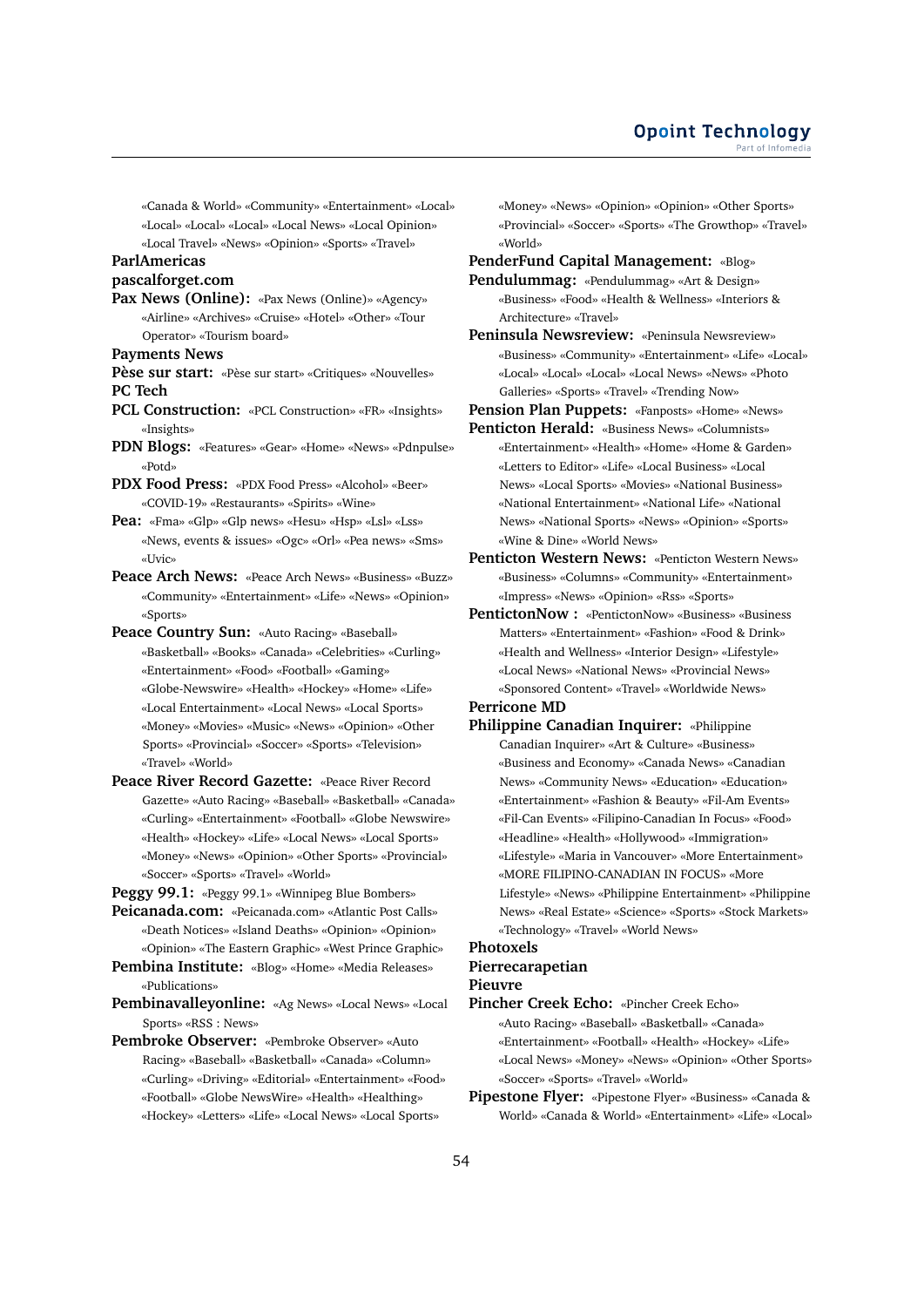«Local» «Local» «Local» «Local» «Local Opinion» «News» «Sports» «Trending Now» «Web poll»

**Pique News Magazine:** «Pique News Magazine» «Arts & Life» «BC News» «Business» «Cover Stories» «Events» «Film Reviews» «Food» «Horoscopes» «Local Arts» «Local Sports» «Maxed Out» «Museum Musings» «National News» «National Sports» «News» «Opinion» «Pique'n Yer Interest» «Sea-to-Sky» «Sports» «StandOut» «The Mix» «Travel» «Weather» «Whistler» «World»

**planetWare:** «planetWare» «Magazine»

- **PLANT:** «PLANT» «Features» «Insights» «News» «News» «Technology Centre»
- **PlaybackOnline.ca:** «PlaybackOnline.ca» «Festivals» «Film» «Funding» «Gaming» «Indie List» «Interactive» «Magazine» «Mobile» «News» «People/Companies» «Photos» «Photos» «Policy» «Streaming» «TV» «Unions & Guilds» «Web»
- **Playstation Finland:** «Uutiset»
- **Plumbing & HVAC:** «Plumbing & HVAC» «Feature Articles» «News» «Products»
- **PNAS:** «PNAS» «Current Issue» «Early Edition articles»
- **Policyalternatives:** «Policyalternatives» «BC Office» «Corporate Mapping Project (BC, SK)» «Fact Sheets and Infographics» «Manitoba Office» «Manitoba Research Alliance» «National Office» «News Releases» «Nova Scotia Office» «Ontario Office» «Saskatchewan Office» «The Monitor» «Updates»
- **Political Research Associates:** «Political Research Associates» «PRA in the News(link is external)»
- **Polymers Paint Colour Journal:** «Home» «News»

**Ponoka News:** «Agriculture» «Home» «News» «Sports»

**Poolspamarketing:** «Poolspamarketing» «Features» «News»

**Popular Front:** «Popular Front» «articles»

**Portage Daily Graphic:** «Auto Racing» «Baseball» «Basketball» «Canada» «Curling» «Entertainment» «Football» «Health» «Hockey» «Home» «Life» «Local News» «Local Sports» «Money» «News» «Opinion» «Other Sports» «Provincial» «Soccer» «Sports» «Travel» «World»

# **PortageOnline.com**

**Portail Assurance:** «Accueil»

- **Portail Constructo:** «Portail Constructo» «Actualités» «Îlot Balmoral» «Grands chantiers» «Prix et concours» «PROJETS»
- **PostBeyond:** «PostBeyond» «Blog» «Employee Advocacy» «Employee Advocacy» «Marketing» «News» «Recruitment» «Sales» «Social Media»
- **Postmedia Network Inc:** «Brand Announcements» «Home» «Investor Releases»

**Pot Stock News:** «Pot Stock News» «A-E» «Agtech»

«Aphria Inc.» «Aurora Cannabis Inc.» «Biotechnology» «Cannabis Education» «Canopy Growth Corporation» «Chemistree Technology Inc» «Community» «Company News» «Consumption Devices» «Cronos Group Inc.» «Cultivation & Retail» «Culture» «F-J» «Golden Leaf Holdings Ltd» «Green Growth Brands Ltd» «Green Organic Dutchman (The)» «Healthcare» «Hemp Products» «HEXO Corp» «K-O» «Law and Politics» «Legislation» «Marijuana Products» «MedMen Enterprises Inc» «Namaste Technologies Inc» «OrganiGram Holdings Inc» «P-T» «Penny Stocks» «Politics» «Press Releases» «Secondary Services» «Supreme Cannabis Company Inc (The)» «Terra Tech Corp» «Tilray Inc» «U-Z» «WeedMD Inc» «Wildflower Brands Inc»

**Potato Pro:** «News»

**Potatonewstoday:** «Potatonewstoday» «Across Regions» «Africa» «Breeding» «Chips/Fries/Starch» «Conferences/Trade Shows/Other Events» «Consumers» «Consumers» «Equipment & Technology» «Equipment/Technology» «Europe, UK, Ireland» «Fast Food/QSR» «Fresh/ Table» «Funnies» «GMO» «New Zealand, Australia» «News August 2018» «North America» «Nutrition/Food Safety» «Organizations» «Pests & Diseases» «Pests and Diseases» «Pressreleases» «Processing» «Production & Agronomy» «Production/Agronomy» «Promotion/Marketing» «Research» «Research» «Retail» «Seed» «Seed» «Smart Farming» «Smart Farming» «South, Central America» «Storage» «Storage» «Studies/Reports» «Sustainability» «Trade & Markets» «Trade/Markets/Prices» «Trends» «Trends» «Varieties» «Varieties» «Videos» «Weather/Climate»

# **Power 97**

- **Power Corporation of Canada:** «Home»
- **PowerBoating:** «Boat Shows» «Boat Tests» «Caribbean» «Centre Console» «Columns» «Destinations» «Engines» «Events» «Facts of Fishing» «Features» «Fishing Boats» «Gear Gallery» «Handling» «Lifeline» «Lifestyle» «Pontoons» «Recipes» «Reviews» «Safety» «The Great Lakes» «Towing» «U.S.» «Western Canada» «Western US» «Yachts»

# **Powered by Data Powersports T.O**

# **Pppcouncil**

- **PR Couture:** «Client Management» «Digital Marketing» «Giveaway» «Home» «Industry News» «Media Relations» «PR Strategy» «Social Media»
- **Prairie Hog Country:** «Prairie Hog Country» «Articles» «Kudos» «Pork Chops» «Read Online» «Recipe» «The Publisher's Desk»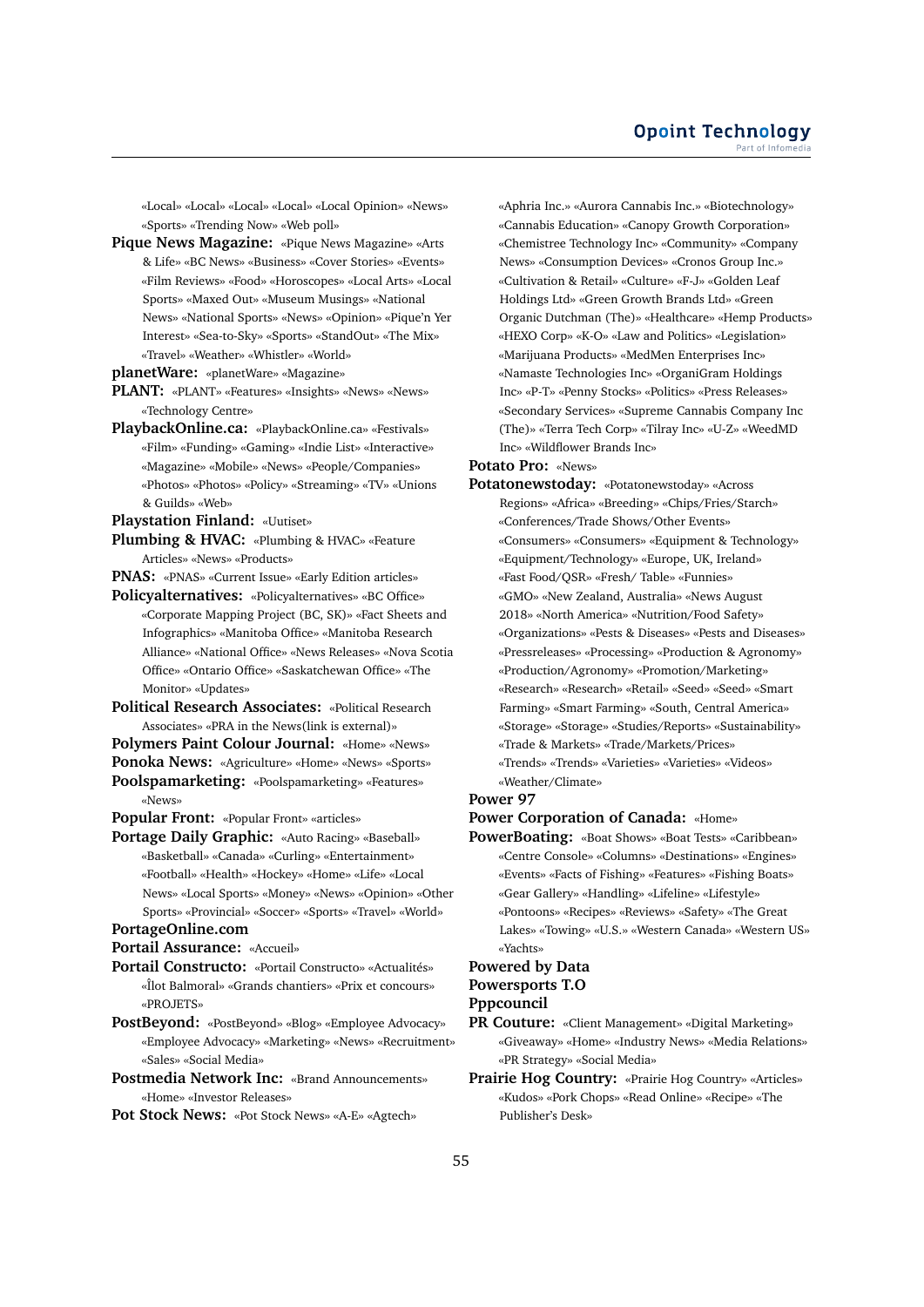# **Prairiepost Pravljiˇcna ustvarjalnica**

**Preferred Magazine:** «Preferred Magazine» «Cars» «Celebrities» «Cigars» «Fashion» «Featured» «Food» «Grooming» «Lifestyle» «Technology» «Travel» «Watches» «Wine & Spirits»

# **Premiercercle**

- **Press Progress:** «Press Progress» «Archives» «Trending-Topics»
- **PressReader:** «PressReader» «News»
- **prettylittlehangers.com:** «prettylittlehangers.com» «Beauty» «Britney's Style» «Fashion» «Food + Drink» «Gift Guides» «Health + Wellness» «Interior Decor» «Latest Fashion» «Relationships» «Travel» «Trend Report»
- **Prince George Citizen:** «Prince George Citizen» «News» «Opinion»
- **PrinceGeorgeNow:** «PrinceGeorgeNow» «Biz+Tech» «Cannabis» «Food + Lifestyle» «Real Estate» «Sports»

# **Print Action**

- **PrintCan:** «Archives» «Home» «News»
- **Private Capital Journal:** «Private Capital Journal» «Analysis» «Deals» «Funds/Firms» «People» «Region» «Sectors»

#### **Profbruce.tumblr**

- **Profectio:** «Account Wins» «Campaign Corner» «Deal Flow» «Knowledge Centre» «News» «On the Move»
- **Profession Voyages:** «Aérien» «Événement» «Croisière» «Destination» «Hôtellerie» «Home» «Réseau» «Technologie»
- **Profile:** «Profile» «Climate Science & Politics» «Energy Policy» «Fossil Fuels & Carbon Capture» «Mobility» «Nuclear Power» «Power Grids» «Renewables»
- **PROFILEnyc:** «PROFILEnyc» «Brokerage» «Brooklyn» «Chelsea» «Commercial» «Connecticut» «Featured Listings» «Financial District» «Flatiron» «Gramercy» «Greenwich Village» «Hamptons» «Hell's Kitchen» «Hotels» «Lower East Side» «Market Insight» «Midtown Manhattan» «Murray Hill» «News» «Office Space» «PROFILE Exclusive Interviews» «Retail» «Tribeca» «Upper West Side»

## **Project CBD**

**ProMIS Neurosciences (Online):** «ProMIS Neurosciences (Online)» «News and Media»

**Protégez-Vous:** «Protégez-Vous» «Argent» «Auto» «Électros» «Blogue» «Condamnations» «Hein ?» «Loisirs / Famille» «Maison» «Médiathèque» «Nouvelles» «Partenaires» «Rappels» «Techno»

#### **Protiprudu:** «Feed»

**Prpeak:** «Prpeak» «Around Town» «BC» «Business» «Cannabis News» «Cartoon» «Celebrity News»

«Community» «Culture» «Editorial» «Federal Election 2019» «Kings» «Letters» «National» «National» «News» «Opinion» «Real Estate» «Sports» «Standout» «Viewpoint» «Villa» «World»

# **PSION – Motorola Solutions USA:** «Home» **PSX Extreme**

#### **Psychomedia:** «Accueil» «Actualités»

**PTBO Today:** «PTBO Today» «COVID-19» «LOCAL NEWS» «Next Gen Farmer» «OLDIES 96.7»

#### **Puff Puff Post**

- **Pulp and paper Canada:** «Pulp and paper Canada» «Conferences/Shows» «Energy Efficiency» «Equipment & Systems» «Forestry» «Green Energy» «Health & Safety» «Human Resources» «Industry News» «Innovation» «International Trade» «Labour Relations» «Maintenance» «Markets» «Operations» «Supplier News» «Sustainability» «Sustainability & Environment» «Technology» «Trends» «Water & Wastewater»
- **Pump Engineer:** «Pump Engineer» «News archive» «Webarticles»

# **Purposeful Architect**

- **Pursuit:** «Pursuit» «Auto» «Business + Politics» «Contests» «Entertainment» «Food + Drink» «Health» «Lifestyle» «Money + Work» «Tech» «Watches + Style»
- **Q107:** «Q107» «292 new coronavirus cases»

# **Q107 Calgary**

**Quantumrun**

- **Quartier Des Spectales Montreal:** «Quartier Des Spectales Montreal» «Blogue» «Medias»
- **Québec Yachting:** «Québec Yachting» «Distinctions honorifiques» «Lieux à découvrir» «Nouveaux modèles» «Nouveaux produits» «Racontez votre voyage» «Sécurité sur l'eau»

#### **Que Sara Sera Book Blog**

- **Quebec:** «Quebec» «EN»
- **Quebechebdo.com:** «Beauport Express» «Charlesbourg Express» «Culture» «Faits Divers» «Home» «Jacques-Cartier» «L'Actuel» «L'Autre Voix» «National» «Quebec Express» «Sports»

**Queen's Gazette:** «Queen's Gazette» «Gazette»

**Queen's Journal:** «Queen's Journal» «Arts» «Basketball» «City Council» «Club Sports» «Columns» «Cross Country» «Elections» «Features» «Featurettes» «Film» «Football» «History» «Hockey» «Investigations» «Lifestyle» «Literature» «Music» «News» «Pop Culture» «Postscript» «Rugby» «Soccer» «Special Projects» «Sports» «Student Life» «Student Politics» «Theatre» «University» «Visual» «Volleyball»

#### **Quentin Sadler's Wine Page**

**Quesnel Cariboo Observer:** «Business» «Buzz»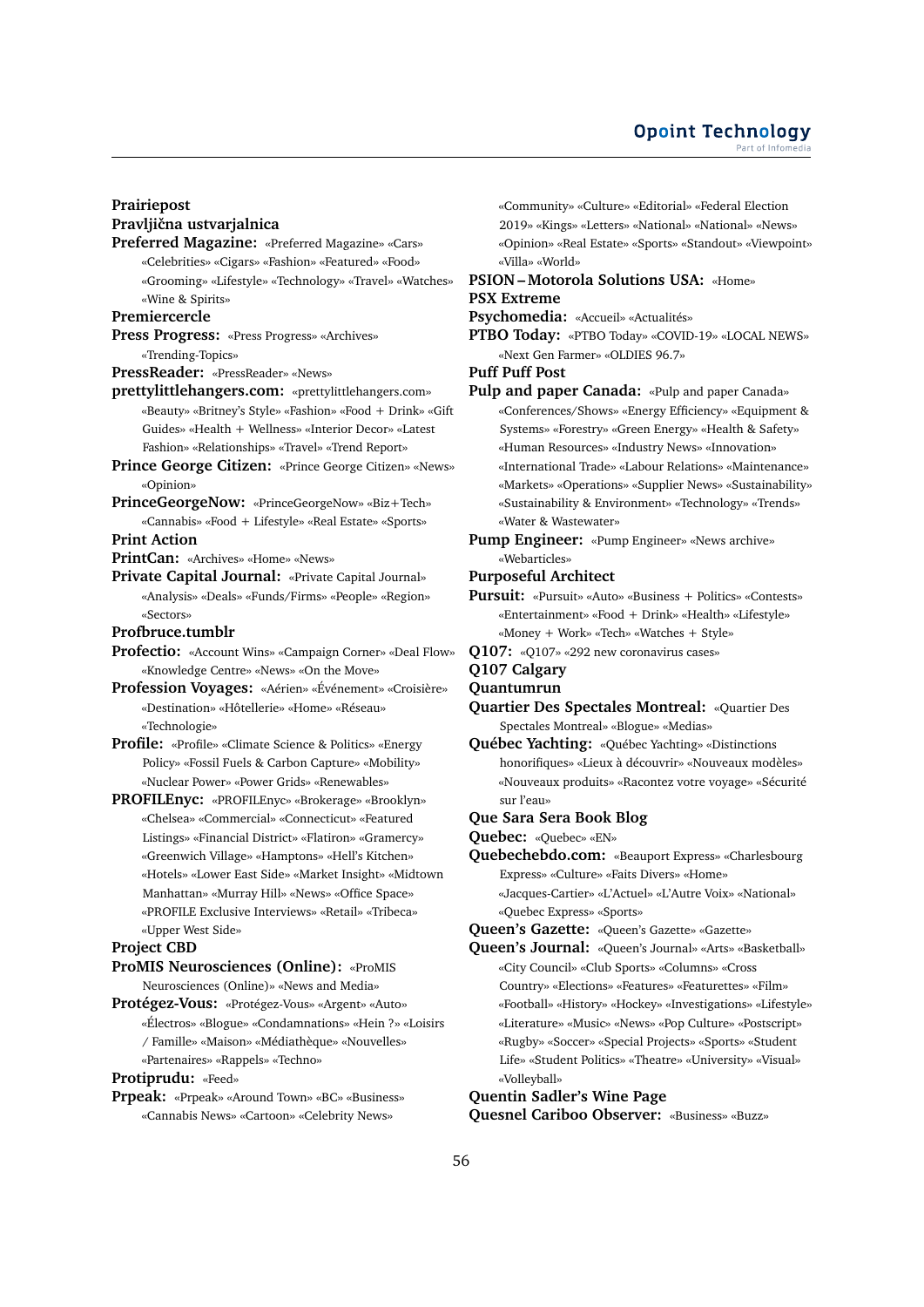«Community» «Entertainment» «Home» «Life» «News» «Opinion» «Sports»

**Qui fait Quoi:** «Qui fait Quoi» «communications» «film/télévision» «multimédia» «musique» «scène»

**Quill & Quire:** «Quill & Quire» «Agency/distribution changes» «Awards» «Book news» «Book Reviews» «Deals» «Digital publishing» «Events» «Kids' Books» «Kids' Publishing» «Personnel changes» «Quillblog» «Short Fiction» «Sports»

**Quinte News:** «Quinte News» «COVID-19 Coverage» «Obituaries» «Sports»

**Qustodio**

**Rabble:** «Blogs» «Home» «Podcasts»

**Radio Canada International:** «Radio Canada International» «Eye on the Arctic» «French»

**Radio Lounge**

**Radioactif:** «Blog»

**Rando Quebec**

- **Raptors Rapture:** «Raptors Rapture» «All-Time Lists» «Analysis» «Draft» «News» «Opinion» «Raptors Season Preview» «Rumors»
- **RASTECH Magazine:** «RASTECH Magazine» «Events» «Features» «News» «Podcast» «Products» «Videos» «Webinars»
- **Rawr Denim:** «Education» «Fades» «Latest News» «New Releases» «News»
- **RAZ Design Rehab Shower Commode Chairs:** «Home»

**Réseau d'Information Municipale:** «Réseau d'Information Municipale» «Abitibi-Témiscamingue» «Aide» «Animaux» «À propos» «Économie» «Éthique» «Événements disponibles» «Bas-Saint-Laurent» «Capitale-Nationale» «Côte-Nord» «Centre-du-Québec» «Chaudière-Appalaches» «Chroniques» «CHRONIQUES» «Culture» «Dernières nouvelles» «Dernier bulletin de nouvelles» «Dernier bulletin Emplois» «Emplois» «Environnement» «Estrie» «Estrie» «Extérieur du Québec» «Familles» «Finance» «Formations disponibles» «Gaspésie – Îles-de-la-Madeleine» «Générale» «Infrastructure» «International» «JURISPRUDENCE» «Lanaudière» «Laurentides» «Laval» «Laval» «Liste des événements» «Liste des employeurs» «Marijuana | Cannabis» «Mauricie» «Mobilité» «Montérégie» «Montréal» «Ne plus recevoir le bulletin Emplois» «Nominations» «Nord-du-Québec» «Offres disponibles» «Outaouais» «Parcs» «Police-Feu» «Politique» «Relations de travail» «Saguenay – Lac-Saint-Jean» «Santé» «Se désabonner» «Technologie» «Urbanisme»

**RBC Investor Services Rbrosoltions**

- **Rd News Now:** «Alberta news» «Business» «Canadian News» «Federal Election 2019» «FEED» «Home» «Local Sports» «News» «News» «Sports» «World News»
- **RDS:** «RDS» «Alouettes» «AMM» «Baseball» «Baseball: MLB» «Bulldogs» «Can-am» «Canadien» «Courses» «Cyclisme» «Euro» «F1» «Football» «Football: NFL» «Formule 1» «Golf» «Hockey» «Impact» «Indycar» «Lbjeq» «LCF» «Lhjaaa» «Lhjmq» «Midget AAA» «Nascar» «Nouvelles» «Rallye» «Résultats» «Sénateurs» «Séries» «Soccer» «Superbowl» «Tennis» «Toutes les nouvelles»

**RDS Jeux Video:** «RDS Jeux Video» «#balado» «#CS : GO» «#league of legends» «#nhl 20» «#R6» «#rocket league» «#super smash bros.» «#vie de pro» «Populaire» **Reach FM:** «News»

- **Reader's Digest Canada:** «Reader's Digest Canada» «Best Tips» «Cars» «Culture» «Food» «Health» «Healthy Living» «Home & Garden» «Jokes» «Mediaplanet» «More Our Canada» «MORE Recipes» «Pandemic Life» «Recipes» «Travel»
- **Real Agriculture:** «Agronomy Geeks Ontario Edition» «Agronomy Geeks Western Edition» «Andrew Campbell» «Anne Wasko's Beef Market Update» «Brennan Turner's Market Update» «Canola School» «Corn School» «Crops» «Farm Management» «Food» «Home» «Livestock» «Machinery» «Markets» «Owen Roberts» «Pulse School» «Ruminating with RealAg» «Soybean School» «Travel» «Wheat School»
- **Real Estate News Exchange:** «Real Estate News Exchange» «Amar Nijjar» «Barry Stuart» «Commercial» «Commercial Real Estate Insider» «CRE Tech: Riding the Digital Wave »» «Danny Kucharsky» «Don Wilcox» «Eric Haslett» «John Clark» «Nick Romito» «Property Biz Canada» «Property Biz Canada »» «RENX Staff» «Residential» «Richard Crenian» «Scott Anderson» «Steve McLean» «The Long View» «The Long View »» «The Saskatchewan Edge» «The Saskatchewan Edge »» «The Title Page »»
- **Real Style Network:** «Real Style Network» «Beauty» «Celebrities» «Fashion and Style» «Interviews» «Lifestyle» «News»

**Real Weddings**

# **Realestate Web Masters**

**Realscreen Magazine:** «Arts & Culture» «Blogs» «Business News» «Constructed» «Digital» «Docuformat» «Documentary» «Docureality» «Feature Docs» «Feature Stories» «Feature Stories» «Film» «Formats» «Game/Quiz Show» «History» «Home» «Lifestyle» «Lifestyle» «People News» «People News» «People/Biz» «Radarscreen» «Reality Competition» «Science» «Screening Room» «Talent» «Tech» «True Crime» «TV» «Unscripted»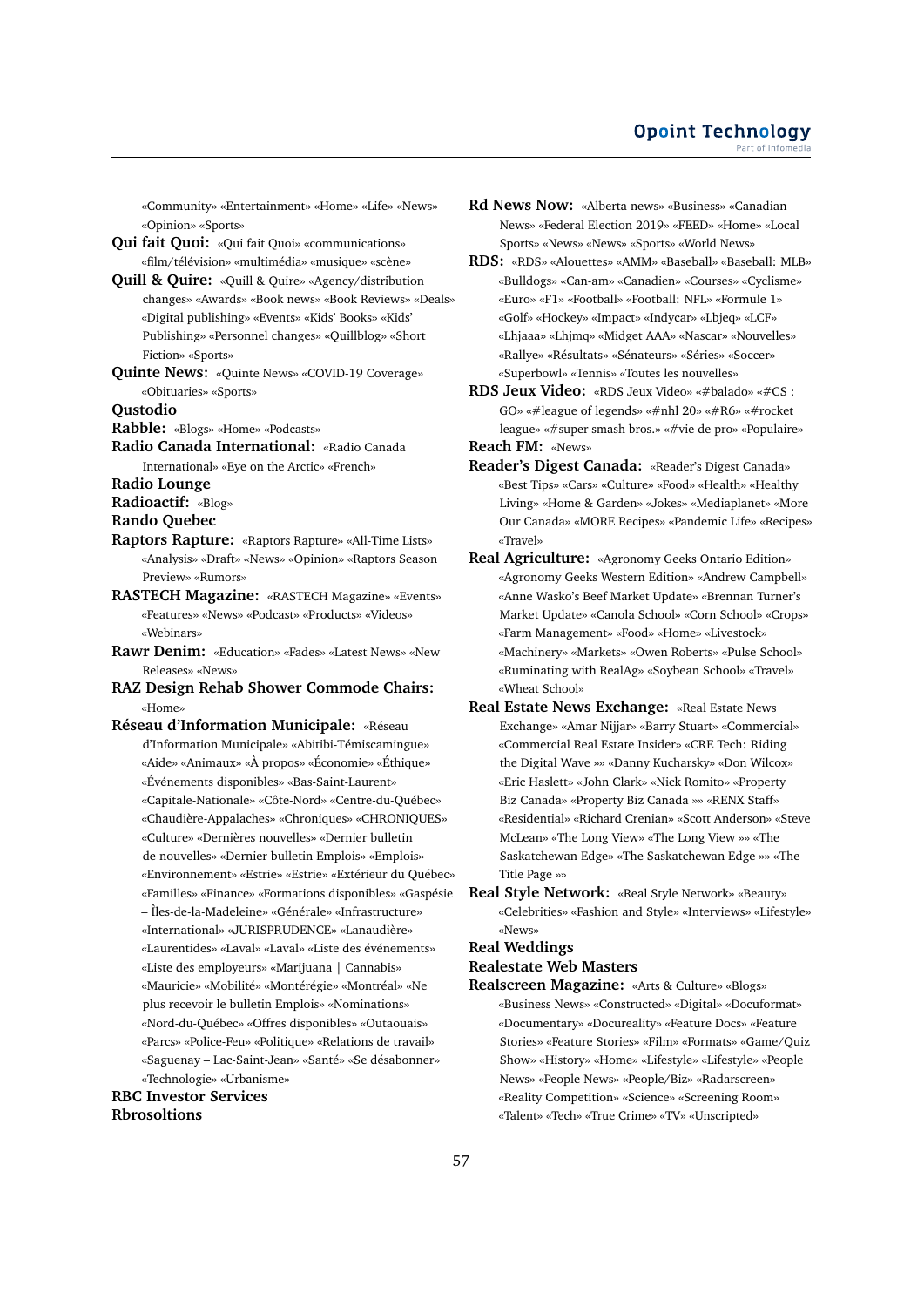# **Rebeccacoleman**

**Rebel News:** «Rebel News» «All»

**Recorder:** «Auto Racing» «Baseball» «Basketball» «Books» «Canada» «Celebrities» «Column» «Curling» «Editorial» «Entertainment» «Food» «Football» «Gaming» «Health» «Hockey» «Home» «Letters» «Life» «Local Entertainment» «Local News» «Local Sports» «Money» «Movies» «Music» «Newswire» «Opinion» «Other Sports» «Provincial» «Soccer» «Sports» «Television» «Travel» «World»

#### **Recycling Product News**

- **RecyclingInside:** «Case Studies» «Company News» «Conveying and Feeding» «Events» «Industrial Dust and Odor Control» «Innovations» «Instrumentation and Control» «Material Handling Technology» «News» «Separation and Sorting Technology» «Size Reduction» «Technology Zones» «Thermal Processing Technology» «Volume Reduction Technology» «Weighing Scales and Systems»
- **Red Deer Express:** «Community» «Entertainment» «Home» «News» «Opinion» «Sports»
- **Reddeer Advocate:** «Reddeer Advocate» «Business» «Canada & World» «Local Business» «Local News» «Local Sports» «News» «Sports»
- **RedFlagDeals:** «Lates -News»

#### **Refinery29.com**

- **Regina leader-Post:** «Regina leader-Post» «Agriculture» «Arts» «Auto racing» «Baseball» «Basketball» «Books» «Business» «Buying and selling» «Celebrity» «Cfl» «Columnists» «Condos» «Contests» «Covid-19» «Crime» «Crime» «Curling» «Decorating» «Diet & fitness» «Editorials» «Energy» «Family & child» «Fashion & beauty» «Featured businesses» «Food» «Football» «Gaming» «Gardening» «Golf» «Health» «Hockey» «Hockey» «Homes» «International soccer» «Internet» «Letters» «Life» «Local arts» «Local business» «Local News» «Local news» «Local sports» «Men» «Mining» «Mls» «Mma» «Money» «Mortgages» «Movies» «Music» «National» «Nba» «Ncaa» «News» «Nfl» «Nhl» «Open during COVID» «Opinion» «Parenting» «Personal tech» «Politics» «Qc» «QC» «Recipes» «Regina pats» «Regina Votes» «Regina Votes» «Relationships» «Renovating» «Royals» «Sask Election» «Saskatchewan» «Saskatchewan» «Saskatchewan roughriders» «Saskatchewan's Top Employers» «Science» «Seniors» «Sexual health» «Small business» «Soccer» «Space» «Sports» «Tech-biz» «Technology» «Television» «Tennis» «Theatre» «Travel» «Women» «World» «World»
- **Regionalpress.com:** «Regionalpress.com» «Ala une» «Hightech»

**Reit Report:** «Reit Report» «Globenewswire» «Headlines» **Reminetwork.com:** «Reminetwork.com» «Apartment»

«Architecture» «Architecture & Design» «Asset Management» «Building Code» «Building Systems» «Building Systems» «Canadian Apartment» «Canadian Facility Management & Design» «Canadian Property Management» «Capital Upgrades & Retrofits» «Capital Upgrades & Retrofits» «Commercial» «Commercial» «Condo Business» «Condominium» «Conservation Measures» «Construction» «Construction Business» «Corporate Sustainability» «Design» «Design Quarterly» «Development» «Facility Cleaning & Maintenance» «Facility Management» «Federal» «Financial Management» «Green Building & Design» «Green Design» «Green Products & Technologies» «Health & Safety» «Hospitality» «Human Resources» «Industrial» «Infrastructure» «Insurance» «Interior Design» «International» «Legal» «Maintenance» «Management» «Marketing» «Mixed-Use» «Multi-Unit Residential» «Municipal» «Office» «Operations» «Pest Management» «Pest Management» «Products & Trends» «Programs & Incentives» «Properties» «Property Management» «Provincial» «Public Spaces» «Regulations» «Regulations & Codes» «Residential» «Restoration & Renovation» «Restoration & Renovation» «Retail» «Risk Management» «Security & Life Safety» «Sustainability» «Sustainable Development» «Sustainable Practices» «Sustainable Practices» «Technology» «Technology» «The Influencers» «Trend Talk»

**Remq Gouv:** «Accueil» «Actualités» «Presse»

**Renfrew Today:** «Renfrew Today» «Add My Free Listing» «Contest Rules & Regulations» «COVID-19» «Fantastic Plastic Payoff» «HOME» «Hometown Headlines Email Sign Up» «Local news» «Local News Headlines» «Renfrew and Area Food Bank» «Renfrew Upcoming Events» «RSS» «Submit An Event» «Submit Local News»

#### **Renoanddecor**

**Repmag.ca:** «Repmag.ca» «Expert Blogs» «Industry news» «News»

**Repolitics**

- **Resourceworld:** «Base Metals» «Business» «Diamonds» «Education» «Energy» «Gold» «Graphite» «Home» «Industry» «Investment» «Off the Wire» «Oil & Gas» «Precious Metals» «Resources» «Specialty Metals» «Stock Talk» «Uranium»
- **Restaurants Canada:** «Restaurants Canada» «Media» «Research»
- **Restobiz:** «Restobiz» «Back of House» «Business» «Consumer Research» «Cost Control» «Food Focus» «Food Safety» «Foodservice Sales» «Front of House» «Healthy Eating» «Holiday Ideas» «Industry Statistics» «Local/Organic» «Menu Design» «Menu Trends»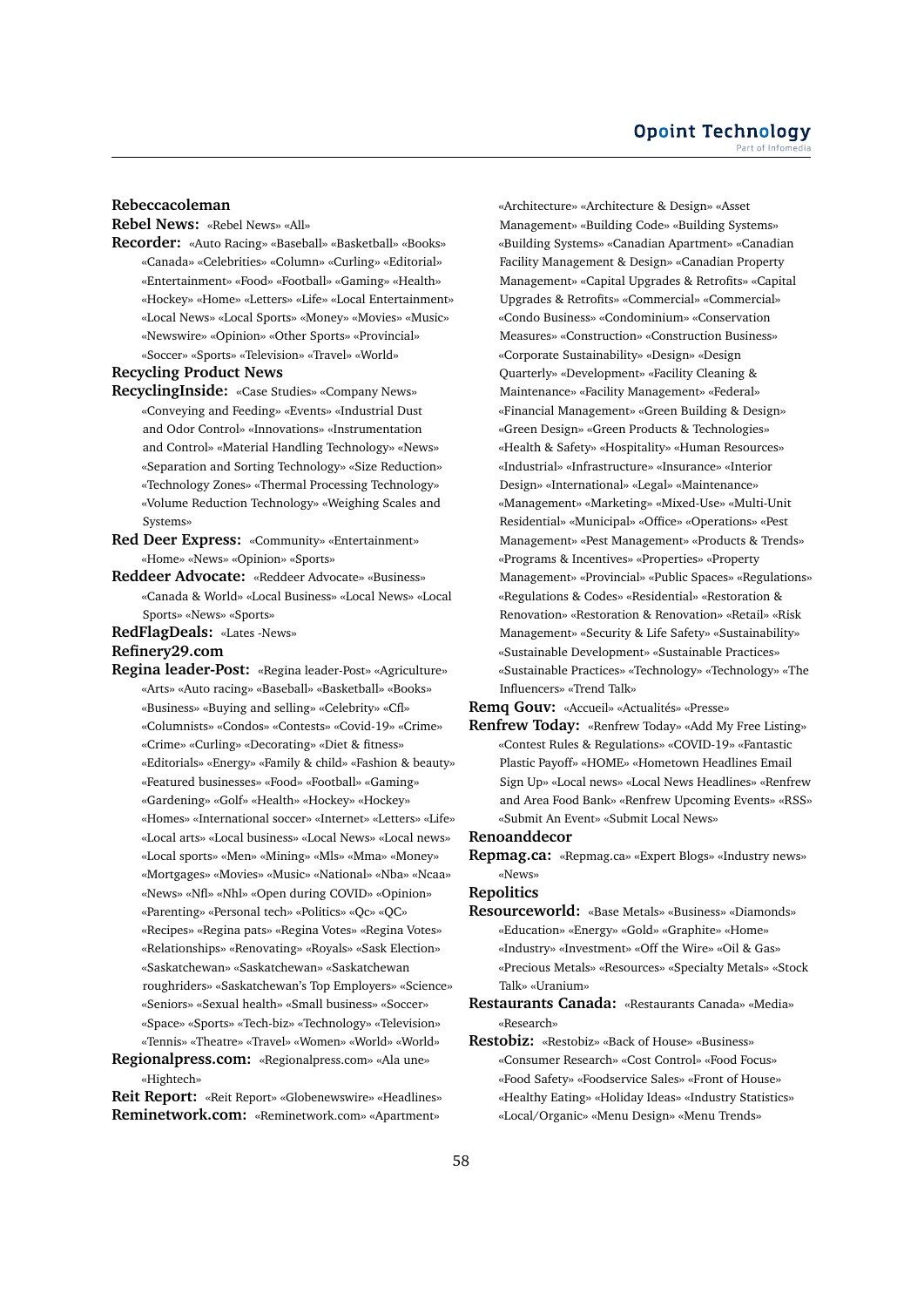«Restaurant Design» «Social Media» «Staffing»

# **RETAIL INSIDER**

- **Retail Prophet:** «Retail Prophet» «More»
- **Retail Technology Innovation Hub:** «Retail Technology Innovation Hub» «Comment» «Events» «Qas» «Retail» «Retrailer Gas» «Startup»

**Rev Tv Canada:** «Press Releases»

- **Revelstoke Review:** «Business» «Buzz» «Community» «Entertainment» «Home» «Life» «News» «Opinion» «Sports»
- **Revistero:** «Revistero» «Autos» «Aventuras» «Deportes» «Gaming» «Hacelo en casa» «Hogar» «Mascotas» «Politica y Economia» «RSS» «Teatro» «Tecnología» «Tv&Cine»
- **Revuegestion:** «Revuegestion» «Boutique» «Classe affaires» «Communication» «Entrepreneuriat» «Finances» «Innovation» «Leadership» «Management» «Marketing» «Ressources humaines» «Salle de presse» «Stratégie» «Technologie»

## **Rezone**

**RGD:** «RGD» «Community News» «Insights» «News/Events» **Rhymes with Snitch**

#### **RI Yachting**

- **Rich Picks Daily:** «Rich Picks Daily» «Blog» «Financial News» «Globe Newswire»
- **Richmond Review:** «Business» «City Hall» «Community» «Home» «News» «Opinion» «Sports»

**RichmondSentinel**

- **Ricochet Media:** «Canada» «Indigenous» «International» «Quebec»
- **Rimbey Review:** «Rimbey Review» «Business» «Community» «Entertainment» «Life» «Local» «Local» «Local» «Local News» «Local Opinion» «National» «News» «Opinion» «Sip & Savour» «Sports»

#### **Ring**

- **Risepeople:** «Blog»
- **Riva CRM Integration:** «Riva CRM Integration» «CRM News» «News & Events»
- **Rive-Sud Express:** «Actualités» «Alimentation» «Économie et consommation» «Communauté» «Culture et loisirs» «Home» «Opinions» «Personnes recherchées» «Santé» «Sports»

# **RlFans**

# **Rob Mclennan's Blog**

**Robertson Stromberg LLC:** «Robertson Stromberg LLC» «News»

**RobotShop:** «RobotShop» «Aspirateur» «Blog» **Rock 101**

**Rock To Road:** «Rock To Road» «Equipment» «Features» «Heavy Equipment» «News» «Pits & Quarries» «Roads & Bridges»

**Rocky Mountain Online:** «Rocky Mountain Online» «Alberta Sports» «Banff News» «Beyond Local» «Business News» «Canmore News» «Covid 19» «Education News» «Indigenous Alberta» «Kananaskis Country News» «Lake Louise News» «Local Sports» «MD of Bighorn News» «Mountain Guide» «News» «Opinion» «Stoney Nakoda News» «Vox Populi»

# **Rogers:** «Blog Posts» «News Releases» **Rolex Passion Report**

#### **RONA**

**RooMers:** «Home»

**Rossland News:** «Business» «Canada & World» «Columnists» «Community» «Coronavirus News» «Entertainment» «HOME» «Life» «Local Business» «Local Entertainment» «Local News» «Local Sports» «Marketplace» «News» «Opinion» «Social Matters» «Sport – Canada & World» «Sports» «Travel» «Trending Now»

## **Rouge Writing Hood**

**Royal Canadian Mounted Police:** «Royal Canadian Mounted Police» «News»

- **RoysFarm:** «RoysFarm» «Aquaculture» «Pet» «Poultry»
- **RPM:** «RPM» «Actualités» «Électrique» «Chroniques» «Essais» «Nous joindre»

## **Rtings**

**Ruadebaixo.com:** «Ruadebaixo.com» «Cinema» «Jogos» «Lifestyle» «Livros» «Música» «Moda» «Multimédia» «Passatempos» «Tech»

# **Ruk**

# **Rumble**

**RunnersWeb.com**

- **Ruralvoice**
- **RV Life Mag:** «RV Life Mag» «Class A Motorhomes» «Class B Motorhomes» «Class C Motorhomes» «Destinations» «Fifth Wheel Trailers» «Hitch Hints» «Park Model» «Products» «Recipes» «Road Tests» «RV Life» «RV Tech» «RV Tips» «Tow Vehicle Tests» «Travel Trailers» «Truck Campers»
- **Ryerson University Home:** «Ryerson University Home» «News and Events»

# **Rythme FM 105.7**

- **S/ Magazine:** «S/ Magazine» «Beauty» «Culture» «Design» «Fashion» «Travel» «Trending»
- **Saanich News :** «Saanich News » «Business» «Entertainment» «Life» «Local» «Local» «Local News» «National» «News» «Sports»
- **SAB Magazine:** «SAB Magazine» «Current Issue»
- **Sahel Blog:** «Sahel Blog» «← Older posts»
- **Sail Canada:** «Sail Canada» «News»
- **Salmon Arm Observer:** «Salmon Arm Observer»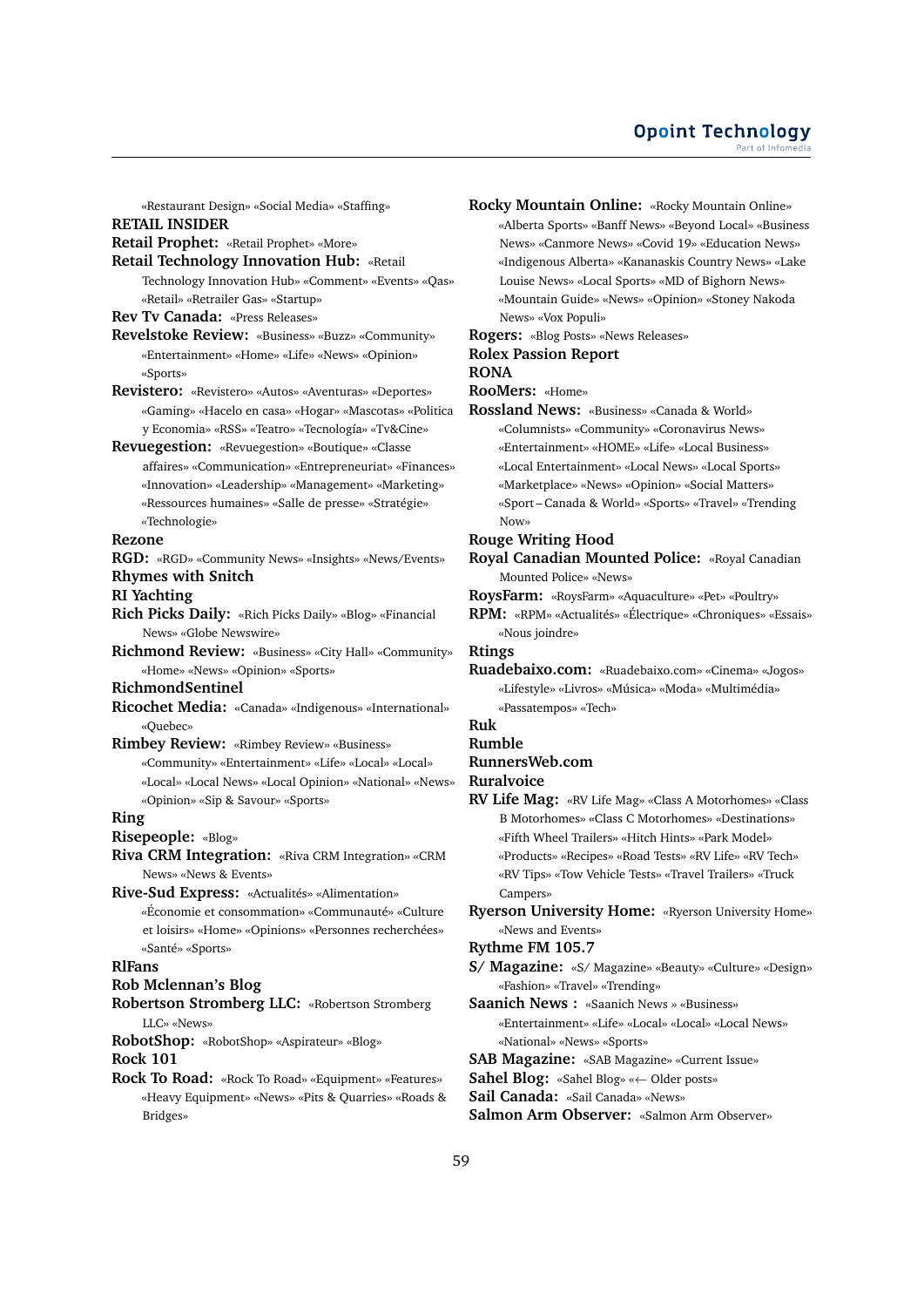«Business» «Local News» «Marketplace» «National News» «NEWS» «Sports»

**Salon Magazine:** «Salon Magazine» «Business» «Contessa» «Hair» «Nails» «News & Events»

- **Saltwire:** «All News» «All News» «Baseball» «Basketball» «Basketball» «Business» «Business» «Canada» «Canada» «Canada» «Canada» «Cape-breton» «Culture» «Culture» «Entertainment» «Food and Drink» «Football» «Football» «Halifax» «Health» «Health» «Hockey» «Home» «Homes» «Homes» «Local» «Local» «Local» «Local» «Local Culture» «Local Sports» «Newfoundland» «News» «News» «News» «News» «Nova-scotia» «Opinion» «Opinion» «Opinion» «Other-Sports» «Perspectives on Business» «Prince-edward-island» «Provincial» «Provincial» «Provincial» «Provincial» «Regional Business» «Regional Sports» «Regional Sports» «Reuters» «Sports» «Sports» «Travel» «Travel» «World» «World» «World» «World»
- **Salut Bonjour:** «Salut Bonjour» «Beauté» «Cuisine» «Déco-Réno» «Desserts» «Entrées» «Jardinage» «Maison & Famille» «Mode» «Mode & Beauté» «Plats principaux»
- **Samsø Posten:** «Samsø Posten -» «Ældre på samsø» «Børn og unge» «Breve til avisen» «Erhverv» «Foreningslivet» «Generelt» «Kirkelivet» «Kultur» «Mindeord og mærkedage» «Natur og miljø» «Planer og strategier» «Politik» «Pressemeddelelser» «Skoler og uddannelse» «Sport» «Sundhed» «Trafik» «Turisterhvervet» «Veo»

**Samy Rabbat:** «Samy Rabbat» «Actualités»

- **San Diego Fishing News:** «Fish Reports» «Freshwater» «Home» «News» «Saltwater» «Short Bites» «Tournaments»
- **San José Spotlight:** «San José Spotlight» «Blog» «Business» «Coronavirus» «Education» «Election 2020» «Elections» «Housing» «Politics & Government» «San Jose» «Santa Clara» «Santa Clara County» «The Washington Report» «Transportation»
- **Sanbruno.ca..gov:** «Sanbruno.ca..gov» «News»

**SAQ : Le goût de partager:** «SAQ : Le goût de partager» «medias communiques»

**Sarnia This Week.com:** «Sarnia This Week.com» «Auto Racing» «Baseball» «Basketball» «Canada» «Curling» «Entertainment» «Food» «Football» «Health» «Hockey» «Life» «Local News» «Local Sports» «Money» «News» «Newswire» «Opinion» «Other Sports» «Provincial» «Soccer» «Sports» «Travel» «World»

#### **Sarthak Media**

**Sasknow:** «Sasknow» «COVID-19» «Entertainment» «Featured» «News» «Sports»

**SaskToday:** «SaskToday» «Agriculture News» «Agriculture News» «Agriculture News» «Assiniboia» «Cannabis News» «Central» «Central Arts» «Central Photos and Videos» «Community» «Correspondent Corner» «Entertainment»

«Estevan» «Everybody Has A Story» «In the Community» «In the Community» «Local A & E» «Local Business» «Local Culture» «Local Sports» «Local Sports» «National Business» «National News» «National Sports» «News» «News» «North» «North Arts» «North Opinion» «North Photos and Videos» «Photos» «Preeceville» «World News»

# **Satmagazine**

- **Sault Star:** «Auto Racing» «Baseball» «Basketball» «Canada» «Curling» «Entertainment» «Football» «Globe-Newswire» «Health» «Hockey» «Home» «Life» «Local News» «Local Sports» «Money» «News» «Opinion» «Other Sports» «Provincial» «Soccer» «Sports» «Travel» «World»
- **Sault This Week:** «Auto Racing» «Baseball» «Basketball» «Canada» «Curling» «Entertainment» «Football» «Globe newswire» «Health» «Hockey» «Home» «Life» «Local News» «Local Sports» «Money» «News» «Opinion» «Provincial» «Soccer» «Sports» «Travel» «World»
- **SaultOnline:** «SaultOnline» «Arts & Entertainment» «Blogs» «Business» «Community» «Culture» «Education» «Environment» «Finance» «Health» «In Memoriam» «Indigenous» «Lost & Found» «National» «Nature» «Notices» «Obituaries» «Opinion» «People» «Police Files» «Politics» «Science & Technology» «Seniors» «Sports» «Traffic» «Transportation» «Transportation»
- **Sélection du Reader's Digest:** «Automobile» «Concours» «Cuisine» «Jeux et concours» «Les marques de confiance» «Maison et jardinage» «Reportages» «RSS» «Santé» «Santé» «Voyage»

# **SCF Briefing**

- **Sciencepresse.qc.ca:** «Sciencepresse.qc.ca» «Actualité» «Articles» «Blogue» «Revue de presse»
- **Scified:** «Scified» «Alien: Covenant News» «Godzilla 2 Movie News» «Jurassic World 2 News» «Kong: Skull Island News» «Most Viewed Articles» «Pacific Rim 2 News» «Predator 4 Movie News» «Top Rated Articles»
- **Scoregolf:** «Jason Logan» «Rick Young» «Trax-courses»
- **Scot Scoop:** «Scot Scoop» «Campus» «Features» «Lifestyle» «News» «Opinion» «Sports»

# **Scottandkat**

**Scout Magazine:** «Home»

**Scrap Monster:** «Scrap Monster» «Metals & Steel»

- «Mining» «NEWS» «Precious Metals» «Waste & Recycling» **Seaforth Huron Expositor:** «Seaforth Huron
- Expositor» «Auto Racing» «Baseball» «Basketball» «Canada» «Curling» «Entertainment» «Food» «Football» «Globe NewsWire» «Health» «Hockey» «Life» «Local News» «Local Sports» «Money» «Music» «News» «Opinion» «Other Sports» «Provincial» «Soccer» «Sports» «Travel» «World»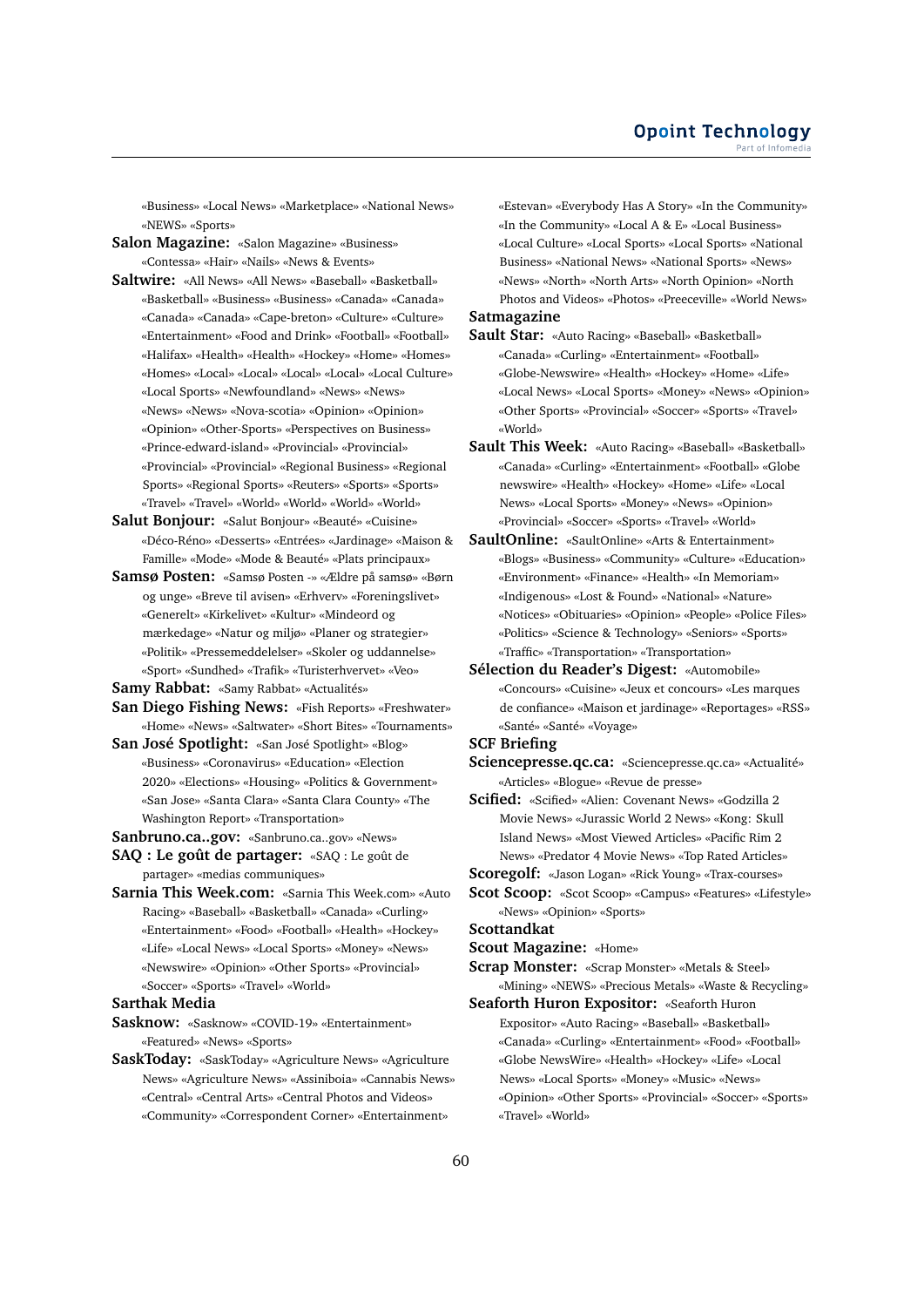**SeaTac Blog:** «Home»

- **Secrétariat du Conseil du trésor:** «Secrétariat du Conseil du trésor» «Toutes les nouvelles»
- **SEPT DAYS:** «SEPT DAYS» «生活» «留学·移民» «社区» «<sup>社</sup> <sup>区</sup>新闻» «科技» «科技» «科技» «科技» «科技» «科技» «<sup>科</sup> 技» «科技» «科技» «科技» «科技» «科技» «科技» «科技» «科技» «科技» «科技» «科技» «科技» «科技» «科技» «税<sup>务</sup> » «编辑精选» «English» «金融投资» «蒙城视野» «蒙城<sup>视</sup> 野» «蒙城视野» «蒙城视野» «蒙城活动» «言论» «魁省动<sup>态</sup> » «魁省动态» «魁省动态» «光影世界» «剁手计划» «加国<sup>新</sup> 闻» «加国新闻» «加国新闻» «吃货指南» «国际新闻» «国际 <sup>新</sup>闻» «实用信息» «房产» «找点乐子» «教育» «文化·旅<sup>游</sup> » «文化·旅游» «文化·旅游» «文化·旅游» «文化·旅<sup>游</sup> » «文化·旅游» «文化·旅游» «文化·旅游» «文化·旅<sup>游</sup> » «文化·旅游» «文汇» «新闻» «新闻» «新闻» «新冠疫情<sup>专</sup> <sup>题</sup>» «旅游指南» «未分类» «法律» «专题» «中国新闻» «中<sup>国</sup> 新闻» «中国新闻» «中国新闻» «中国新闻» «中国新闻» «中 <sup>国</sup>新闻» «中国新闻» «中国新闻» «人物» «体育»
- **Service numérique canadien:** «Service numérique canadien» «Blogue»

**Set The Bar**

- **Settingmind:** «Settingmind» «Architecture» «Art» «Design» «Environment» «Fashion» «Food» «Health» «Music» «Photography» «Science» «Space» «Tech»
- **Sfu.ca:** «Sfu.ca» «Community» «Faculty and Staff» «News» «People» «Research» «Sports»
- **Sharp Magazine.:** «Sharp Magazine.» «Cars» «Culture» «Gear» «Sports» «Street Style» «Style» «Watches»

**Shaw:** «Newsroom»

- **shedoesthecity.com:** «shedoesthecity.com» «Contests» «Events & Culture» «Fashion & Beauty» «Health & Wellness» «Sex & Relationships»
- **Sheet Metal Journal:** «Sheet Metal Journal» «Columns» «Features» «News» «SMJ-WW Features»
- **Sherwood Park News:** «Sherwood Park News» «Auto Racing» «Baseball» «Basketball» «Canada» «Curling» «Entertainment» «Food» «Football» «Globe-Newswire» «Health» «Hockey» «Life» «Local News» «Local Sports» «Money» «News» «Opinion» «Other Sports» «Provincial» «Soccer» «Sports» «Travel» «World»

## **Ship & Bunker:** «Home» «News»

**Shop Metalworking Technology:** «Shop Metalworking Technology» «Blog» «Machining Products» «Shop Tools»

**Shopify.com**

**Shoreline Beacon:** «Auto Racing» «Baseball» «Basketball» «Canada» «Curling» «Entertainment» «Football» «Globe NewsWire» «Health» «Hockey» «Home» «Life» «Local News» «Local Sports» «Money» «News» «Opinion» «Other Sports» «Provincial» «Soccer» «Sports» «Travel» «World»

**Sicamous Eagle Valley News:** «eaglevalleynews» «Canada & World» «Federal Election 2019» «Local» «Local News» «Local Travel» «Municipal Election» «National» «News» «Sports»

# **Sidewalk Hustle**

**Sign of the Horns:** «Sign of the Horns» «Blog»

- **Simcoe:** «Alliston-on» «Barrie» «Blogs» «Business» «Columns» «Community» «Crime» «Editorial» «Education» «Feature» «Health» «Home» «Innisfil» «Letters» «Local» «Midland» «News» «News» «Orillia» «Rss» «Sitemap» «Sports» «Stayner» «Wasaga Beach»
- **Simcoe Reformer:** «Auto Racing» «Baseball» «Basketball» «Canada» «Curling» «Entertainment» «Food» «Football» «Health» «Hockey» «Home» «Life» «Local News» «Local Sports» «Money» «News» «Opinion» «Other Sports» «Provincial» «Soccer» «Sports» «Travel» «World»
- **Similkameen Spotlight:** «Similkameen Spotlight» «Columnists» «Editorials» «Federal Election 2019» «Local News» «Local Opinion» «Municipal Election» «National» «News»
- **Singtao:** «Singtao» «calgary» «要聞» «體育» «財經» «vancouver» «兩岸» «加國» «即時財經» «即時兩岸» «即時加國» «即時加國» «即時國際» «即時娛樂» «即時新聞 » «即時港聞» «國際» «城市» «娛樂» «日報新聞» «星島視<sup>頻</sup> » «更多» «更多» «更多好去處» «港聞»
- **Sinoquebec:** «Sinoquebec» «特价» «生活» «社区动态» «<sup>美</sup> <sup>食</sup>» «景点» «活动» «交通» «优惠»
- **Six Time Mommy**
- **Skagway News**
- **Skies Mag:** «Skies Mag» « Press Releases 2» «Features» «News» «Press Releases»
- **Slaw**
- **slice.ca:** «slice.ca» «Beauty» «Breaktime» «Fashion» «Moms» «Money» «Relationships» «Travel»
- **Small Business BC**
- **Smallcap Power:** «Smallcap Power» «Base Metals» «Battery Metals» «Blockchain» «Energy» «Events» «Exclusive» «Gold» «Investing Strategies» «Marijuana» «News» «Reports» «Sustainability» «Technology» «Top Stories» «Videos»
- **Smallfarmcanada:** «Features» «Field notes» «Home» «New products» «News» «Notes from the larkspur supper club» «Research notes»
- **Smart Canucks:** «Smart Canucks» «Announcements» «Blog» «Canadian Blogs» «Canadian Contests Canada» «Canadian Daily Deals» «Canadian Deals & Coupons» «Canadian Discount Coupons Canada» «Canadian Freebies, Free Stuff» «Community Features» «Events» «Featured Brag» «Forum» «Free Canadian Magazines» «Free Giveways Canada» «Free shipping Canada»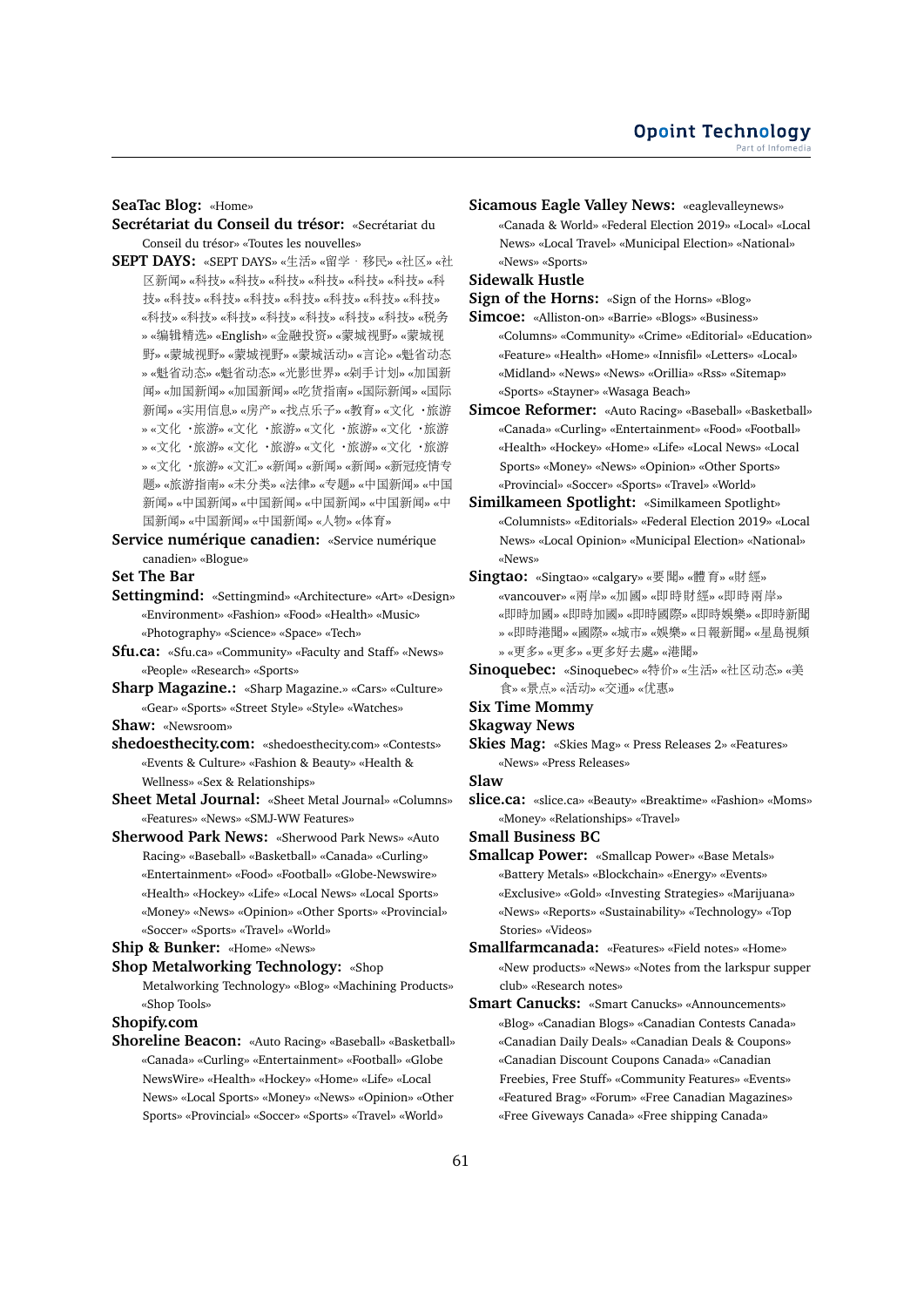«French's» «Hot Canada Deals» «Memberships Canada» «Other / Canada» «Praises and Complaints» «Reviews / Canada» «Shopping Deals» «Tips & Tricks» «warehouse sales»

# **Smartbizpost:** «Home»

#### **Smbview:** «Smbview» «Publishers»

**Smithers Interior News:** «interior-news» «Canada & World» «Federal Election 2019» «Local» «Local News» «Municipal Election» «National» «News» «Sports» «Travel»

#### **Sneak peek.ca**

**So Cal Magazine:** «So Cal Magazine -» «Art + photography» «Ask the experts» «Beauty» «Culture» «Designers» «Eat/drink/play» «Events» «Fashion» «Fun fashion» «Men's fashion + grooming» «Music» «Restaurant reviews» «Television» «Travel»

#### **So Sasha**

- **Sobriety Test Movie Reviews:** «Reviews»
- **Socialist Project:** «Socialist Project» «LeftStreamed» «Pamphlets» «The Bullet»
- **Soldier Systems Daily:** «Soldier Systems Daily» «Advertiser» «AeroVironment» «BE Meyers & Co Inc» «Black Rifle» «Catalog» «Clothing» «Comms» «GN Hearing Inc» «Grey Ghost Precision» «Industry» «Military Alpine Recce System» «Mystery Ranch» «Packs» «Patagonia» «Power» «Power Manager» «Press Release» «Protonex» «PTX» «Raven» «Rss» «Sales» «SOF Select» «SOFIC» «TEA Headsets» «The Lost Arrow Project» «UAS»

#### **Solo Lisa**

**song-bar.com:** «song-bar.com» «Albums» «New Songs» «Themes/Playlists» «Word!»

# **Sookenewsmirror**

- **SooToday.com:** «SooToday.com» «Announcements» «Around the North» «Autos and Vehicles» «Business and Services» «Careers» «City of SSM Notices» «City Police Beat» «Entertainment» «Events» «Everything Automotive» «Financial Literacy» «For Sale» «For Sale – Houses» «For Sale – Waterfront» «Greast Stories» «Inspire» «Let's Eat» «Local» «Local Business» «Local Entertainment News» «Local News» «Michigan» «More Around the Village >» «More Latest Video >» «More Local» «National» «National Business» «National Hockey» «National News» «National Sports» «New Vehicles Listings» «Obituaries» «OPP Beat» «Pets and Livestock» «Prime» «Pursuit» «Real Estate» «Rooted» «RSS» «Sports» «Spotlight» «The Front Line» «Thrive» «Used Vehicle Listings» «Video» «Wanted» «World News»
- **Sound of Life:** «Sound of Life» «Design» «Experiences» «Mixtape» «People» «Places» «Series»
- **Sound Of Life** <sup>聲</sup>活圈**:** «Sound Of Life 聲活圈» «系列»

«設計» «體驗» «場所» «專欄» «人物»

**Sound Track of Chestermere:** «Sound Track of Chestermere» «News»

**Soundbeat Media:** «Affiliate Marketing» «Blog» «Gaming» «Mobility» «Social Media» «Web Marketing»

- **Southeast Asia Globe:** «Southeast Asia Globe» «China» «Climate» «Corruption» «Culture» «Earth» «Economics» «Education» «Globalisation» «Governance» «Health» «Innovation» «Life» «Migration» «Money» «Nature» «Politics» «Pollution» «Power» «Resources» «Rights» «Sustainability» «Urbanisation» «Urbanisation»
- **SP & T News:** «Appointments» «Associations» «Features» «Features» «Headlines» «Home» «Integration» «News»
- **Spacanada:** «Spacanada» «Robert Cass» «Spa Canada» «Spa Canada» «Vivienne O'Keeffe»
- **Space for Learning:** «Academic & Classroom» «Acoustics» «Administrative Office» «Auditorium, Music & Performing Arts» «Browse by Architect» «Browse Projects Alphabetically» «Business» «Career, Technical & Vocational» «Ceilings» «Components & Materials» «Construction» «Construction» «Construction Projects» «Costs & Funding» «Design» «Dining & Food Service» «Energy Savings» «Esports» «Extra Articles» «Facilities Maintenance & Operations» «Flooring» «Furniture & Equipment» «Health & Safety» «Healthy Schools» «HigherEd» «Home» «K–12» «Landscape & Gardens» «Libraries & Media Centers» «Lighting» «Maintenance & Operations» «Makerspace» «News» «Outdoor Spaces» «Planning & Design» «Policy & Legislation» «Purchasing & Procurement» «Residence Halls» «Restrooms & Locker Rooms» «Roofs» «Safety & Security» «Science, Lab & Research» «Sports, Athletics & Fitness» «STEAM» «Student Center» «Sustainability & High-Performance» «Technology» «Transportation, Roads & Parking» «Walls and Wall Coverings»
- **Spaceexplored:** «Spaceexplored» «Archive» «Blue Origin» «Boeing» «Mars» «Moon» «NASA» «Space Force» «SpaceX» «ULA» «Virgin Galactic» «Virgin Orbit»
- **SpaceQ Canadian and global space news . . . :** «Canadian and global space news and analysis» «Canadian and global space news and analysis – All the News» «Canadian and global space news and analysis – All the News» «Canadian and global space news and analysis – Business» «Canadian and global space news and analysis – Culture» «Canadian and global space news and analysis – Earth Observation» «Canadian and global space news and analysis – Education» «Canadian and global space news and analysis – News» «Canadian and global space news and analysis – Podcasts» «Canadian and global space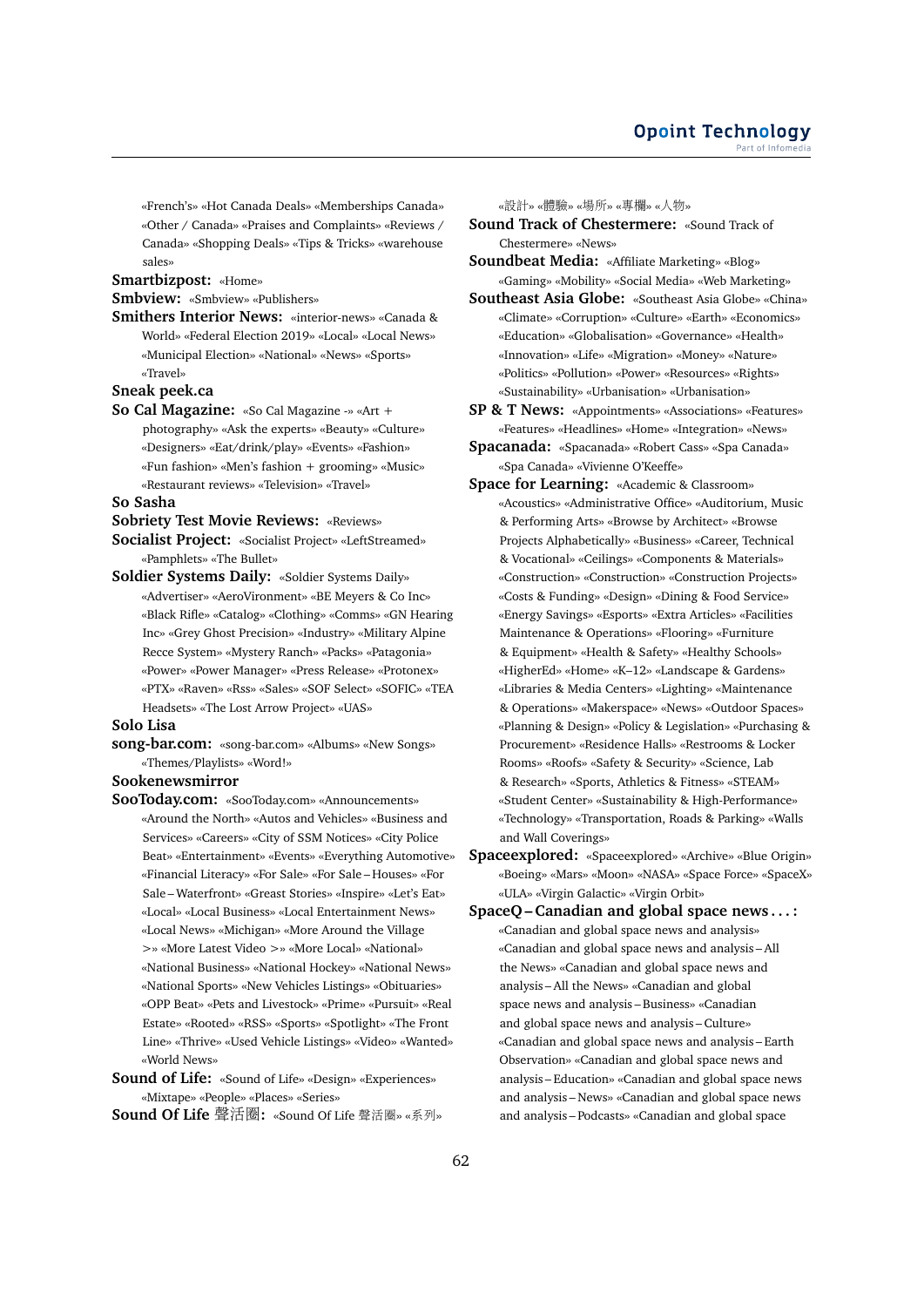news and analysis – Policy» «Canadian and global space news and analysis – Science» «Canadian and global space news and analysis – Technology»

- **Spacing:** «10th Anniversary» «Architecture» «Bikes» «Cities for People» «Civic Engagement» «Communication» «Community» «Culture» «Curiosities» «Features» «Film & Video» «Food» «Green Space» «History» «Home Page» «Housing» «Infrastructure» «Neighbourhoods» «Parks» «Politics» «Streetscape» «Toronto» «Transit» «Urban Design» «Walking» «Waterfront»
- **Spainc:** «Spainc» «Ask an Expert» «Blog» «Featured Spas» «Interviews» «News» «Products» «Products» «Spa Business» «Spa News» «Techniques» «Techniques»

**Sparkx:** «Sparkx» «Blog» «News»

- **Speed On The Water:** «Speed On The Water» «boat-restorations» «new-boats-engines» «news» **Speedhunters**
- 
- **Sportsnet:** «Sportsnet» «Cfl» «Curling» «Golf» «Jr Hockey» «Mlb» «Nba» «Nfl» «Nhl» «Nicole Lucas» «Soccer» «Ufc»

**Spruce Meadows :** «sprucemeadows.com»

- **sprucegroveexaminer.com:** «Auto Racing» «Baseball» «Basketball» «Canada» «Curling» «Entertainment» «Football» «Globe newswire» «Health» «Hockey» «Home» «Life» «Local News» «Local Sports» «Money» «News» «Opinion» «Other Sports» «Provincial» «Soccer» «Sports» «Travel» «World»
- **Spudsmart:** «Spudsmart» «Biologicals» «Business» «Business» «Crop Input R & D» «Crop Inputs» «Crop Production» «Crop Production R & D» «Disease Prevention» «Diseases» «Economic» «Environment» «Environmental Control» «Eye on the Nation» «Facilities» «Fall 2016» «Food Safety» «From Our Desk» «Grower Spotlight» «Handling» «Industry» «Industry Events» «Insects» «Integrated Pest Management» «International» «Irrigation» «Management» «Marketing & Promotion» «Markets & Pricing» «New Equipment» «New Technologies» «News» «Nutrient Stewardship» «Our Latest Issue» «People» «Plant Breeding & Variety Development» «Podcasts» «Potato Health Benefits» «Potato History» «Precision Ag» «Precision Farming» «Product» «Regulations & Trade» «Resources» «Roundtable» «Roundtable» «Seed & Potato Varieties» «Soil» «Spring 2016» «Spring 2017» «Sprout Inhibitants» «Storage» «Summer 2016» «Summer 2017» «Technology» «Tuber Talk» «Webinars» «Weeds» «Winter 2017»

**Spvm:** «Spvm» «Actualités»

**Squamish Chief:** «Catch of the Day» «Columnists» «Community» «Editorial» «Home» «International News» «Letters» «Lifestyles» «Local News» «Local Sports» «National» «National News» «News» «Opinion» «Sports»

#### **Ssense**

- **St. Albert Gazette (Online):** «St. Albert Gazette (Online)» «Alberta News» «Columns» «Entertainment News» «Local News» «Local Sports» «National Business» «National News» «National Sports» «Your View»
- **St. Catherines Standard:** «Autos» «Baseball» «Basketball» «Books» «Business» «Canada» «Celebrity» «Columns» «Community» «Crime» «Curling» «Editorial» «Family» «Food» «Football» «Golf» «Health» «Hockey» «Home» «Lacrosse» «Letters» «Living» «Local» «Local Sports» «Music» «News» «Opinion» «Soccer» «Sports» «Style» «Television» «Travel» «What's On» «World» «WOW»
- **St. Marys Minor Ball**
- **St. Thomas Times-Journal:** «Entertainment» «Home» «Life» «Money» «News» «Opinion» «Sports» «UR»

**Stadio Football:** «Stadio Football» «Podcast»

- **Stainless Steel World Americas:** «Stainless Steel World Americas» «Applications» «Company News» «Corrosion» «Duplex» «Featured Stories» «News» «Nickel» «Projects» «Technical Articles» «Welding»
- **Standard-freeholder:** «Auto Racing» «Baseball» «Basketball» «Canada» «Curling» «Entertainment» «Football» «Globe NewsWire» «Health» «Hockey» «Home» «Life» «Local News» «Local Sports» «Money» «News» «Opinion» «Other Sports» «Provincial» «Soccer» «Sports» «Travel» «World»
- **Standardbred Canada:** «Standardbred Canada» «2020 Fantasy Stable» «2020-2022 Director Elections» «About Trot» «Adoption Societies» «Advertising» «AGCO Race Reports» «American-wiggle» «Appointments to Industry Boards» «Best of the 2010s» «Board of Directors» «Breeding Farms» «Buy & Sell» «Buying A Standardbred» «Conditions» «COVID-19» «Director's Role» «Easy 1-2-3» «Education» «Entries/Results» «Events» «FAQ» «Feature Races» «Financial Statements» «Fines & Suspensions» «Glossary & Jargon» «Handicapping» «Help» «History of the Standardbred» «Horse Ownership» «Horse Welfare Statement» «Horses For Sale Board» «Import/Export Horse» «Insurance Protection» «Letter to the Editor» «Life After Racing» «Links» «Live Video» «Mandate & Strategic Plan» «Member Forms» «Member Services» «Microchipping» «Microchipping Schedule» «Minutes» «Mixed Sales» «MVP» «Naming Your Foal» «National Driving Championship» «News» «News & Notices Archive» «Nightly Claims» «Nurse Mare Program» «O'Brien Awards» «Obituaries» «Organizations» «Photo Galleries» «Products» «Publications» «Race Dates» «Racetrack Personnel» «Racetracks» «Racetracks» «Racing» «Resources» «Resources» «Sale Companies»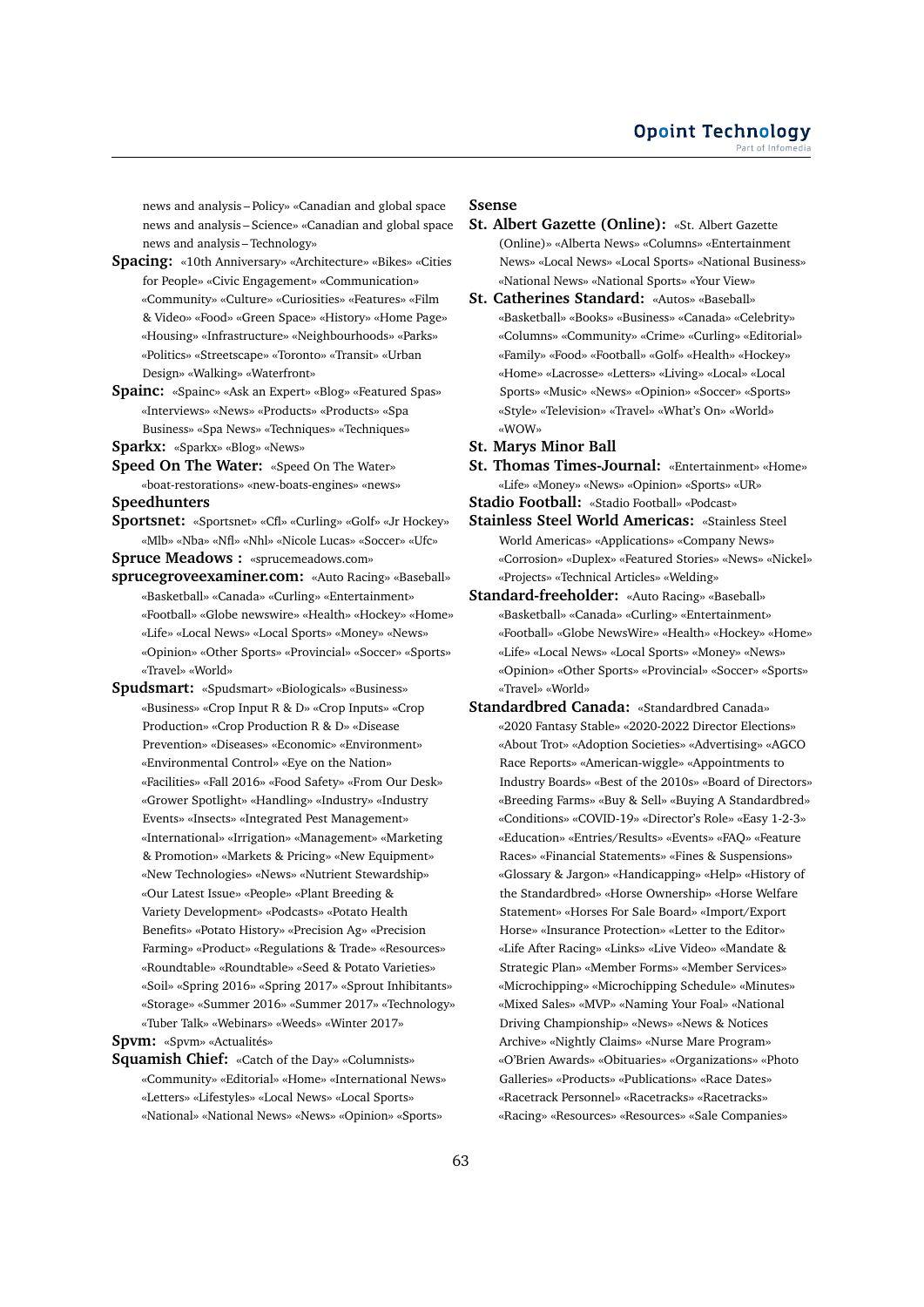«Sales Results» «SC By-Laws & Regulations» «SC Member Services» «SC Rewind» «SC Sales» «SC Video Features» «SC Website Video Tutorials» «Self Serve» «Services» «Site Troubleshooting» «Stakes» «Stakes Guide» «Stallion Directory» «Standing Committees» «Statistics» «Submit A Link» «Subscribe» «Teletheatres» «TrackIT» «Trainers & Drivers» «Trainers' Guide» «Training Centres & Stabling» «Trot» «Trot Blogs» «Trot Radio» «Two-Year-Olds in Training» «WDC/WTC» «Yearling Auction Guide»

**Stanford Energy:** «News» «Recent News»

**Star Phoenix:** «All Local Sports» «Arts» «Auto Racing» «Baseball» «Basketball» «Books» «Business» «Celebrity» «Columnists» «Curling» «Editorials» «Energy» «Family & Child» «Fashion & Beauty» «Food» «Football» «Gaming» «Globe newswire» «Globe newswire Business» «Golf» «Health» «Hockey» «Home» «Homes» «Internet» «Letters» «Life» «Local Arts» «Local Business» «Local News» «Local Sports» «Men» «Mining» «MMA» «Money» «Mortgages» «Movies» «Music» «National» «News» «Opinion» «Personal Tech» «Politics» «Saskatchewan» «Science» «Soccer» «Space» «Sports» «Tech-Biz» «Technology» «Television» «Tennis» «World»

# **Star Wars**

- **Stars Stash Statcan:** «Statcan» «En» **State of the Net.Net Statistical methods in medical research Status-Q SteinbachOnline Stephanie Sterjovski**
- **Stephaniea lau:** «Stephaniea lau» «Beauty» «Food & Drinks» «Lau» «Travel»
- **Stephen's Web:** «Articles» «Intro» «Presentations»
- **Stettler Independent:** «Stettler Independent» «Canada & World» «Local» «News»
- **Stimulantonline:** «Stimulantonline -» «Global ad work» «Passion projects» «Random cool» «Randoms» «Stimulant tv» «Stimulant tv» «Top canadian ad ideas»

## **StittsvilleCentral**

**Stock House:** «Stock House» «Agriculture» «Battery Metals» «Blockchain» «Blogs» «Canadian Press Releases» «Cannabis» «Commodity-TV» «CONGLOMERATES» «Editorial» «ELECTRONIC-COMPONENTS» «Energy» «Featured News» «Featured News» «Featured News-2» «Featured News-3» «Gold» «Healthcare» «Healthcare» «Independent Reports» «Independent Reports» «INDUSTRIAL METALS & MINERALS» «Industrials» «Interviews» «Interviews» «Metals & Mining» «Movers & Shakers» «Natural Resources» «News» «Private» «Private Equity» «Real Estate» «SECURITY» «Technology» «US Press Releases» «Technology»

#### **Stock Junction**

**Stockwatch:** «ALFVY» «C:\*mktdiam» «C:\*mktgold» «C:\*mktshel» «C:BNS» «Click here» «GOLD» «Home» «Kbr» «News» «Osur» «Quote» «U:\*sec» «Weed»

**Stony Plain Reporter:** «Stony Plain Reporter» «Auto Racing» «Baseball» «Basketball» «Canada» «Curling» «Entertainment» «Football» «Health» «Hockey» «Life» «Local News» «Local Sports» «Money» «News» «Opinion» «Other Sports» «Provincial» «Soccer» «Sports» «Travel» «World»

**Stop The Fud:** «Stop The Fud» «Blog» «Home»

- **Straight Goods News:** «Canadian politics» «Cartoons» «Consumers» «Editorials» «Equality time» «Faith speaks» «Features» «Hill report» «Home» «Hot headlines» «Humour» «Insight» «Media files» «News blog» «One native life» «Public Values» «Science matters» «Take action» «USA watch» «Workplaces» «World beat»
- **Strategy:** «Branding» «Home» «Media Planning» «Retail» «Screening Room» «Sports & Entertainment» «Television» «Youth»
- **Stratford Beacon Herald:** «Entertainment» «Home» «Life» «Money» «News» «Opinion» «Sports» «UR»
- **Strathmore Times:** «Strathmore Times» «Feature» «Local News» «News» «Sports»
- **Strathmorenow.com:** «Strathmorenow.com» «Ag News» «Local News» «Local Sports»
- **Strathroy Age Dispatch:** «Canada» «Entertainment» «Home» «Life» «Local News» «Money» «News» «Provincial» «Sports» «World»
- **Streeter:** «Streeter» «NEWS»
- **Style at home:** «Basement» «Bathroom» «Bedroom» «Buying Guides» «Celebrity Homes» «DIY Projects» «Entryway» «Food & Drink» «Food Tips» «Gardens» «Holiday Cookie Recipe Swap» «Home» «Home Exteriors» «Hotel Style» «House Tours» «Housekeeping» «How To» «Interiors» «Kids» «Kitchen» «Laundry Room» «Living Room & Dining Room» «Office» «Organizing Ideas» «Outdoor Living» «Pets» «Real Estate» «Recipes» «Renovations» «Shopping» «Small Spaces» «Storage Solutions» «Stores We Love» «Style Destination» «Tips & Tricks» «Travel» «VIP» «Wine & Spirits»
- **Style Blog:** «Style Blog» «Art» «Beauty» «Celebrity Fashion» «Events» «Fashion» «Fashion Week» «Foodie» «Freebies» «Gadgets» «La Vie» «Organic Style» «Shopping» «Travel» «Trends» «What I Wore»
- **Style MNL:** «Style MNL» «CULTURE» «EATS» «ENTERTAINMENT» «FASHION» «FASHION NEWS» «PR NEWSWIRE» «TRAVEL»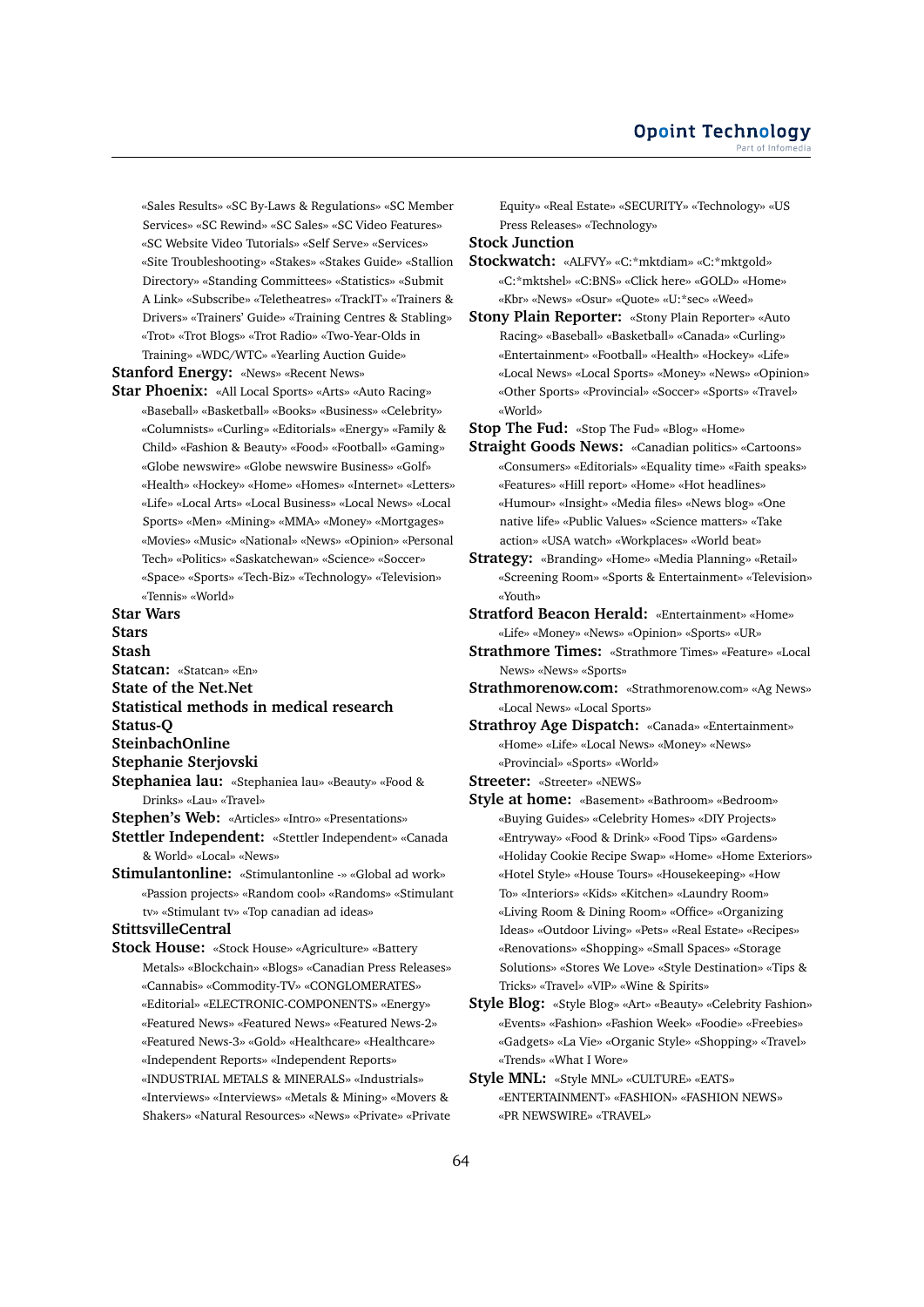**Sudbury:** «Business-news-and-information» «Entertainment» «Lifestyle» «Local» «National»

«Opinions» «Police» «RSS» «Sports»

- **Sudbury Star:** «All Entertainment» «All Life» «All Money» «All News» «All Opinion» «All Sports» «Auto Racing» «Baseball» «Basketball» «Canada» «Curling» «Football» «Globe-Newswire» «Hockey» «Home» «Local News» «Local Sports» «Other Sports» «Provincial» «Soccer» «Travel» «World»
- **Sudburyminingsolutions:** «Sudburyminingsolutions» «Briefs» «Mine Tech» «News» «Technology»
- **Summerland Review:** «Summerland Review» «Business» «Entertainment» «Life» «Local» «Local» «Local» «Local News» «National» «News» «Sports» «Travel» «Trending Now»

#### **SummerxSkin**

- **Suna News:** «Suna News» «**tm**» «**¯tOA §T**» «**r§ART**» «**syAFT**» «**qAT ¤nw** » «**FwA** 24 **FAT**»
- **superlife.ca:** «superlife.ca» «热线旅游» «焦点新闻» «社区 工商» «社区新闻» «移民政策» «移民故事» «移民故事» «加 <sup>国</sup>留学» «加国教育» «加国新闻» «国际新闻» «多城美食» «娱乐八卦» «婚姻男女» «工商资讯» «房产家居» «房产新<sup>闻</sup> » «消费时尚» «中国动态»
- **SupplyPro:** «PurchasingB2B» «FEATURES» «Finance» «Fleet» «Fleet Management» «Logistics» «News» «OPINIONS» «Procurement» «Prof Development» «Risk/Compliance» «Sustainability» «Technology» «Transport»
- **Surrey Now Leader:** «Business» «Buzz» «Community» «Entertainment» «Life» «News» «Opinion» «Sports» «Home»
- **Sustainable Biz:** «Sustainable Biz» «Carbon» «Energy» «ESG» «ESG» «ESG» «ESG» «Finance» «Health» «Real Estate» «Transportation»
- **Swaggermagazine.com:** «Swaggermagazine.com» «Culture» «Food+Drinks» «Gear+Tech» «Grooming» «Style» «Women»
- **SwiftCurrentOnline.com:** «SwiftCurrentOnline.com» «Ag News» «Local News» «Local Sports»
- **Sydenham Current:** «Sydenham Current» «Business» «News» «Obituaries» «Pets» «Sports»
- **Sylvan Lake News:** «Sylvan Lake News» «Business» «Calendar» «Columnists» «Community» «Entertainment» «Life» «Local» «Local» «Local» «Local News» «Local Opinion» «Local Travel» «National» «News» «Opinion» «Sports» «Trending Now»

**Symphony Technology Group:** «Home» «News» **T Dog Media:** «T Dog Media» «T Dog's Think Tank» **Tabb Forum Taco Comfort Solutions:** «News»

**Tactical-Life:** «Accessories» «Ammo» «Annuals» «Culture» «Gear» «Guns» «Handguns» «Holsters» «Home» «Knives» «Lifestyle» «Military & Police» «News» «Optics & Sights» «Optics/Lights» «Pistols» «Rifles» «Shotguns» «Special Weapons» «Suppressors» «Sweepstakes» «Video» «View All Guns»

#### **Taverne Square Dominion Télé-Québec**

**TBNewsWatch:** «TBNewsWatch» «Crime» «Local» «Local News» «Local Sports» «Northwest» «Videos»

# **Tbray**

**TchadConvergence:** «TchadConvergence» «A la Une» «Éducation et Santé» «Dialogue et Réconciliation» «En ce moment» «Environnement et Energie» «Gouvernance» «Halte à l'Impunité et Renforcement de l'Etat de Droit» «Lutte contre la Pauvreté et le Sous-Développement» «Lutte contre la Torture et les Mauvais Traitements» «Lutte contre le Clientélisme, le Népotisme et les Nominations abusives» «Lutte contre le Tribalisme, le Régionalisme et Promotion de l'Unité Nationale» «Lutte contre les Arrestations et Détentions Arbitraires» «Lutte contre les Inégalités et les Injustices» «Lutte contre les violences faites aux jeunes filles: excision, viol et mariage précoce» «Observatoires» «Stop à la Corruption et aux Détournements» «Vu du Tchad»

#### **TDR Explorer**

# **Tech Cabal**

- **Tech Talent Canada:** «Tech Talent Canada» «News» «Thought Leadership»
- **Techcouver.com:** «Techcouver» «Ecosystem» «News» «Thought Leaders»
- **TechInsights Inc:** «TechInsights Inc» «Blogs» «News & Articles» «Newsroom» «Webinars»
- **TechnoFile:** «TechnoFile» «4K/Blu-rays» «Car Stuff» «cnw\_feed» «Computers»

#### **Telegraph-Journal**

- **Telepresence Options:** «Home»
- **Teletime:** «Teletime» «Mattresses»
- **Ten Ton Hammer:** «Ten Ton Hammer» «Heroes of the Storm» «Overwatch» «SMITE»

**Tennis Canada:** «Tennis Canada» «News»

- **Terrace Standard.com:** «Business» «Buzz»
	- «Community» «Entertainment» «Home» «Life» «News» «Opinion» «Sports»

**Texas Escapes:** «Texas Escapes» «New»

#### **That Backpacker**

- **Thatshelf:** «Thatshelf» «FILM» «GAMES» «LISTS» «PODCASTS» «TV»
- **The Apex:** «Home» «IndyCar»
- **The Art of Doing Stuff**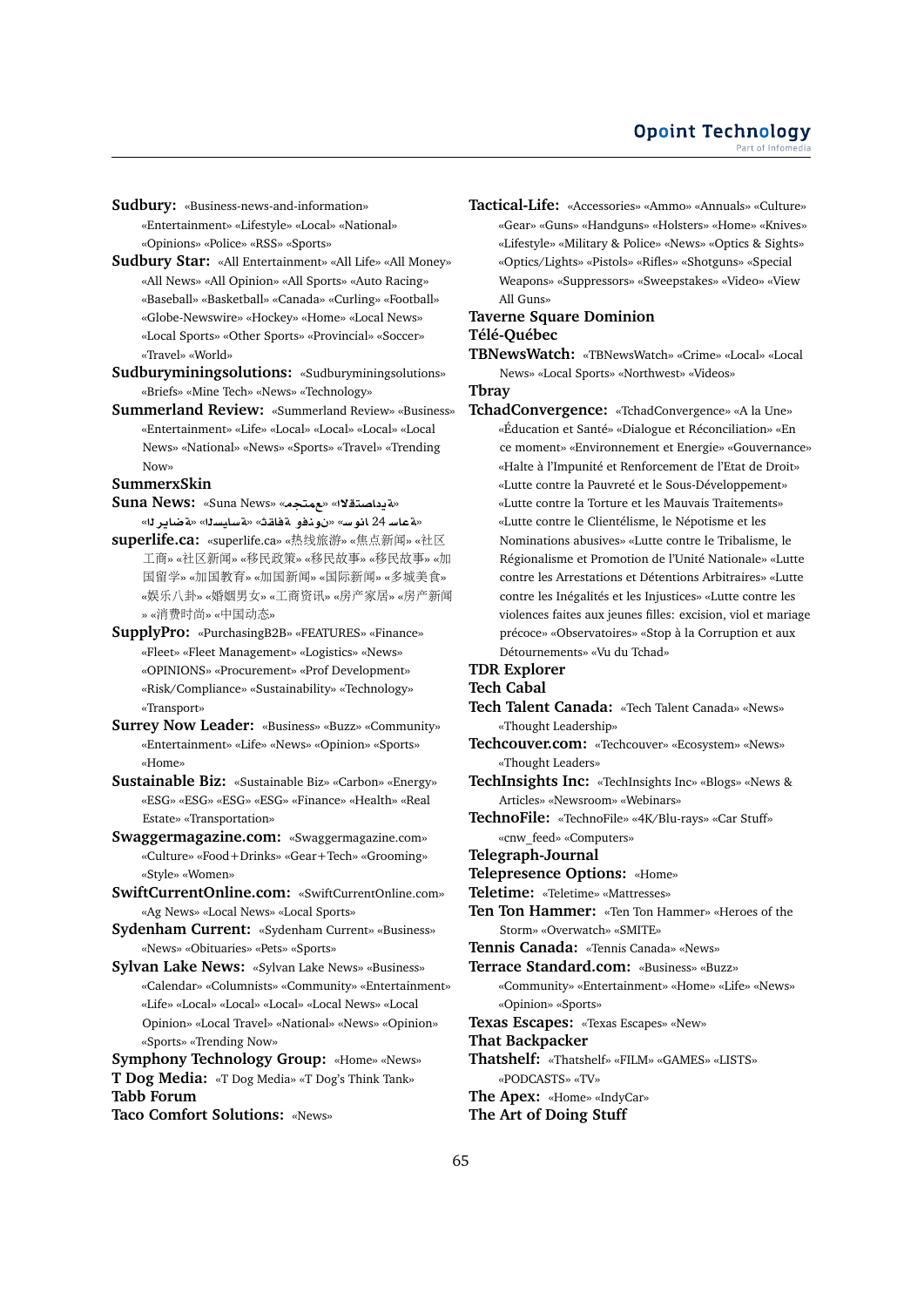- **The Beaumont News:** «Auto Racing» «Baseball» «Basketball» «Canada» «Curling» «Entertainment» «Football» «Globe Newswire» «Globe Newswire» «Health» «Hockey» «Home» «Life» «Local News» «Local Sports» «Money» «News» «Opinion» «Other Sports» «Provincial» «Soccer» «Sports» «Travel» «World»
- **The Brampton Guardian:** «Community» «Crime» «Home» «News» «Opinion» «Sports» «What's on»
- **The Business Post:** «The Business Post» «Archives»
- **The Calgary Sun:** «Alberta» «Baseball» «Basketball» «Calgary» «Calgary Flames» «Calgary Flames» «Calgary Roughnecks» «Calgary Stampeders» «Canada» «Celebrity» «Celebrity» «CFL» «Christmas Fund» «Columnists» «Crime» «Curling» «Diet & Fitness» «Eat» «Entertainment» «Entertainment» «Entertainment & Hobbies» «Fashion & Beauty» «Football» «Gadgets» «Gaming» «Gift Guide» «Globe newswire» «Golf» «Golf Calendar» «Health» «Health» «Healthing» «Hockey» «Home» «Home Living» «Homes» «Kitchen & Dining» «Lacrosse» «Life» «Life» «Life Essentials» «MLB» «MLB» «MMA» «Money» «MoneyWise Canada» «Motorsports» «Movies» «Music» «Music» «News» «News» «NHL» «NHL» «NLL» «Olympics» «Opinion» «Opinion» «Other Sports» «Personal Care» «Relationships» «Sex-Files» «Shopping Essentials» «Soccer» «Sports» «Sports» «Sports Betting» «Spruce Meadows» «Stage» «Style & Beauty» «Tech Essentials» «Technology» «Technology» «Television» «Television» «Tennis» «Toronto & GTA» «Travel» «Travel» «Travel Alberta» «Travel Canada» «Travel Europe» «Travel International» «Travel USA» «Weird» «World»
- **The Canada Post:** «News Releases»
- **The Canadian Business Journal:** «Agriculture-news» «Automotive News» «Business in Action» «Business News» «Chemicals-industry-news» «Computers-and-software-news»
	- «Energy-and-utilities-news» «Environment-news»
	- «Features» «Financial-news» «Food-and-beverage-news»
	- «Home» «manufacturing-and-production-news»
	- «Medical-and-healthcare-news» «Municipal
	- News» «Pharmaceuticals-and-biotech-news»
	- «Professional-services-news»
	- «real-estate-and-construction-news»
	- «Transportation-and-logistics-news» «Travel-news» «Ttelecom-news»
- **The Canadian Jewish News:** «Arts & Leisure» «Home» «Lives» «News» «Perspectives»
- **The Canadian News:** «The Canadian News» «daily-news»
- **The Canadian Reviewer:** «Home»
- **The Car Magazine:** «The Car Magazine» «Latest News»
- **The Catholic Register:** «Faith» «Features» «News» «Opinion» «Youth Speak News»
- **The Charlatan**
- **The Cinemaholic:** «The Cinemaholic» «Anime» «Awards» «Explainers» «Lists» «Podcasts» «Reviews»
- **The Citizen Lab:** «The Citizen Lab» «App Privacy and Controls» «Free Expression Online» «Global Research Network» «News» «Research» «Targeted Threats» «Transparency and Accountability»
- **The Coast:** «The Coast» «Arts + Culture» «Bitch» «City Guides» «Food + Drink» «Music» «News + Opinion»
- **The Columbia Valley Pioneer:** «The Columbia Valley Pioneer» «All Business» «BC Opinion» «Canada & World» «Canada & World» «Canada and World» «Columbia Valley Rockies» «Community» «Community Columns» «Editorials» «eEditions» «Entertainment» «Entertainment» «KIJHL» «Letters» «Life» «Life» «Local» «Local» «Local» «Local» «Local» «Local News» «Municipal Election» «News» «News» «News RCMP Report» «Opinion» «Opinion» «Our Town» «Poll» «Sports» «Sports» «Travel» «Trending Now»
- **The Community Press:** «Auto Racing» «Baseball» «Basketball» «Canada» «Curling» «Entertainment» «Football» «Globe-Newswire» «Health» «Hockey» «Home» «Life» «Local News» «Local Sports» «Money» «News» «Opinion» «Other Sports» «Provincial» «Soccer» «Sports» «Travel» «World»
- **The Concordian:** «The Concordian» «Arts» «Life» «Life» «Music» «News» «Opinions» «Sports»
- **The Cord:** «The Cord» «Arts and Life» «Baseball» «Basketball» «Campus» «Elections» «Features» «Football» «Hockey» «Local» «More Sports» «National» «News» «Opinion» «Soccer»
- **The Crag and Canyon:** «Auto Racing» «Baseball» «Basketball» «Canada» «Curling» «Entertainment» «Food» «Football» «Globe-Newswire» «Health» «Hockey» «Home» «Life» «Local News» «Local Sports» «Money» «News» «Opinion» «Other Sports» «Provincial» «Soccer» «Sports» «Travel» «World»
- **The Curious Creature**
- **The Daily Boost:** «The Daily Boost» «View Travel»
- **The Daily Courier:** «Business News» «Columnists» «Entertainment» «Home» «Letters to the Editor» «Life» «Life: National» «Local» «Local Business» «Local News» «Local Sports» «National» «National business» «National News» «National sports» «News» «Opinion» «Rockets» «Sports» «World News»
- **The Deep Dive:** «The Deep Dive» «Automotive» «Briefing» «Cannabis» «Commentary» «Education» «Full Analysis» «Gold» «Industrials» «Macro» «Oil» «Psychedelics»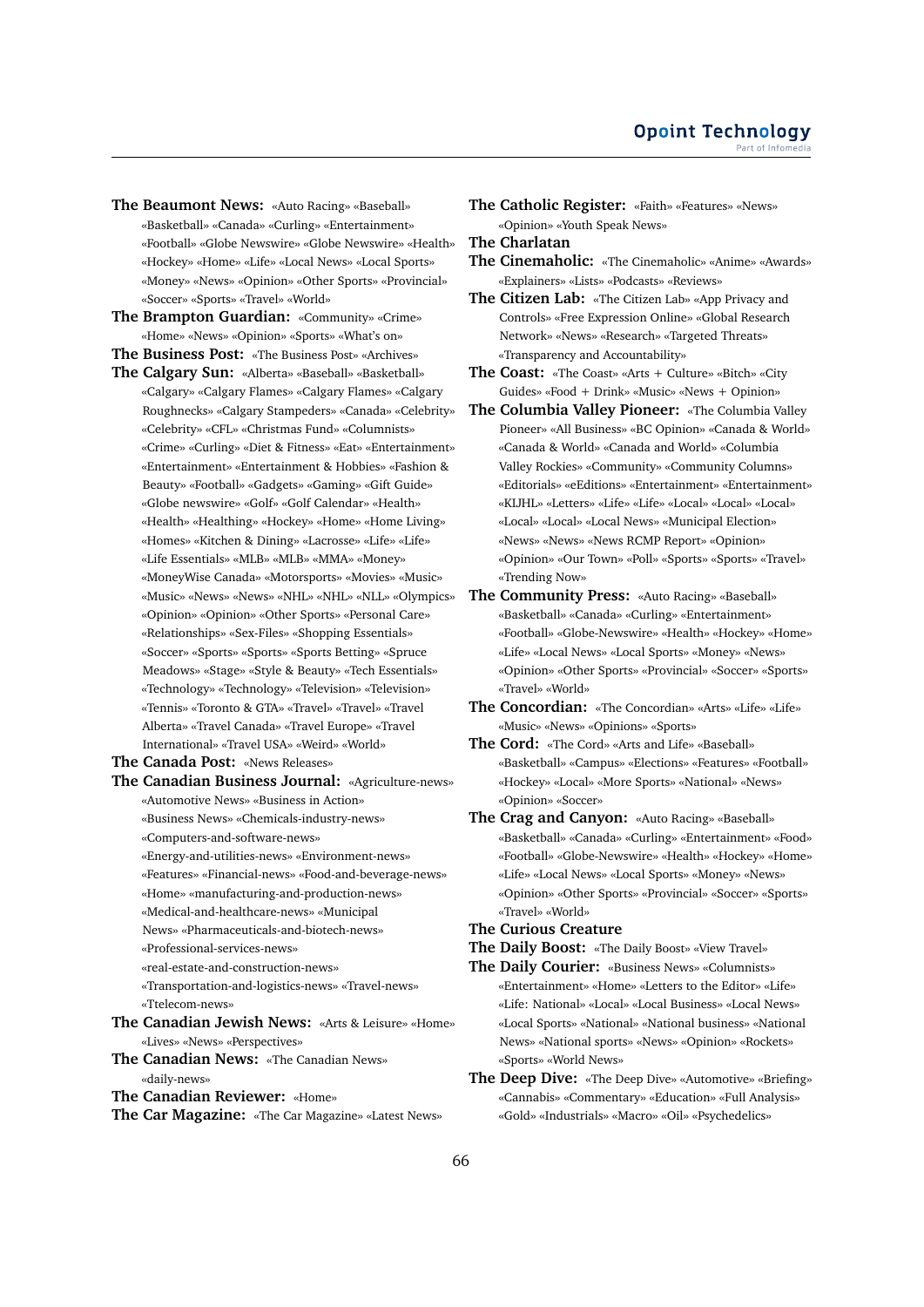#### **Opoint Technology** Part of Infomed

«Resources» «Technology»

#### **The Diy Dreamer**

# **The Dressing Room Fashion News The Earthbound Report**

- **The Edmonton Sun:** «Alberta» «Alberta Travel» «All Technology» «Baseball» «Basketball» «Books» «Canada» «Canada Travel» «Celebrity» «CFL» «Crime» «Curling» «Diet & Fitness» «Driving» «Eat» «Edmonton» «Edmonton Eskimos» «Edmonton Oilers» «Entertainment» «Europe» «Fashion & Beauty» «Football» «Gadgets» «Gaming» «Globe-Newswire» «Golf» «Health» «Hockey» «Homes» «International Travel» «Life» «MMA» «Money» «Motorsports» «Movies» «Music» «News» «News» «NFL» «NHL» «Olympics» «Opinion» «Other Sports» «Relationships» «Reopening Canada» «Sex Files» «Soccer» «Sports» «Stage» «Sunshine Girls» «Television» «Travel» «Travel USA» «Weird» «World»
- **The Equity:** «The Equity» «Chris Judd» «Columns» «Editorials» «Esther Colpitts» «Fair Comment» «Features» «Highlight» «Letters to the Editor» «News» «Opinion» «Social Notes» «Sports» «The Parents' Voice» «The Way We Were» «Top Story»
- **The EvoLLLution:** «Evolllution.com» «Managing an Institution» «Revenue Streams» «Technology»
- **The Exclusive Beauty Box**
- **The Eye Opener:** «The Eye Opener» «Arts & Life» «Business» «Communities» «Features» «Fun» «Multimedia» «News» «Photos» «Podcasts» «Sports» «Video»
- **The F-list**
- **The Filipino Post:** «Editorial» «Feature» «Home» «News»
- **The Five Foot Traveler:** «The Five Foot Traveler» «Accommodation Reviews» «Africa» «Albania» «Argentina» «Asia» «Austria» «Bahrain» «Belarus» «Bhutan» «Bolivia» «Bosnia & Herzegovina» «Botswana» «Brasil» «Bulgaria» «Cambodia» «Central America» «Chile» «China» «Colombia» «Costa Rica» «Croatia» «Eastern Europe» «Egypt» «Estonia» «Europe» «Finland» «Germany» «Gibraltar» «Greece» «Hong Kong» «Iceland» «India» «Indonesia» «Israel» «Italy» «Japan» «Jordan» «Kosovo» «Lesotho» «Liechtenstein» «Lithuania» «Luxembourg» «Macau» «Macedonia» «Malta» «Montenegro» «Morocco» «Namibia» «Nicaragua» «North America» «Norway» «Oman» «Panama» «Poland» «Portugal» «Qatar» «Resources» «Reviews» «Romania» «Rwanda» «Serbia» «Singapore» «Slovenia» «South Africa» «South America» «South Korea» «Spain» «Sri Lanka» «Sweden» «Switzerland» «Taiwan» «Tanzania» «Thailand» «The Caribbean» «The Maldives» «The Middle East» «Tour Company Reviews» «Transportation Reviews»

«Turkey» «Uganda» «Ukraine» «United Arab Emirates» «USA» «Vietnam» «Western Europe» «Zimbabwe»

- **The Fort Macleod Gazette:** «The Fort Macleod Gazette» «Features» «News» «Obituaries» «Sports»
- **The frontier post:** «Afganistan» «Arts & Literature» «Business» «Fashion» «Global» «Home» «Pakistan»
- **The Fulcrum:** «Arts» «Campus Style» «Dear Di» «Editorial» «Features» «Fitness & Health» «Front Page» «Heckles» «Highballs with Hawley» «Humour» «Job Supplement» «Letters» «Movie you should have seen» «National» «News» «Online Exclusives» «Opinions» «Philosophical Sh\*t» «Pints with Ponyboy» «Point/Counterpoint» «Reviews» «SFUO election» «Special Edition» «Sports» «The Highlight Reel» «The Tomato» «Travel Edition» «University of Ottawa»
- **The Gal Post:** «Galpost.com»
- **The Gazette:** «Features» «Home» «News» «Opinion» «Sports»
- **The Glam Mummy:** «Home»
- **The Globe and Mail:** «Advisor News» «Alberta» «Art and Architecture» «Arts» «Arts: Music» «Arts: Television» «Auto news» «Awards» «Books» «Books and Media» «British Columbia» «British Columbia» «Business» «Business Commentary» «Business Technology» «Business: Economy» «Canada» «Car Life» «Car News» «Car Reviews» «Car Tips» «Careers» «Climate Innovators and Adaptors» «Columnists» «Commentary» «Digital Culture» «Drive» «Drive Culture» «Driving it Home» «Economy» «Editorials» «Education» «Fashion and Beauty» «Film» «First Person» «Foreign Correspondents» «Funds» «Gadgets and Gear» «Gaming» «Global Reporting» «Globe Advisor» «Globe Drive» «Globe Investor» «Globe Investor» «Globe on hockey» «Golf» «Green Driving» «Health and Fitness» «Hockey» «Home» «Home & Design» «Home and Garden» «Industry News» «Inside the Market» «International Business» «Investigations» «Investing» «Investment Ideas» «Investor Education» «Leafs beat» «Letters to the Editor» «Life» «Life: Food & Wine» «Market Data» «Mobile» «More Sports» «National» «New Cars» «News» «News: Toronto» «Olympics» «Opinion» «Parenting» «Partners» «Politics» «Property report» «Real Estate» «Relationships» «Report on Business» «Rob Commentary» «ROB Magazine» «Science» «Small Business» «Sports» «Sports: Baseball» «Sports: Basketball» «Sports: Football» «Sports: Soccer» «Streetwise» «Tech News» «Technology» «The Munk Debates» «Theatre and Performance» «Toronto» «Travel» «U.S. Politics» «Used Cars» «World» «World»
- **The Golden Star:** «The Golden Star» «Business» «Canada & World» «Community» «Entertainment» «Life» «Local»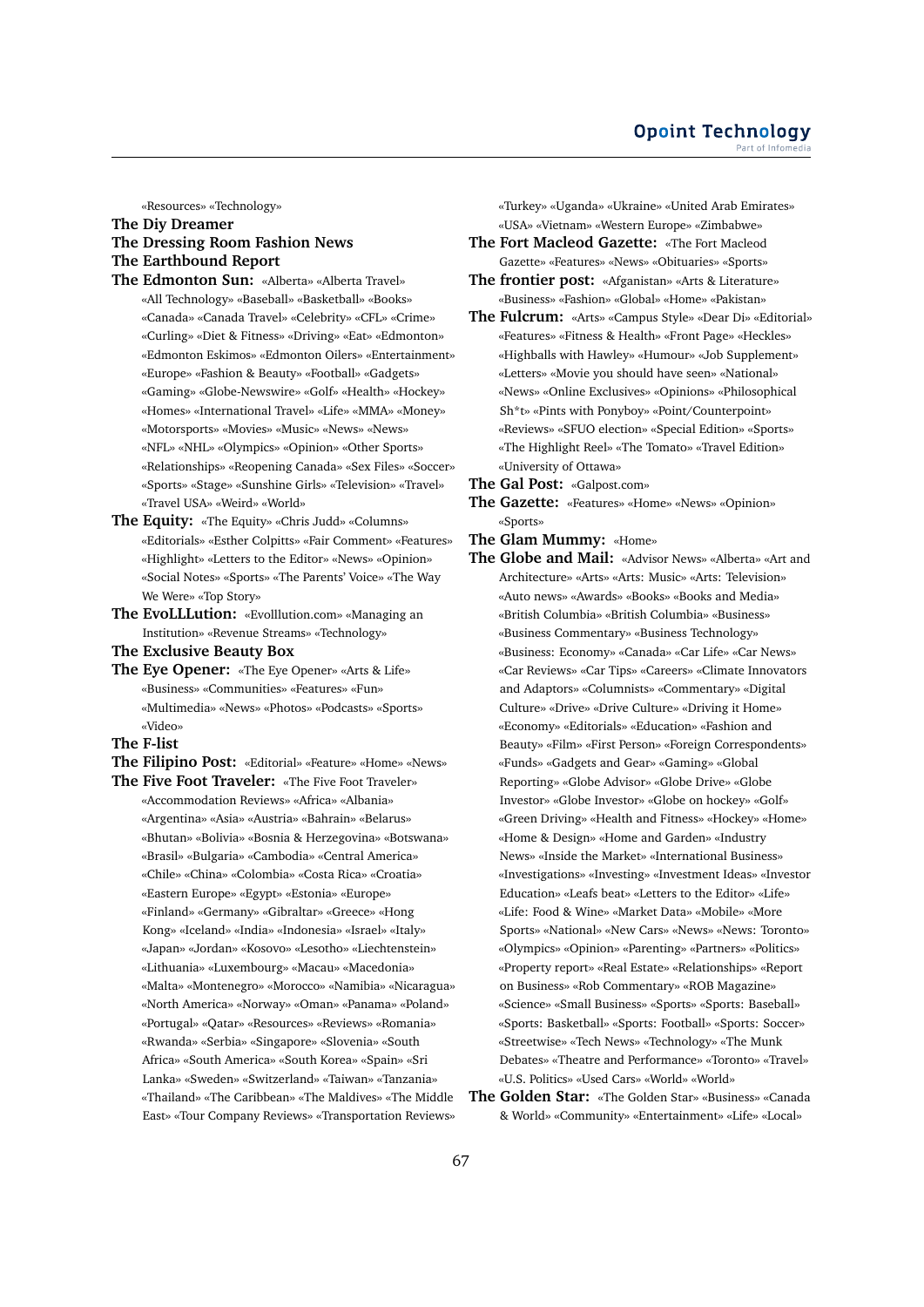«Local» «Local» «Local News» «Miss BC» «National» «News» «Opinion» «RSS» «Social Matters» «Sports» «Travel» «Trending Now»

- **The Governor General of Canada:** «The Governor General of Canada» «Activities» «Media Centre»
- **The Green Market Oracle:** «Home»
- **The GrowthOp**
- **The Guelph Mercury:** «Home»
- **The Herb Life:** «The Herb Life» «Listen» «Read»
- **The Incentivist:** «The Incentivist» «News & Features»
- **The Informr Save Money:** «cellphones.ca»
- **The Leaf Online:** «The Leaf Online» «Activism» «Business» «Cultivation» «Lifestyle» «Politics» «Science»
- **The Lethbridge Herald:** «Area Sports» «Business» «Commentary» «Entertainment» «Entertainment News» «Home» «Life» «Local Entertainment» «Local News» «National News» «National Sports» «News» «Provincial News» «Religion» «Sitemap» «Sports» «World News»
- **The Link:** «Features» «Fringe Arts» «Frontpage» «Letters» «Literary Arts» «News» «Opinion» «Opinions» «Special Issue» «Sports»
- **The Linx:** «The Linx» «News»
- **The Little Dandy**
- **The London Free Press:** «Basketball» «Books» «Canada» «Celebrities» «Column» «Editorial» «Entertainment» «Food» «Football» «Gardening» «Golf» «Health» «High School Sports» «Hockey» «Home» «Homes» «Life» «Local» «Local Hockey» «Money» «Motorsports» «Movies» «Music» «News» «Ontario» «Opinion» «Other Sports» «Soccer» «Sports» «Television» «Travel» «Video Games» «World»
- **The Luxury Bulletin:** «The Luxury Bulletin» «Glam» «Interview» «Lifestyle» «Motoring» «Stay»
- **The Manufacturing Connection:** «Automation» «Education» «Home» «Leadership» «News» «Operations Management» «Podcast»
- **The Mark News**
- **The McGill International Review:** «The McGill International Review» «Africa» «Asia Pacific» «Central Asia» «Culture» «Economy» «Environment» «Europe» «Health» «Media» «Middle East» «Oceania» «Section Francophone» «South Asia» «Technology» «The Americas»
- **The Mcgill Tribune:** «The Mcgill Tribune» «Hockey» «McGill» «News» «Redmen» «Ssmu»
- **The Medium:** «The Medium» «A&E» «Comic» «Editorial» «Features» «Letter to the Editor» «News» «Rejected Rediscovered» «Rewind» «Sports» «Weekly Workout Tips»
- **The Message:** «The Message» «Agency» «Brands»

«Consumer trends» «Media» «New creative»

**The Morrisburg Leader:** «The Morrisburg Leader» «Entertainment» «News» «Obituaries» «Opinion» «Sports»

- **The Movie Blog:** «Features» «Headlines» «Home» «Interviews» «Posters» «Reviews» «Trailers»
- **The Narwhal:** «The Narwhal» «Arctic» «Climate Change» «Coal» «Corporate Influence» «Democracy» «Environmental Law» «Explainers» «Forestry» «Fracking» «In-Depth» «Indigenous» «Investigations» «LNG» «Media» «Mining» «News» «Offshore Drilling» «Oilsands» «Opinions» «Photo Essays» «Protected Areas» «Renewable Energy» «Site C Dam» «Solutions» «Trans Mountain Pipeline» «Videos» «Water» «Wildlife»
- **The Navigator Online:** «Home» «Latest Articles» «Opinion»
- **The Northern Miner:** «The Northern Miner» «Africa» «Coal» «Copper» «Diamonds» «Digital Edition» «Digital Edition Archives» «Gold» «Industrial/Specialty Minerals» «News» «News Archives» «Nickel» «Platinum Group Metals» «Press Releases» «Silver» «Uranium» «Zinc-Lead»
- **The Northern View:** «The Northern View» «Business» «Canada & world» «Community» «Entertainment» «Letters» «Life» «Local» «Local business» «Local sports» «Marketplace» «News» «Opinion» «Sports»
- **The Organized Mama**
- **The Oshawa Express:** «The Oshawa Express» «Columns» «Editorial» «Letters» «Lifestyles» «Municipal Election 2018» «News» «Obits» «Police» «Sports»
- **The Other Press:** «ARTS» «ARTS-2» «ARTS-3» «FEATURE» «Home» «HUMOUR» «LETTITOR» «LIFE & STYLE» «NEWS» «News-2» «News-3» «OPINIONS» «SPORTS»
- **The Ottawa Sun:** «Canada» «Crime» «Entertainment» «Health» «Home» «Life» «Money» «News» «Newswire» «Ontario» «Opinion» «Ottawa» «Sports» «Technology» «Travel» «Weird» «World»
- **The Outline:** «The Outline» «Culture» «Future» «Power» «Recent»
- **The Overtimer:** «The Overtimer (blog)» «AEW» «Lucha Libre» «NJPW» «Puroresu» «UFC» «WWE»

**The Peak FM**

- **The People Space:** «The People Space» «Culture» «Digital Transformation» «Diversity & Inclusion» «Employer Branding» «Ideas» «Learning» «People Analytics» «Recruitment» «Talent» «Value creation»
- **The Peterborough Examiner:** «Baseball» «Basketball» «Books» «Business» «Canada» «entertainment» «Entertainment» «Football» «Golf» «Home» «Lacrosse» «Life» «Money» «Movies» «Music» «News» «Opinion» «politics» «Soccer» «Sports» «Television» «Travel» «World»
- **The Philippine Reporter:** «At Ground Level»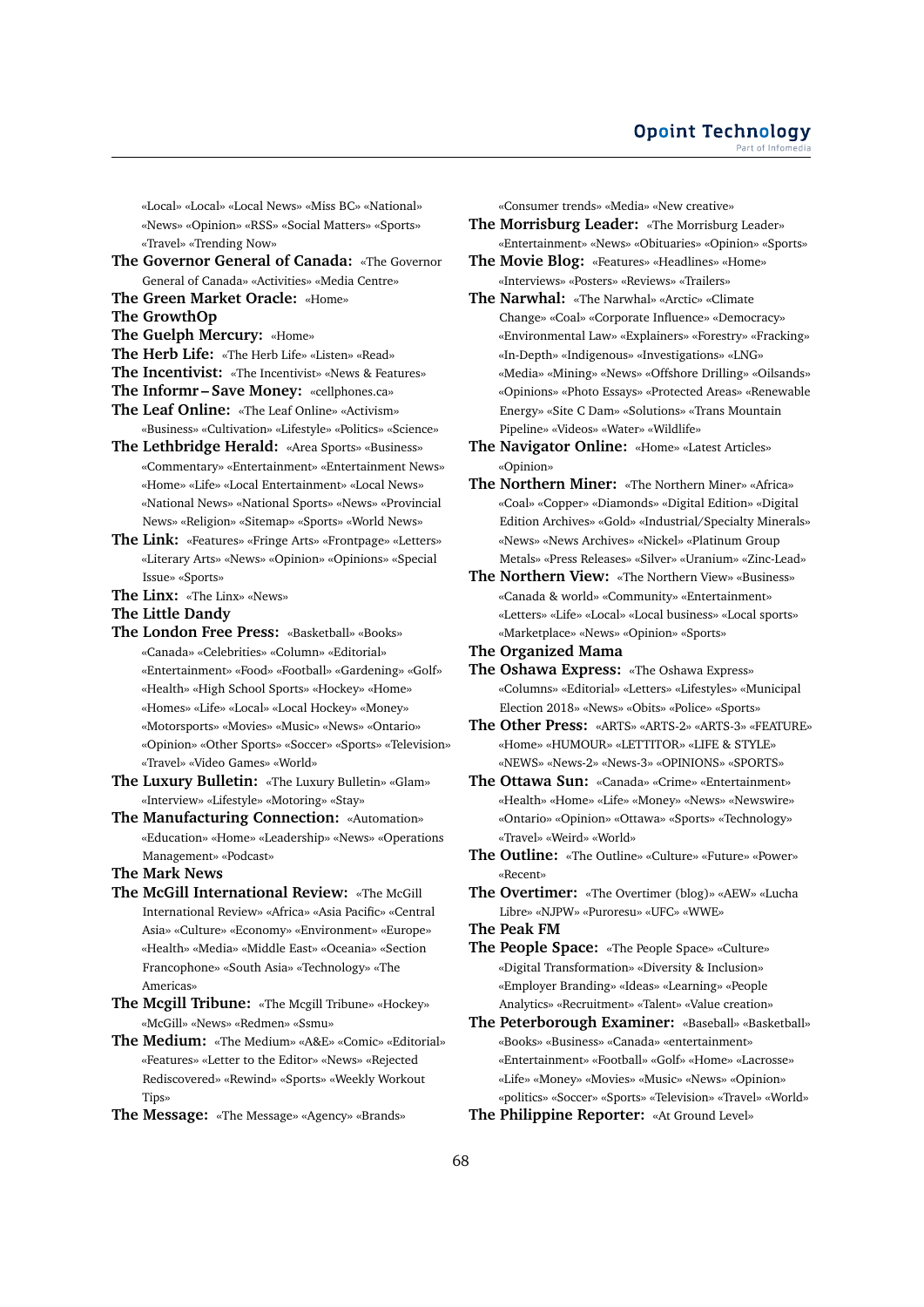«Community» «Health» «Home» «Notebook» «Opinion & Analysis» «Philippines»

- **The Pictou Advocate:** «The Pictou Advocate» «Arts & Entertainment» «Community» «Community» «Community» «Court & Crime» «Economy» «Opinion» «Sports»
- **The Portage Citizen:** «The Portage Citizen» «Careers/HR» «Drive» «Education» «Entertainment» «Health» «Life» «Lifestyle» «Manitoba's Business» «National A&E» «News» «Opinion» «Sports» «Travel» «Your Money»
- **The Post:** «Auto Racing» «Basketball» «Canada» «Curling» «Entertainment» «Food» «Football» «Health» «Hockey» «Home» «Life» «Local News» «Local Sports» «Money» «News» «Other Sports» «Provincial» «Soccer» «Travel» «World»

**The Prep Guy**

- **The Prospector:** «Centennial» «Entertainment» «Frontera» «Home» «Multimedia» «News» «Opinion» «Sports» «The Tavern»
- **The Prospector News**
- **The Province:** «A la Cart» «All Football» «All High School» «All Opinion» «Auto Racing» «BC Lions» «BC Real Estate» «Beer» «Business» «Business: Energy» «Business: Mortgage Essentials» «Business: Small Business» «Canada 150» «CFL» «Columnists» «Condos» «Crime» «Deals of the week» «Decorating» «Energy» «Entertainment» «Entertainment: Books» «Entertainment: Celebrity» «Entertainment: Movies» «Entertainment: Music» «Entertainment: Television» «Entrepreneurship» «Fashion & Beauty» «Football» «Gardening» «Globe-newswire» «Head of the Class 2017» «Health» «Health: Diet & Fitness» «Health: Family & Child» «Health: Men» «Health: Seniors» «Health: Sexual Health» «Health: Women» «High School» «Hockey» «Home» «Homes» «International Soccer» «International Travel» «ITeam» «Junior Hockey» «Lacrosse» «Letters» «Life» «Life» «Life: Education» «Life: Fashion & Beauty» «Life: Food» «Life: Relationships» «Life: The Royals» «Local Arts» «Local News» «MLS» «MMA» «Money» «Morning Skate» «Movies» «National» «NBA» «NCAA» «News» «News: Asia Pacific» «News: B.C.» «News: Fraser Valley» «News: Metro Vancouver» «News: National News» «News: Oddities» «News: World» «NHL» «Opinion» «Opinion: Blogs» «Opinion: Editorials» «Personal Tech» «Pets & Animals» «Politics» «Real Estate» «Recipes» «Renovating» «Rugby» «Science» «Sports» «Sports: Baseball» «Sports: Basketball» «Sports: Canucks Hockey» «Sports: Golf» «Sports: Lions & Football» «Sports: NFL Football» «Sports: Parenting» «Sports: Tennis»

«Sports: Whitecaps/MLS» «Technology» «Technology & Science» «Technology: Gaming» «Technology: Internet» «Technology: Space» «Technology: Tech-Biz» «This week in Whistler» «Travel» «Travel» «Travel: SKI & Board Guide» «Travel: Travel Top 5» «Travel: Trip Ideas» «University» «Vancouver Canucks» «Vancouver Whitecaps» «Wine»

- **The QUBE 88.9 FM:** «The QUBE 88.9 FM» «Home»
- **The Queer Career Blog**
- **The Real news.com:** «Home»
- **The Record:** «The Record» «Automotive» «Brome County News» «BU News» «Business Directory» «Commentary» «News» «Special Sections» «Sports»
- **The Registry SoCal Real Estate News:** «The Registry SoCal Real Estate News» «Inland Empire» «Los Angeles» «Orange County» «San Diego»
- **The Review:** «The Review» «Art» «Arts» «Books» «Crime» «Economy» «Editorials» «Education» «Energy» «Entertainment» «Family» «Fashion & Style» «Food & Drink» «Health & Wellness» «House & Homes» «Last Word» «Letters» «Local Business» «Music» «Opinions» «police-and-fire» «Politics» «Rss» «Sports» «Technology» «Top Stories»
- **The Runner:** «The Runner» «Columns» «Culture» «Features» «News» «Opinions»
- **The Sachem and Glanbrook Gazette:** «Columns» «Community» «Editorial» «Home» «Letters» «Movies» «News» «Opinion» «Sports»
- **The Saint Croix Courier Newspaper:** «The Saint Croix Courier Newspaper» «Business» «Community News» «Courier Weekend» «COVID-19» «Education» «Entertainment» «Obituaries» «Opinions» «Sports»
- **The San Francisco Appeal:** «The San Francisco Appeal» «Culture» «News»
- **The Sarnia Journal:** «The Sarnia Journal» «Business» «Community» «News» «Opinion» «Sports»
- **The Sarnia Observer:** «Auto Racing» «Baseball» «Basketball» «Books» «Canada» «Celebrities» «Curling» «Entertainment» «Food» «Football» «Gaming» «Health» «Hockey» «Home» «Letters» «Life» «Local Entertainment» «Local News» «Local Sports» «Money» «Movies» «Music» «News» «Opinion» «Other Sports» «Soccer» «Television» «Travel» «World»

# **The Saskatchewan Valley News**

**The Score :** «News»

- **The Signal:** «The Signal» «Arts» «Education» «King's Journalism Review» «Life» «News» «Shows» «Sports»
- **The Silhouette:** «The Silhouette» «Arts» «Basketball» «Business» «Campus» «Commentary» «Community» «Cross Country» «Digital» «Editorials »» «Fashion»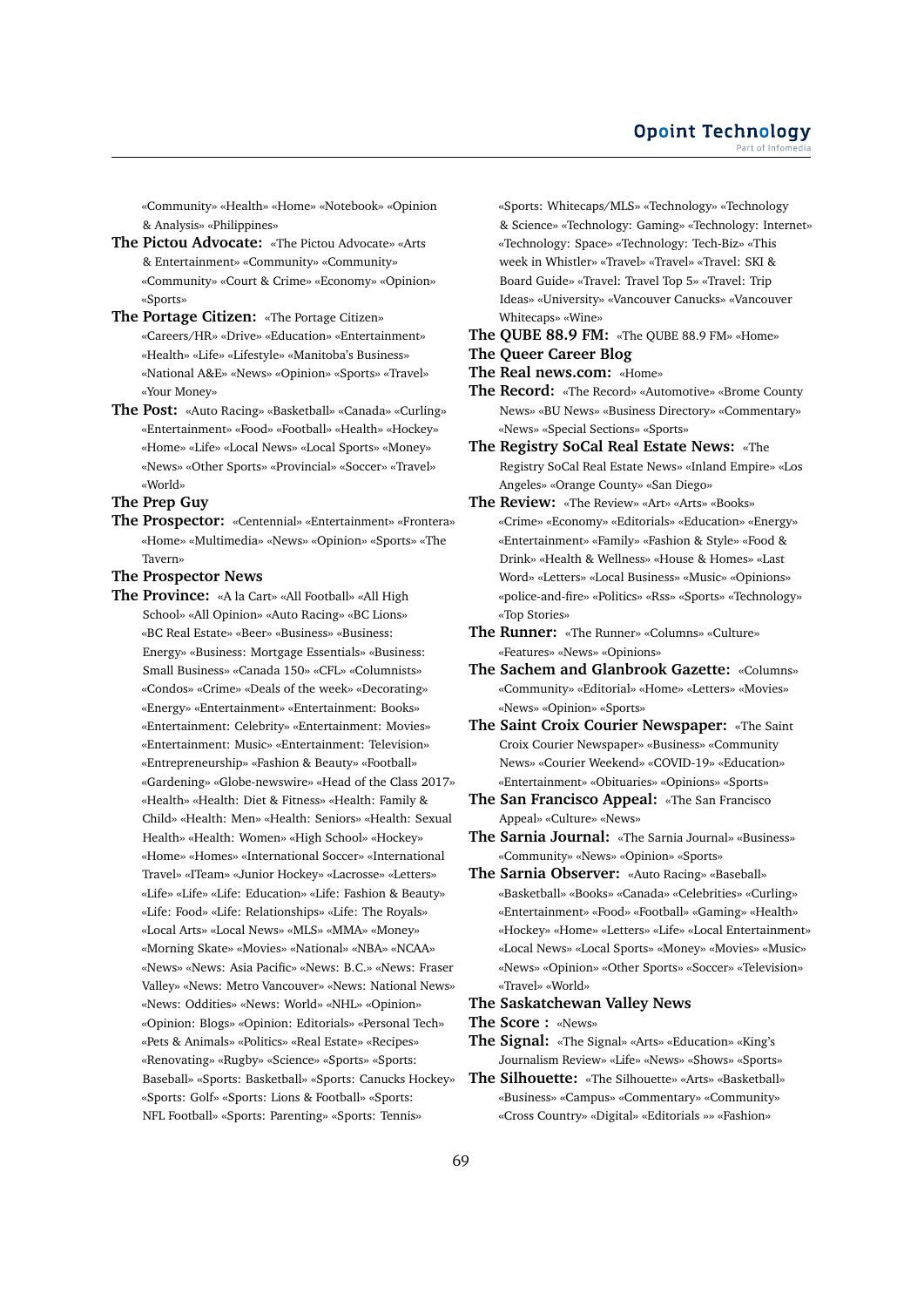«Features» «Features» «Features» «Feminism» «Film» «Food» «Football» «Health» «Health and Science» «Lacrosse» «LifeStyle» «Listicles» «Music» «News» «Opinion» «Politics» «Pop Culture» «Quizzes» «Relationships» «Reviews» «Rugby» «Soccer» «Sports» «Steel City Scene» «Student Politics» «Swimming» «Track» «Videos »» «Volleyball» «Wrestling»

- **The Siver Times:** «The Siver Times» «Art» «Auto» «Business» «Cinema» «Entertainment» «Health» «International» «News» «Politics» «Science» «Sport» «Tech»
- **The Skincare Edit:** «The Skincare Edit» «Routines» «Tips»
- **The South Bayview Bulldog**
- **The Southwest Booster:** «The Southwest Booster» «News» «Sports»
- **The Spectator:** «Press Releases»
- **The Speed Journal :** «The Speed Journal » «Auction» «Automotive» «Industry» «Lifestyle» «Motorcycle» «Motorsport» «Tech»
- **The Spirit of sharing:** «The Spirit of sharing» «Press Release»
- **The Ssd Review:** «The Ssd Review» «Beginners» «Enterprise» «Everything Ssds» «Hardware» «Mac Only» «News»
- **The Star and Times:** «Swan River The Star and Times»
- **The Strand:** «The Strand» «Arts» «Editorial» «News» «News» «Opinions» «Science» «Strandcast» «Stranded»
- **The Strategy:** «The Strategy» «Diary» «Picks» «Stories»
- **The Style Mogul**
- **The Suburban:** «The Suburban» «A&E» «Arts» «Auto» «Bernard Mendelman ‹ In The Driver's Seat» «Bernard Mendelman ‹ Write Where I Belong» «Blogs» «Business Profiles» «City News» «Cohen Confidential with Mike Cohen» «Columnists» «Community» «Dr. Mitch Shulman ‹ Public Health» «e-Edition» «Editorial Cartoons» «Editorials» «Education» «Elaine Sanders ‹ Gardens and Landscaping» «Entertainment» «Entertainment» «Fashion & Beauty» «Food» «Food & Drink» «Health» «Healthy Living with Tau» «Home & Garden» «Houses Homes» «Jennifer Lynn Walker ‹ Ask your Mortgage Broker» «Joel Goldenberg ‹ Retro Roundup» «Judie Amyot ‹ Life's Like That» «Judie Amyot ‹ Pet Files» «Laval News» «Letters to the Editor» «Life» «Lifestyles» «Melanys List» «Mike Cohen ‹ Cohen Chatter» «Multimedia» «News» «OP / ED» «Opinion» «Parenting 101» «Pet Talk» «Pets» «Photo Gallery» «Profiles» «Seniors and Aging» «Sports» «Student Voices» «Suzanne Reisler Litwin ‹ Living in the Now» «The Business of Business» «The Suburban Weather Page»

«Travel Trends» «Videos» «West Island News»

- **The Suit:** «Business» «Finance» «Home» «Technology»
- **The Teahouse of the Maple Moon**
- **The Toronto Observer:** «The Toronto Observer» «Amateur» «Arts & life» «Athletics» «Baseball» «Basketball» «Business» «Education» «Features» «Food» «Football» «Hockey» «Local sports» «News» «News briefs» «Other sports» «Parabrazil16» «Rio reflections» «Science & health» «Soccer» «Sports» «Swimming»
- **The Truth About Cars:** «3WTP» «Advertising» «Alternative Energy» «Books» «Branding» «Car Reviews» «Design» «Diesel» «Editorials» «Electric Vehicles» «Electric vehicles» «Engines» «Enthusiasm» «Europe» «Ford» «France» «Fuel Economy» «Future Vehicles» «Germany» «Gizmology» «Gizmos» «Government» «Green» «Hammer Time» «Home» «Housekeeping» «Hybrid» «Hydrogen» «Industry» «Industry» «Japan» «Jeep» «Lexus» «Luxury» «Luxury» «Marketing» «Media» «Movie Reviews» «New Cars» «News» «People» «Podcasts» «Product Planning» «Product Reviews» «Safety» «Sales» «Tokyo Motor Show»
- **The TV Watercooler:** «thetvwatercooler.com»
- **The Voluntary Principles on Security and . . . :** «The Voluntary Principles on Security and Human Rights» «More news and updates»
- **The Wellington Advertiser:** «The Wellington Advertiser» «A&E» «Business» «Local» «Opinion» «Police» «Rural» «Sponsored» «Sports»
- **The Western Producer:** «The Western Producer» «News»
- **The Wheeler Report:** «» «All Posts»
- **The whig.com:** «Auto Racing» «Baseball» «Basketball» «Canada» «Curling» «Entertainment» «Football» «Health» «Hockey» «Home» «Life» «Local News» «Local Sports» «Money» «News» «Opinion» «Other Sports» «Provincial» «Soccer» «Sports» «Travel» «World»
- **The Windsor Star:** «The Windsor Star» «Arts» «Arts: Books» «Arts: Celebrity» «Arts: Music» «Arts: Television» «Business» «Business: Automotive» «Business: Energy» «Canada» «City» «County» «Food» «Globe-Newswire» «Health» «Life» «Movies» «News» «News: City Hall» «News: Education» «News: Health Care» «News: Michigan» «News: Police And Fire» «News: The Border» «News: The Courts» «News: World» «Opinion» «Sports» «Sports: Auto Racing» «Sports: Baseball» «Sports: CFL» «Sports: Football» «Sports: Golf» «Sports: Mixed Martial Arts» «Sports: NFL» «Sports: Soccer» «Sports: SpitsPlus/Hockey» «Sports: Tennis» «Technology» «Travel»
- **The Winnipeg Sun:** «Entertainment» «Future-memory» «Home» «Life» «Moneywise-pro» «News» «Opinion»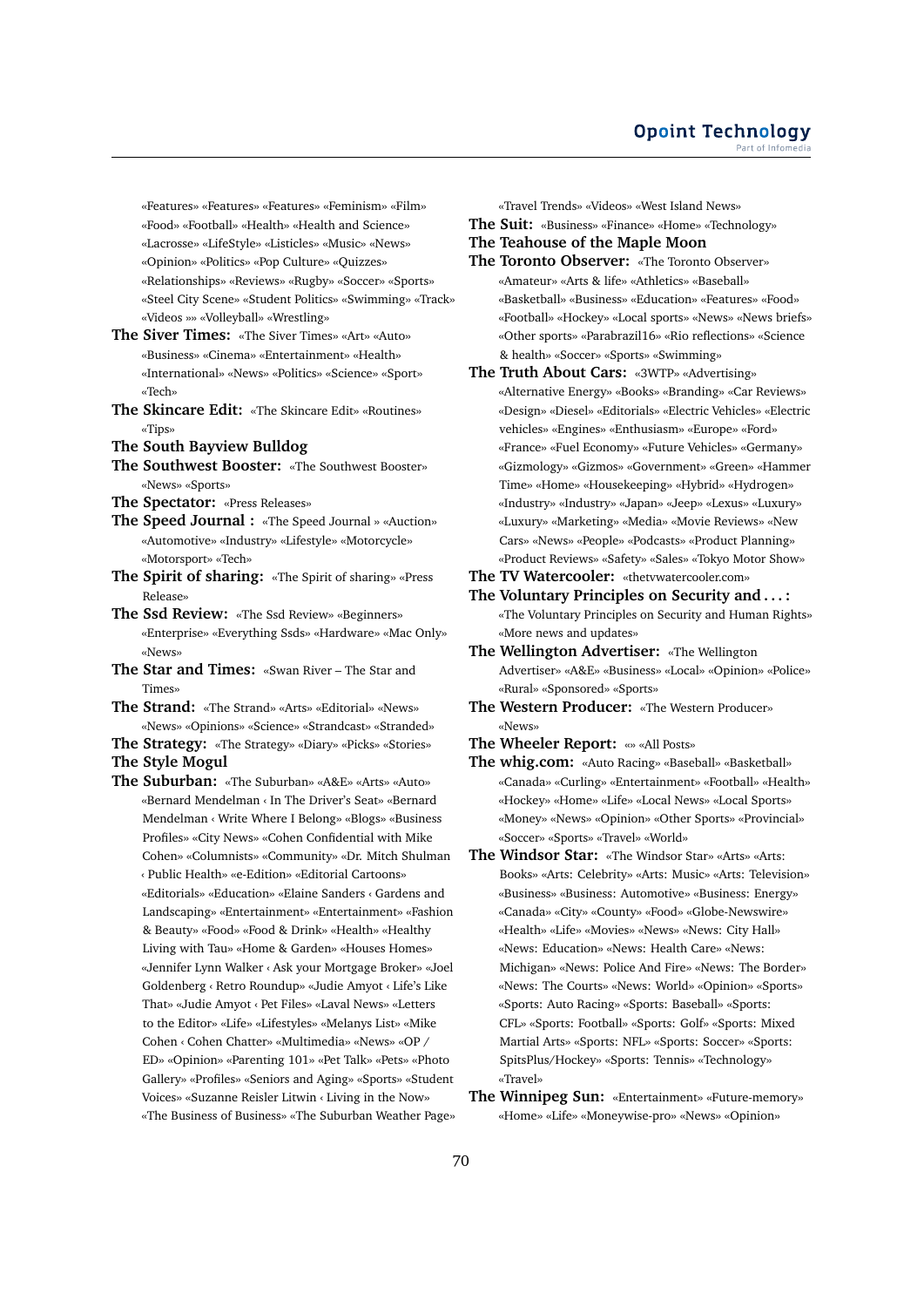«Sports» «Sunshine Girls»

**The Zambezian:** «The Zambezian» «Health» **Theasianconnectionsnewspaper-Home:**

- «Theasianconnectionsnewspaper-Home» «Canada Provinces» «Entertainment» «Race Ontario» «S. Asia»
- «Sports» «Talking Politics» «View Point» «World» **TheCanadianTechie:** «TheCanadianTechie» «News»
- **Thecic:** «Thecic» «News»
- **Theempoweror:** «Theempoweror» «Alcoholism» «Cheating» «Communication» «Daily Inspiration & Motivation» «Grief» «Happiness» «Humor» «Love» «Observations» «Parenting» «Relationships» «Spiritual World» «World Views»

#### **Thefreepress**

# **Thefutureeconomy**

- **Thegamer.com:** «Thegamer.com» «Game News» «Guides» «Lists» «Nintendo» «PlayStation» «Previews» «Reviews» «TG Originals» «TheGamer Originals»
- **TheGATE.ca:** «Blog» «Contests» «Film» «Food & Style» «Home» «Music» «Tech» «TIFF 2016» «TIFF 2017» «Toronto International Film Festival» «Travel» «TV»

# **TheGunBlog.ca**

- **thehagueonline.com:** «thehagueonline.com» «Features» «News»
- **Thehomoculture:** «Thehomoculture» «12 Stoli Cocktails of Christmas» «Arts» «Arts and Culture» «Arts Fabulous Fashion» «Cocktail of the Week» «Cocktail of the Week Take a sip» «Cooking and Entertaining» «Drag Dish» «Fabulous Fashion» «Fitness» «Food + Drink» «Food + Drink Cocktail of the Week» «Food + Drink Restaurants» «Great Sex» «Grooming» «Health» «Health + Fitness Learn more» «Health Grooming» «Health Mental Health» «Health Nutrition» «HomoCulture» «HomoCulture Drag Dish» «HomoCulture News and Politics» «HomoCulture Pride Events» «Interior Design» «Kink and Fetishes» «Life + Leisure Music» «Life + Leisure Travel and Getaways» «Love + Sex» «Love + Sex Great Sex» «Love + Sex Relationship Advice» «Love + Sex The Toy Chest» «Mental Health» «Music» «News and Politics» «Nightlife» «Nutrition» «Porn Star Interviews» «Pride Events» «Relationship Advice» «Restaurants» «Running» «Sexual Health» «Sports» «Stoli Pride Cocktails» «Tech Talks» «The Toy Chest» «The Wine Files» «Travel & Getaways See what's hot» «Travel and Getaways»
- **TheIFP.ca:** «TheIFP.ca» «Autos» «Baseball» «Basketball» «Business» «Canada» «Celebrity» «Columns» «Community» «Contests» «Council» «Environment» «Family» «Football» «Golf» «Hockey» «Home and garden» «Hot topics» «Local news» «Money matters» «Multimedia» «News» «Olympics» «Ontario» «Opinion» «Police» «Police

and fire» «Small business week» «Soccer» «Sports» «Wellness» «What's on» «World»

- **Theinscribermag.com:** «Theinscribermag.com» «2018 NFL Draft» «Athleisure» «Beauty» «Business» «Culture» «Culture» «Entertainment» «Entertainment» «Entrepreneurship» «Fitness» «Fitness Models» «Food» «Hip/Urban» «Home Decor/DIY» «INSC Glamour Girl!» «INSCCover» «Interviews» «Interviews» «La Femme» «Lifestyle» «Lifestyle» «Living» «Men» «MLB» «MLB» «MMA» «MMA» «Money» «Movie Previews» «Movie Previews» «Movie Reviews» «Movie Reviews» «NBA» «NBA» «NCAA» «NCAA» «NCAA Basketball» «NCAA Basketball» «NCAA Football» «NCAA Football» «NFL» «NFL» «NHL» «NHL» «On The Rise» «On The Rise1» «Personal Finance» «Photo Spotlight» «Photo Spotlight» «Relationships» «Relationships» «Robert's Rant» «Sex» «Sex» «Soccer» «Soccer» «Social Media» «Sports» «Sports» «Sports Betting» «Sports Betting» «Style» «Technology» «Travel» «Women» «WWE» «WWE»
- **Thekit.ca:** «Thekit.ca» «Cultural life» «Hair» «Horoscopes» «Life» «Royals» «Shopping» «Style» «Trending» «TRENDING»
- **Themuslimtimes.info:** «Themuslimtimes.info» «Afghanistan» «Africa» «Americas» «Asia» «Astronomy» «Atheism» «Bangladesh» «Bible» «Biology» «Book Review» «Buddhism» «Business» «Canada» «China» «Christianity» «Collection of articles» «Counter Terrorism» «Demographics» «Egypt» «Environment» «Europe and Australia» «Evolution» «France» «Free Speech» «Fundamentalism» «Genetics» «Germany» «Greece» «Health» «Highlight» «Hinduism» «Homeopathy» «Human Rights» «India» «Indonesia» «Interfaith tolerance» «Iran» «Iraq» «Islam» «Islamophobia» «Israel» «Italy» «Judaism» «Kenya» «Libya» «Mexico» «Morocco» «Muhammad» «Muslim Heritage» «Netherlands» «Nigeria» «Norway» «Pakistan» «Palestine» «Physics» «Psychology» «Quran» «Racism» «Ramadan» «Religion» «Religion & Science» «Russia» «Saudi Arabia» «Sectarianism» «Secularism» «Sikhism» «South Africa» «Sweden» «Switzerland» «Syria» «Terrorism» «Travel» «Tunisia» «Turkey» «UK» «Universal Brotherhood» «USA» «Women Rights»

**Thenewsforum:** «Thenewsforum -Series»

- **Thepostmillennial:** «Thepostmillennial» «Business & Finance» «Canadian News» «Culture» «International News» «News» «Opinion» «Politics»
- **Theratech:** «Theratech» «News»
- **TheRecord.com:** «business» «canada» «cannabis and you» «council» «crime» «entertainment» «Home» «life» «local» «politics» «sports» «world»
- **Thereminder:** «Thereminder» «Arts & Culture» «Bombers»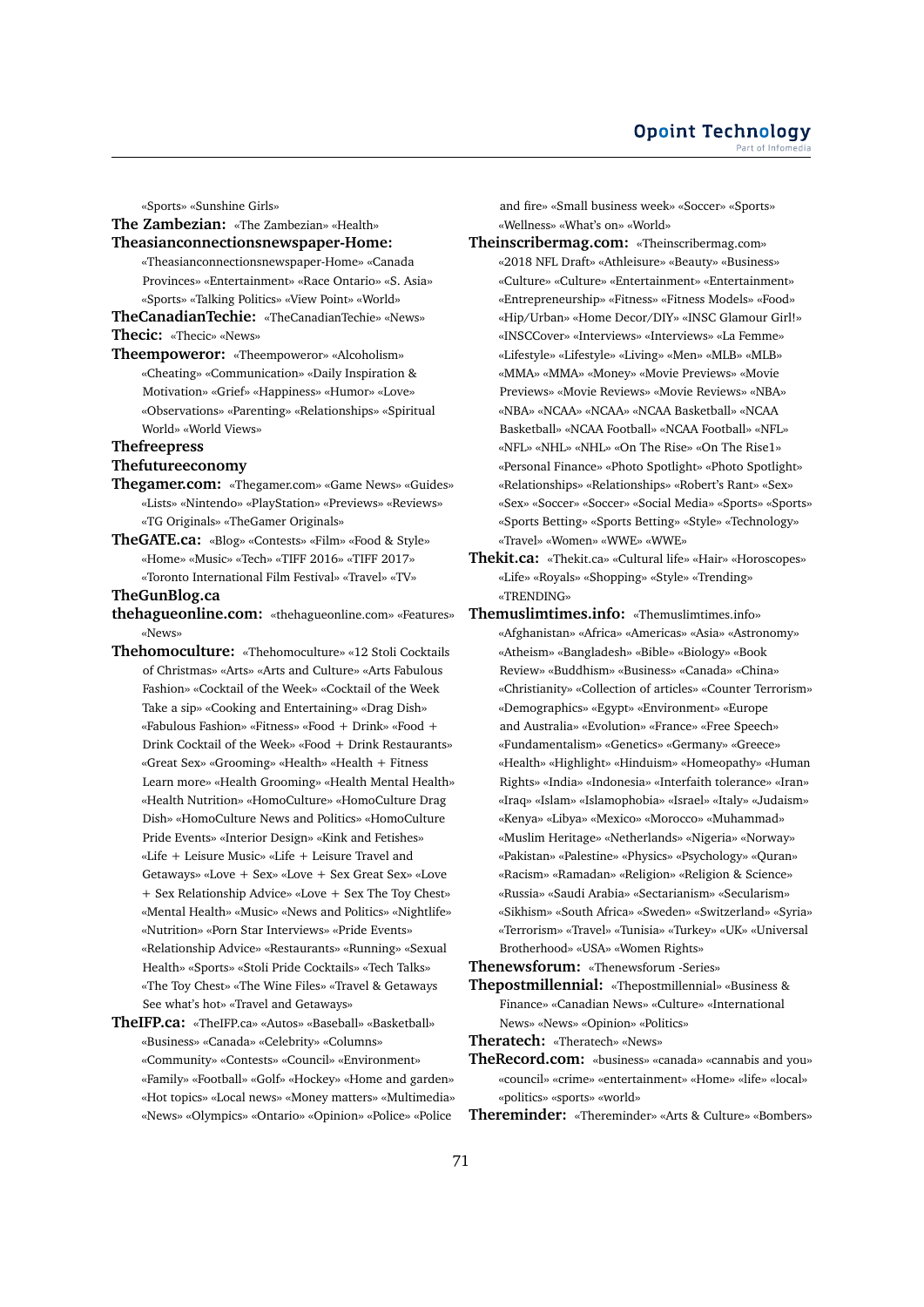«Business» «Cannabis News» «Celebrity News» «Editorial» «Federal Election 2019» «International News» «Local History» «Local News» «Local Sports» «National News» «National Sports» «News» «Opinion» «Provincial Election 2019» «Provincial News» «Regional News» «Sports»

#### **Therockymountaingoat.com:**

«Therockymountaingoat.com» «Adventure/Rec» «Arts/Entertainment» «Business» «Education» «Environment» «Forestry» «Health» «NEWS» «Opinion» «Sports»

**TheScore.com:** «The Score» «Blog» «Nba : News» «News» **Theseeker.ca:** «Theseeker.ca» «- Articles about Events»

- «- Arts and Culture» «- Business Profile» «- Columns & Advertorials» «- Community» «- Editorial» «- Financial» «- Food and Recipes» «- Health & Environment» «- Politics» «- Read More» «- RSS Feed» «- RSS Feed» «- Sports» «- Technology» «Articles about Events» «Arts and Culture» «Business Profile» «Columns & Advertorials» «Community» «Editorial» «Financial» «Food and Recipes» «Health & Environment» «News and Announcements» «Politics» «Read More» «RSS Feed» «RSS Feed» «Sports» «Technology»
- **TheSpec.com:** «africa» «alberta» «americas» «asia» «australia» «Autos» «baseball» «basketball» «books» «british columbia» «business» «Business» «canada» «Canada» «cannabis and you» «council» «crime» «entertainment» «Entertainment» «europe» «fashion & beauty» «federal politics» «food & wine» «football» «health» «hockey» «Home» «home» «life» «Life» «local» «local» «Local Communities» «middle east» «More Local News» «movies» «music» «nova scotia» «ontario» «opinion» «Opinion» «personal finance» «political opinion» «politics» «provincial politics» «quebec» «real estate» «Real Estate» «relationships» «restaurant reviews» «soccer» «sports» «Sports» «technology» «television» «The Kit Fashion» «travel» «united states» «world»
- **Thestar.com:** «africa» «Amateur» «americas» «Ashley Smith» «asia» «australia» «Baseball» «Basketball» «Books» «Business» «Business» «Calgary» «Canada» «contributors» «Corrections» «Crime» «Curling» «Economy» «Editorials» «Edmonton» «Entertainment» «europe» «Fashion & Style» «federal politics» «Food & Wine» «Football» «Front Page» «Golf» «GTA» «Halifax» «Health & Wellness» «Hockey» «Homes» «Insurance made simple» «Investigations» «Lacrosse» «Liberals» «Life» «Local Kemptville» «Local King» «Local Markham» «Local Pickering» «Local Whitby» «Maple Leafs» «Markets» «middle east» «Movies» «Music» «News» «Opinion» «Opinion | David Olive» «Opinion | Jennifer Wells» «Ottawa» «Parent» «Personal Finance» «political opinion» «politics» «provincial politics» «Public

Editor» «Queen's Park» «Readers' Letters» «Real Estate» «Reviews» «Rob Ford» «Schools» «Skating» «Small Business» «Soccer» «Sports» «Stage» «star columnists» «Stargazing» «Tech News» «Technology» «Technology» «technology» «Television» «Tennis» «The Fixer» «Travel» «US» «Vancouver» «Visual Arts» «vote 2019» «Winnipeg» «World» «Your Toronto»

- **Thetalko.com:** «Thetalko.com» «Girl Talk» «Horoscope» «Love» «Mishaps» «news»
- **TheTravel:** «TheTravel» «Destinations» «Food» «Lifestyle» «news» «Travel» «Travel Hacks»
- **Theturtleislandnews:** «Theturtleislandnews» «Business» «Entertainment» «Local» «Mining» «National» «Politics» «Special Reports» «Sports»

**Thetvjunkies.com:** «Thetvjunkies.com» «Canadian TV» «TV News» «TV Reviews»

- **TheTyee:** «Culture» «Home» «MediaCheck» «National» «News» «Opinion» «Solutions»
- **TheVARSITY.ca:** «Arts & Culture» «Comment» «Features» «Home» «News» «Science» «Sports»
- **Thewirereport.ca**
- **Think Geoenergy:** «Think Geoenergy» «Africa» «Asia & Pacific» «Central America & Caribbean» «Education» «Europe & Middle East» «Events & Conferences» «Featured» «Finances» «General» «Global» «North America» «Projects & Research» «South America» «Technology»
- **Thinking Out Loud:** «Frontpage»
- **Thinkpol:** «Thinkpol» «Business» «Civil Liberties» «Crime» «Economy »» «Environment» «Government »» «Health» «International» «Labour» «Rss» «Science »»
- **Thinkretail:** «Thinkretail.ca»
- **This Battered Suitcase**
- **This Little Estate**
- **Thompson Citizen:** «Thompson Citizen» «International» «National» «National Sports» «Sports»
- **Thompson Online**

**Thompson's World Insurance News:** «Thompson's World Insurance News» «News»

- **Thorold Edition:** «Thorold Edition» «Arts & Culture» «Museums & Heritage» «Recent News»
- **Thorold Today:** «Thorold Today» «Beyond Local» «Canada» «Local Sports» «National Business» «National Sports» «News» «Ontario News» «Police Beat» «World»

# **ThoughtWire (Online)**

# **TIGERNEWS.TV**

- **Times Chronicle:** «Times Chronicle» «Community» «Entertainment» «Featured» «News» «Opinion» «Sports» «Uncategorized»
- **Times Colonist:** «Business» «Driving» «Entertainment»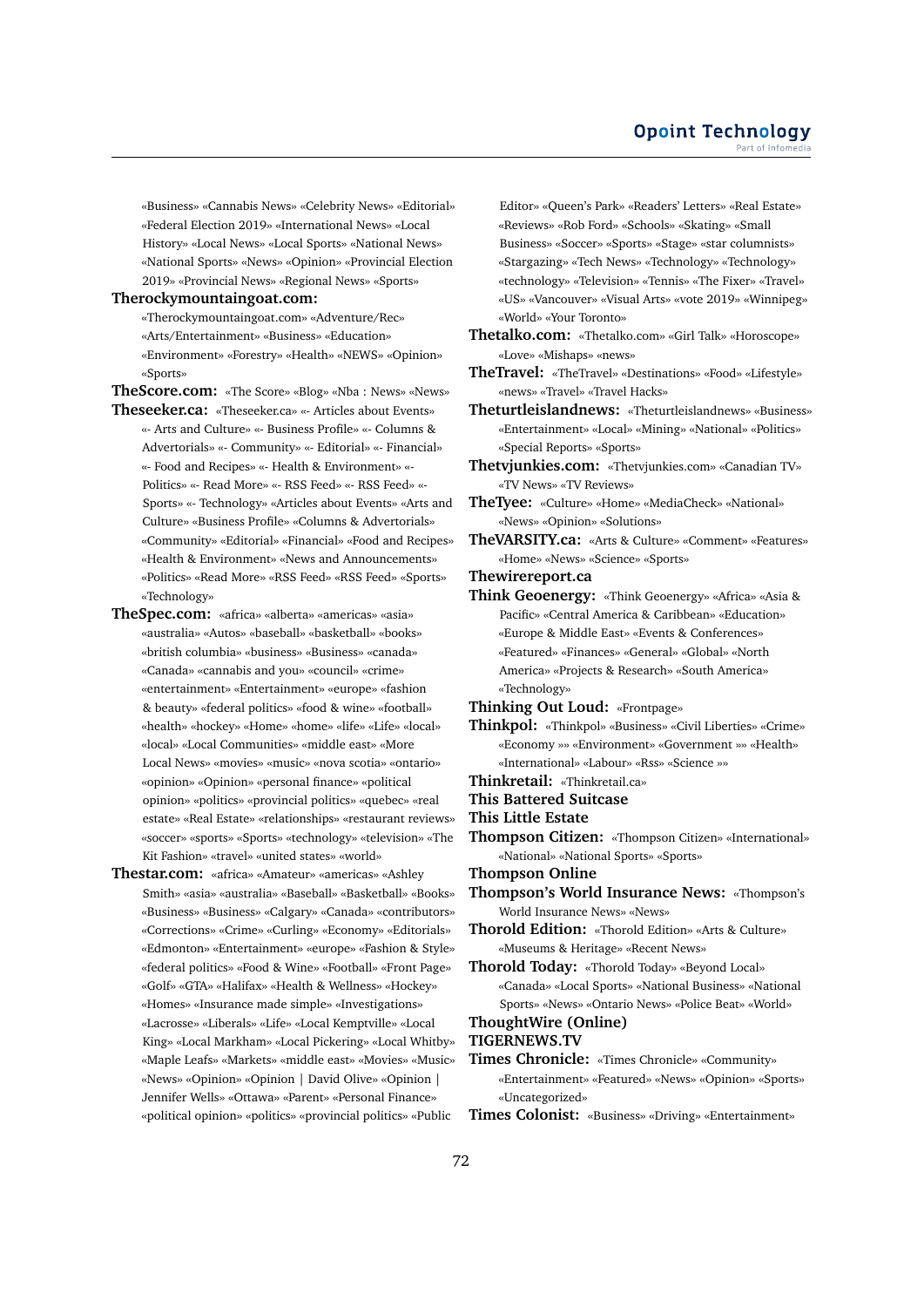«Health» «Home» «Islander» «Letters» «Life» «Opinion» «Sports»

**Times of Autism:** «Times of Autism» «NEWS»

- **Timmins Press:** «Baseball» «Basketball» «Canada» «Curling» «Entertainment» «Football» «Globe Newswire» «Health» «Hockey» «Home» «Local News» «Local Sports» «Money» «News» «Opinion» «Provincial» «Soccer» «Sports» «Travel» «World»
- **Timmins Times:** «Timmins Times» «Auto Racing» «Baseball» «Basketball» «Canada» «Curling» «Entertainment» «Football» «Globenewswire» «Health» «Hockey» «Life» «Local News» «Local Sports» «Money» «News» «Opinion» «Other Sports» «Provincial» «Soccer» «Sports» «Travel» «World»
- **Timminstoday:** «Timminstoday» «Beyond Local» «Business» «Canada» «Columns» «Local News» «Obituaries» «Sports» «Spotlight» «Video» «World»
- **TireTechnologyInternational:** «Appointments» «Apps» «Awards» «Business» «Certification» «Components» «Corporate Social Responsibility» «Data management» «Design» «Distribution» «Education» «Factory logistics» «Features» «Headquarters» «Home» «Industry 4.0» «Investments» «Machine Vision & Inspection» «Manufacturing Facilities» «Materials» «New tires» «News» «News» «OE Fitments» «Online Magazines» «Partnerships» «People» «Regulations» «Research & Development» «Retreading» «Sales facilities» «Show News» «Simulation» «Sustainability» «Testing & Analysis» «Tire Building» «Tire handling» «Tire Modeling & Digital Tools» «Tire Recycling» «TPMS & Electronics»

# **Title Magazine**

- **TMX:** «Newsfeed» «Press Releases»
- **TMX TSX:** «TMX TSX» «Press Releases» «Reviews and Suspensions»
- **to411daily.com:** «to411daily.com» «Industry News» «Technology News»
- **Today Commercial News:** «Today Commercial News» «美好旅遊» «財經新聞» «加國» «國際新聞» «娛樂新聞» «中國» «港聞»
- **Today in BC:** «Business» «Entertainment» «Home» «Lifestyles» «News» «Opinion» «Sports»
- **Today Ville:** «Alberta» «Also Interesting» «Arts & Entertainment» «Business» «Community» «COVID-19» «Crime» «Economy» «Lifestyle» «News» «Opinion» «Podcasts» «Sports» «Travel»
- **Today's Farmer:** «Auto Racing» «Baseball» «Basketball» «Canada» «Curling» «Entertainment» «Football» «Globe Newswire» «Health» «Hockey» «Home» «Life» «Local News» «Local Sports» «Money» «News» «Opinion» «Other Sports» «Provincial» «Soccer» «Sports» «Travel» «World»

**Today's Parent:** «Today's Parent» «Blogs»

**Todays Bride:** «Todays Bride» «Accessories» «Beauty» «Bridesmaids» «Cakes & Desserts» «Ceremony» «Decor Inspiration» «DESTINATION WEDDINGS» «Destinations» «Flowers» «Grooms» «Home & Housewares» «HONEYMOON» «Kids» «MARKETPLACE» «PLANNING» «Planning» «Planning» «REAL WEDDINGS» «Real Weddings» «Reception» «Today's Dresses» «Trends» «Vendors» «Win A Honeymoon»

#### **Todaysnorthumberland.ca:**

«Todaysnorthumberland.ca» «Crime» «Local News» «Photo Galleries» «Sports»

- **Tolerance.ca:** «Tolerance.ca» «Arts and Culture» «Books» «Campus Mag» «Contests» «Diversity» «Document» «Economy» «Education» «Environment» «Events» «First Person» «Great Promoters of Tolerance» «Health Issues» «History» «Human Rights» «Human Rights Observatory» «Ideas» «In the Spotlight» «Interview» «Literature» «Media» «Middle East» «Movies» «News» «News Analysis» «News in brief» «News in brief» «On Campus» «Op-Ed» «Opinion» «Petition» «Press Release» «Press Release» «Social Issues» «Sports» «USA – Israel Relations» «World News»
- **Ton Barbier:** «Les barbiers» «Mieux boire» «Mode» «News» «Sneakers»
- **Top Crop Manager:** «Top Crop Manager» «Agronomy» «Agronomy» «Biodiesel» «Bioenergy» «Biomass» «Business & Policy» «Business Management» «Canola» «Canola» «Cereals» «Combines/Harvesters» «Combines/Harvesters» «Consumer Issues» «Corn» «Desiccants» «Desiccants» «Diseases» «Emerging Trends» «Ethanol» «EVENTS» «Features» «Fertility and Nutrients» «Fertilizer» «Fertilizer» «Fungicides» «Fungicides» «Genetics/Traits» «Harvesting» «Herbicide Resistance Summit 2016» «Herbicide Resistance Summit 2016» «Herbicides» «Herbicides» «Identity Preserved» «Imports/Exports» «Inoculants» «Inoculants» «Insect Pests» «Insecticides» «Insecticides» «Irrigation» «Irrigation» «Irrigation» «Machinery» «Machinery» «Maintenance» «Maintenance» «Markets» «Micronutrients» «Micronutrients» «News» «News» «Other Crops» «Other renewables» «Plant Breeding» «Precision Ag» «Precision Ag» «Pulses» «Resource Guides» «Seed & Chemical» «Seed Treatment» «Seed Treatment» «Seed/Chemical» «Seeding/Planting» «Soil» «Soybeans» «Sprayers» «Sprayers» «Storage» «Storage & Transport» «Storage & Transport» «Tillage» «Tractors» «Tractors» «Weeds» «World Outlook»

## **Topcarnews:** «Topcarnews» «Autos» «Electric vehicle» **TopoLocal:** «TopoLocal» «Affaires» «Arts et culture» «Éducation» «Histoire» «Incidents» «Lieux et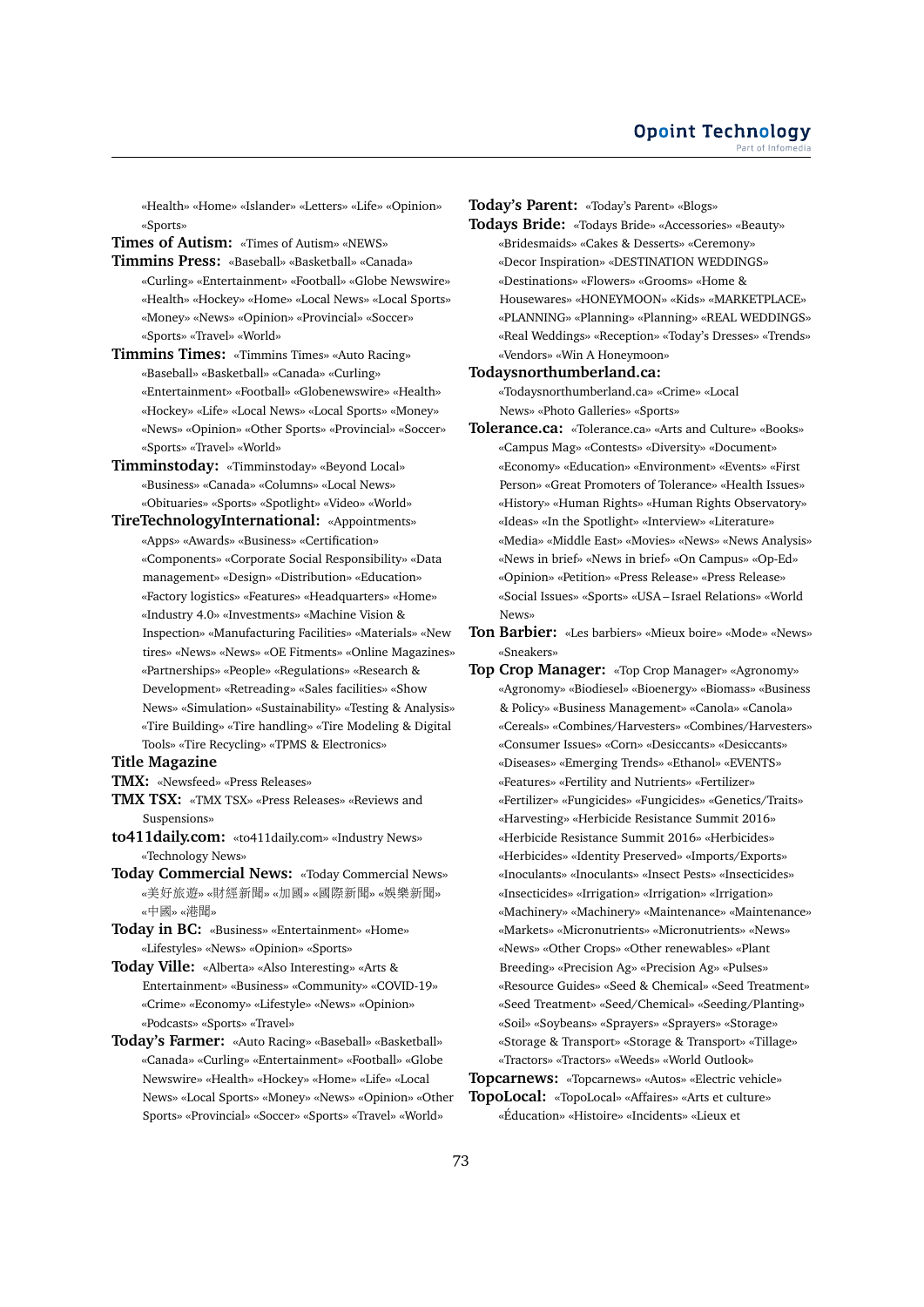environnement» «Politique» «Réflexions» «Santé» «Transport»

# **Toppop Blog**

# **Toque!**

**Toronto:** «Beach – East York» «Bloor West – Parkdale» «Business» «Council» «Crime» «Etobicoke» «Federal Election» «Home» «Municipal Election» «News» «North York» «Provincial Election» «Scarborough» «York – City Centre»

## **Toronto Beauty Reviews:** «Home» **Toronto blog**

- **Toronto Business Journal:** «Toronto Business Journal» «City» «Culture» «Environment & Economy» «Innovation» «Politics» «PR» «Technology»
- **Toronto Caribbean:** «Articles» «Classic Man» «Community News» «Feature» «Featured Business» «Home» «Junior Contributors» «Personal Development» «Personal Finance» «Spirituality» «Woman Empowered» «Your Health»

#### **Toronto FC:** «Toronto FC» «News»

- **Toronto Guardian:** «Toronto Guardian» «Arts» «Food & Drink» «Lifestyle» «Music» «The City» «Travel»
- **Toronto Image Consulting**

# **Toronto Is Fashion**

**Toronto Life:** «City» «Condos» «Culture» «Food» «Home» «Houses» «Real Estate» «Restaurants» «Shopping» «Shops» «Sports» «Style»

**Toronto News:** «Toronto News» «Sports News» **Toronto Storeys**

- **Toronto Sun:** «Toronto Sun» «Baseball» «Basketball» «Books» «Celebrity» «Columnists» «Crime» «Diet & Fitness» «Eat» «Editorials» «Entertainment» «Essentials» «Football» «Gadgets» «Golf» «Health» «Hockey» «Homes» «Lacrosse» «Letters» «Life» «MMA» «Money» «MoneyWise Canada» «Motorsports» «Movies» «Music» «NBA» «News» «Ontario Travel» «Opinion» «Relationships» «Sex Files» «Soccer» «Sports» «Stage» «Sunshine Girls» «Tech» «Technology» «Television» «Tennis» «Toronto & GTA» «Toronto & GTA» «Toronto Raptors» «Travel» «Travel Canada» «Travel Europe» «Travel International» «Travel USA» «Weird» «World»
- **Toronto Telegraph.com:** «Toronto Telegraph.com» «Business News» «Canada News» «International News»

#### **Toronto.com**

**Torontoist:** «Home»

# **Torontovka.com**

**torpeople.com:** «torpeople.com» «环球热点» «社会万象» «科技前沿» «科技前沿» «美加华人» «金融财经» «军事动<sup>态</sup> » «加国要闻» «本网综合» «本地要闻» «两岸三地» «体娱<sup>明</sup> 星»

**Total Finance Canada:** «Total Finance Canada» «Corporate Partnerships» «Industry News» «Lending» «Payment Processing» «Philanthropy» «Spring 2022 Issue»

**Total Pro Sports:** «Go to page 2» «Go to page 3» «Home» **Tourism Express:** «Tourism Express» «Études»

- «Distribution» «Dossiers spéciaux» «Gouvernements» «Hébergement» «International» «Investissements» «Sectorielles» «Techno»
- **Tout sur le vin:** «Tout sur le vin» «04/07/2021» «blanc» «Laisser un commentaire» «Le très populaire gin du Saguenay» «pétillant» «recommandations» «rencontres avec des passionnés» «rosé,» «spiritueux» «spiritueux» «Toutsurlevin.ca» «vin» «vin rouge» «vins» «vins de la semaine»

#### **tovogueorbust.com**

# **Towards Data Science**

- **Towerresources:** «Towerresources» «NEWS»
- **Townandcountrytoday:** «Townandcountrytoday» «2020 Cool Winter Guide» «Adopt a Pet» «Alberta Agriculture» «Alberta Business» «Alberta News» «Alberta Sports» «Athabasca News» «Barrhead News» «Beyond Local» «Classifieds» «COVID-19» «Dear Abby» «Entertainment News» «Fall 2020 Guide to Education» «Food» «Indigenous Alberta» «Local Business» «Local News» «Local Sports» «National Business» «National News» «National Sports» «Obits» «Opinion» «Spotlight» «Town Talk» «Westlock News»

# **Traceyarial**

# **Tradepro Academy**

# **Traderpower**

- **Trail Daily Times:** «Trail Daily Times» «Business» «Canada & World» «Local» «Local» «Local News» «Local Travel» «Municipal Election» «News» «Sports» «Travel»
- **Transport Magazine:** «Transport Magazine» «Blogue» «Dernieres Nouvelles»
- **Trap Shooters:** «Trap Shooters» «Goodbye K80, Hello Pump Guns» «Shooting Related Threads»
- **Travel Alberta:** «Travel Alberta» «Travel Alberta's Industry»

#### **Travel Industry Today**

- **Travel Press:** «Travel Press» «Agent Specials» «Airlines» «Appointments» «Car Rental» «Cruise» «Destination» «Fams» «Hawaii» «Hotels» «News» «On The Road Again» «Pix of the Trade» «Rail» «Resorts» «Specials» «Tour Operators» «Tourism Organizations» «Travel Agents» «West»
- **Travel Pulse Canada:** «Travel Pulse Canada» «Africa» «Airlines & Airports» «Antartica» «Asia» «Blogs» «Business Travel» «Car Rental & Rail» «Caribbean» «Central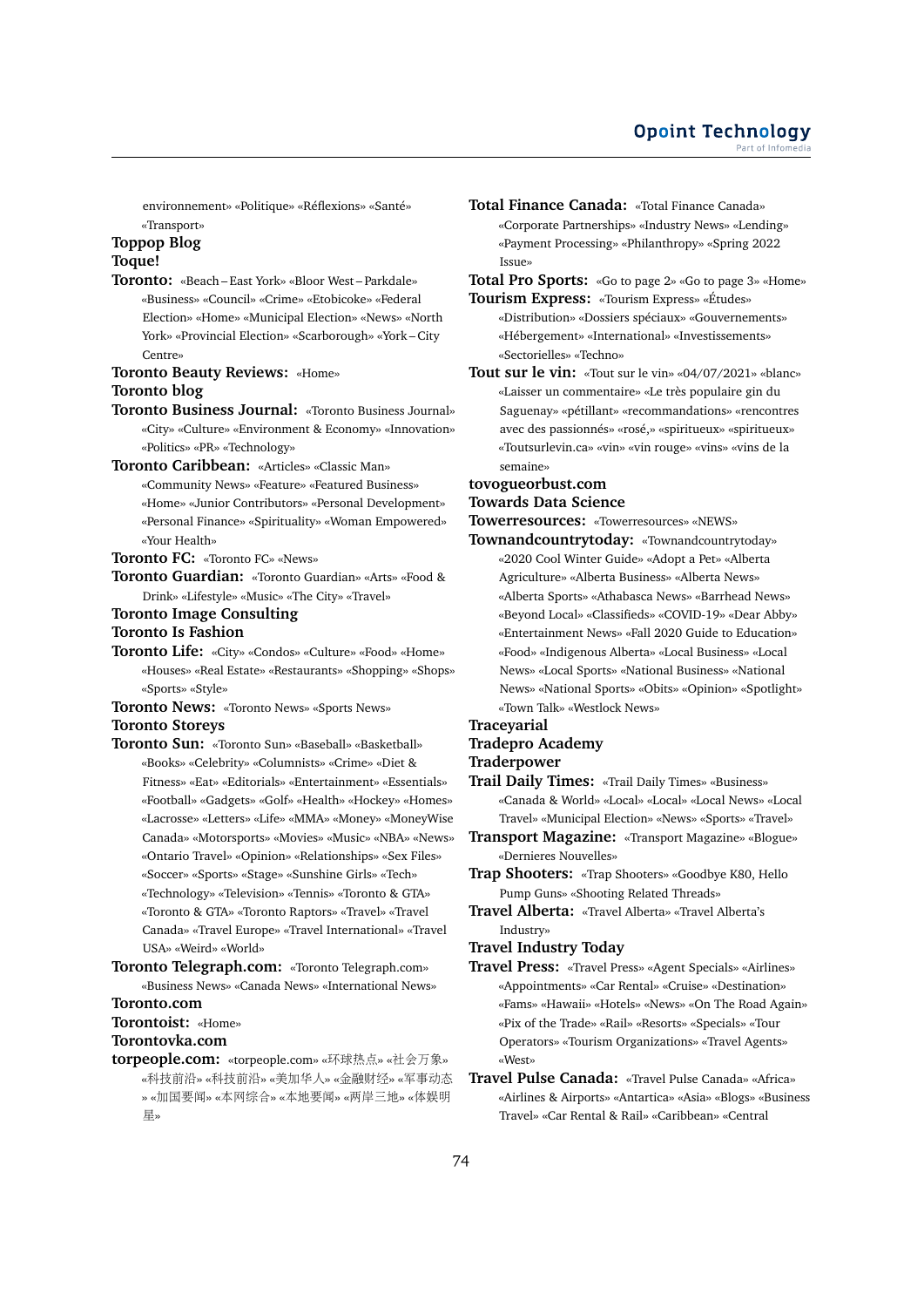America» «Columns» «Cruise» «Destination & Tourism» «Entertainment» «Europe» «Features & Advice» «Host Agency & Consortia» «Hotel & Resort» «Impacting Travel» «Latest Travel News» «LGBTQ» «Mediterranean» «Middle East» «News» «North America» «Offers» «Pacific» «People» «South America» «South Pacific» «Tour Operator» «Travel Agent» «Travel Technology» «Vacation Packages»

- **Travel Stylo:** «Travel Stylo» «Air Travel» «Beauty & Fashion» «Beauty And Fashion» «Entertaining» «Food & Drink» «Press» «Recreation & Leisure» «Recreation And Leisure»
- **Travel Week:** «Blogs» «FAM Blogs» «Home» «My Favourite. . . » «News» «Press Trips & Events» «Tips & Success Stories» «Unique Travel Experiences» «What's In The News» «What's Your Beef»

# **TraveLife New**

- **Traveling Golfer:** «Traveling Golfer» «Carts» «GPS» «Rangefinders» «Travel Covers»
- **Treats And Treasures**

#### **Treksplorer**

- **Trentonian.ca:** «Trentonian.ca» «Auto Racing» «Baseball» «Basketball» «Canada» «Curling» «Entertainment» «Football» «Health» «Hockey» «Life» «Local News» «Local Sports» «Money» «News» «Opinion» «Other Sports» «Provincial» «Soccer» «Sports» «Travel» «World»
- **Tri City News:** «Tri City News» «Community» «Entertainment» «Lifestyles» «News» «Opinion» «Sports» «Standout»

#### **tribute.ca**

- **TrishStratus.com:** «Home»
- **Trnto.com:** «Home»
- **Troy Media:** «Troy Media» «A&E» «Books» «Business» «Crime» «Drive» «Education» «Environment» «Health» «Lifestyle» «Municipal» «Politics/Law» «Science» «Sports» «Technology» «Travel» «Viewpoint» «World» «Your Money»

**Truck News:** «Truck News» «News»

**Trucs et Bricolages:** «Trucs et Bricolages» «Brico enfant» «Bricolages» «Cuisine» «Décorations» «Idées cadeaux» «Trucs et astuces»

**TSN:** «AHL» «ATP» «boston-celtics» «Boxing» «Canada Games» «CFL» «CHL» «CIS» «Columnists» «copa-america» «Curling» «detroit-pistons» «Epl» «fifa-women-s-world-cup» «Figure Skating» «gold-cup» «Golf» «golf-gear» «Hockey Canada» «Home» «Lacrosse» «lpga» «MLB» «Mls» «MMA» «nascar-cup-series» «NBA» «NCAA» «NFL» «NHL» «Olympics» «Other Sports» «Other-sports» «pga-tour» «Racing» «Sitemap» «Skiing» «Soccer» «Talent» «Tennis» «the-masters» «tradecentre» «washington-wizards» «WTA»

# **Ttsandra:** «Ttsandra» «Blog» **Tubinvesting**

- **Turk News:** «Turk News» «Analiz haber» «Bilim» «Dünya» «Ekonomi» «Güncel» «Kanada» «Sağlik» «Spor» «Türkiye»
- **TV addict:** «TV addict» «Feed»
- **TV, eh?:** «TV, eh?» «19-2» «21 Thunder» «Alias Grace» «Amazing Race Canada» «Anne» «Anne of Green Gables» «Bachelor Canada» «Bachelorette Canada» «Bad Blood» «Baroness von Sketch Show» «Bellevue» «Big Brother Canada» «Burden of Truth» «Canada: The Story of Us» «Cardinal» «Caught» «Children's Programming» «Corner Gas» «Crawford» «Dark Matter» «Degrassi» «Dragons' Den» «Frankie Drake» «Frontier» «Fubar» «Ghost Wars» «Great Canadian Baking Show» «Hard Rock Medical» «Heartland» «Killjoys» «Letterkenny» «Little Dog» «Lost Girl» «Mary Kills People» «Masterchef Canada» «Media releases» «Michael: Every Day» «Michael: Tuesdays and Thursdays» «Mohawk Girls» «Motive» «Mr. D» «Murdoch Mysteries» «Orphan Black» «Podcast» «Private Eyes» «Pure» «Ransom» «Rick Mercer Report» «Russell Peters is the Indian Detective» «Saving Hope» «Schitt's Creek» «Sensitive Skin» «Shoot the Messenger» «Slasher» «Still Standing» «The Detail» «The Disappearance» «The Goods» «The Indian Detective» «The Nature of Things» «This Life» «Top Chef Canada» «Trailer Park Boys» «Travelers» «Unspeakable» «Van Helsing» «Vikings» «Web series» «What Would Sal Do?» «Workin' Moms» «Wynonna Earp» «X Company»

#### **TV5:** «Accueil»

**TVA Nouvelles:** «TVA Nouvelles» «Abitibi-Témiscamingue» «Actualités» «Argent» «Bonne nouvelle économique» «Buzz» «Coronavirus» «Culture» «Dans vos poches» «Des idées pour entreprendre» «Immobilier» «Info Patrouille» «International» «Judiciaire» «Ma région» «Outaouais» «PME» «Politique» «Retraite» «Societe» «Techno» «Vos finances»

# **TVA Sports**

**Tvbanter**

#### **Tvtime**

**Tweaks:** «Tweaks» «All News Categories» «Developer» «General» «Office» «Servers» «Windows» «Windows 10» «Windows 7» «Windows 8» «Windows Vista» «Windows XP» «Xbox & Gaming»

#### **TWNP-Wrestling News**

**Two Row Times:** «A.C.E.» «Editorial» «Historical» «lacrosse» «Local News» «News» «Opinion» «Sports»

**U of T Engineering News**

**UBC Faculty of Medicine:** «UBC Faculty of Medicine» «Faculty» «Okanagan» «Staff» «Student Employees» «Students» «Vancouver»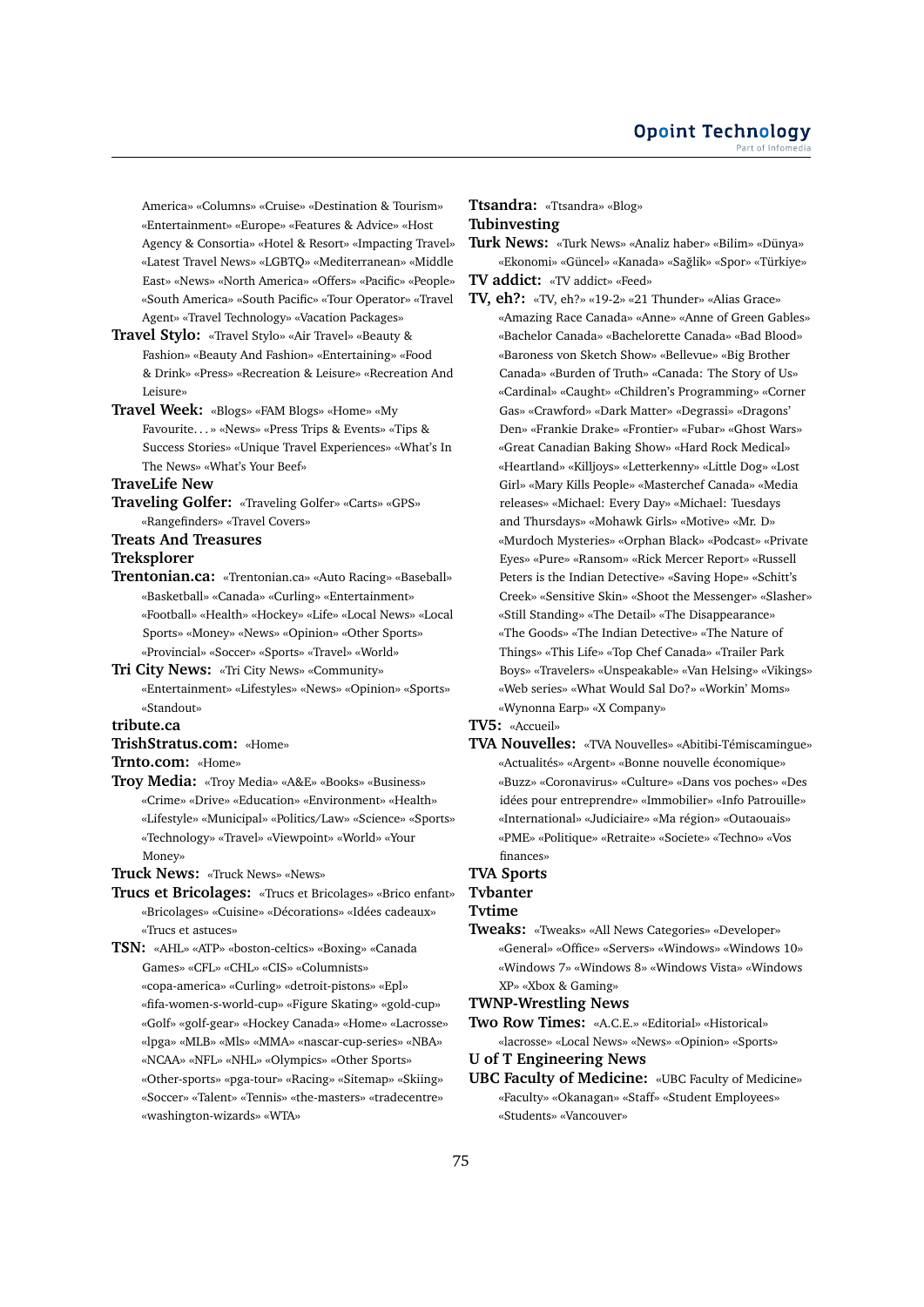- **UBC Public Affairs:** «Arts and Humanities» «Business, Law and Society» «Home» «Science, Health and Technology» «University News»
- **Ubyssey:** «Ubyssey» «Blog» «Culture» «Features» «News» «Opinion» «Science» «Sports»
- **UdeMNouvelles:** «nouvelles.umontreal.ca» «Communauté» «Culture» «Santé» «Sciences» «Société»
- **ULaval Nouvelles:** «ULaval Nouvelles» «Arts Toute la section Arts» «Chroniques Toute la section Chroniques» «Société Toute la section Société» «Sports Toute la section Sports» «Toutes les nouvelles» «Vie universitaire Toute la section Vie universitaire»
- **Ultra NYC:** «Ultra NYC» «Art/Design» «BIPOC Voices» «Community Leaders» «Entertainment» «Key Topics» «Lifestyle» «Living» «Music» «Physical Health» «Sex & Dating» «Sports» «Sustainability» «Tech» «Travel»
- **UM Today:** «UM Today» «Alumni» «Asper School of Business» «Centre for the Advancement of Teaching and Learning» «Clayton H. Riddell Faculty of Environment, Earth, and Resources» «Community Stories» «Desautels Faculty of Music» «Donor Relations» «Environmental Health and Safety Office» «Extended Education» «Faculty of Agricultural and Food Sciences» «Faculty of Architecture» «Faculty of Arts» «Faculty of Education» «Faculty of Graduate Studies» «Faculty of Kinesiology and Recreation Management» «Faculty of Law» «Faculty of Science» «Faculty of Social Work» «Human Resources» «Indigenous» «Information Services and Technology» «Libraries» «Office of Sustainability» «Operations and Maintenance» «Price Faculty of Engineering» «Rady Faculty of Health Sciences» «Research and International» «St. John's College» «St. Paul's College» «Students» «The Magazine» «Topics»
- **Unifor National:** «Unifor National» «View All»
- **United Church Observer**
- **Universe Today:** «Home»
- **Universitat Oberta de Catalunya (UOC):** «sinaAds»
- **University Magazine**
- **University of Alberta Gateway:** «University of
- Alberta Gateway» «Comics» «Features» «Multimedia» «News» «Opinion» «Sports»
- **University of Guelph**
- **University of Ottawa:** «University of Ottawa -Gazette»
- **University of Toronto:** «University of Toronto» «News» **University of Waterloo:** «University of Waterloo» «Media»
- **University of Windsor:** «University of Windsor» «News» **Updated News:** «Updated News» «Lifestyle» «U.S» **UQAM:** «UQAM» «Actualites» «Centre Sportif Citadins»

«Médias» «Nouvelles» «Sciences Humaines»

- **Uqtr:** «Accueil néo» «Accueil uqtr» «Accueil uqtr drummondville» «Actualités» «Actualités» «Anatomie» «Arts» «Biologie médicale» «Campus» «Chimie, biochimie et physique» «Chimie, biochimie et physique» «Chiropratique» «Communication sociale» «Communiqués» «Diplômés» «Dossier» «Dossier covid-19» «Ergothérapie» «Finance et économique» «Fondation de l'uqtr» «Formation» «Génie électrique et informatique» «Génie chimique» «Génie industriel» «Génie mécanique» «Gestion des ressources humaines» «International» «Langues modernes et traduction» «Lettres» «Lettres» «Loisir, culture et tourisme» «Management» «Marketing et systèmes d'information» «Mathématiques et informatique» «Médecine podiatrique» «Médias» «Orthophonie» «Patriotes» «Philosophie» «Portail actualités» «Portail santé» «Portail sciences et technologies» «Portail société et humanités» «Pratique sage-femme» «Psychoéducation» «Psychologie» «Recherche» «Santé» «Sciences comptables» «Sciences de l'activité physique» «Sciences de l'éducation» «Sciences de l'environnement» «Sciences et technologies» «Sciences humaines» «Sciences infirmières» «Société et humanités» «Une» «Vie étudiante»
- **Urbaine City:** «Urbaine City» «Alimentation» «Recettes» «Sorties» «Vins & alcools»
- **Urban Mobility Forum (CUTQ)**
- **Urban Toronto**
- **Urbania**
- **UrbanMoms**
- **UroToday:** «Home» «Nocturia» «Prostate Cancer» «Refractory-overactive-bladder» «Urinary-incontinence»
- **USA Mommy in Los Angeles**
- **Utv underground:** «Utv underground» «Accessories» «Cages | Doors | Bumpers» «Electronics» «News» «Performance» «Photo» «Press» «Race Reports» «Seats & Safety» «Suspension» «Video»
- «لخلدنا نه المنك» «ي بر مناد المنك». : 1**1 من الم**نك «عوجلو قرحه» «**قيدنڪ ندم» «للم**عا و للمه «للير تنوم» «**¤يدنك**لا ¤يسنجلا» «ف£اظو» «ايلارتسا ءوجلو قرجه» ن م ايـِللر تسا» «ايـِللر تسا ي في قايحـلل» «المنكــو قايحـلل» «قحصه» «تارايسه» «رفساو قحايسه» «قسارد» «لخلدنا «**qAC**» «**r nd**»
- **Valleedurichelieuexpress:** «Valleedurichelieuexpress -» «Actualités» «Actualités» «Affaires» «Blogue changement de cap | état de la planète + engagement de la région» «Culturel» «Faits divers» «Jeunesse» «Politique» «Pour réaliser vos rêves | mylène tessier» «Société» «Sports»
- **Vancouver Is Awesome:** «Vancouver Is Awesome» «Animals» «B.C. News» «Business» «Events and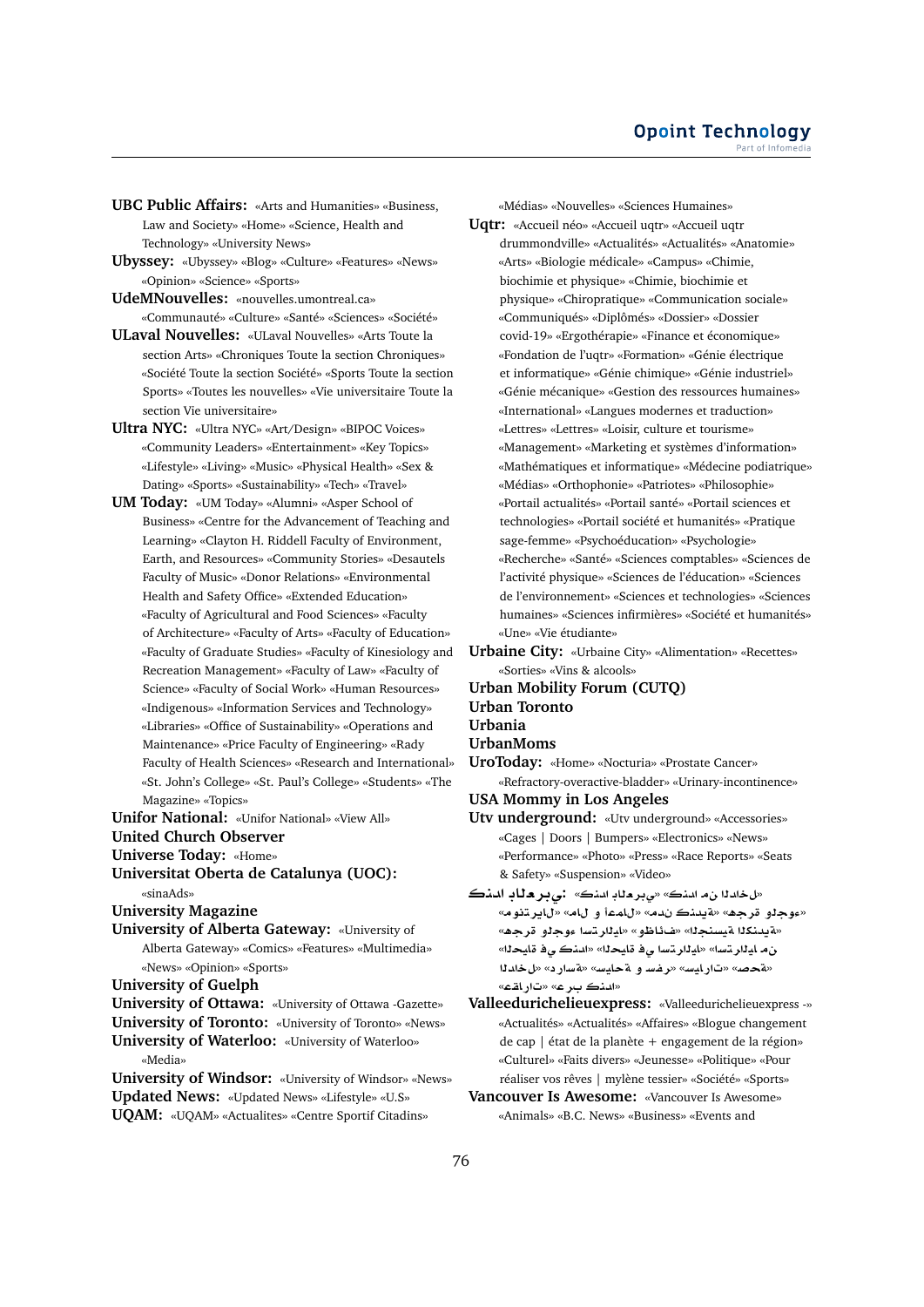Entertainment» «Food and Drink» «National Business» «National News» «National Sports» «Opinion» «Outdoors» «Politics» «Real Estate» «Transportation» «Travel» «World News»

- **Vancouver Island Free Daily:** «Vancouver Island Free Daily» «Business» «Canada & World» «Entertainment» «Island» «Island» «Island» «Island» «Local Travel» «Municipal Election» «National» «News» «Sports» «Trending Now»
- **Vancouver Magazine:** «CITY» «DRINK» «GO» «Home» «Restaurant Awards» «STYLE» «TASTE»
- **Vancouver Sun:** «Feature stories» «Home» «Sitemap»
- **Vanderhoof Omineca Express:** «Vanderhoof Omineca Express» «Business» «Canada & World» «Entertainment» «Life» «Local» «Local» «Local» «Local News» «National» «News» «Sports» «Travel» «Trending Now»

**Vanguard Africa:** «Vanguard Africa» «blog»

**Véronique Cloutier:** «Véronique Cloutier» «Actualités» «Beaute» «Concours» «Cuisine» «Dossiers Spéciaux» «Famille» «Mode» «Oser être soi» «Psycho» «Sante» «Top-v» «Un petit geste à la fois» «Voyage»

### **VedigrisProject**

## **Veille en tourisme**

- **Vermilion Standard:** «Vermilion Standard» «Baseball» «Basketball» «Curling» «Entertainment» «Football» «Globe Newswire» «Health» «Local Sports» «Money» «News» «Opinion» «Provincial» «Soccer» «Sports» «World»
- **Vernon Morning Star:** «Business» «Community» «Entertainment» «Home» «Lifestyles» «National» «News» «Opinion» «Sports» «Sports» «Vancouver News»
- **Vertical Magazine:** «Home» «Features» «News» «Press Releases»
- **VGU:** «Vgu» «Features» «Nintendo» «PC» «Playstation» «Reviews» «Videos» «Xbox»
- **Viacyte, Inc:** «Viacyte, Inc» «News & Events»
- **Vicariousmag:** «Vicariousmag» «Comparisons» «Discovered» «Driver's Seat» «EV Avenue» «Featured Car» «Featured Motorcycle» «Featured Region» «Featured Road» «First Drives» «Game Changers» «Motorcycle Reviews» «News» «Perspective» «Power Brokers» «Product Reviews» «Reviews» «Road Tests» «Weekends»
- **Vicnews:** «Vicnews» «Business» «Canada & World» «Community» «eEditions» «Entertainment» «Life» «Local» «Local» «Local» «Local» «Local» «Local» «Local Opinion» «News» «Sports» «Trending Now» «zoe ;'ducklow»

# **Victoria West**

**Video Maker:** «Video Maker» «Cameras» «Directing» «Educational Articles» «How To» «Lighting» «News» «Online» «Planning» «Profitmaking» «Reviews» «Reviews» «Shooting» «Software» «Technology»

#### **Videosift:** «Videosift» «Hot and Rising»

### **Videotron Vijimambo**

- **Vinformateur:** «Vinformateur» «\$15.00 et moins» «\$15.00 et moins» «\$15.00 et moins» «\$15.00 et moins» «\$15.01 à \$20.00» «\$15.01 à \$20.00» «\$15.01 à \$20.00» «\$15.01 à \$20.00» «\$15.01 à \$20.00» «\$15.01 à \$20.00» «\$15.01 à \$20.00» «\$20.01 à \$25.00» «\$20.01 à \$25.00» «\$20.01 à \$25.00» «\$20.01 à \$25.00» «\$25.01 à \$30.00» «\$25.01 à \$30.00» «\$25.01 à \$30.00» «\$25.01 à \$30.00» «\$30.01 à \$40.00» «\$30.01 à \$40.00» «\$30.01 à \$40.00» «\$30.01 et plus» «\$40.01 à \$50.00» «\$40.01 et plus» «\$50.01 et plus» «Accords mets vins» «Afrique du Sud» «Afrique du Sud» «Agriculture biologique et biodynamique» «Allemagne» «Allemagne» «Argentine» «Argentine» «australie» «Australie» «Autriche» «Autriche» «États-Unis» «Événements/salons de vins – plusieurs vins dans chaque article» «Canada» «Canada» «Cépages» «Chili» «Chili» «Espagne» «Espagne» «Etats-Unis» «France» «France» «France» «Grèce» «Hongrie» «Humour» «Information» «Italie» «Italie» «Les Moustiquaires – dégustations» «Liban» «Nouvelle Zélande» «Nouvelle-Zélande» «Portugal» «Portugal» «Prix – Vins blancs» «Prix – Vins rouges» «Prix – Vins blancs» «Prix – Vins rosé» «Prix – Vins rouges» «Spiritueux» «Suisse» «Tous les pays» «Uruguay» «Vidéos» «Vin Bio» «Vins – un vin par article» «Vins – un vin par article» «Voyage vinicole» «Voyage vinicole 21 jours France et Italie – 2019»
- **Virage Le magazine en ligneVirage:** «Virage – Le magazine en ligneVirage» «Activités et loisirs» «Actualités» «Dans votre assiette» «Entrevues» «Santé» «Tendances» «Voyages»
- **Virden Empire Advance:** «Virden Empire Advance» «Business» «Cannabis News» «Community» «Education» «Entertainment» «Federal Election 2019» «International» «Local News» «Local News» «Manitoba News» «Manitoba News» «Municipal Minutes» «National» «News» «Opinion» «Provincial Election 2019» «Provincial News» «Regional News» «See More Business News» «See More National News» «See More National Sports» «See More Provincial News» «See More World News» «Sports»
- **Visualcapitalist:** «Visualcapitalist» «Energy» «Green» «Markets» «Mining» «Money» «Politics» «Sponsored Infographics» «Technology»
- **vitadaily.ca:** «vitadaily.ca» «beauty» «dÉcor» «dining» «fashion» «lifestyle» «travel»
- **Viva Media:** «Viva Media -» «Actualité régionale» «Éditoriaux» «Cliquez ici» «Cuisine» «Gravlax» «La voix agricole»

#### **Vmedia**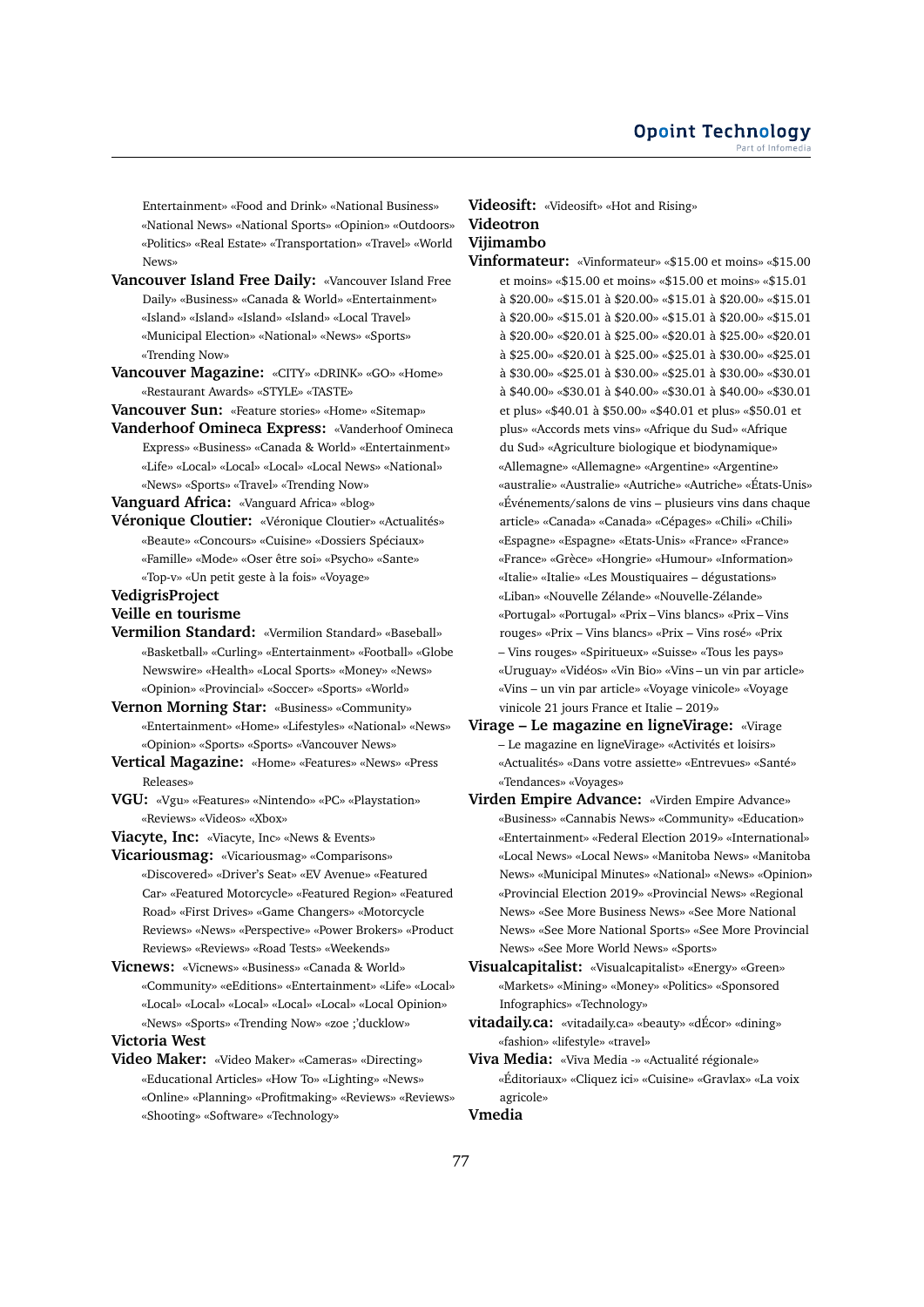**vocm.com:** «vocm.com» «National News» «News»

- **Voiceonline:** «Voiceonline» «Alberta» «Auto» «Bollywood» «Business/Finance» «Crime» «Health» «Hollywood» «Lifestyle» «Ontario» «Others» «Provinces» «South Asia» «Sports» «World»
- **Voir:** «Accueil» «Arts visuels» «Blogues» «Chroniques» «Cinéma» «Critiques» «Espace culturel» «Guide albums» «Guides» «Horaire Cinéma» «Horaire cinéma» «Livres» «Musique» «Quoi faire» «Quoi faire» «Quoi faire» «Quoi faire» «Restos/Bars» «Scène» «Société» «Vidéos» «Vie» «Voir plus»
- **Voirvert:** «Voirvert» «Actualités» «Agenda» «Chroniques» «Dossiers» «Emplois» «Entrevues» «Innovation et recherche» «Nouvelles» «Prix et concours» «Publications» «Rubriques» «Tendances»
- **Voix du Sud:** «Voix du Sud» «Actualités» «Art De Vivre» «Communauté» «Culture» «Faits divers» «Opinion» «Sports»
- **Votre Magazin Du Circuit Industriel:** «Votre Magazin Du Circuit Industriel» «Événements»
- **Vox Log:** «Vox Log» «Entertainment» «Legal Professionals» «Legal Universe» «Press Releases» «Product» «Support» «Teamwork»
- **Vulcan Advocate:** «Vulcan Advocate» «Auto Racing» «Baseball» «Basketball» «Canada» «Curling» «Entertainment» «Football» «Globe-Newswire» «Health» «Hockey» «Life» «Local News» «Local Sports» «Money» «News» «Opinion» «Other Sports» «Provincial» «Soccer» «Sports» «Travel» «World»

#### **Vulkan Magazine**

**Vv Magazine:** «Vv Magazine» «#TTClife» «Best in The 6ix» «Cannabis» «City Life» «Contests» «Cool Vibes» «Dating+Relationships» «Eats+Drinks» «Entertainment» «Events+Nightlife» «Fashion & Beauty» «Food & Drink» «Gossip Grill» «Health+Fitness» «Life+Culture» «Style+Beauty» «Travel» «Travel+Hotels»

# **W Network**

**WACC Global:** «WACC Global» «Comment»

**Wadena News:** «Wadena News» «Agriculture» «Events» **Walk with Gracie**

**Wallaceburg Courier Press:** «Auto Racing» «Baseball» «Basketball» «Canada» «Curling» «Entertainment» «Food» «Football» «Globe-newswire» «Health» «Hockey» «Home» «Life» «Local News» «Local Sports» «Money» «News» «Opinion» «Other Sports» «Provincial» «Soccer» «Sports» «Travel» «World»

# **Wardah Books**

**Waste & Recycling:** «Solid Waste & Recycling» «Columns» «News» «Product Watch»

**Watch Mojo:** «Blog»

**Water Canada:** «Water Canada» «Features» «News» **Waterloo Chronicle:** «Waterloo Chronicle» «Arts & Entertainment» «Automotive» «Autos» «Back to School» «Baseball» «Basketball» «Business» «Canada» «Canada 150» «Celebrity» «Columns» «Community» «Community Employment» «Editorial» «Environment» «Events» «Family» «Food» «Football» «Health Wellness» «HighSchool» «Hockey» «Home and Garden» «Hot Topics» «In Your Neighbourhood» «Letters» «Life» «Money Matters» «News» «Olympics» «Ontario» «Opinion» «Pets» «Professional Services Supplies» «Restaurants Dining» «Shopping» «Soccer» «Sports» «Summer Essentials» «Theatre» «University» «Wellness» «WhatsOn» «World» «Wow»

**Wawataynews:** «Wawataynews» «Arts & Entertainment» «Breaking News» «Business» «Community» «Culture» «Education» «Health» «News Briefs» «Politics» «Sports» **Wax And Lash:** «Shop»

- **Wccf tech:** «Finance» «Gaming» «Guides» «Hardware» «Home» «Mobile» «News» «Reviews»
- **WCMB News:** «WCMB News» «» «» «» «» «»

#### **Wealth Awesome**

**Wealth Management:** «Newsroom»

**Wealth Professional:** «Wealth Professional» «Alternative Investments» «Breaking news» «Business strategy» «E-mag» «Emerging Markets» «ETFs» «Events» «Fixed Income Funds» «Industry News» «Market talk» «Mutual Funds» «News» «Opinion» «Opinion» «Socially Responsible Funds» «The Frontline» «TV» «White Papers»

# **Wealthsimple**

**Website Magazine:** «Website Magazine» «Daily Weblog» **Weddingbells.ca:** «Weddingbells.ca» «Bouquets-Flowers»

- «Bridesmaid-Dresses» «Ceremony-Ideas» «Destination-Weddings» «Fashion-Beauty» «Hairstyles» «Honeymoons» «Jewellery» «Planning» «Real-Weddings» «Reception-Ideas» «Skin-care-makeup» «Stationery» «Travel» «Veils-Accessories» «Wedding-Cakes» «Wedding-Decor» «Wedding-Dresses» «Wedding-Shoes»
- **WedLuxe Magazine:** «Bridal Showers» «Conferences Events» «Designer Spotlights» «Engagement Shoots» «Glitterati Style Files» «Home» «Honeymoon» «Now Trending» «Runway Reports» «Styled Shoots» «True Love, True Luxury» «WedLuxe Editorials» «WedLuxe Features» «WedLuxe Loves» «WedLuxe News» «WedLuxe Trend Report» «WedLuxe Wedding Show Blog»

### **Weekly Voice**

# **Welcome To Lögberg Heimskringla**

**Welcome to the Office of the Auditor . . . :** «Welcome to the Office of the Auditor General of Canada» «med fs»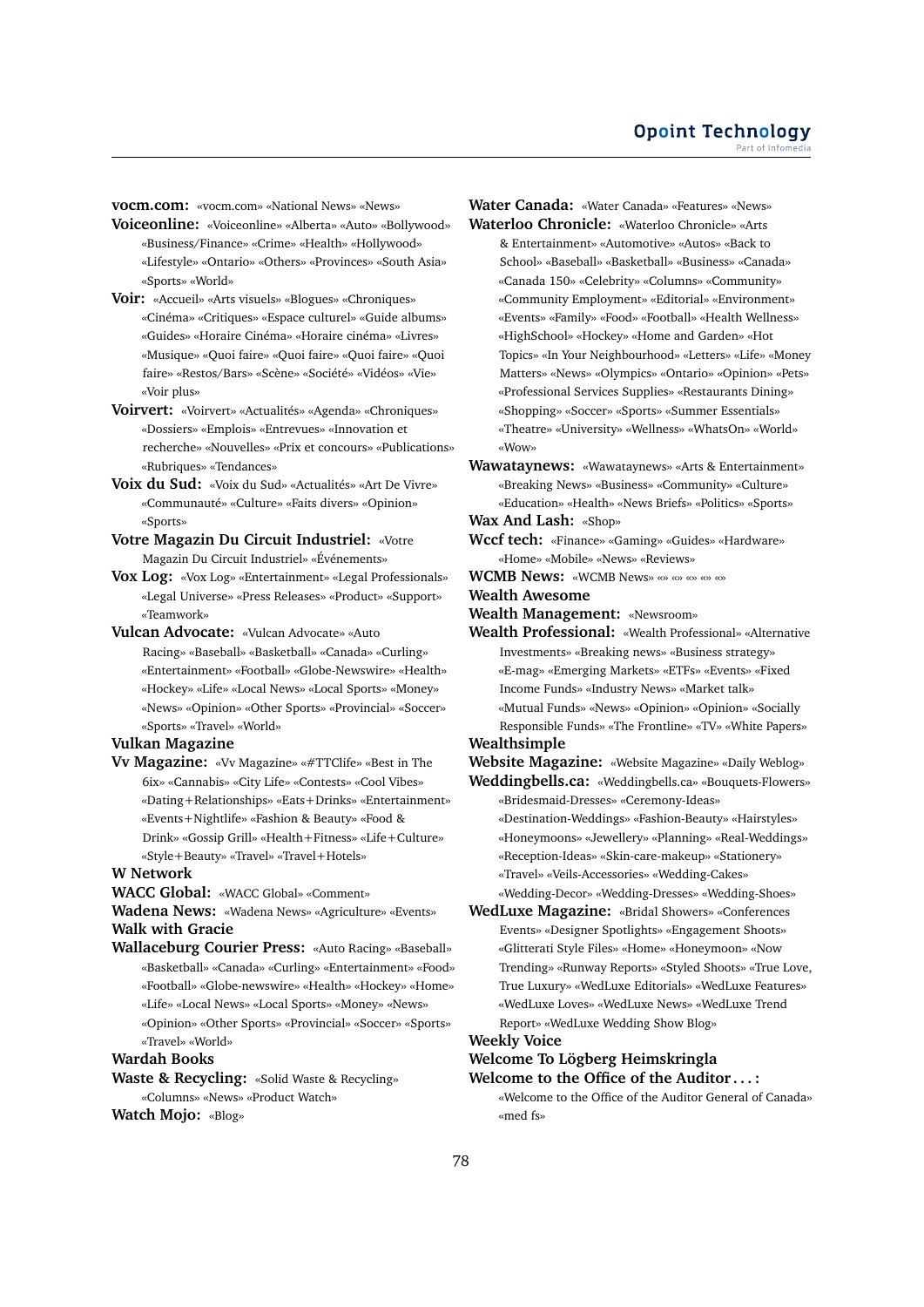**Welland Tribune:** «alberta» «australia» «baseball» «Baseball» «basketball» «Basketball» «british columbia» «business» «canada» «council» «crime» «editorials» «entertainment» «Entertainment» «fashion & beauty» «federal politics» «food & wine» «football» «Football» «Health» «Hockey» «Home» «homes» «life» «Life» «local» «local» «Movies» «Music» «News» «nova scotia» «ontario» «opinion» «political opinion» «politics» «provincial politics» «quebec» «relationships» «Sports» «Television» «Travel» «travel» «world» «World»

**West Coast Families:** «West Coast Families» «Articles» «Children» «Education» «Entertainment» «Fashion» «Health + Safety» «Lifestyle + Food» «Parenting» «Teens» «Travel + Leisure»

**West Elgin Chronicle:** «Auto Racing» «Baseball» «Basketball» «Canada» «Curling» «Entertainment» «Football» «Globe-Newswire» «Health» «Hockey» «Home» «Life» «Local News» «Local Sports» «Money» «News» «Opinion» «Other Sports» «Provincial» «Soccer» «Sports» «Travel» «World»

**West End Phoenix:** «Home» «Stories» **West Island Blog**

**West Jet Westca**

- **WestCentralOnline.com**
- **Westerly News.ca:** «Westerly News.ca» «Business» «Buzz» «Community» «Entertainment» «Life» «News» «Opinion» «Sports»
- **Western Built Magazine :** «Western Built Magazine» **Western Canada Water**

**Western Driver**

- **Western Food Processor:** «Western Food Processor» «News Releases»
- **Western Grocer:** «Home» «News»
- **Western Investor (Online):** «Western Investor (Online)» «Alberta» «British Columbia» «Done Deals» «Finance» «Franchises» «Multi-Family» «News» «Saskatchewan-Manitoba»
- **Western Living Magazine:** «Western Living Magazine» «Food & Wine» «Homes & Design» «Travel»

**Western Potash Corp:** «Western Potash Corp» «News» **westernrestaurantnews:**

«westernrestaurantnews.com»

**Westjet Magazine:** «Westjet Magazine» «Alberta» «Antigua & Barbuda» «Belize» «Brandon» «British Columbia» «Calgary» «California» «Canada» «Caribbean» «Caribbean» «Chicago» «Colorado» «Comox» «Contests» «Costa Rica» «Curaçao» «Edmonton» «Europe» «Florida» «Fort Lauderdale» «Fort McMurray» «Fredericton» «Grande Prairie» «Halifax» «Hawaiian Islands» «Illinois»

«Ireland» «Kamloops» «Kelowna» «La Paz» «Manitoba» «Manzanillo» «Massachusetts» «Mexico» «Mexico City» «Moncton» «Montreal» «Myrtle Beach» «Nanaimo» «Nevada» «New Brunswick» «New York» «Newfoundland and Labrador» «Northwest Territories» «Nova Scotia» «Ontario» «Pacific» «Palm Springs» «Penticton» «Prince Edward Island» «Prince George» «Quebec» «San Francisco» «Sarasota» «Saskatchewan» «South Carolina» «Tennessee» «Texas» «Toronto» «United Kingdom» «United States» «Vancouver» «Victoria» «Whitehorse» «Winnipeg» «Yukon»

**Wetaskiwin Times:** «Wetaskiwin Times» «Auto Racing» «Baseball» «Basketball» «Canada» «Curling» «Entertainment» «Food» «Football» «Globe newswire» «Health» «Hockey» «Life» «Local News» «Local Sports» «Money» «News» «Opinion» «Other Sports» «Provincial» «Soccer» «Sports» «Travel» «World»

**Whats Your Tech:** «Business» «Gadgets» «Mobile» «Special Features» «Trending» «Women & Tech»

**Whatsfilming:** «Whatsfilming» «Feature Films» «Filming Info» «Filming Info2» «Hallmark» «Movie News51» «Movies3» «Rumours1» «Set Photos» «Set Photos37» «TV Movies» «TV News33» «TV Pilots3» «TV Series» «Weekly Filming Updates» «Weekly Filming Updates92»

**Wheels.ca:** «Home» «News & Features» «Vehicles Reviews»

**When The Horn Blows:** «When The Horn Blows» «Reviews» «Single-reviews»

**Where.ca**

**Whisky Intelligence:** «Comment» «Home» «New Products» «News» «Press Releases» «Snippets» «Tasting Notes/Whisky Reviews» «Uncategorized» «Vignettes – Moments in Whisky»

**WhistleOut:** «Cell Phones» «Cell Phones»

**Whitecourt Star:** «Whitecourt Star» «Auto Racing» «Baseball» «Basketball» «Canada» «Curling» «Entertainment» «Football» «Globe-Newswire» «Health» «Hockey» «Life» «Local News» «Local Sports» «Money» «News» «Opinion» «Other Sports» «Provincial» «Soccer» «Sports» «Travel» «World»

**Whitehorse Star:** «Whitehorse Star» «Events» «History» «Letters» «Living» «News» «Opinions» «Sports»

**Wiarton Echo:** «Wiarton Echo» «Baseball» «Baseball» «Basketball» «Basketball» «Books» «Canada» «Canada» «Celebrities» «Entertainment» «Entertainment» «Food» «Food» «Football» «Football» «Gaming» «Healthing» «Hockey» «Hockey» «Life» «Life» «Local News» «Local News» «Money» «Money» «Movies» «Music» «News» «News» «Soccer» «Soccer» «Sports» «Sports» «Television» «Travel» «Travel» «World» «World»

**Wifihifi.ca:** «Wifihifi.ca» «Daily News» «Features»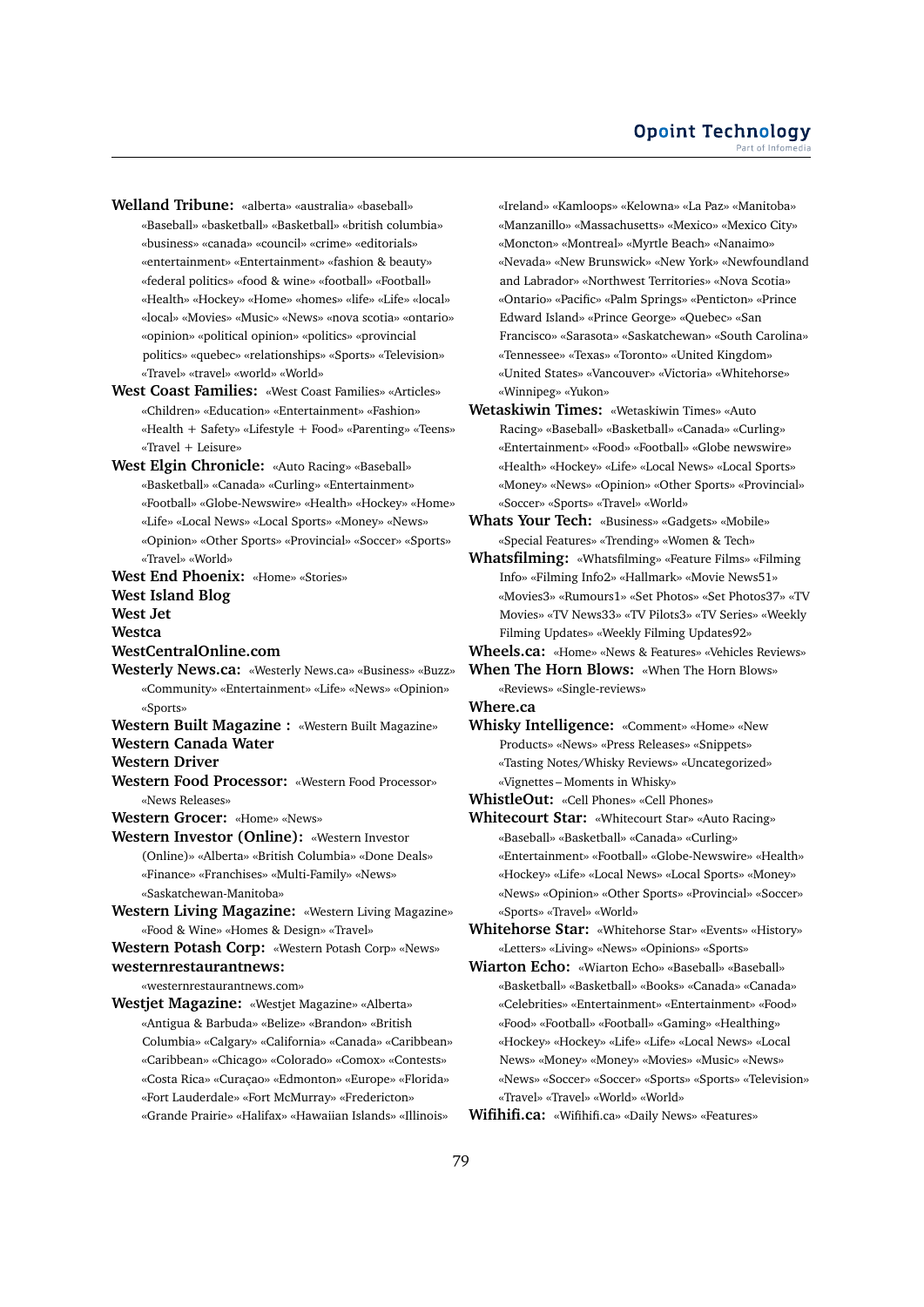«Hands-on Product Reviews» «Health & Wellness» «Mobile» «Opinion & Analysis» «Retailer/Integrator Business» «Smart Home» «Uncategorized»

#### **wifihifi.com**

# **Wild Coast Publishing:** «Explore» **Wilfrid Laurier University**

- **Williams Lake Tribune:** «Williams Lake Tribune» «Business» «Canada & World» «Canada & World» «Columnists» «Community» «CONTESTS» «Editorials» «eEditions» «Entertainment» «Letters» «Life» «Local» «Local» «Local» «Local» «Local» «Local» «MARKETPLACE» «More in Opinion» «News» «News» «Obituaries» «OPINION» «Sports» «Trending Now» «Web poll»
- **WindsoriteDOTca News:** «WindsoriteDOTca News» «Accidents» «Arts» «Border Road» «Business» «City News» «Construction» «County News» «Crime & Police News» «Features» «Fires» «Health»

**Wine Align**

- **Wingsmagazine:** «Wingsmagazine» «Features» «News» «Products» «Upcoming Events» «Videos»
- **Winnipeg Free Press:** «Business» «Football» «Frontpage» «Life & Style» «Local» «local» «Science & Technology» «Sports» «Travel» «World»
- **Winnipeg River Advocate:** «Powerview-Pine Falls Winnipeg River Echo»
- **Wire & Cable:** «Wire & Cable» «Article»
- **Withlovegabrielle.com**
- **Woahstyle.com:** «Woahstyle.com» «Beauty» «Lifestyle» «Style» «Travel»
- **Womenofinfluence:** «Womenofinfluence» «Inspiration + Insights» «Latest Articles» «Perspectives» «Top 25 Women of Influence»
- **Wood Business:** «Harvesting» «Home» «Industry news» «Sawmilling» «Wood Panels»
- **Woodstock Sentinel Review:** «Canada» «Editorial» «Entertainment» «Food» «Globe newswire» «Health» «High School Sports» «Hockey» «Home» «Life» «Local» «Local News» «Money» «Movies» «Music» «News» «Ontario» «Opinion» «Sports» «Television» «Travel» «Woodstock & Region» «World»
- **World Anti-Doping Agency:** «World Anti-Doping Agency» «Events» «Media»
- **World Broadcasting Unions:** «World Broadcasting Unions» «Newsroom»

**World Golf Report**

**World of Waterfalls:** «Blogs»

**Worldwide News:** «Winnipeg – Worldwide News, http://www.worldwidenews.ca,, Current Affairs & History of National Events of All Countrie» «Culture» «Entertainment» «Health» «Sports» «Tech»

#### **Worms and Germs Blog**

- **WOW FM Abitibi:** «WOW FM Abitibi» «Nouvelles» «Zone carrières»
- **WW-JT62:ATV.com:** «WW-JT62:ATV.com» «All Features» «ATVs» «Parts & Gear» «REVIEWS» «UTVs»

**WWF:** «Home»

**www.cfnrfm.ca:** «www.cfnrfm.ca» «News»

**www.thriftylittles.com**

**XDA Developers:** «XDA Developers» «News» «Security» **XE.com:** «XE.com» «RSS»

**Xtalks:** «Xtalks» «Blogs» «Blogs» «Blogs» «Blogs» «Blogs» «Blogs» «Food Manufacturing and Supply Chain News» «Medical Device Diagnostics News» «News» «News» «News» «News» «News» «Quizzes & Polls» «Quizzes & Polls» «Videos» «Videos»

**Y108 Rocks**

# **Yagami watch blog jewelry**

**Yahoo Canada Finance:** «Home» «News» «Personal Finance» «Technology» «Travel» «Video»

- **Yahoo Canada Sports:** «Archive» «CFL» «Fantasy» «Formula 1» «Golf» «Green Room» «Home» «Jack & Soph» «Junior Hockey» «MLB» «MMA» «NASCAR» «NBA» «NCAAB» «NCAAF» «News» «NFL» «NHL» «Odds» «Podcasts» «Search» «sitemaps» «Soccer» «Tennis» «Videos» «World Cup» «Yahoo Sports Experts»
- **Yahoo Finance Québec:** «Accueil»
- **Yahoo Movies Canada:** «Yahoo Movies Canada» «Interviews» «Movies» «News» «Trailers»
- **Yahoo Style Canada:** «Yahoo Style Canada» «Beauty» «Fashion» «Life» «Red Carpet» «Shopping» «Video»
- **Yahoo! Canada**
- **Yahoo! News Canada:** «Blogs» «Canada» «Coronavirus» «Coronavirus» «Coronavirus News» «Entertainment» «Home» «Rss» «Science Tech» «World» «Year in Review»
- Yaletown (Blog) (Online): «Yaletown (Blog) (Online)» «News»
- Yanko Design.com: «Yanko Design.com» «Accessories» «Architecture» «Audio» «Automotive» «Bathroom» «Cameras» «Deals» «Design Deals» «Dining» «Furniture» «Home» «Interiors» «Kitchen» «Lighting» «Music» «Popular» «Portable Audio» «Product Design» «Technology»

# **Yegfitness.ca**

- **York University:** «Frontpage» «News»
- Young And Thrifty: «Young And Thrifty» «Blogs»
- **Your Bar Management Magazine**
- **Your Choice Way:** «Electronic» «Fold Mobiles» «LG Mobile» «Mobile Reviews» «Nubia Mobile» «OnePlus Mobile» «Realme Mobile» «Samsung Mobile» «Technology» «Vivo Mobile»